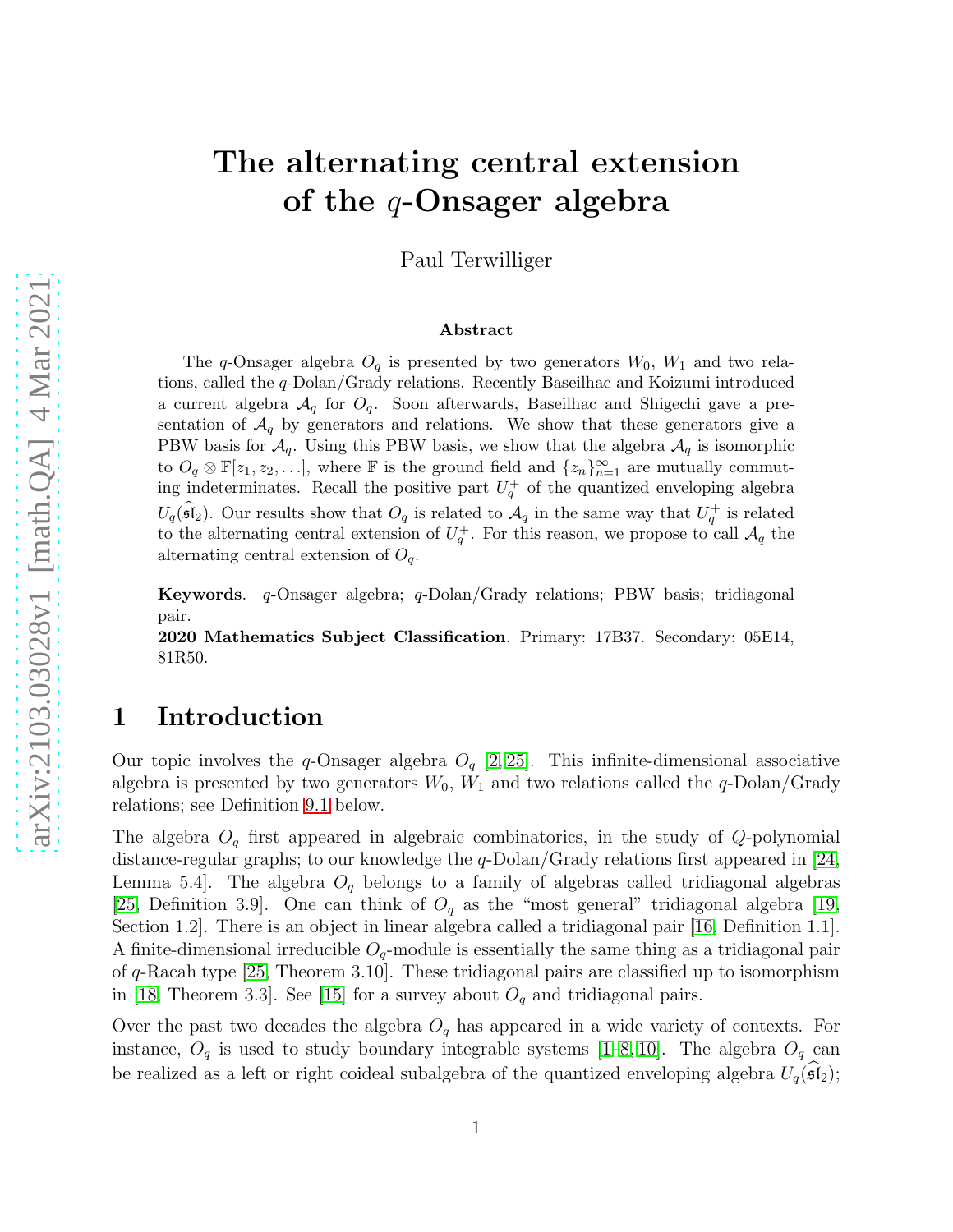see [\[3,](#page-56-6) [4,](#page-56-7) [20\]](#page-57-4). The algebra  $O_q$  is the simplest example of a quantum symmetric pair coideal subalgebra of affine type [\[20,](#page-57-4) Example 7.6]. A Drinfeld type presentation of  $O_q$  is obtained in [\[21\]](#page-57-5), and this is used in [\[22\]](#page-57-6) to realize  $O_q$  as an *i*Hall algebra of the projective line. There is an algebra homomorphism from  $O_q$  into the universal Askey-Wilson algebra [\[26,](#page-57-7) Sections 9,10. See [\[9,](#page-56-8) [27,](#page-57-8) [29,](#page-57-9) [30,](#page-57-10) [33\]](#page-58-0) for more information about  $O_q$ .

In [\[6\]](#page-56-9) Baseilhac and Koizumi introduce a current algebra  $\mathcal{A}_q$  for  $O_q$ , in order to solve boundary integrable systems with hidden symmetries. In [\[10,](#page-56-5) Definition 3.1] Baseilhac and Shigechi give a presentation of  $\mathcal{A}_q$  by generators and relations. The generators are denoted

<span id="page-1-0"></span>
$$
\{\mathcal{W}_{-k}\}_{k\in\mathbb{N}}, \qquad \{\mathcal{W}_{k+1}\}_{k\in\mathbb{N}}, \qquad \{\mathcal{G}_{k+1}\}_{k\in\mathbb{N}}, \qquad \{\tilde{\mathcal{G}}_{k+1}\}_{k\in\mathbb{N}} \tag{1}
$$

and the relations are given in [\(3\)](#page-3-0)–[\(13\)](#page-3-1) below. The relationship between  $\mathcal{A}_q$  and  $O_q$  has been the subject of intense study. There are some partial results and conjectures in [\[5\]](#page-56-10), and some conjectures in [\[30\]](#page-57-10). The results of [\[5\]](#page-56-10) are summarized as follows. By [\[5,](#page-56-10) line  $(3.7)$ ] the elements  $W_0$ ,  $W_1$  satisfy the q-Dolan/Grady relations. It is shown in [\[5,](#page-56-10) Section 3] that  $\mathcal{A}_q$  is generated by  $\mathcal{W}_0$ ,  $\mathcal{W}_1$  together with the central elements  $\{\Delta_n\}_{n=1}^{\infty}$  defined in [\[5,](#page-56-10) Lemma 2.1]. In [\[5,](#page-56-10) Section 3] a quotient algebra of  $\mathcal{A}_q$  is obtained by sending  $\Delta_n$  to a scalar for all  $n \geq 1$ . The construction yields an algebra homomorphism  $\Psi$  from  $O_q$  onto this quotient. According to [\[5,](#page-56-10) Conjecture 2] the map  $\Psi$  is an isomorphism. In [\[30,](#page-57-10) Conjecture 4.6] the above material is considered from a different point of view. We will state the conjecture after defining a few terms. Let  $\langle W_0, W_1 \rangle$  denote the subalgebra of  $\mathcal{A}_q$  generated by  $W_0, W_1$ . Let Z denote the center of  $\mathcal{A}_q$ . Let  $\{z_n\}_{n=1}^{\infty}$  denote mutually commuting indeterminates. Consider the polynomial algebra  $\mathbb{F}[z_1, z_2, \ldots]$  where  $\mathbb F$  is the ground field. According to [\[30,](#page-57-10) Conjecture 4.6], (i) there exists an algebra isomorphism  $\mathbb{F}[z_1, z_2, \ldots] \to \mathcal{Z}$  that sends  $z_n \mapsto \Delta_n$  for  $n \geq 1$ ; (ii) there exists an algebra isomorphism  $O_q \to \langle \mathcal{W}_0, \mathcal{W}_1 \rangle$  that sends  $W_0 \mapsto \mathcal{W}_0$  and  $W_1 \mapsto \mathcal{W}_1$ ; (iii) the multiplication map

$$
\langle \mathcal{W}_0, \mathcal{W}_1 \rangle \otimes \mathcal{Z} \to \mathcal{A}_q
$$

$$
w \otimes z \mapsto wz
$$

is an isomorphism of algebras. As noted below [\[30,](#page-57-10) Conjecture 4.6], a proof of  $(i)$ –(iii) yields an algebra isomorphism  $O_q \otimes \mathbb{F}[z_1, z_2, \ldots] \to \mathcal{A}_q$ .

The results of the present paper imply that [\[5,](#page-56-10) Conjecture 2] and [\[30,](#page-57-10) Conjecture 4.6] are correct, provided that Char( $\mathbb{F}$ )  $\neq$  2. The difficulty with Char( $\mathbb{F}$ ) = 2 is not serious; we overcome it by replacing the central elements  $\{\Delta_n\}_{n=1}^{\infty}$  with slightly different central elements  $\{\mathcal{Z}_n\}_{n=1}^{\infty}$ . Below we list our main results, which hold without restriction on F.

• a PBW basis for  $\mathcal{A}_q$  is obtained by the generators [\(1\)](#page-1-0) in any linear order  $\lt$  such that

$$
\mathcal{G}_{i+1} < \mathcal{W}_{-j} < \mathcal{W}_{k+1} < \tilde{\mathcal{G}}_{\ell+1} \tag{i, j, k, \ell \in \mathbb{N}}.
$$

- There exists an algebra isomorphism  $\mathbb{F}[z_1, z_2, \ldots] \to \mathcal{Z}$  that sends  $z_n \mapsto \mathcal{Z}_n$  for  $n \geq 1$ .
- There exists an algebra isomorphism  $O_q \to \langle \mathcal{W}_0, \mathcal{W}_1 \rangle$  that sends  $W_0 \mapsto \mathcal{W}_0$  and  $W_1 \mapsto$  $\mathcal{W}_1$ .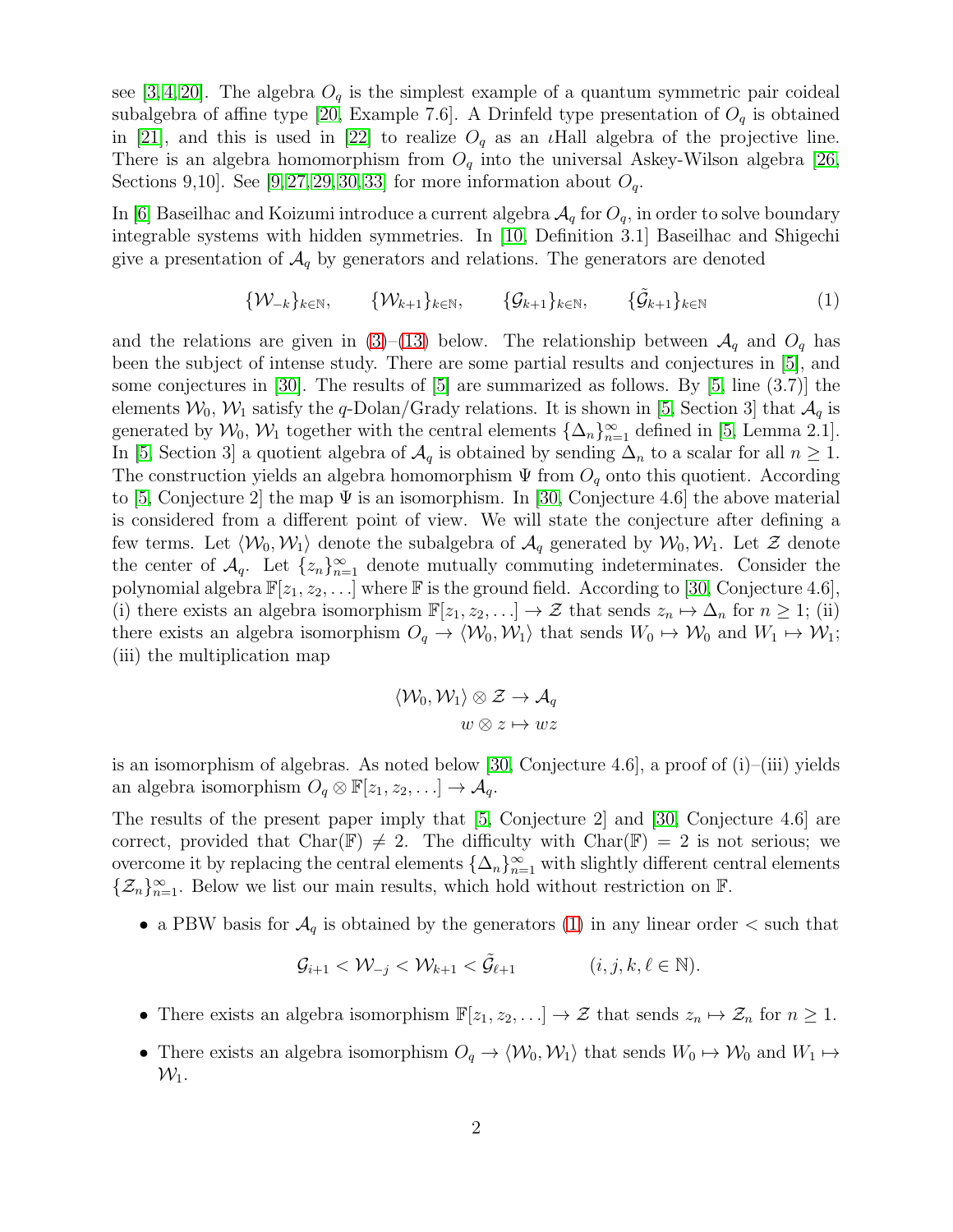• The multiplication map

$$
\langle \mathcal{W}_0, \mathcal{W}_1 \rangle \otimes \mathcal{Z} \to \mathcal{A}_q
$$
  

$$
w \otimes z \mapsto wz
$$

is an isomorphism of algebras.

• There exists an algebra isomorphism  $O_q \otimes \mathbb{F}[z_1, z_2, \ldots] \to \mathcal{A}_q$  that sends

$$
W_0 \otimes 1 \mapsto W_0
$$
,  $W_1 \otimes 1 \mapsto W_1$ ,  $1 \otimes z_n \mapsto \mathcal{Z}_n$ ,  $n \ge 1$ .

We will prove the above results in the order of bullets  $1,5,2,3,4$ ; see Theorems [6.1,](#page-11-0) [9.14,](#page-26-0) [10.2,](#page-27-0) [10.3,](#page-28-0) [10.4](#page-28-1) in the main body of the paper.

Near the beginning of the paper, we mentioned that  $O<sub>q</sub>$  is a tridiagonal algebra. There is another tridiagonal algebra of interest, denoted  $U_q^+$  and called the positive part of  $U_q(\widehat{\mathfrak{sl}}_2)$  [\[28\]](#page-57-11). The results listed above show that  $O_q$  is related to  $\mathcal{A}_q$  in the same way that  $U_q^+$  is related to the alternating central extension of  $U_q^+$  [\[31\]](#page-57-12), [\[32\]](#page-57-13). For this reason, we propose to call  $\mathcal{A}_q$ the alternating central extension of  $O_q$ .

We believe that  $\mathcal{A}_q$  is a profound discovery and worthy of much further study. In the future we hope to investigate whether the generators [\(1\)](#page-1-0) have a combinatorial interpretation for Q-polynomial distance-regular graphs.

The paper is organized as follows. Section 2 contains some preliminaries and the definition of  $\mathcal{A}_q$ . In Section 3 the algebra  $\mathcal{A}_q$  is described using generating functions. The results of Section 3 are used in Sections 4, 5 to obtain some equations called reduction rules. In Section 6 we use the reduction rules and the Bergman diamond lemma to show that the generators [\(1\)](#page-1-0) give a PBW basis for  $\mathcal{A}_q$ . In Section 7 we obtain a filtration of  $\mathcal{A}_q$  that will help us understand how  $\mathcal{A}_q$  is related to  $O_q$ . In Section 8 we obtain some central elements  $\{\mathcal{Z}_n\}_{n=1}^{\infty}$ in  $\mathcal{A}_q$ . The results of Sections 6, 7, 8 are used in Sections 9, 10 to describe how  $\mathcal{A}_q$  is related to  $O_q$ . In Appendix A we list many identities that hold in  $\mathcal{A}_q$ . Appendix B contains some data and examples that are meant to clarify Section 8. Appendix C contains some details from our application of the Bergman diamond lemma.

### 2 The algebra  $A_q$

We now begin our formal argument. Throughout the paper, the following notational conventions are in effect. Recall the natural numbers  $\mathbb{N} = \{0, 1, 2, \ldots\}$  and integers  $\mathbb{Z} =$  $\{0, \pm 1, \pm 2, \ldots\}$ . Let F denote a field. Every vector space and tensor product discussed in this paper is over F. Every algebra discussed in this paper is associative, over F, and has a multiplicative identity. Let  $A$  denote an algebra. By an *automorphism* of  $A$  we mean an algebra isomorphism  $A \to A$ . The algebra  $A^{opp}$  consists of the vector space A and the multiplication map  $A \times A \rightarrow A$ ,  $(a, b) \rightarrow ba$ . By an *antiautomorphism* of A we mean an algebra isomorphism  $A \to \mathcal{A}^{\text{opp}}$ .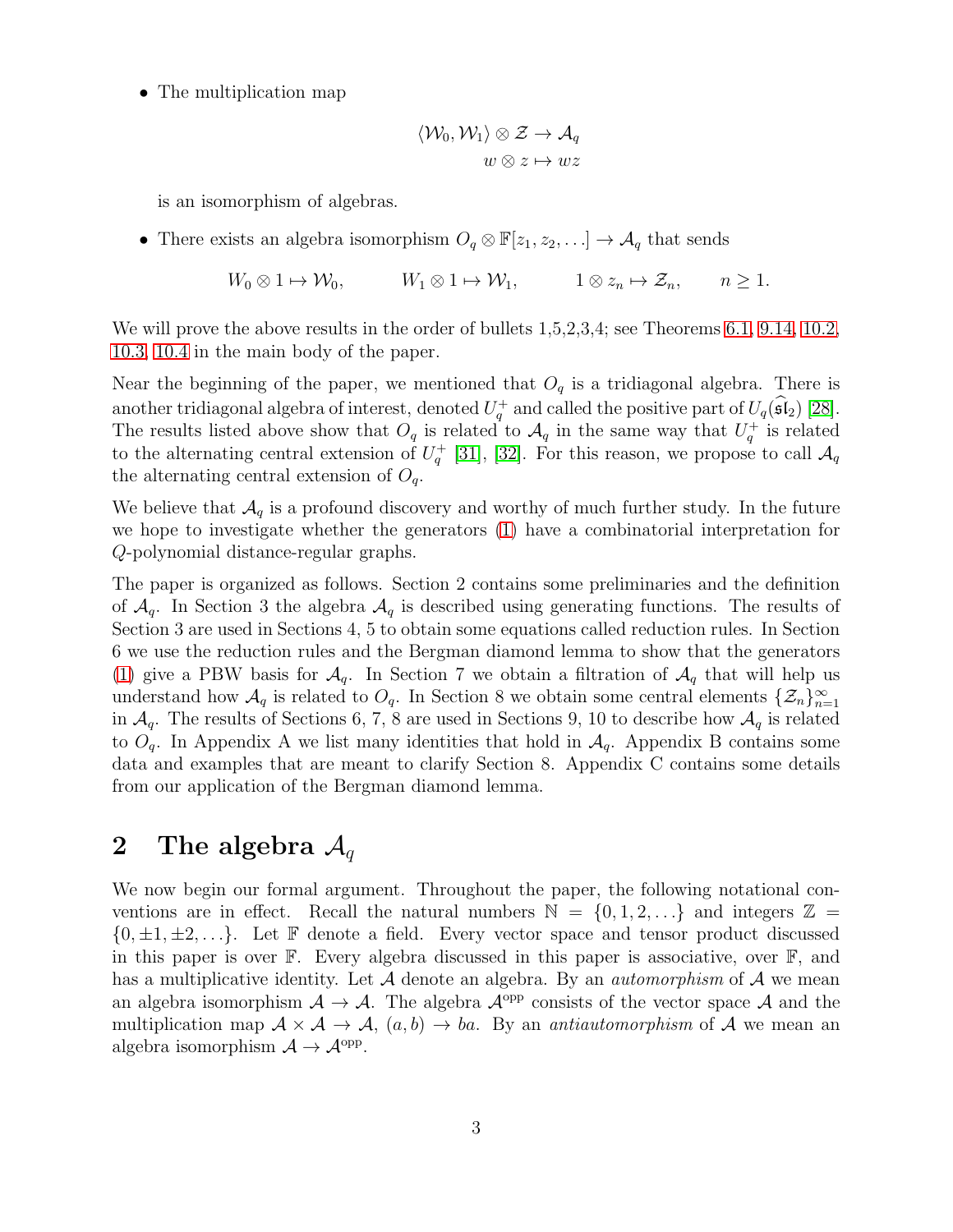**Definition 2.1.** (See [\[14,](#page-56-11) p. 299].) Let A denote an algebra. A *Poincaré-Birkhoff-Witt* (or PBW) basis for A consists of a subset  $\Omega \subseteq A$  and a linear order  $\lt$  on  $\Omega$  such that the following is a basis for the vector space  $\mathcal{A}$ :

 $a_1a_2\cdots a_n$   $n \in \mathbb{N}$ ,  $a_1, a_2, \ldots, a_n \in \Omega$ ,  $a_1 \le a_2 \le \cdots \le a_n$ .

We interpret the empty product as the multiplicative identity in  $\mathcal{A}$ .

<span id="page-3-9"></span>**Definition 2.2.** A grading of an algebra A is a sequence  $\{\mathcal{A}_n\}_{n\in\mathbb{N}}$  of subspaces of A such that (i)  $1 \in \mathcal{A}_0$ ; (ii) the sum  $\mathcal{A} = \sum_{n \in \mathbb{N}} \mathcal{A}_n$  is direct; (iii)  $\mathcal{A}_r \mathcal{A}_s \subseteq \mathcal{A}_{r+s}$  for  $r, s \in \mathbb{N}$ .

<span id="page-3-5"></span>**Definition 2.3.** (See [\[13,](#page-56-12) p. 202].) A *filtration* of an algebra A is a sequence  $\{\mathcal{A}_n\}_{n\in\mathbb{N}}$  of subspaces of A such that (i)  $1 \in \mathcal{A}_0$ ; (ii)  $\mathcal{A}_{n-1} \subseteq \mathcal{A}_n$  for  $n \geq 1$ ; (iii)  $\mathcal{A} = \bigcup_{n \in \mathbb{N}} \mathcal{A}_n$ ; (iv)  $\mathcal{A}_r\mathcal{A}_s\subseteq\mathcal{A}_{r+s}$  for  $r,s\in\mathbb{N}$ .

Fix a nonzero  $q \in \mathbb{F}$  that is not a root of unity. Recall the notation

<span id="page-3-7"></span><span id="page-3-2"></span><span id="page-3-0"></span>
$$
[n]_q = \frac{q^n - q^{-n}}{q - q^{-1}} \qquad n \in \mathbb{Z}.
$$

For elements  $X$  and  $Y$  in any algebra, their commutator and  $q$ -commutator are given by

$$
[X,Y] = XY - YX, \qquad [X,Y]_q = qXY - q^{-1}YX.
$$

<span id="page-3-4"></span>**Definition 2.4.** (See [\[6\]](#page-56-9), [\[10,](#page-56-5) Definition 3.1].) Define the algebra  $\mathcal{A}_q$  by generators

$$
\{\mathcal{W}_{-k}\}_{n\in\mathbb{N}}, \qquad \{\mathcal{W}_{k+1}\}_{n\in\mathbb{N}}, \qquad \{\mathcal{G}_{k+1}\}_{n\in\mathbb{N}}, \qquad \{\tilde{\mathcal{G}}_{k+1}\}_{n\in\mathbb{N}}
$$
(2)

and the following relations. For  $k, \ell \in \mathbb{N}$ ,

$$
[\mathcal{W}_0, \mathcal{W}_{k+1}] = [\mathcal{W}_{-k}, \mathcal{W}_1] = (\tilde{\mathcal{G}}_{k+1} - \mathcal{G}_{k+1})/(q + q^{-1}),
$$
\n(3)

$$
[\mathcal{W}_0, \mathcal{G}_{k+1}]_q = [\tilde{\mathcal{G}}_{k+1}, \mathcal{W}_0]_q = \rho \mathcal{W}_{-k-1} - \rho \mathcal{W}_{k+1},\tag{4}
$$

<span id="page-3-8"></span>
$$
[\mathcal{G}_{k+1}, \mathcal{W}_1]_q = [\mathcal{W}_1, \tilde{\mathcal{G}}_{k+1}]_q = \rho \mathcal{W}_{k+2} - \rho \mathcal{W}_{-k},
$$
\n
$$
\tag{5}
$$

<span id="page-3-3"></span>
$$
[\mathcal{W}_{-k}, \mathcal{W}_{-\ell}] = 0, \qquad [\mathcal{W}_{k+1}, \mathcal{W}_{\ell+1}] = 0,
$$
\n(6)

 $[\mathcal{W}_{-k}, \mathcal{W}_{\ell+1}] + [\mathcal{W}_{k+1}, \mathcal{W}_{-\ell}] = 0,$  (7)

$$
[\mathcal{W}_{-k}, \mathcal{G}_{\ell+1}] + [\mathcal{G}_{k+1}, \mathcal{W}_{-\ell}] = 0,\tag{8}
$$

$$
[\mathcal{W}_{-k}, \tilde{\mathcal{G}}_{\ell+1}] + [\tilde{\mathcal{G}}_{k+1}, \mathcal{W}_{-\ell}] = 0, \tag{9}
$$

$$
[\mathcal{W}_{k+1}, \mathcal{G}_{\ell+1}] + [\mathcal{G}_{k+1}, \mathcal{W}_{\ell+1}] = 0, \tag{10}
$$

$$
[\mathcal{W}_{k+1}, \tilde{\mathcal{G}}_{\ell+1}] + [\tilde{\mathcal{G}}_{k+1}, \mathcal{W}_{\ell+1}] = 0, \tag{11}
$$

$$
[\mathcal{G}_{k+1}, \mathcal{G}_{\ell+1}] = 0, \qquad [\tilde{\mathcal{G}}_{k+1}, \tilde{\mathcal{G}}_{\ell+1}] = 0, \qquad (12)
$$

<span id="page-3-1"></span>
$$
[\tilde{\mathcal{G}}_{k+1}, \mathcal{G}_{\ell+1}] + [\mathcal{G}_{k+1}, \tilde{\mathcal{G}}_{\ell+1}] = 0.
$$
\n(13)

In the above equations  $\rho = -(q^2 - q^{-2})^2$ . The generators [\(2\)](#page-3-2) are called *alternating*. For notational convenience define

<span id="page-3-6"></span>
$$
\mathcal{G}_0 = -(q - q^{-1})[2]_q^2, \qquad \tilde{\mathcal{G}}_0 = -(q - q^{-1})[2]_q^2. \qquad (14)
$$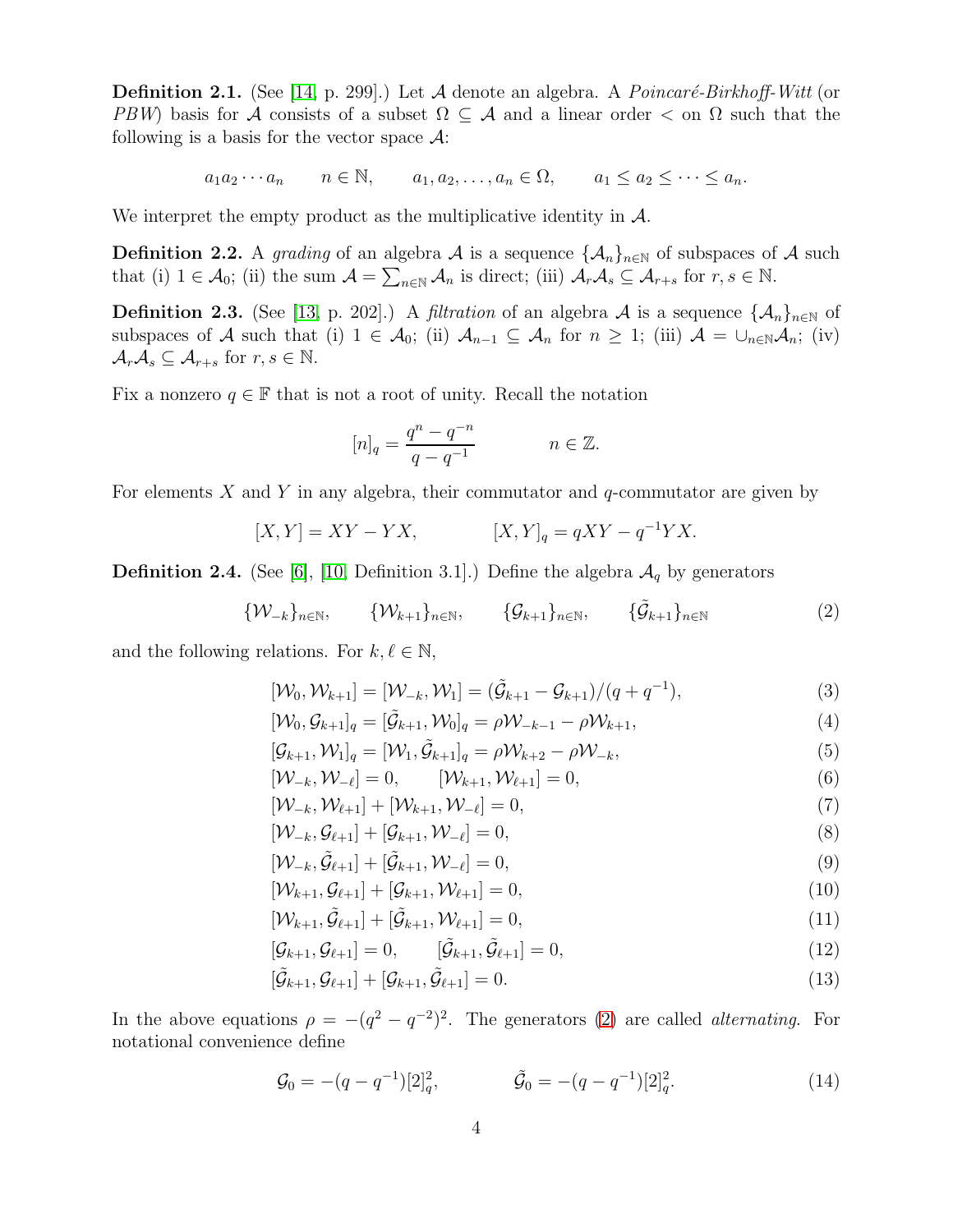Our first main goal in this paper is to show that a PBW basis for  $A_q$  is obtained by its alternating generators in any linear order < such that

<span id="page-4-5"></span>
$$
\mathcal{G}_{i+1} < \mathcal{W}_{-j} < \mathcal{W}_{k+1} < \tilde{\mathcal{G}}_{\ell+1} \tag{15}
$$

The above result is a variation on [\[30,](#page-57-10) Conjecture 4.5]. Both the above result and [\[30,](#page-57-10) Conjecture 4.5] are inspired by [\[5,](#page-56-10) Conjecture 1].

### 3 Generating functions

As we investigate the algebra  $\mathcal{A}_q$ , our first task is to express the defining relations [\(3\)](#page-3-0)–[\(13\)](#page-3-1) in terms of generating functions. Later in the paper, we will put these relations in a more useful form. As we go along, the following symmetries will be used to simplify some of our proofs.

<span id="page-4-0"></span>**Lemma 3.1.** (See [\[5,](#page-56-10) Remark 1].) There exists an automorphism  $\sigma$  of  $\mathcal{A}_q$  that sends

$$
\mathcal{W}_{-k} \mapsto \mathcal{W}_{k+1}, \qquad \mathcal{W}_{k+1} \mapsto \mathcal{W}_{-k}, \qquad \mathcal{G}_{k+1} \mapsto \tilde{\mathcal{G}}_{k+1}, \qquad \tilde{\mathcal{G}}_{k+1} \mapsto \mathcal{G}_{k+1}
$$

for  $k \in \mathbb{N}$ . Moreover  $\sigma^2 = 1$ .

<span id="page-4-1"></span>**Lemma 3.2.** (See [\[30,](#page-57-10) Lemma 3.7].) There exists an antiautomorphism  $\dagger$  of  $\mathcal{A}_q$  that sends

$$
\mathcal{W}_{-k} \mapsto \mathcal{W}_{-k}, \qquad \mathcal{W}_{k+1} \mapsto \mathcal{W}_{k+1}, \qquad \mathcal{G}_{k+1} \mapsto \tilde{\mathcal{G}}_{k+1}, \qquad \tilde{\mathcal{G}}_{k+1} \mapsto \mathcal{G}_{k+1}
$$

for  $k \in \mathbb{N}$ . Moreover  $\dagger^2 = 1$ .

<span id="page-4-6"></span>**Lemma 3.3.** The maps  $\sigma$ ,  $\dagger$  commute.

Proof. Routine.

<span id="page-4-4"></span>**Definition 3.4.** We define some generating functions in an indeterminate  $t$ :

$$
\mathcal{W}^-(t) = \sum_{n \in \mathbb{N}} \mathcal{W}_{-n} t^n, \qquad \mathcal{W}^+(t) = \sum_{n \in \mathbb{N}} \mathcal{W}_{n+1} t^n, \qquad (16)
$$

<span id="page-4-2"></span>
$$
\mathcal{G}(t) = \sum_{n \in \mathbb{N}} \mathcal{G}_n t^n, \qquad \tilde{\mathcal{G}}(t) = \sum_{n \in \mathbb{N}} \tilde{\mathcal{G}}_n t^n. \qquad (17)
$$

We emphasize that throughout this paper all generating functions are formal; issues of convergence are not considered.

By [\(6\)](#page-3-3) we have

<span id="page-4-3"></span>
$$
[\mathcal{W}_0, \mathcal{W}^-(t)] = 0, \qquad [\mathcal{W}_1, \mathcal{W}^+(t)] = 0.
$$

**Lemma 3.5.** The automorphism  $\sigma$  sends

$$
\mathcal{W}^-(t) \mapsto \mathcal{W}^+(t), \qquad \mathcal{W}^+(t) \mapsto \mathcal{W}^-(t), \qquad \mathcal{G}(t) \mapsto \tilde{\mathcal{G}}(t), \qquad \tilde{\mathcal{G}}(t) \mapsto \mathcal{G}(t).
$$

The antiautomorphism † sends

 $W^-(t) \mapsto W^-(t)$ ,  $W^+(t) \mapsto W^+(t)$ ,  $\mathcal{G}(t) \mapsto \tilde{\mathcal{G}}(t)$ ,  $\tilde{\mathcal{G}}(t) \mapsto \mathcal{G}(t)$ .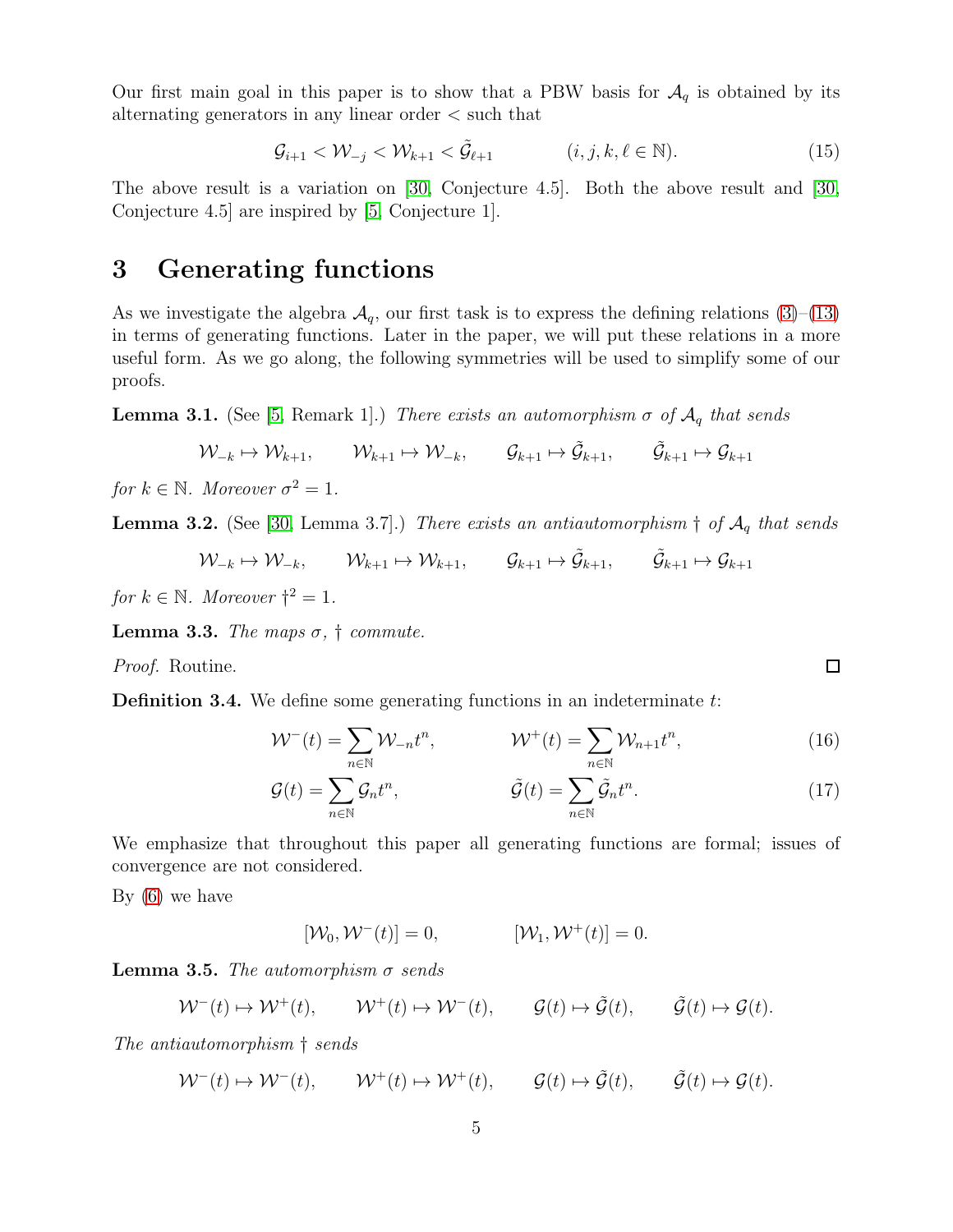Proof. By Lemmas [3.1,](#page-4-0) [3.2.](#page-4-1)

We now give the relations  $(3)$ – $(13)$  in terms of the generating functions  $(16)$ ,  $(17)$ . Let s denote an indeterminate that commutes with  $t$ . The following result is a variation on [\[10,](#page-56-5) Definition 2.2].

<span id="page-5-2"></span>**Lemma 3.6.** For the algebra  $A_q$  we have

<span id="page-5-7"></span><span id="page-5-5"></span>
$$
[\mathcal{W}_0, \mathcal{W}^+(t)] = [\mathcal{W}^-(t), \mathcal{W}_1] = t^{-1}(\tilde{\mathcal{G}}(t) - \mathcal{G}(t))/(q + q^{-1}),
$$
\n(18)

$$
[\mathcal{W}_0, \mathcal{G}(t)]_q = [\tilde{\mathcal{G}}(t), \mathcal{W}_0]_q = \rho \mathcal{W}^-(t) - \rho t \mathcal{W}^+(t), \qquad (19)
$$

$$
[\mathcal{G}(t), \mathcal{W}_1]_q = [\mathcal{W}_1, \tilde{\mathcal{G}}(t)]_q = \rho \mathcal{W}^+(t) - \rho t \mathcal{W}^-(t), \tag{20}
$$

<span id="page-5-8"></span><span id="page-5-3"></span>
$$
[\mathcal{W}^-(s), \mathcal{W}^-(t)] = 0, \qquad [\mathcal{W}^+(s), \mathcal{W}^+(t)] = 0,
$$
\n(21)

$$
[\mathcal{W}^-(s), \mathcal{W}^+(t)] + [\mathcal{W}^+(s), \mathcal{W}^-(t)] = 0,
$$
\n(22)

$$
s[\mathcal{W}^-(s), \mathcal{G}(t)] + t[\mathcal{G}(s), \mathcal{W}^-(t)] = 0,\tag{23}
$$

$$
s[\mathcal{W}^-(s), \tilde{\mathcal{G}}(t)] + t[\tilde{\mathcal{G}}(s), \mathcal{W}^-(t)] = 0,
$$
\n(24)

$$
s[\mathcal{W}^+(s), \mathcal{G}(t)] + t[\mathcal{G}(s), \mathcal{W}^+(t)] = 0,\tag{25}
$$

$$
s[\mathcal{W}^+(s), \tilde{\mathcal{G}}(t)] + t[\tilde{\mathcal{G}}(s), \mathcal{W}^+(t)] = 0,\tag{26}
$$

$$
[\mathcal{G}(s), \mathcal{G}(t)] = 0, \qquad [\tilde{\mathcal{G}}(s), \tilde{\mathcal{G}}(t)] = 0,
$$
\n(27)

<span id="page-5-6"></span><span id="page-5-4"></span><span id="page-5-0"></span>
$$
[\tilde{\mathcal{G}}(s), G(t)] + [\mathcal{G}(s), \tilde{\mathcal{G}}(t)] = 0.
$$
\n(28)

*Proof.* Use  $(3)$ – $(13)$  and Definition [3.4.](#page-4-4)

We just displayed some relations involving the generating functions [\(16\)](#page-4-2), [\(17\)](#page-4-3). There are more relations of interest. We will show that for  $\mathcal{A}_q$ ,

$$
[\mathcal{W}^-(s), \mathcal{G}(t)]_q - [\mathcal{W}^-(t), \mathcal{G}(s)]_q = s[\mathcal{W}^+(s), \mathcal{G}(t)]_q - t[\mathcal{W}^+(t), \mathcal{G}(s)]_q, \tag{29}
$$

$$
[\mathcal{G}(s), \mathcal{W}^+(t)]_q - [\mathcal{G}(t), \mathcal{W}^+(s)]_q = t[\mathcal{G}(s), \mathcal{W}^-(t)]_q - s[\mathcal{G}(t), \mathcal{W}^-(s)]_q,
$$
\n(30)

$$
[\tilde{\mathcal{G}}(s), \mathcal{W}^{-}(t)]_{q} - [\tilde{\mathcal{G}}(t), \mathcal{W}^{-}(s)]_{q} = t[\tilde{\mathcal{G}}(s), \mathcal{W}^{+}(t)]_{q} - s[\tilde{\mathcal{G}}(t), \mathcal{W}^{+}(s)]_{q},
$$
\n(31)

$$
[\mathcal{W}^+(s), \tilde{\mathcal{G}}(t)]_q - [\mathcal{W}^+(t), \tilde{\mathcal{G}}(s)]_q = s[\mathcal{W}^-(s), \tilde{\mathcal{G}}(t)]_q - t[\mathcal{W}^-(t), \tilde{\mathcal{G}}(s)]_q, \tag{32}
$$
  

$$
\frac{t^{-1}[\mathcal{G}(s), \tilde{\mathcal{G}}(t)] - s^{-1}[\mathcal{G}(t), \tilde{\mathcal{G}}(s)]}{\mathcal{W}^-(t, \mathcal{W}^+(s))_q - [\mathcal{W}^-(s), \mathcal{W}^+(t)]_q}
$$

$$
\rho(q+q^{-1}) \qquad \qquad [V \quad (c), V \quad (c), V \quad (c), V \quad (c), q
$$
\n
$$
+ st[\mathcal{W}^+(t), \mathcal{W}^-(s)]_q - st[\mathcal{W}^+(s), \mathcal{W}^-(t)]_q + (q - q^{-1})(s - t)\mathcal{W}^+(s)\mathcal{W}^+(t) - (q - q^{-1})(s - t)\mathcal{W}^-(s)\mathcal{W}^-(t),
$$
\n(33)

$$
\frac{t^{-1}[\tilde{\mathcal{G}}(s),\mathcal{G}(t)] - s^{-1}[\tilde{\mathcal{G}}(t),\mathcal{G}(s)]}{\rho(q+q^{-1})} = [\mathcal{W}^+(t),\mathcal{W}^-(s)]_q - [\mathcal{W}^+(s),\mathcal{W}^-(t)]_q
$$
\n
$$
+ st[\mathcal{W}^-(t),\mathcal{W}^+(s)]_q - st[\mathcal{W}^-(s),\mathcal{W}^+(t)]_q + (q-q^{-1})(s-t)\mathcal{W}^-(s)\mathcal{W}^-(t)
$$
\n
$$
-(q-q^{-1})(s-t)\mathcal{W}^+(s)\mathcal{W}^+(t),
$$
\n(34)

$$
[\mathcal{G}(s), \tilde{\mathcal{G}}(t)]_q - [\mathcal{G}(t), \tilde{\mathcal{G}}(s)]_q = (q + q^{-1})\rho t[\mathcal{W}^-(t), \mathcal{W}^+(s)] - (q + q^{-1})\rho s[\mathcal{W}^-(s), \mathcal{W}^+(t)],
$$
\n(35)

<span id="page-5-1"></span>
$$
[\tilde{\mathcal{G}}(s), \mathcal{G}(t)]_q - [\tilde{\mathcal{G}}(t), \mathcal{G}(s)]_q = (q + q^{-1}) \rho t [\mathcal{W}^+(t), \mathcal{W}^-(s)] - (q + q^{-1}) \rho s [\mathcal{W}^+(s), \mathcal{W}^-(t)].
$$
\n(36)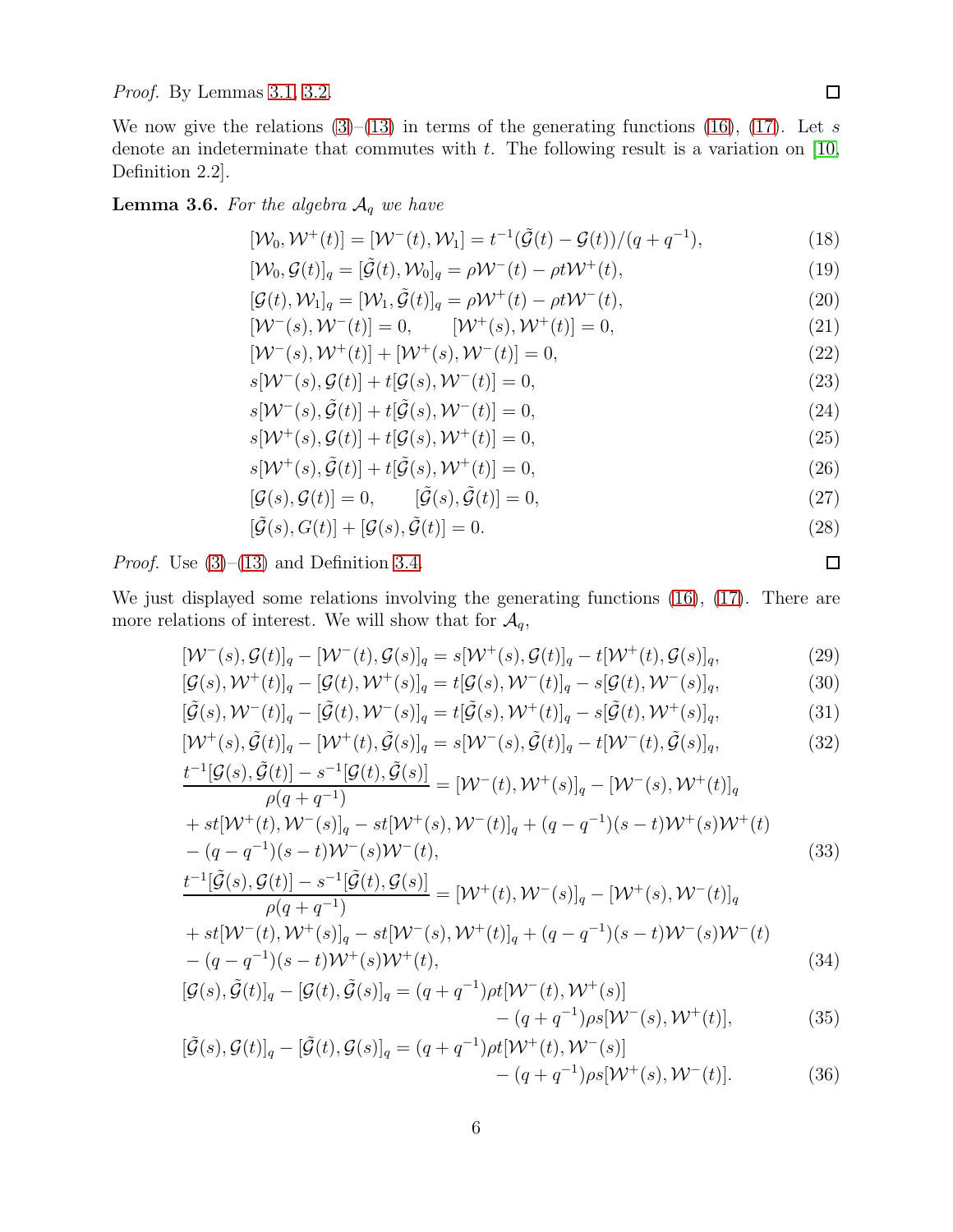In Appendix A we display many equations involving the above expressions. We will invoke these equations as we go along.

The following result is a variation on [\[10,](#page-56-5) Proposition 3.1].

**Proposition 3.7.** In the algebra  $A_q$  the relations [\(29\)](#page-5-0)–[\(36\)](#page-5-1) hold.

*Proof.* We refer to the generating functions  $A(s,t), B(s,t), \ldots, S(s,t)$  from Appendix A. By Lemma [3.6](#page-5-2) the functions  $A(s,t), B(s,t), \ldots, J(s,t)$  are all zero in  $\mathcal{A}_q$ . The present lemma asserts that  $K(s,t), L(s,t), \ldots, S(s,t)$  are all zero in  $\mathcal{A}_q$ . To verify this assertion, we refer to the commutator relations in Appendix A. The commutator relation for  $[\mathcal{W}_0, H(s,t)]_{q^2}$  implies  $K(s,t) = 0$  in  $\mathcal{A}_q$ . Then the commutator relation for  $[H(s,t), \mathcal{W}_1]_{q^2}$  implies  $L(s,t) = 0$  in  $\mathcal{A}_q$ . Then the commutator relation for  $[I(s,t), \mathcal{W}_0]_{q^2}$  implies  $M(s,t) = 0$  in  $\mathcal{A}_q$ . Then the commutator relation for  $[\mathcal{W}_1, I(s,t)]_{q^2}$  implies  $N(s,t) = 0$  in  $\mathcal{A}_q$ . Then the commutator relation for  $[\mathcal{W}_0, L(s,t)]_q$  implies  $P(s,t) = 0$  in  $\mathcal{A}_q$ . Then the commutator relation for  $[N(s,t), \mathcal{W}_0]_q$  implies  $Q(s,t) = 0$  in  $\mathcal{A}_q$ . Then the commutator relation for  $[D(s,t), \mathcal{W}_1]_q$ implies  $R(s,t) = 0$  in  $\mathcal{A}_q$ . Then the commutator relation for  $[\mathcal{W}_0, F(s,t)]_q$  implies  $S(s,t) = 0$ in  $\mathcal{A}_q$ . We have shown that  $K(s, t), L(s, t), \ldots, S(s, t)$  are all zero in  $\mathcal{A}_q$ . □

### 4 Another presentation for  $\mathcal{A}_q$

In Definition [2.4](#page-3-4) we gave a presentation of  $A_q$  by generators and relations. We now give a second presentation of  $\mathcal{A}_{q}$  by generators and relations. The relations will be expressed using the generating functions [\(16\)](#page-4-2), [\(17\)](#page-4-3).

<span id="page-6-0"></span>**Proposition 4.1.** The algebra  $A_q$  is presented by its alternating generators and the following relations:

(i) we have

$$
[\mathcal{G}(s), \mathcal{G}(t)] = 0, \qquad [\mathcal{W}^-(s), \mathcal{W}^-(t)] = 0, [\mathcal{W}^+(s), \mathcal{W}^+(t)] = 0, \qquad [\tilde{\mathcal{G}}(s), \tilde{\mathcal{G}}(t)] = 0;
$$

(ii)  $W^+(s)W^-(t)$  is a weighted sum with the following terms and coefficients:

| term                                   | coefficient                                | coeff. name |
|----------------------------------------|--------------------------------------------|-------------|
| $W^-(t)W^+(s)$                         |                                            |             |
| $\mathcal{G}(t)\tilde{\mathcal{G}}(s)$ | $(q^2-q^{-2})(q+q^{-1})^2(s-t)$            | $e_{s,t}$   |
| $\mathcal{G}(s)\mathcal{G}(t)$         | $(q^2-q^{-2})\overline{(q+q^{-1})^2(s-t)}$ | $-e_{s,t}$  |

(iii)  $\tilde{\mathcal{G}}(s)\mathcal{G}(t)$  is a weighted sum with the following terms and coefficients:

| term                           | coefficient              | coeff. name |
|--------------------------------|--------------------------|-------------|
| $\mathcal{G}(t)\mathcal{G}(s)$ |                          |             |
| $W^-(s)W^+(t)$                 | $(q^2-q^{-2})^3st(st-1)$ | $f_{s,t}$   |
| $W^-(t)W^+(s)$                 | $(q^2-q^{-2})^3st(st-1)$ | $-f_{s,t}$  |
| $W^+(s)W^+(t)$                 | $(q^2-q^{-2})^3st$       | $F_{s,t}$   |
| $W^-(s)W^-(t)$                 | $-(q^2-q^{-2})^3st$      | $-F_{s,t}$  |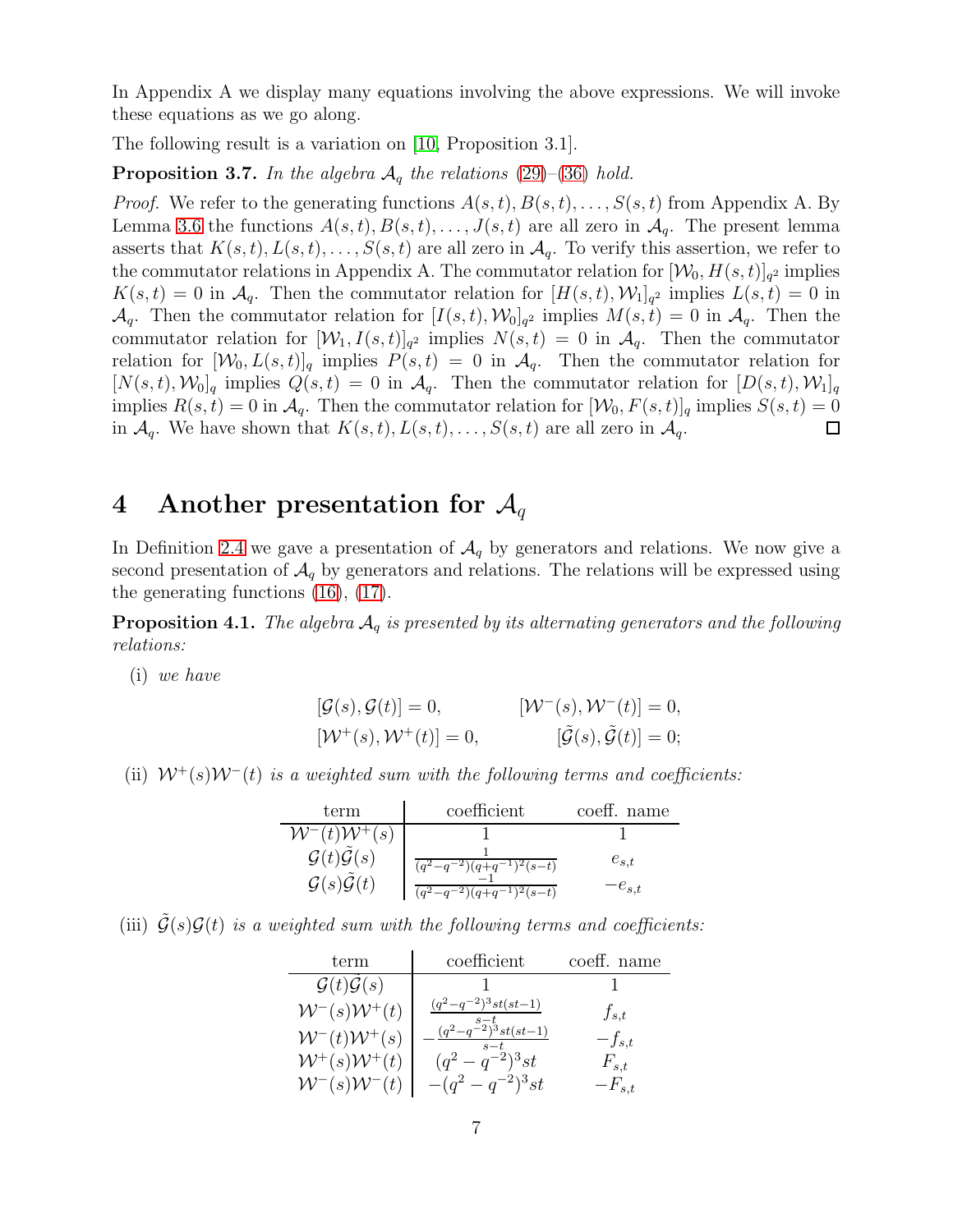(iv)  $W^+(t)\mathcal{G}(s)$  is a weighted sum with the following terms and coefficients:

| term                               | coefficient | coeff. name |
|------------------------------------|-------------|-------------|
| $\mathcal{G}(t)\mathcal{W}^{-}(s)$ |             | $a'_{s,t}$  |
| $\mathcal{G}(s)\mathcal{W}^-(t)$   |             | $A'_{s,t}$  |
| $\mathcal{G}(t)\mathcal{W}^+(s)$   |             | $A_{s,t}$   |
| $\mathcal{G}(s) \mathcal{W}^+$     |             | $a_{s,t}$   |

(v)  $W^-(t)\mathcal{G}(s)$  is a weighted sum with the following terms and coefficients:

| term                                  | coefficient               | coeff. name |
|---------------------------------------|---------------------------|-------------|
| $\mathcal{G}(t)\mathcal{W}^-(s)$      |                           | $B_{s,t}$   |
| $\mathcal{G}(s)\mathcal{W}^-(t)$      |                           | $b_{s,t}$   |
| $\mathcal{G}(t)\mathcal{W}^+(s)$      | $q^{-1} \tilde{s}^2(q-q)$ | $b'_{s,t}$  |
| $\mathcal{G}(s) \mathcal{W}^+$<br>(t) |                           |             |

(vi)  $\tilde{G}(s)W^+(t)$  is a weighted sum with the following terms and coefficients:

| term                                      | coefficient              | coeff. name |
|-------------------------------------------|--------------------------|-------------|
| $W^-(s)\mathcal{G}(t)$                    |                          | $a'_{s,t}$  |
| $W^-(t)\tilde{\mathcal{G}}(s)$            | $qst(q-q^{-1})$<br>$s-t$ | $A'_{s,t}$  |
| $W^+(s)\tilde{\mathcal{G}}(t)$            | $s-t$                    | $A_{s,t}$   |
| $\mathcal{W}^+(t) \tilde{\mathcal{G}}(s)$ |                          | $a_{s,t}$   |

(vii)  $\tilde{G}(s)W^-(t)$  is a weighted sum with the following terms and coefficients:

| term                                      | coefficient                        | coeff. name |
|-------------------------------------------|------------------------------------|-------------|
| $W^-(s)\mathcal{G}(t)$                    |                                    | $B_{s,t}$   |
| $\mathcal{W}^-(t)\tilde{\mathcal{G}}(s)$  |                                    | $b_{s,t}$   |
| $\mathcal{W}^+(s) \tilde{\mathcal{G}}(t)$ | $-\frac{1}{2}g(q-q^{-1})$<br>$s-t$ | $b'_{s,t}$  |
| $\mathcal{W}^+(t) \tilde{\mathcal{G}}(s)$ |                                    |             |

*Proof.* We first show that the above relations (i)–(vii) hold in  $\mathcal{A}_q$ . The relations (i) are from  $(21)$ ,  $(27)$ . As we discuss the relations  $(ii)$ – $(vii)$ , we will use the fact that the generating functions  $A(s, t), B(s, t), \ldots, S(s, t)$  from Appendix A are all zero in  $\mathcal{A}_q$ . (ii)  $W^+(s)W^-(t)$  minus the given weighted sum is equal to

$$
\frac{(q+q^{-1})\rho sC(s,t) + q^{-1}J(s,t) - R(s,t)}{(q+q^{-1})\rho(s-t)}.
$$

(iii)  $\tilde{\mathcal{G}}(s)\mathcal{G}(t)$  minus the given weighted sum is equal to

$$
\frac{(q+q^{-1})\rho st(qst+q^{-1})C(s,t) + sJ(s,t) - (q+q^{-1})\rho stP(s,t)}{s-t}.
$$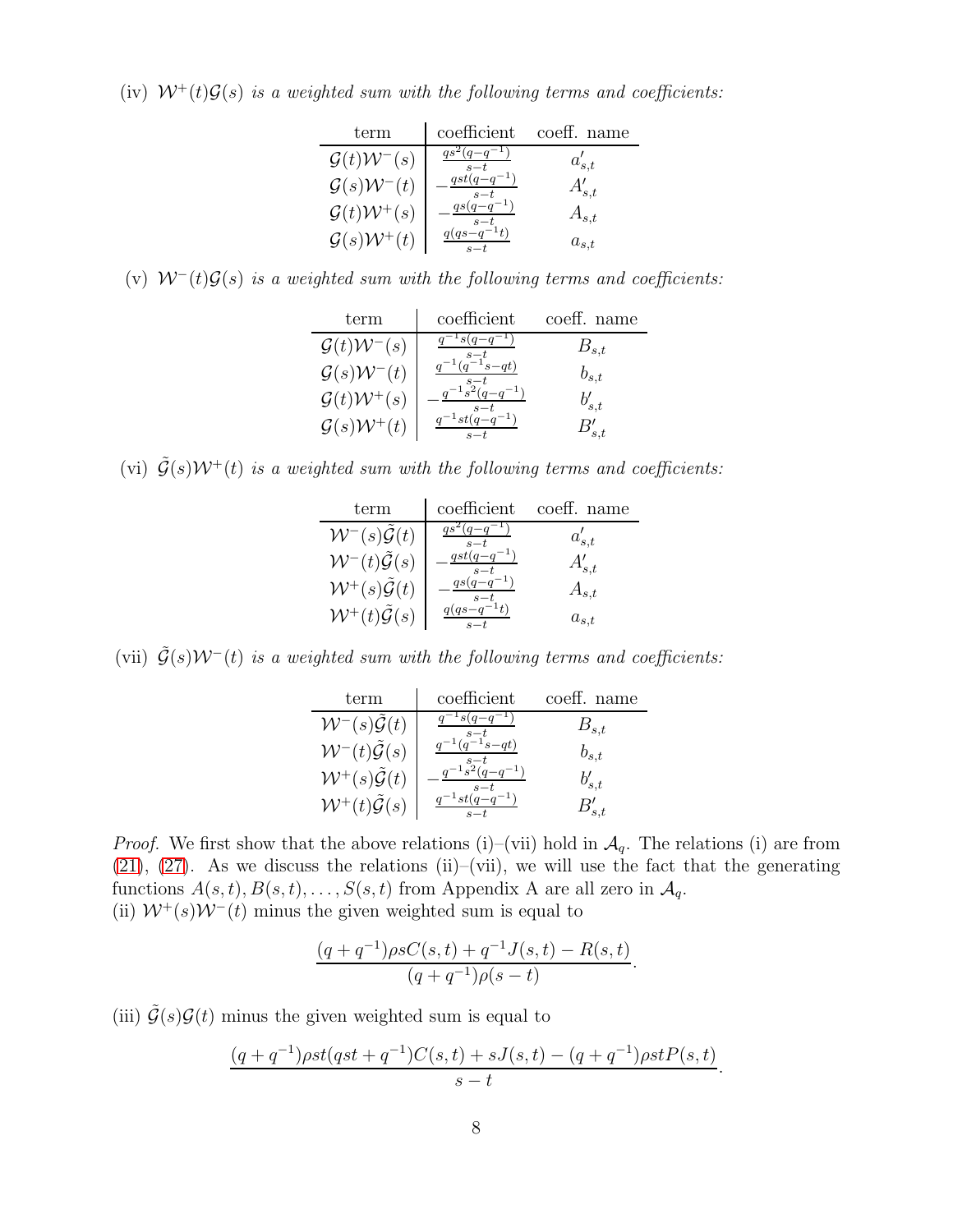(iv)  $W^+(t)\mathcal{G}(s)$  minus the given weighted sum is equal to

$$
\frac{F(s,t) - sD(s,t) - qsL(s,t)}{s-t}.
$$

(v)  $W^-(t)\mathcal{G}(s)$  minus the given weighted sum is equal to

$$
\frac{D(s,t) - sF(s,t) - q^{-1}sK(s,t)}{s-t}.
$$

(vi)  $\tilde{\mathcal{G}}(s)\mathcal{W}^+(t)$  minus the given weighted sum is equal to

$$
\frac{sE(s,t) - G(s,t) + qsN(s,t)}{s-t}.
$$

(vii)  $\tilde{\mathcal{G}}(s)W^-(t)$  minus the given weighted sum is equal to

$$
\frac{sG(s,t) - E(s,t) + q^{-1}sM(s,t)}{s-t}.
$$

We have shown that the relations (i)–(vii) hold in  $\mathcal{A}_q$ . Next we show that the relations (i)–(vii) imply the defining relations [\(3\)](#page-3-0)–[\(13\)](#page-3-1) for  $\mathcal{A}_q$ . It suffices to show that the relations  $(i)$ –(vii) imply the relations [\(18\)](#page-5-5)–[\(28\)](#page-5-6). The relations (18) are obtained from the relation (ii) by setting  $s = 0$  or  $t = 0$ . The relations [\(19\)](#page-5-7) are obtained from the relations (v), (vii) by setting  $t = 0$ . The relations [\(20\)](#page-5-8) are obtained from the relations (iv), (vi) by setting  $t = 0$ . The relations [\(21\)](#page-5-3), [\(27\)](#page-5-4) are the relations (i). Concerning the remaining relations in Lemma [3.6,](#page-5-2) pick any one of them and let  $\Delta$  denote the left-hand side minus the right-hand side. To obtain  $\Delta = 0$  from the relations (i)–(vii), use these relations to put the terms of  $\Delta$  in the order [\(15\)](#page-4-5). This brief calculation is omitted.  $\Box$ 

### 5 The reduction rules for  $\mathcal{A}_q$

In Proposition [4.1](#page-6-0) we gave a presentation of  $\mathcal{A}_q$  by generators and relations. In this presentation we expressed the relations using generating functions. Next we show how the presentation looks if generating functions are not used.

<span id="page-8-1"></span>**Proposition 5.1.** The algebra  $A_q$  is presented by its alternating generators and the following relations:

(i) for  $i, j \in \mathbb{N}$  such that  $i > j$ ,

$$
\begin{aligned} \mathcal{G}_{i+1} \mathcal{G}_{j+1} &= \mathcal{G}_{j+1} \mathcal{G}_{i+1}, & \mathcal{W}_{-i} \mathcal{W}_{-j} &= \mathcal{W}_{-j} \mathcal{W}_{-i}, \\ \mathcal{W}_{i+1} \mathcal{W}_{j+1} &= \mathcal{W}_{j+1} \mathcal{W}_{i+1}, & \tilde{\mathcal{G}}_{i+1} \tilde{\mathcal{G}}_{j+1} &= \tilde{\mathcal{G}}_{j+1} \tilde{\mathcal{G}}_{i+1}; \end{aligned}
$$

(ii) for  $i, j \in \mathbb{N}$ ,

<span id="page-8-0"></span>
$$
\mathcal{W}_{i+1}\mathcal{W}_{-j} = \mathcal{W}_{-j}\mathcal{W}_{i+1} + \sum_{\ell=0}^{\min(i,j)} \frac{\mathcal{G}_{\ell}\tilde{\mathcal{G}}_{i+j+1-\ell} - \mathcal{G}_{i+j+1-\ell}\tilde{\mathcal{G}}_{\ell}}{(q^2 - q^{-2})(q + q^{-1})^2};
$$
\n(37)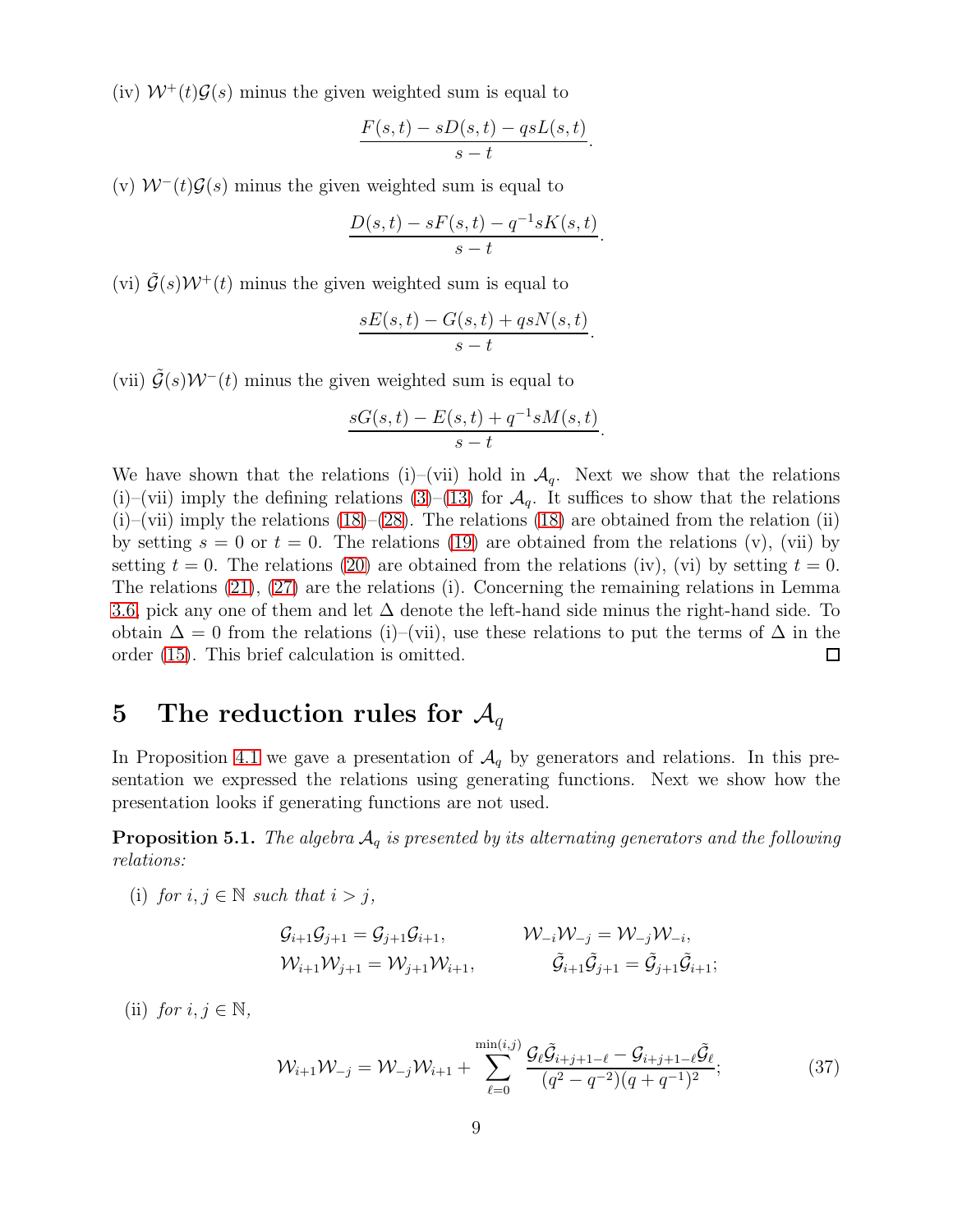(iii) for  $i, j \in \mathbb{N}$ ,

$$
\tilde{\mathcal{G}}_{i+1}\mathcal{G}_{j+1} = \mathcal{G}_{j+1}\tilde{\mathcal{G}}_{i+1} - (q^2 - q^{-2})^3 \mathcal{W}_{-i} \mathcal{W}_{-j} + (q^2 - q^{-2})^3 \mathcal{W}_{i+1} \mathcal{W}_{j+1} \n+ (q^2 - q^{-2})^3 \sum_{\ell=0}^{\min(i,j)} (\mathcal{W}_{-\ell} \mathcal{W}_{i+j+2-\ell} - \mathcal{W}_{\ell-1-i-j} \mathcal{W}_{\ell+1}) \n- (q^2 - q^{-2})^3 \sum_{\ell=1}^{\min(i,j)} (\mathcal{W}_{1-\ell} \mathcal{W}_{i+j+1-\ell} - \mathcal{W}_{\ell-i-j} \mathcal{W}_{\ell});
$$

(iv) for  $i, j \in \mathbb{N}$ ,

$$
\mathcal{W}_{i+1}\mathcal{G}_{j+1} = \mathcal{G}_{j+1}\mathcal{W}_{i+1} + q(q - q^{-1}) \sum_{\ell=0}^{\min(i,j)} \mathcal{G}_{\ell}\mathcal{W}_{\ell-i-j} \n+ q(q - q^{-1}) \sum_{\ell=0}^{\min(i,j)} (\mathcal{G}_{i+j+1-\ell}\mathcal{W}_{\ell+1} - \mathcal{G}_{\ell}\mathcal{W}_{i+j+2-\ell}) \n- q(q - q^{-1}) \sum_{\ell=1}^{\min(i,j)} \mathcal{G}_{i+j+1-\ell}\mathcal{W}_{1-\ell};
$$

(v) for  $i, j \in \mathbb{N}$ ,

$$
\mathcal{W}_{-i}\mathcal{G}_{j+1} = \mathcal{G}_{j+1}\mathcal{W}_{-i} - q^{-1}(q - q^{-1})\sum_{\ell=0}^{\min(i,j)} \mathcal{G}_{\ell}\mathcal{W}_{i+j+1-\ell} \n+ q^{-1}(q - q^{-1})\sum_{\ell=0}^{\min(i,j)} (\mathcal{G}_{\ell}\mathcal{W}_{\ell-1-i-j} - \mathcal{G}_{i+j+1-\ell}\mathcal{W}_{-\ell}) \n+ q^{-1}(q - q^{-1})\sum_{\ell=1}^{\min(i,j)} \mathcal{G}_{i+j+1-\ell}\mathcal{W}_{\ell};
$$

(vi) for  $i, j \in \mathbb{N}$ ,

$$
\tilde{\mathcal{G}}_{i+1}\mathcal{W}_{j+1} = \mathcal{W}_{j+1}\tilde{\mathcal{G}}_{i+1} + q(q - q^{-1}) \sum_{\ell=0}^{\min(i,j)} \mathcal{W}_{\ell-i-j}\tilde{\mathcal{G}}_{\ell} \n+ q(q - q^{-1}) \sum_{\ell=0}^{\min(i,j)} (\mathcal{W}_{\ell+1}\tilde{\mathcal{G}}_{i+j+1-\ell} - \mathcal{W}_{i+j+2-\ell}\tilde{\mathcal{G}}_{\ell}) \n- q(q - q^{-1}) \sum_{\ell=1}^{\min(i,j)} \mathcal{W}_{1-\ell}\tilde{\mathcal{G}}_{i+j+1-\ell};
$$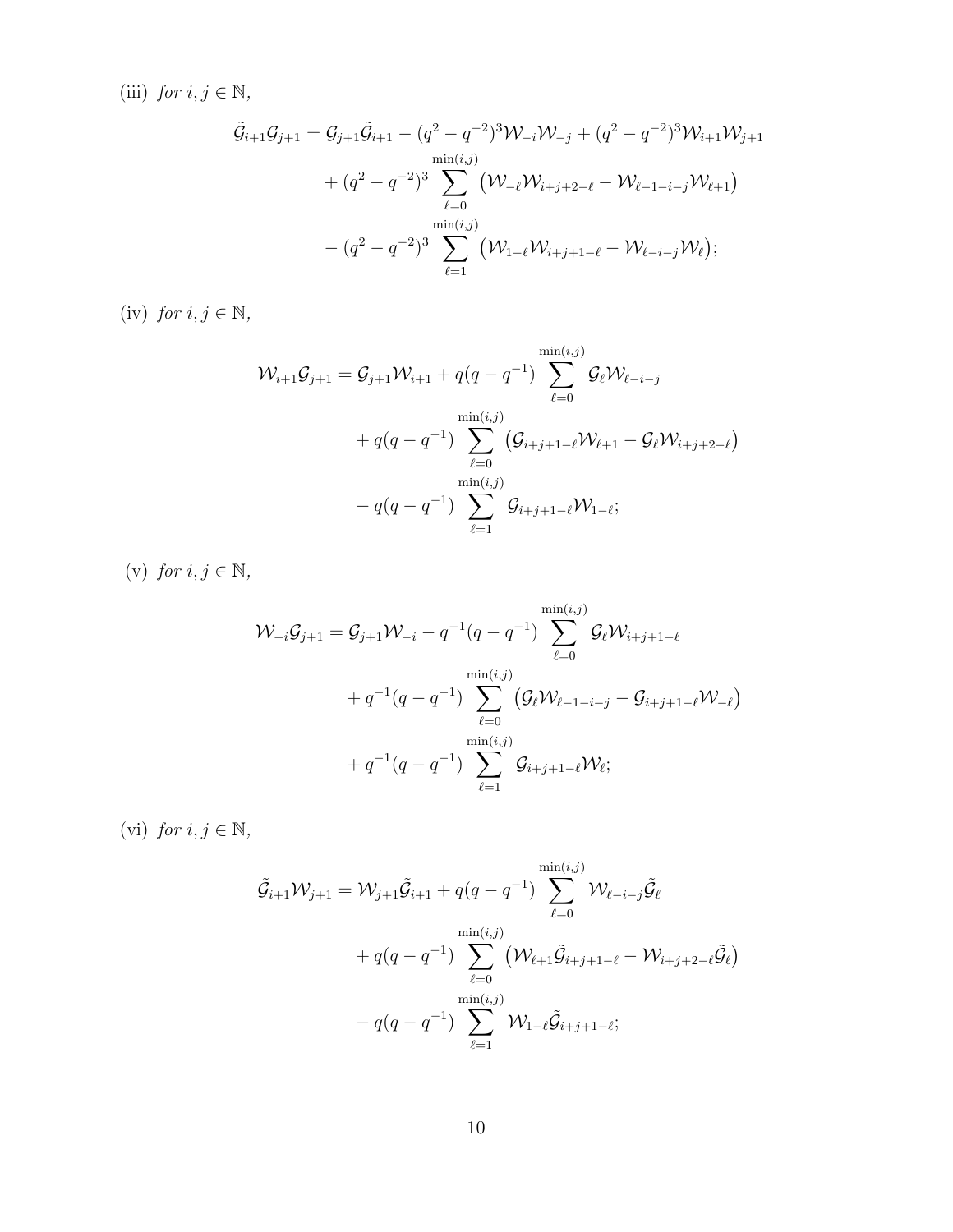(vii) for  $i, j \in \mathbb{N}$ ,

$$
\tilde{\mathcal{G}}_{i+1}\mathcal{W}_{-j} = \mathcal{W}_{-j}\tilde{\mathcal{G}}_{i+1} - q^{-1}(q - q^{-1}) \sum_{\ell=0}^{\min(i,j)} \mathcal{W}_{i+j+1-\ell}\tilde{\mathcal{G}}_{\ell} \n+ q^{-1}(q - q^{-1}) \sum_{\ell=0}^{\min(i,j)} (\mathcal{W}_{\ell-1-i-j}\tilde{\mathcal{G}}_{\ell} - \mathcal{W}_{-\ell}\tilde{\mathcal{G}}_{i+j+1-\ell}) \n+ q^{-1}(q - q^{-1}) \sum_{\ell=1}^{\min(i,j)} \mathcal{W}_{\ell}\tilde{\mathcal{G}}_{i+j+1-\ell}.
$$

*Proof.* Pick any one of the relations  $(i)$ – $(vii)$  in Proposition [4.1.](#page-6-0) Expand each side as a power series in s, t and then equate coefficients to obtain the corresponding relations in the present proposition. We illustrate using relation (ii) in Proposition [4.1.](#page-6-0) This relation asserts that

<span id="page-10-1"></span><span id="page-10-0"></span>
$$
W^{+}(s)W^{-}(t) = W^{-}(t)W^{+}(s) + \frac{\mathcal{G}(t)\tilde{\mathcal{G}}(s) - \mathcal{G}(s)\tilde{\mathcal{G}}(t)}{(q^{2} - q^{-2})(q + q^{-1})^{2}(s - t)}.
$$
\n(38)

By [\(16\)](#page-4-2),

$$
\mathcal{W}^+(s)\mathcal{W}^-(t) = \sum_{i,j \in \mathbb{N}} \mathcal{W}_{i+1}\mathcal{W}_{-j}s^i t^j, \qquad \mathcal{W}^-(t)\mathcal{W}^+(s) = \sum_{i,j \in \mathbb{N}} \mathcal{W}_{-j}\mathcal{W}_{i+1}s^i t^j.
$$
 (39)

Using [\(17\)](#page-4-3),

<span id="page-10-2"></span>
$$
\frac{\mathcal{G}(t)\tilde{\mathcal{G}}(s) - \mathcal{G}(s)\tilde{\mathcal{G}}(t)}{s - t} = \sum_{n,m \in \mathbb{N}} \mathcal{G}_n \tilde{\mathcal{G}}_m \frac{s^m t^n - s^n t^m}{s - t}
$$
\n
$$
= \sum_{n < m} (\mathcal{G}_n \tilde{\mathcal{G}}_m - \mathcal{G}_m \tilde{\mathcal{G}}_n) \frac{s^m t^n - s^n t^m}{s - t}
$$
\n
$$
= \sum_{n < m} (\mathcal{G}_n \tilde{\mathcal{G}}_m - \mathcal{G}_m \tilde{\mathcal{G}}_n) \left( s^{m-1} t^n + s^{m-2} t^{n+1} + \dots + s^n t^{m-1} \right)
$$
\n
$$
= \sum_{i,j \in \mathbb{N}} \sum_{\ell=0}^{\min(i,j)} \left( \mathcal{G}_\ell \tilde{\mathcal{G}}_{i+j+1-\ell} - \mathcal{G}_{i+j+1-\ell} \tilde{\mathcal{G}}_\ell \right) s^i t^j. \tag{40}
$$

Equation [\(37\)](#page-8-0) is obtained from [\(38\)](#page-10-0) by examining the coefficient of  $s^{i}t^{j}$  in [\(39\)](#page-10-1), [\(40\)](#page-10-2).  $\Box$ 

<span id="page-10-3"></span>**Definition 5.2.** The relations (i)–(vii) in Proposition [5.1](#page-8-1) are called the *reduction rules* for  $\mathcal{A}_q$ .

The relations (i)–(vii) in Proposition [4.1](#page-6-0) express the reduction rules for  $\mathcal{A}_q$  in terms of generating functions. Going forward, we will refer to these relations as follows.

**Definition 5.3.** The relations (i)–(vii) in Proposition [4.1](#page-6-0) are called the GF reduction rules for  $\mathcal{A}_q$ .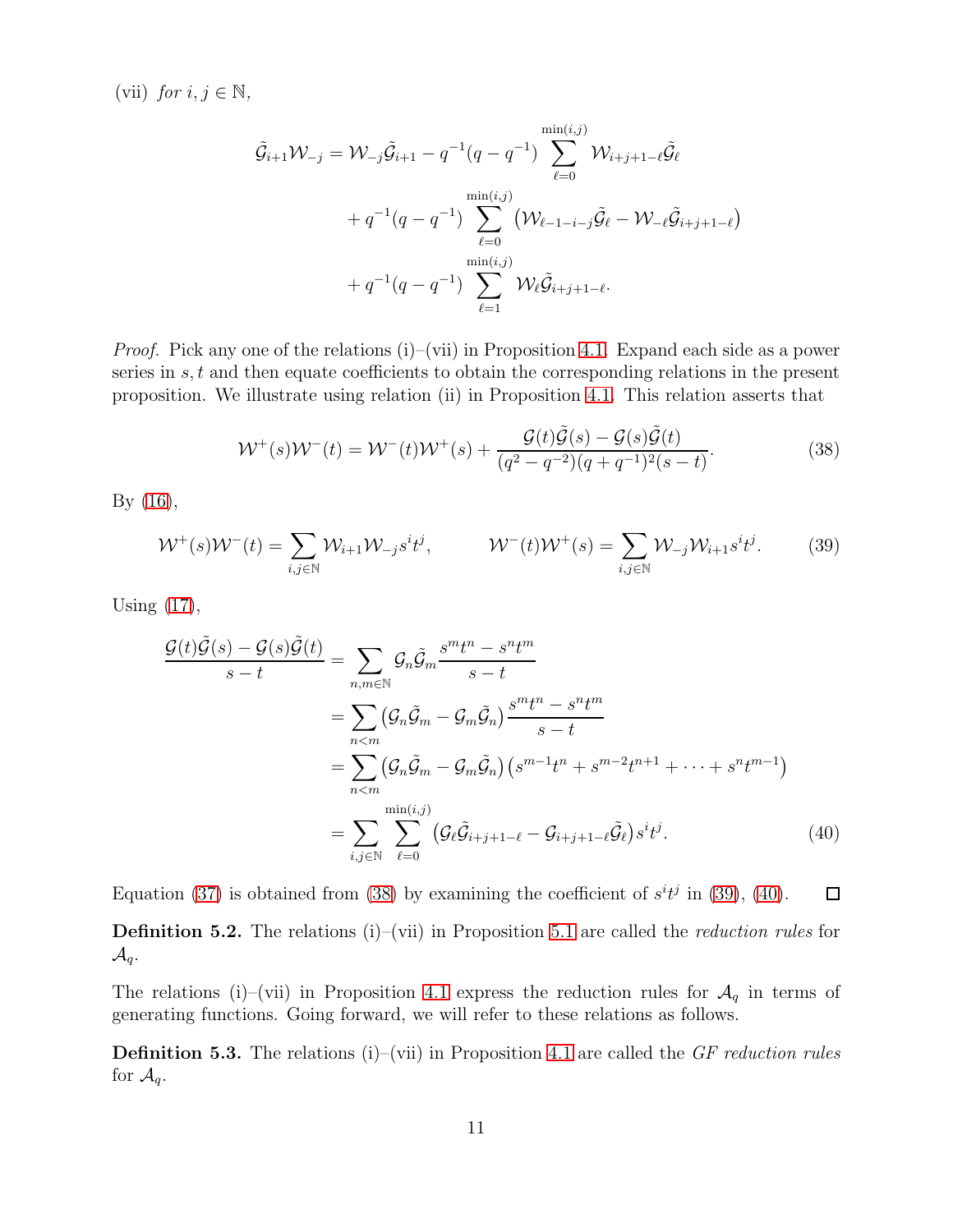### 6 The alternating generators form a PBW basis for  $\mathcal{A}_q$

We now state our first main result, which is a variation on [\[30,](#page-57-10) Conjecture 4.5]. Both the result and [\[30,](#page-57-10) Conjecture 4.5] are inspired by [\[5,](#page-56-10) Conjecture 1].

<span id="page-11-0"></span>**Theorem 6.1.** A PBW basis for  $A_q$  is obtained by its alternating generators in any linear  $order < such$  that

$$
\mathcal{G}_{i+1} < \mathcal{W}_{-j} < \mathcal{W}_{k+1} < \tilde{\mathcal{G}}_{\ell+1} \quad (i,j,k,\ell \in \mathbb{N}).
$$

We will prove Theorem [6.1](#page-11-0) after a brief discussion.

We have some comments about the linear order < in the theorem statement. By Proposition  $5.1(i)$  $5.1(i)$ , we may assume without loss that the linear order  $\lt$  satisfies

$$
\mathcal G_{i+1} < \mathcal G_{j+1}, \qquad \mathcal W_{-i} < \mathcal W_{-j}, \qquad \mathcal W_{i+1} < \mathcal W_{j+1}, \qquad \tilde{\mathcal G}_{i+1} < \tilde{\mathcal G}_{j+1}
$$

for all  $i, j \in \mathbb{N}$  such that  $i < j$ . This assumption is in force for the rest of the paper.

We discuss the notion of an  $A_q$ -word. By an  $A_q$ -letter we mean an alternating generator for  $\mathcal{A}_q$ . For  $n \in \mathbb{N}$ , by an  $\mathcal{A}_q$ -word of length n we mean a sequence of  $\mathcal{A}_q$ -letters  $a_1 a_2 \cdots a_n$ . We interpret the  $A_q$ -word of length zero to be the multiplicative identity  $1 \in A_q$ . An  $A_q$ word  $a_1 a_2 \cdots a_n$  is called *reducible* whenever there exists an integer  $i$  ( $2 \leq i \leq n$ ) such that  $a_{i-1} > a_i$ . An  $\mathcal{A}_q$ -word is called *irreducible* whenever it is not reducible. An  $\mathcal{A}_q$ -word  $a_1a_2\cdots a_n$  is irreducible if and only if  $a_1 \le a_2 \le \cdots \le a_n$ . Theorem [6.1](#page-11-0) asserts that the irreducible  $\mathcal{A}_q$ -words give a basis for the vector space  $\mathcal{A}_q$ .

Let  $\xi$  denote an indeterminate. To each  $\mathcal{A}_{q}$ -letter we assign a weight, as follows. For  $k \in \mathbb{N}$ ,

$$
\begin{array}{c|cc}\n u & \mathcal{G}_{k+1} & \mathcal{W}_{-k} & \mathcal{W}_{k+1} & \tilde{\mathcal{G}}_{k+1} \\
\hline\n \text{wt}(u) & k+1 & \xi^2 + k & \xi^2 + \xi + k & 2\xi^2 + k + 1\n\end{array}
$$

To each  $\mathcal{A}_q$ -word w we assign a weight, as follows. Writing  $w = a_1 a_2 \cdots a_n$ ,

$$
wt(w) = \sum_{i=1}^{n} (n-i+1)wt(a_i).
$$

For example,  $\mathcal{W}_2 \mathcal{W}_{-1} \mathcal{G}_3 \mathcal{W}_4$  has weight  $8\xi^2 + 5\xi + 16$  and  $\mathcal{W}_3 \tilde{\mathcal{G}}_4 \mathcal{W}_{-1} \mathcal{W}_{-2}$  has weight  $13\xi^2 +$  $4\xi + 24$ . The weight of each  $\mathcal{A}_q$ -word has the form  $a\xi^2 + b\xi + c$  with  $a, b, c \in \mathbb{N}$ .

The abelian group  $\mathbb{Z}\xi^2 + \mathbb{Z}\xi + \mathbb{Z}$  consists of the polynomials  $a\xi^2 + b\xi + c$  with  $a, b, c \in \mathbb{Z}$ . We endow  $\mathbb{Z}\xi^2 + \mathbb{Z}\xi + \mathbb{Z}$  with a linear order  $\lt$  as follows. For  $a, b, c \in \mathbb{Z}$  and  $a', b', c' \in \mathbb{Z}$  we have  $a\xi^2 + b\xi + c < a'\xi^2 + b'\xi + c'$  whenever (i)  $a < a'$ ; or (ii)  $a = a'$  and  $b < b'$ ; or (iii)  $a = a'$ and  $b = b'$  and  $c < c'$ . The linear order  $\langle$  on  $\mathbb{Z}\xi^2 + \mathbb{Z}\xi + \mathbb{Z}$  has the following property: for  $u, v, u', v' \in \mathbb{Z}\xi^2 + \mathbb{Z}\xi + \mathbb{Z}$  such that  $u \leq u'$  and  $v \leq v'$ , we have  $u + v \leq u' + v'$ .

In Definition [5.2](#page-10-3) we introduced the reduction rules for  $\mathcal{A}_q$ . These reduction rules are in bijection with the reducible  $A_q$ -words of length 2. Let w denote a reducible  $A_q$ -word of length 2, and consider the corresponding reduction rule. In this reduction rule, the left-hand side is w and the right-hand side is a linear combination of  $A_q$ -words that have length 1 or 2.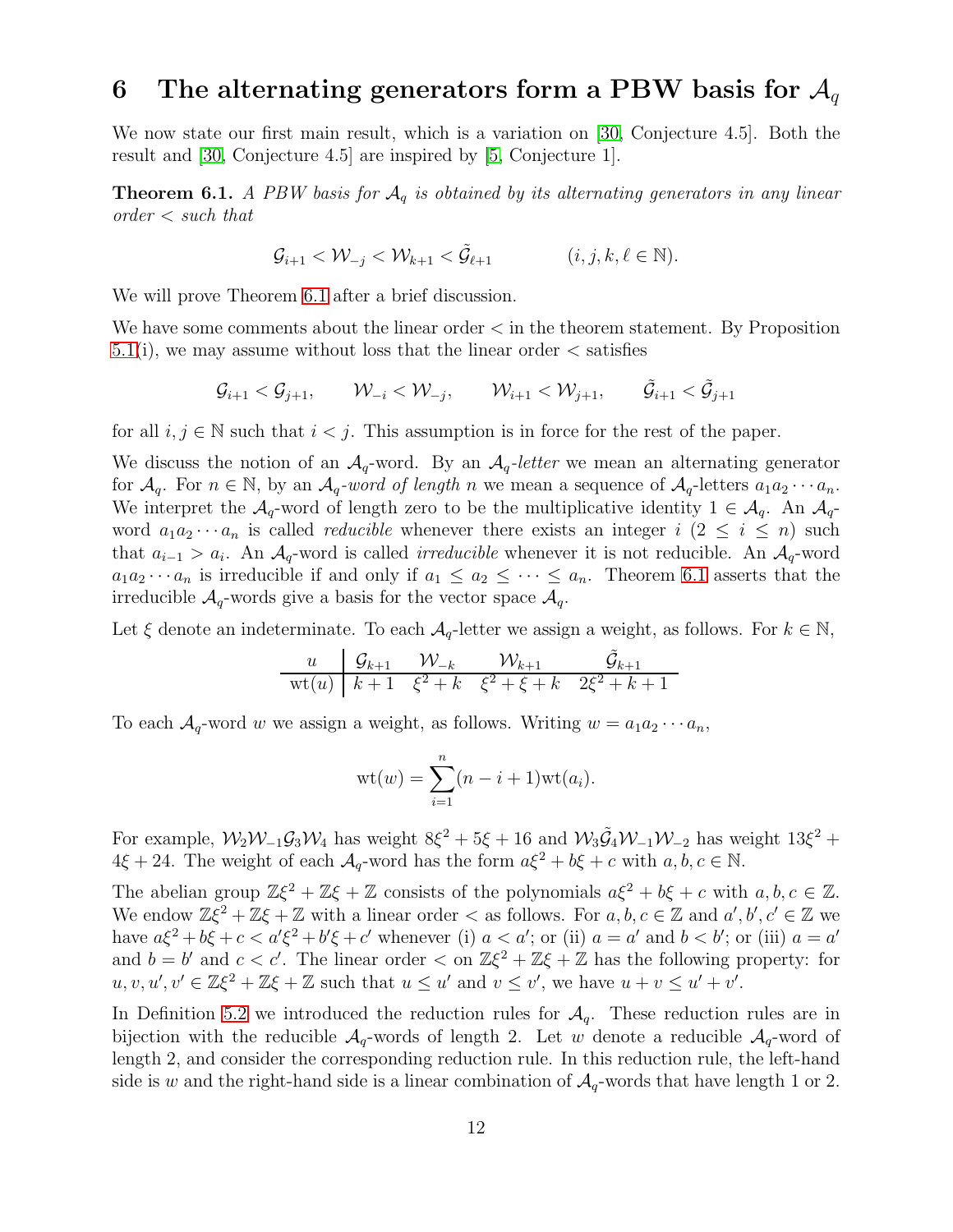An  $A_q$ -word that appears on the right-hand side of this reduction rule is called a *descendent* of w.

Next we define a partial order  $\preceq$  on the set of  $\mathcal{A}_q$ -words. Let w, w' denote  $\mathcal{A}_q$ -words, and write  $w = a_1 a_2 \cdots a_n$ . We say that w *dominates* w' whenever there exists an integer  $i (2 \leq i \leq n)$ such that  $a_{i-1} > a_i$ , and w' is obtained from w by replacing  $a_{i-1}a_i$  by one of its descendents. In this case, either (i) w' has length  $n-1$ ; or (ii) w' has length n and  $wt(w') < wt(w)$ . By these comments the transitive closure of the domination relation is a partial order on the set of  $\mathcal{A}_q$ -words; we denote this partial order by  $\preceq$ .

Proof of Theorem [6.1](#page-11-0). We will use the Bergman diamond lemma [\[11,](#page-56-13) Theorem 1.2]. We refer to the above partial order  $\preceq$  on the set of  $\mathcal{A}_q$ -words. By construction  $\preceq$  is a semigroup partial order [\[11,](#page-56-13) p. 181] and satisfies the descending chain condition [\[11,](#page-56-13) p. 179]. We show that the reduction rules are compatible with  $\preceq$  in the sense of Bergman [\[11,](#page-56-13) p. 181]. Let  $w = a_1 a_2 \cdots a_n$  denote a reducible  $\mathcal{A}_q$ -word. There exists an integer  $i$   $(2 \leq i \leq n)$  such that  $a_{i-1} > a_i$ . By construction  $a_{i-1}a_i$  is a reducible  $\mathcal{A}_q$ -word of length 2. Using the corresponding reduction rule we eliminate  $a_{i-1}a_i$  from w, and thereby express w as a linear combination of  $\mathcal{A}_q$ -words, each  $\prec w$ . Therefore, the reduction rules are compatible with  $\preceq$  in the sense of Bergman [\[11,](#page-56-13) p. 181].

In order to employ the diamond lemma, we must show that the ambiguities are resolvable in the sense of Bergman [\[11,](#page-56-13) p. 181]. There are potentially two kinds of ambiguities; inclusion ambiguities and overlap ambiguities [\[11,](#page-56-13) p. 181]. For the present example there are no inclusion ambiguities. There are four types of overlap ambiguities, and these are displayed below:

(i) For  $i, j, k \in \mathbb{N}$ ,

$$
\mathcal{W}_{i+1}\mathcal{W}_{-j}\mathcal{G}_{k+1}, \hspace{1cm}\tilde{\mathcal{G}}_{i+1}\mathcal{W}_{-j}\mathcal{G}_{k+1}, \hspace{1cm}\tilde{\mathcal{G}}_{i+1}\mathcal{W}_{j+1}\mathcal{G}_{k+1}, \hspace{1cm}\tilde{\mathcal{G}}_{i+1}\mathcal{W}_{j+1}\mathcal{W}_{-k}.
$$

(ii) For  $i, j, k \in \mathbb{N}$  such that  $i > j$ ,

$$
\begin{aligned}\n & \mathcal{W}_{-i} \mathcal{W}_{-j} \mathcal{G}_{k+1}, & & \mathcal{W}_{i+1} \mathcal{W}_{j+1} \mathcal{G}_{k+1}, & & \tilde{\mathcal{G}}_{i+1} \tilde{\mathcal{G}}_{j+1} \mathcal{G}_{k+1}, \\
 & \mathcal{W}_{i+1} \mathcal{W}_{j+1} \mathcal{W}_{-k}, & & \tilde{\mathcal{G}}_{i+1} \tilde{\mathcal{G}}_{j+1} \mathcal{W}_{-k}, & & \tilde{\mathcal{G}}_{i+1} \tilde{\mathcal{G}}_{j+1} \mathcal{W}_{k+1}.\n \end{aligned}
$$

(iii) For  $i, j, k \in \mathbb{N}$  such that  $j > k$ ,

$$
\begin{aligned}\n & \mathcal{W}_{-i} \mathcal{G}_{j+1} \mathcal{G}_{k+1}, & \mathcal{W}_{i+1} \mathcal{G}_{j+1} \mathcal{G}_{k+1}, & \tilde{\mathcal{G}}_{i+1} \mathcal{G}_{j+1} \mathcal{G}_{k+1}, \\
 & \mathcal{W}_{i+1} \mathcal{W}_{-j} \mathcal{W}_{-k}, & \tilde{\mathcal{G}}_{i+1} \mathcal{W}_{-j} \mathcal{W}_{-k}, & \tilde{\mathcal{G}}_{i+1} \mathcal{W}_{j+1} \mathcal{W}_{k+1}.\n \end{aligned}
$$

(iv) For  $i, j, k \in \mathbb{N}$  such that  $i > j > k$ ,

$$
\mathcal{G}_{i+1}\mathcal{G}_{j+1}\mathcal{G}_{k+1}, \qquad \mathcal{W}_{-i}\mathcal{W}_{-j}\mathcal{W}_{-k}, \qquad \mathcal{W}_{i+1}\mathcal{W}_{j+1}\mathcal{W}_{k+1}, \qquad \tilde{\mathcal{G}}_{i+1}\tilde{\mathcal{G}}_{j+1}\tilde{\mathcal{G}}_{k+1}.
$$

Take for instance the overlap ambiguity  $W_{i+1}W_{-i}G_{k+1}$ . We use the reduction rules to express  $W_{i+1}W_{-i}G_{k+1}$  as a linear combination of irreducible  $A_q$ -words. There are two ways to begin; we could eliminate  $W_{i+1}W_{-j}$  first, or we could eliminate  $W_{-j}G_{k+1}$  first. It turns out that the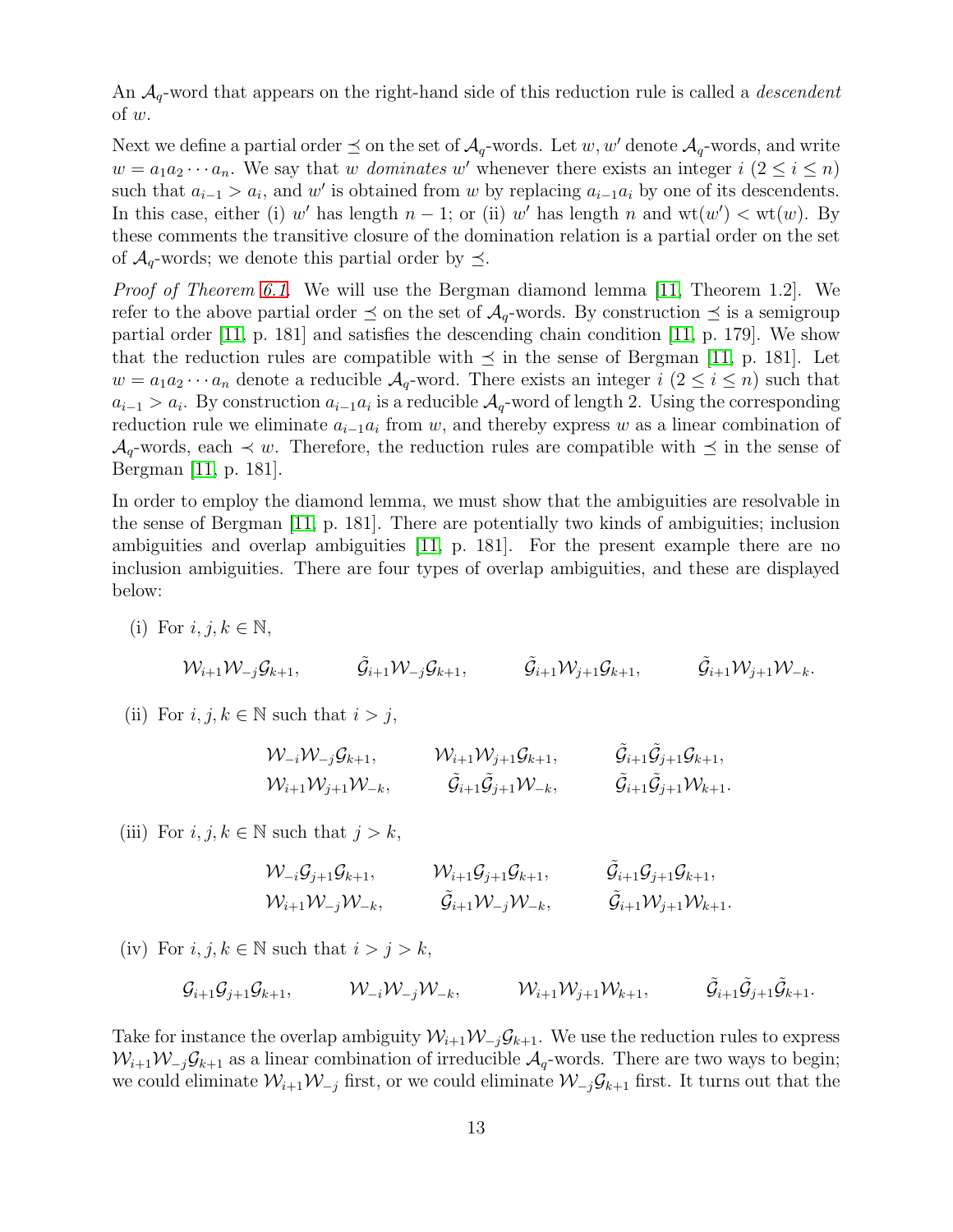two ways yield the same result, which means that the overlap ambiguity  $W_{i+1}W_{-i}G_{k+1}$  is resolvable [\[11,](#page-56-13) p. 181]. In Appendix C we use generating functions to show that every overlap ambiguity is resolvable. Since every ambiguity is resolvable, by the diamond lemma [\[11,](#page-56-13) Theorem 1.2 the irreducible  $\mathcal{A}_q$ -words give a basis for the vector space  $\mathcal{A}_q$ .

The proof of Theorem [6.1](#page-11-0) illustrates how to write a reducible  $A_q$ -word as a linear combination of irreducible  $A_q$ -words. Let  $w = a_1 a_2 \cdots a_n$  denote a reducible  $A_q$ -word. There exists an integer  $i (2 \leq i \leq n)$  such that  $a_{i-1} > a_i$ . By construction  $a_{i-1}a_i$  is a reducible  $\mathcal{A}_q$ -word of length 2. Using the corresponding reduction rule we eliminate  $a_{i-1}a_i$  from w, and thereby express w as a linear combination of  $A_q$ -words, each  $\prec w$ . We iterate this procedure and after a finite number of steps, w is expressed as a linear combination of irreducible  $A_q$ -words, each  $\prec w$ .

### 7 A filtration of  $\mathcal{A}_q$

Recall the filtration concept from Definition [2.3.](#page-3-5) In this section we obtain a filtration of  $\mathcal{A}_q$ that is related to the PBW basis from Theorem [6.1.](#page-11-0)

<span id="page-13-1"></span>**Definition 7.1.** To each alternating generator for  $A<sub>q</sub>$  we assign a degree, as follows. For  $k \in \mathbb{N}$ ,

$$
\begin{array}{c|cc}\n u & \mathcal{G}_{k+1} & \mathcal{W}_{-k} & \mathcal{W}_{k+1} & \tilde{\mathcal{G}}_{k+1} \\
 \hline \n \deg(u) & 2k+2 & 2k+1 & 2k+1 & 2k+2\n \end{array}
$$

<span id="page-13-3"></span>**Definition 7.2.** To each  $\mathcal{A}_q$ -word w we assign a degree, as follows. Writing  $w = a_1 a_2 \cdots a_n$ ,

$$
\deg(w) = \sum_{i=1}^n \deg(a_i).
$$

<span id="page-13-0"></span>**Definition 7.3.** For  $d \in \mathbb{N}$  let  $A_d$  denote the subspace of  $A_q$  spanned by the irreducible  $\mathcal{A}_q$ -words of degree d.

<span id="page-13-2"></span>**Lemma 7.4.** We have  $A_0 = \mathbb{F}1$ . Moreover the sum  $A_q = \sum_{d \in \mathbb{N}} A_d$  is direct.

*Proof.* We have  $A_0 = \mathbb{F}1$  since 1 is the unique irreducible  $A_q$ -word that has degree 0. The sum  $\mathcal{A}_q = \sum_{d \in \mathbb{N}} A_d$  is direct by Definition [7.3](#page-13-0) and since the irreducible  $\mathcal{A}_q$ -words form a basis for the vector space  $\mathcal{A}_q$ .  $\Box$ 

Referring to Definition [7.3,](#page-13-0) we next consider the dimension of  $A_d$ .

<span id="page-13-4"></span>**Definition 7.5.** We define a generating function in an indeterminate  $x$ :

$$
\mathcal{H}(x) = \sum_{d \in \mathbb{N}} \dim(A_d) x^d.
$$

Lemma 7.6. We have

<span id="page-13-5"></span>
$$
\mathcal{H}(x) = \prod_{n=1}^{\infty} \frac{1}{(1 - x^n)^2}.
$$
\n(41)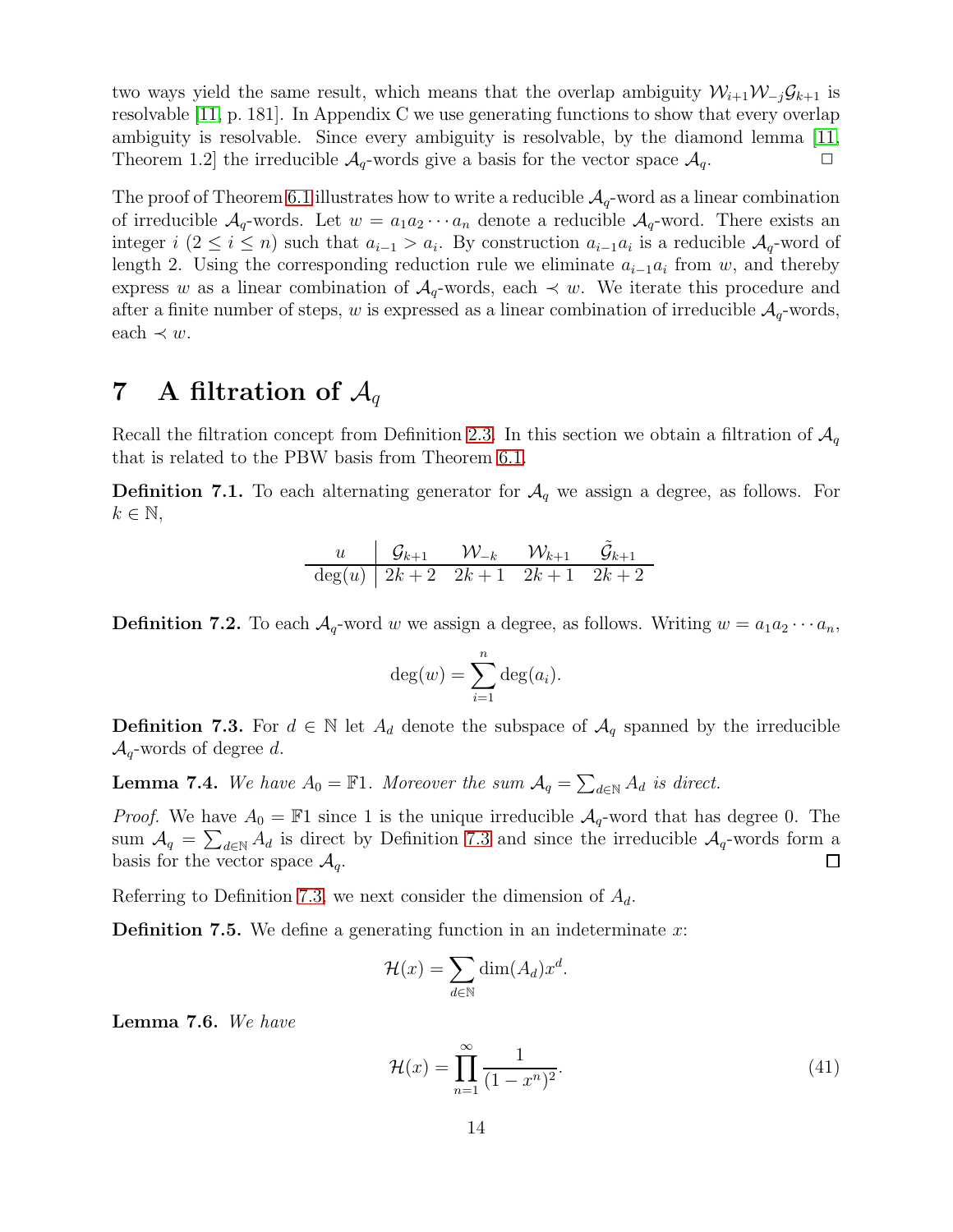*Proof.* Each alternating generator g contributes a factor  $(1 - x^d)^{-1} = 1 + x^d + x^{2d} + \cdots$  to  $\mathcal{H}(x)$ , where d is the degree of g. By this and Definition [7.1,](#page-13-1)

$$
\mathcal{H}(x) = \prod_{k \in \mathbb{N}} \frac{1}{(1 - x^{2k+1})^2} \frac{1}{(1 - x^{2k+2})^2} = \prod_{n=1}^{\infty} \frac{1}{(1 - x^n)^2}.
$$

**Example 7.7.** In the table below we display the dimension of  $A_d$  for  $0 \le d \le 8$ .

$$
\frac{d}{\dim(A_d)} \begin{array}{ccccccccc} 0 & 1 & 2 & 3 & 4 & 5 & 6 & 7 & 8 \\ 1 & 2 & 5 & 10 & 20 & 36 & 65 & 110 & 185 \end{array}
$$

<span id="page-14-0"></span>**Definition 7.8.** For  $d \in \mathbb{N}$  define  $B_d = A_0 + A_1 + \cdots + A_d$ . For notational convenience define  $B_{-1} = 0$ .

<span id="page-14-4"></span>**Lemma 7.9.** The following hold for  $d \in \mathbb{N}$ :

- (i) the sum  $B_d = B_{d-1} + A_d$  is direct;
- (ii) the quotient vector space  $B_d/B_{d-1}$  is isomorphic to  $A_d$ .

Proof. (i) By Lemma [7.4](#page-13-2) and Definition [7.8.](#page-14-0) (ii) By (i) above.

<span id="page-14-3"></span>**Lemma 7.10.** The following  $(i)$ – $(iii)$  hold:

$$
(i) \ \ B_0 = \mathbb{F}1;
$$

(ii)  $B_{d-1} \subseteq B_d$  for  $d \geq 1$ ;

$$
(iii) \ \mathcal{A}_q = \cup_{d \in \mathbb{N}} B_d;
$$

Proof. By Lemma [7.4](#page-13-2) and Definition [7.8.](#page-14-0)

Shortly we will show that  $B_rB_s \subseteq B_{r+s}$  for  $r, s \in \mathbb{N}$ . To prepare for this, we consider how the degree of an  $A_q$ -word is affected by the reduction rules.

<span id="page-14-1"></span>**Lemma 7.11.** Let w denote a reducible  $A_q$ -word of length 2, and let w' denote a descendent of w. Then  $deg(w') \leq deg(w)$ .

*Proof.* There exists a reduction rule with  $w$  on the left and  $w'$  appearing on the right. The reduction rules are displayed in (i)–(vii) of Proposition [5.1.](#page-8-1) For each reduction rule, we examine the term on the left and all the terms on the right using Definitions [7.1,](#page-13-1) [7.2.](#page-13-3) The examination shows that  $deg(w') \leq deg(w)$ .  $\Box$ 

In the next result we refer to the partial order  $\preceq$  on  $\mathcal{A}_q$ -words defined above the proof of Theorem [6.1.](#page-11-0)

<span id="page-14-2"></span>**Lemma 7.12.** Let w and w' denote  $\mathcal{A}_q$ -words with  $w' \preceq w$ . Then  $\deg(w') \leq \deg(w)$ .

 $\Box$ 

 $\Box$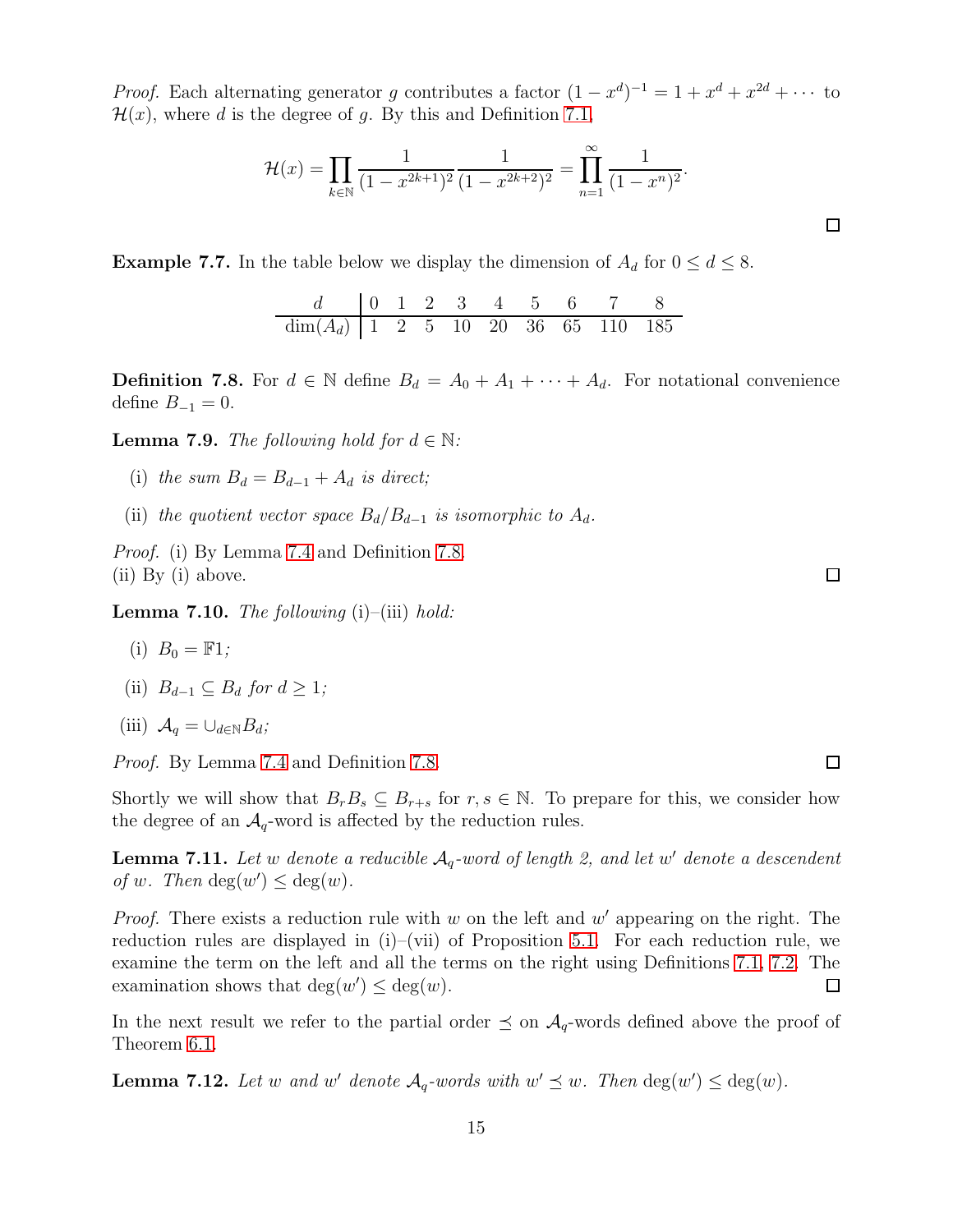*Proof.* The relation  $\preceq$  is the transitive closure of the domination relation. So without loss of generality, we may assume that w dominates w'. Write  $w = a_1 a_2 \cdots a_n$ . There exists an integer  $i$  ( $2 \le i \le n$ ) such that  $a_{i-1} > a_i$ , and w' is obtained from w by replacing  $a_{i-1}a_i$  by a descendent. We have  $deg(w') \leq deg(w)$  in view of Definition [7.2](#page-13-3) and Lemma [7.11.](#page-14-1)  $\Box$ 

<span id="page-15-0"></span>**Lemma 7.13.** For  $d \in \mathbb{N}$  the vector space  $B_d$  is spanned by the  $A_q$ -words that have degree at most d.

*Proof.* By Definition [7.8,](#page-14-0)  $B_d$  is spanned by the irreducible  $A_q$ -words that have degree at most d. Let w denote a reducible  $A_q$ -word that has degree at most d. We show that  $w \in B_d$ . By the discussion below Theorem [6.1,](#page-11-0) w is a linear combination of irreducible  $A_q$ -words, each  $\prec w$ . For each irreducible  $\mathcal{A}_q$ -word w' in this linear combination, we have  $\deg(w') \leq \deg(w) \leq d$ in view of Lemma [7.12,](#page-14-2) so  $w' \in B_d$ . The vector w is a linear combination of elements in  $B_d$ , so  $w \in B_d$ . The result follows.  $\Box$ 

#### <span id="page-15-1"></span>**Proposition 7.14.** We have  $B_rB_s \subseteq B_{r+s}$  for  $r, s \in \mathbb{N}$ .

*Proof.* By Lemma [7.13](#page-15-0) the subspace  $B_r$  (resp.  $B_s$ ) is spanned by the  $A_q$ -words that have degree at most r (resp. s). Let u (resp. v) denote an  $A_q$ -word that has degree at most r (resp. s). The  $\mathcal{A}_q$ -word uv has degree  $\deg(u) + \deg(v) \leq r + s$ . Therefore  $uv \in B_{r+s}$  in view of Lemma [7.13.](#page-15-0) The result follows.  $\Box$ 

By Lemma [7.10](#page-14-3) and Proposition [7.14](#page-15-1) the sequence  ${B_d}_{d\in\mathbb{N}}$  is a filtration of  $\mathcal{A}_q$ . By Definition [7.5](#page-13-4) and Lemma [7.9\(](#page-14-4)ii) we obtain

$$
\mathcal{H}(x) = \sum_{d \in \mathbb{N}} \dim(B_d / B_{d-1}) x^d.
$$
\n(42)

# 8 Some central elements  $\{\mathcal{Z}_n\}_{n\in\mathbb{N}}$  for  $\mathcal{A}_q$

In [\[5\]](#page-56-10) Baseilhac and Belliard introduce some central elements  $\{\Delta_n\}_{n=1}^{\infty}$  in  $\mathcal{A}_q$  that together with  $W_0, W_1$  generate  $\mathcal{A}_q$ . Their analysis requires the assumption that Char( $\mathbb{F}$ )  $\neq$  2; see Remark [8.17](#page-19-0) below. In this section we modify their approach in order to remove the assumption on F.

Recall the indeterminate t. For notational convenience define

$$
S = \frac{q+q^{-1}}{q^{-1}t+qt^{-1}}, \qquad T = \frac{q+q^{-1}}{qt+q^{-1}t^{-1}}.
$$
\n(43)

<span id="page-15-2"></span>.

We view  $S$  and  $T$  as power series

$$
S = (q + q^{-1}) \sum_{\ell \in \mathbb{N}} (-1)^{\ell} q^{-2\ell - 1} t^{2\ell + 1}
$$
  

$$
T = (q + q^{-1}) \sum_{\ell \in \mathbb{N}} (-1)^{\ell} q^{2\ell + 1} t^{2\ell + 1}
$$

We will consider  $W^{\pm}(S)$ ,  $\mathcal{G}(S)$ ,  $\mathcal{G}(S)$  and also  $W^{\pm}(T)$ ,  $\mathcal{G}(T)$ ,  $\mathcal{G}(T)$ . The following three results that will make it easier to evaluate these expressions.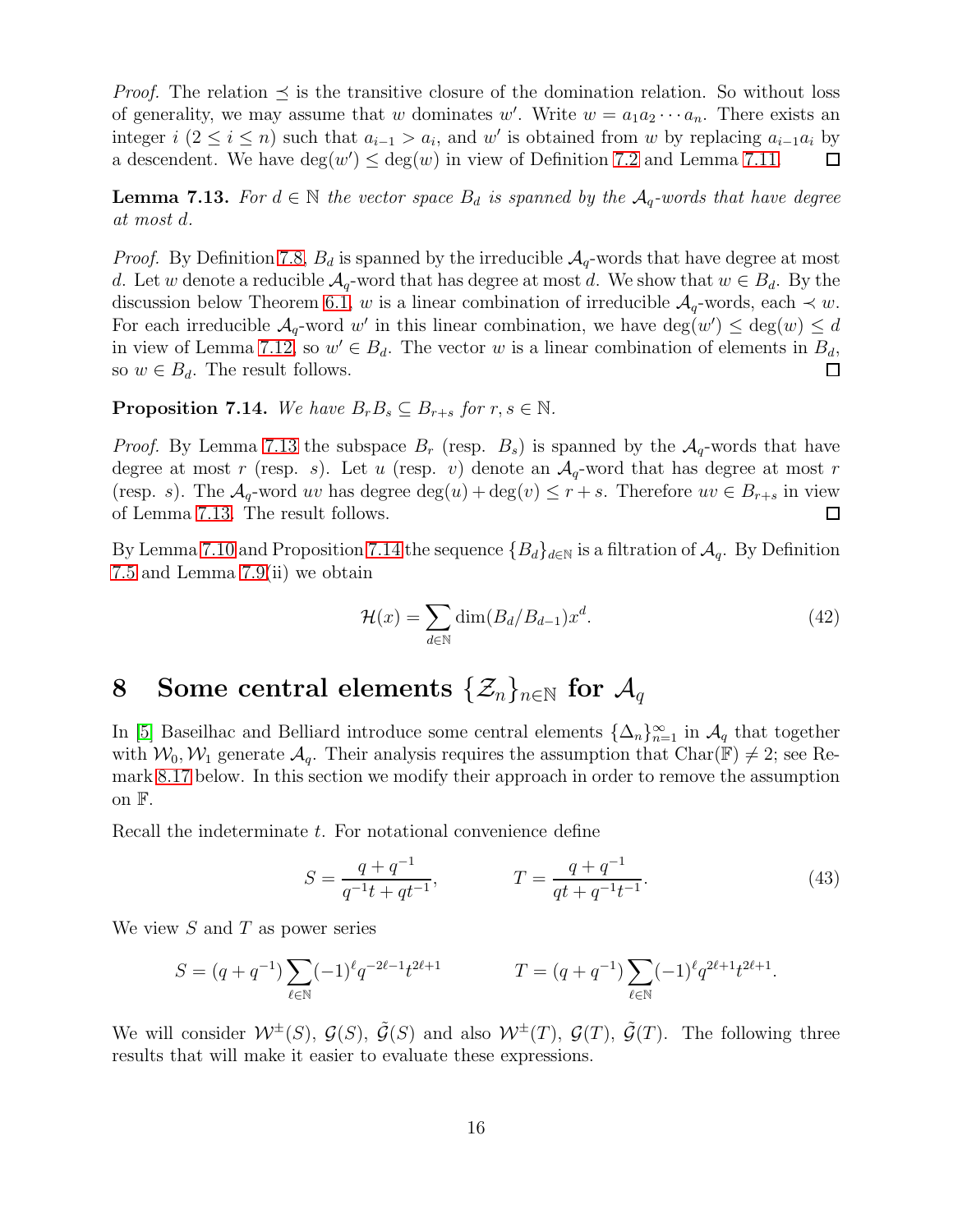<span id="page-16-0"></span>**Lemma 8.1.** (See [\[33,](#page-58-0) Lemma 4.5].) Let  $\{a_n\}_{n\in\mathbb{N}}$  denote a sequence of elements in  $\mathcal{A}_q$ , and consider the generating function  $a(t) = \sum_{n \in \mathbb{N}} a_n t^n$ . Then

$$
a\bigg(\frac{q+q^{-1}}{t+t^{-1}}\bigg)=\sum_{n\in\mathbb{N}}a_n^\downarrow[2]_q^nt^n,
$$

where  $a_0^{\downarrow} = a_0$  and

$$
a_n^{\downarrow} = \sum_{\ell=0}^{\lfloor (n-1)/2 \rfloor} (-1)^{\ell} {n-1-\ell \choose \ell} [2]_q^{-2\ell} a_{n-2\ell}, \qquad n \ge 1.
$$

Proof. This is routinely checked.

<span id="page-16-1"></span>Lemma 8.2. With reference to Lemma [8.1](#page-16-0) we have

$$
\frac{q+q^{-1}}{t+t^{-1}}a\bigg(\frac{q+q^{-1}}{t+t^{-1}}\bigg)=\sum_{n\in\mathbb{N}}a_n^\Downarrow[2]_q^{n+1}t^{n+1},
$$

where

$$
a_n^{\Downarrow} = \sum_{\ell=0}^{\lfloor n/2 \rfloor} (-1)^{\ell} {n - \ell \choose \ell} [2]_q^{-2\ell} a_{n-2\ell}, \qquad n \in \mathbb{N}.
$$

*Proof.* Apply Lemma [8.1,](#page-16-0) with  $a(t)$  replaced by  $ta(t)$ .

<span id="page-16-3"></span>**Lemma 8.3.** Let  $\{a_n\}_{n\in\mathbb{N}}$  denote a sequence of elements in  $\mathcal{A}_q$ , and consider the generating function  $a(t) = \sum_{n \in \mathbb{N}} a_n t^n$ . Then

$$
a(S) = \sum_{n \in \mathbb{N}} a_n^{\downarrow} q^{-n} [2]_q^n t^n, \qquad Sa(S) = \sum_{n \in \mathbb{N}} a_n^{\downarrow} q^{-n-1} [2]_q^{n+1} t^{n+1},
$$

$$
a(T) = \sum_{n \in \mathbb{N}} a_n^{\downarrow} q^n [2]_q^n t^n, \qquad Ta(T) = \sum_{n \in \mathbb{N}} a_n^{\downarrow} q^{n+1} [2]_q^{n+1} t^{n+1}.
$$

*Proof.* Apply Lemmas [8.1,](#page-16-0) [8.2](#page-16-1) with t replaced by  $q^{-1}t$  or qt.

The generating function  $\mathcal{Z}(t)$  below is a variation on the generating function  $\Delta(u)$  that appears in [\[5,](#page-56-10) Proposition 2.1].

<span id="page-16-2"></span>**Definition 8.4.** For the algebra  $\mathcal{A}_q$  define

$$
\mathcal{Z}(t) = t^{-1}ST\mathcal{W}^-(S)\mathcal{W}^+(T) + tST\mathcal{W}^+(S)\mathcal{W}^-(T) - q^2ST\mathcal{W}^-(S)\mathcal{W}^-(T) - q^{-2}ST\mathcal{W}^+(S)\mathcal{W}^+(T) + (q^2 - q^{-2})^{-2}\mathcal{G}(S)\tilde{\mathcal{G}}(T).
$$

Remark 8.5. In Appendix B we describe  $\{\mathcal{W}_{-n}^{\Downarrow}\}_{n\in\mathbb{N}}, \,\{\mathcal{W}_{n+1}^{\Downarrow}\}_{n\in\mathbb{N}}, \,\{\mathcal{G}_{n}^{\downarrow}\}_{n\in\mathbb{N}}, \,\{\tilde{\mathcal{G}}_{n}^{\downarrow}\}_{n\in\mathbb{N}}$ . **Definition 8.6.** For  $n \in \mathbb{N}$  define  $\mathcal{Z}_n \in \mathcal{A}_q$  such that

$$
\mathcal{Z}(t) = \sum_{n \in \mathbb{N}} \mathcal{Z}_n[2]_q^n t^n.
$$

 $\Box$ 

 $\Box$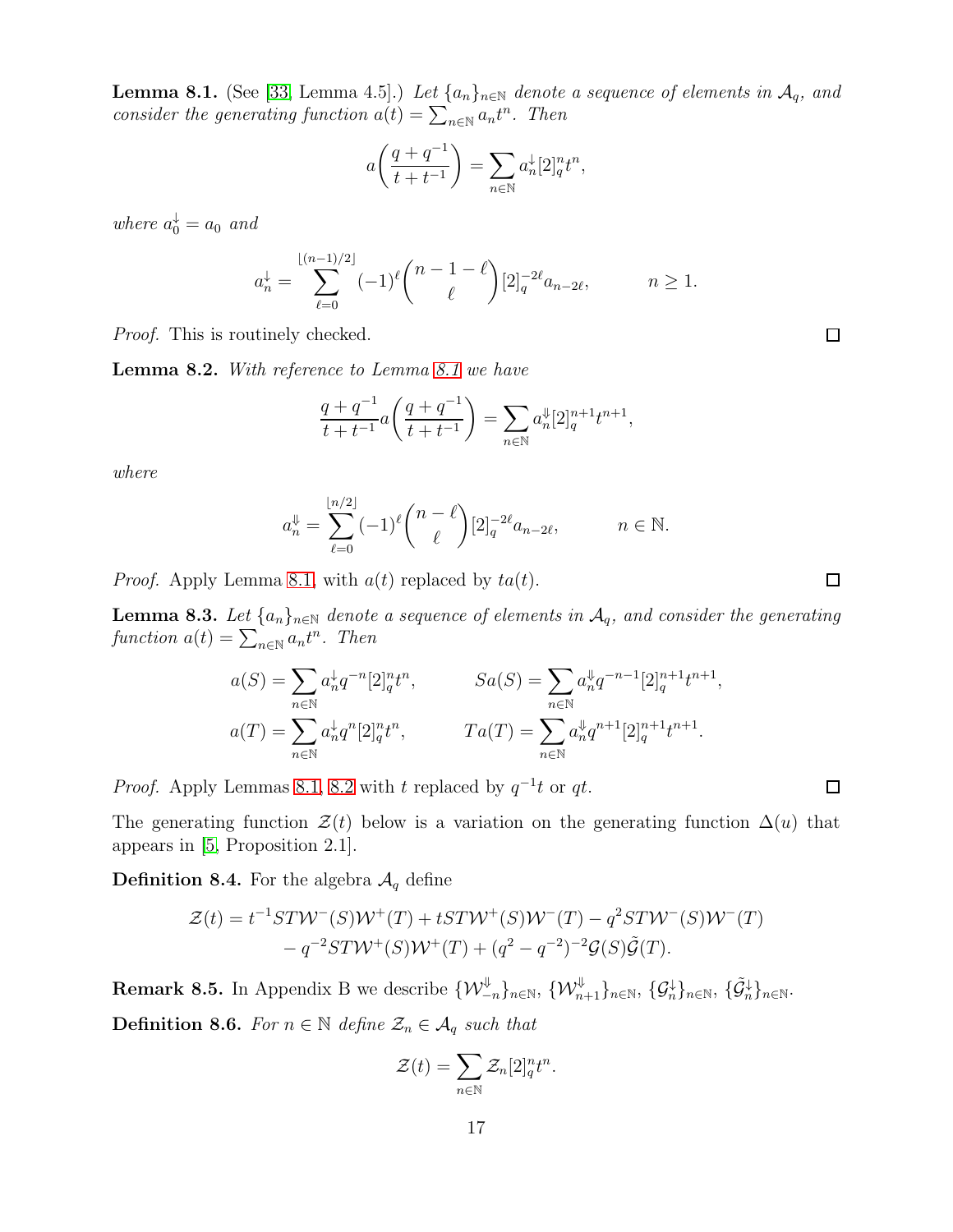Later in this section we give an explicit formula for each  $\mathcal{Z}_n$ .

Shortly we will show that each  $\mathcal{Z}_n$  is central in  $\mathcal{A}_q$ . First we describe how  $\mathcal{Z}(t)$  looks in the PBW basis for  $\mathcal{A}_q$  from Theorem [6.1.](#page-11-0)

<span id="page-17-0"></span>**Lemma 8.7.** The function  $\mathcal{Z}(t)$  is equal to ST times

$$
t^{-1}W^{-}(S)W^{+}(T) + tW^{-}(T)W^{+}(S) - q^{2}W^{-}(S)W^{-}(T)
$$
  

$$
-q^{-2}W^{+}(S)W^{+}(T) + \frac{t\mathcal{G}(T)\tilde{\mathcal{G}}(S) - t^{-1}\mathcal{G}(S)\tilde{\mathcal{G}}(T)}{(q^{2} - q^{-2})(q + q^{-1})^{2}(S - T)}.
$$

*Proof.* Use the GF reduction rules to express  $\mathcal{Z}(t)$  in the PBW basis for  $\mathcal{A}_q$  from Theorem [6.1.](#page-11-0) □

We mention some alternative ways to express  $\mathcal{Z}(t)$ .

<span id="page-17-1"></span>Lemma 8.8. We have

$$
\mathcal{Z}(t) = t^{-1}ST\mathcal{W}^+(S)\mathcal{W}^-(T) + tST\mathcal{W}^-(S)\mathcal{W}^+(T) - q^2ST\mathcal{W}^+(S)\mathcal{W}^+(T) \n- q^{-2}ST\mathcal{W}^-(S)\mathcal{W}^-(T) + (q^2 - q^{-2})^{-2}\tilde{\mathcal{G}}(S)\mathcal{G}(T), \n\mathcal{Z}(t) = t^{-1}ST\mathcal{W}^+(T)\mathcal{W}^-(S) + tST\mathcal{W}^-(T)\mathcal{W}^+(S) - q^2ST\mathcal{W}^-(T)\mathcal{W}^-(S) \n- q^{-2}ST\mathcal{W}^+(T)\mathcal{W}^+(S) + (q^2 - q^{-2})^{-2}\mathcal{G}(T)\tilde{\mathcal{G}}(S), \n\mathcal{Z}(t) = t^{-1}ST\mathcal{W}^-(T)\mathcal{W}^+(S) + tST\mathcal{W}^+(T)\mathcal{W}^-(S) - q^2ST\mathcal{W}^+(T)\mathcal{W}^+(S) \n- q^{-2}ST\mathcal{W}^-(T)\mathcal{W}^-(S) + (q^2 - q^{-2})^{-2}\tilde{\mathcal{G}}(T)\mathcal{G}(S).
$$

Proof. For each of the above three equations, use the GF reduction rules to show that the right-hand side is equal to the right-hand side of the equation in Lemma [8.7.](#page-17-0)  $\Box$ 

<span id="page-17-2"></span>**Lemma 8.9.** The function  $\mathcal{Z}(t)$  is fixed by the automorphism  $\sigma$  from Lemma [3.1](#page-4-0) and the antiautomorphism † from Lemma [3.2.](#page-4-1)

*Proof.* This is routinely checked using the formulas for  $\mathcal{Z}(t)$  from Lemmas [8.4,](#page-16-2) [8.8](#page-17-1) along with Lemma [3.1](#page-4-0) and Lemma [3.2.](#page-4-1)  $\Box$ 

**Lemma 8.10.** For  $n \in \mathbb{N}$  the element  $\mathcal{Z}_n$  is fixed by the automorphism  $\sigma$  from Lemma [3.1](#page-4-0) and the antiautomorphism † from Lemma [3.2.](#page-4-1)

Proof. By Lemma [8.9.](#page-17-2)

Let  $r$  denote an indeterminate the commutes with  $t$ .

<span id="page-17-3"></span>**Lemma 8.11.** For the algebra  $A_q$ ,

$$
[\mathcal{W}^-(r), \mathcal{Z}(t)] = 0, \qquad [\mathcal{W}^+(r), \mathcal{Z}(t)] = 0, [\mathcal{G}(r), \mathcal{Z}(t)] = 0, \qquad [\mathcal{\tilde{G}}(r), \mathcal{Z}(t)] = 0.
$$

*Proof.* Working with the formula for  $\mathcal{Z}(t)$  given in Lemma [8.7,](#page-17-0) use the GF reduction rules to express each of the above commutators in the PBW basis from Theorem [6.1.](#page-11-0) In each case the commutator is found to be zero.  $\Box$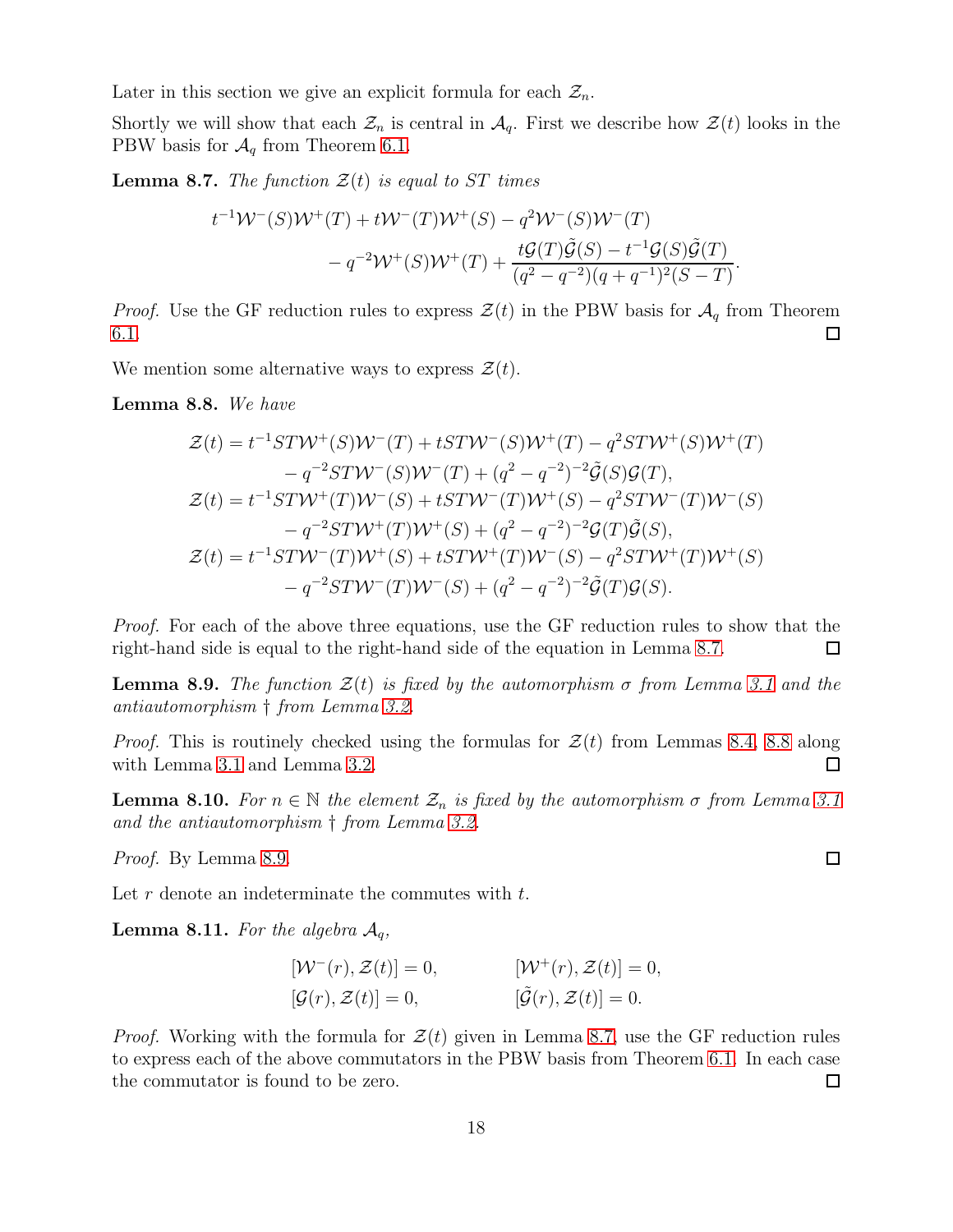The following result is a variation on [\[5,](#page-56-10) Proposition 2.1].

<span id="page-18-1"></span>**Proposition 8.12.** The elements  $\{\mathcal{Z}_n\}_{n\in\mathbb{N}}$  are central in  $\mathcal{A}_q$ .

Proof. By Lemma [8.11.](#page-17-3)

Our next goal is to interpret  $\mathcal{Z}(t)$  using matrices. Strictly speaking this interpretation is not needed, but it helps to illuminate the nature of  $\mathcal{Z}(t)$ .

<span id="page-18-0"></span>**Lemma 8.13.** For the algebra  $A_q$ ,

$$
0 = qT\mathcal{G}(S)\mathcal{W}^+(T) - q^{-1}t^{-1}T\mathcal{G}(S)\mathcal{W}^-(T) - q^{-1}S\mathcal{W}^+(S)\mathcal{G}(T) + qt^{-1}S\mathcal{W}^-(S)\mathcal{G}(T),
$$
  
\n
$$
0 = qT\tilde{\mathcal{G}}(S)\mathcal{W}^-(T) - q^{-1}t^{-1}T\tilde{\mathcal{G}}(S)\mathcal{W}^+(T) - q^{-1}S\mathcal{W}^-(S)\tilde{\mathcal{G}}(T) + qt^{-1}S\mathcal{W}^+(S)\tilde{\mathcal{G}}(T),
$$
  
\n
$$
0 = qT\mathcal{W}^+(T)\tilde{\mathcal{G}}(S) - q^{-1}t^{-1}T\mathcal{W}^-(T)\tilde{\mathcal{G}}(S) - q^{-1}S\tilde{\mathcal{G}}(T)\mathcal{W}^+(S) + qt^{-1}S\tilde{\mathcal{G}}(T)\mathcal{W}^-(S),
$$
  
\n
$$
0 = qT\mathcal{W}^-(T)\mathcal{G}(S) - q^{-1}t^{-1}T\mathcal{W}^+(T)\mathcal{G}(S) - q^{-1}S\mathcal{G}(T)\mathcal{W}^-(S) + qt^{-1}S\mathcal{G}(T)\mathcal{W}^+(S).
$$

Proof. For each of the above four equations, use the GF reduction rules to express the righthand side in the PBW basis for  $A_q$  from Theorem [6.1.](#page-11-0) In each case the right-hand side is  $\Box$ found to be zero.

**Lemma 8.14.** The matrix  $\mathcal{Z}(t)I$  is equal to the product of the following two matrices, in either order:

$$
\begin{pmatrix}\n q^{-1}tS \mathcal{W}^{+}(S) - qS \mathcal{W}^{-}(S) & (q^{2} - q^{-2})^{-1} \mathcal{G}(S) \\
 (q^{2} - q^{-2})^{-1} \tilde{\mathcal{G}}(S) & qt^{-1} S \mathcal{W}^{+}(S) - q^{-1} S \mathcal{W}^{-}(S)\n \end{pmatrix},
$$
\n
$$
\begin{pmatrix}\n qT \mathcal{W}^{-}(T) - q^{-1}t^{-1}T \mathcal{W}^{+}(T) & (q^{2} - q^{-2})^{-1} \mathcal{G}(T) \\
 (q^{2} - q^{-2})^{-1} \tilde{\mathcal{G}}(T) & q^{-1}T \mathcal{W}^{-}(T) - qtT \mathcal{W}^{+}(T)\n \end{pmatrix}.
$$

*Proof.* For the product of the above two matrices, each diagonal entry is equal to  $\mathcal{Z}(t)$ by Definition [8.4](#page-16-2) and Lemma [8.8,](#page-17-1) and each off-diagonal entry is equal to zero by Lemma [8.13.](#page-18-0)  $\Box$ 

<span id="page-18-3"></span>**Definition 8.15.** Let  $\mathcal{Z}$  denote the subalgebra of  $\mathcal{A}_q$  generated by  $\{\mathcal{Z}_n\}_{n=1}^{\infty}$ .

By Proposition [8.12](#page-18-1) the algebra  $\mathcal Z$  is contained in the center of  $\mathcal A_q$ . Later in the paper we will show that  $\mathcal Z$  is equal to the center of  $\mathcal A_q$ .

Our next goal is to show that the algebra  $\mathcal{A}_q$  is generated by  $\mathcal{W}_0, \mathcal{W}_1, \mathcal{Z}$ . The following result is a variation on [\[5,](#page-56-10) Lemma 2.1].

<span id="page-18-2"></span>Lemma 8.16. For  $n \in \mathbb{N}$ ,

$$
\mathcal{Z}_n = [2]_q \sum_{k=0}^{n-1} \mathcal{W}_{-k}^{\psi} \mathcal{W}_{n-k}^{\psi} q^{n-1-2k} + [2]_q^{-1} \sum_{k=0}^{n-3} \mathcal{W}_{n-2-k}^{\psi} \mathcal{W}_{-k}^{\psi} q^{2k-n+3} - \sum_{k=0}^{n-2} \mathcal{W}_{-k}^{\psi} \mathcal{W}_{k-n+2}^{\psi} q^{n-2k} - \sum_{k=0}^{n-2} \mathcal{W}_{k+1}^{\psi} \mathcal{W}_{n-k-1}^{\psi} q^{n-2k-4} + (q^2 - q^{-2})^{-2} \sum_{k=0}^{n} \mathcal{G}_k^{\psi} \tilde{\mathcal{G}}_{n-k}^{\psi} q^{n-2k}
$$

*Proof.* Evaluate the  $\mathcal{Z}(t)$  formula in Definition [8.4](#page-16-2) using Lemma [8.3.](#page-16-3)

 $\Box$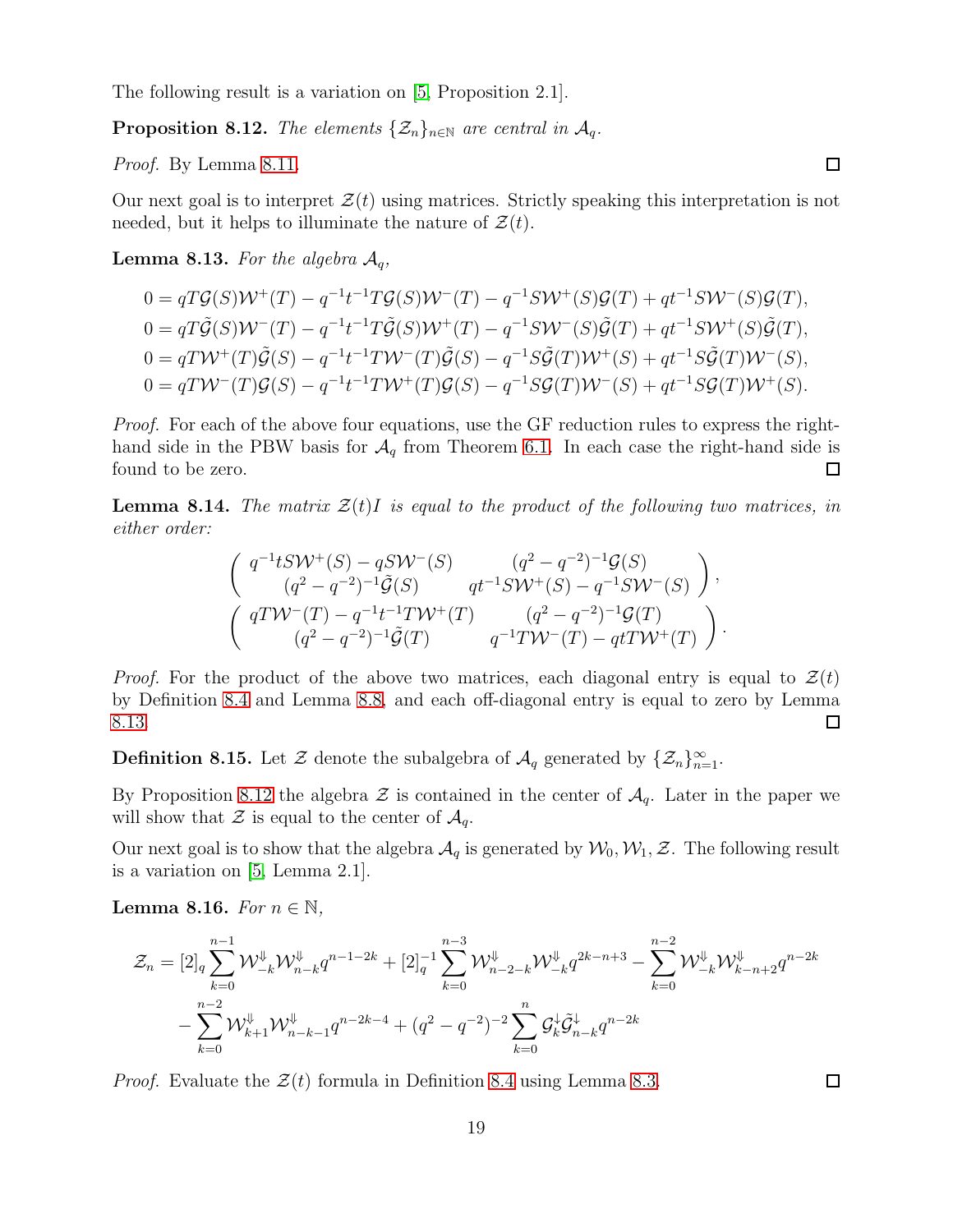<span id="page-19-0"></span>**Remark 8.17.** At the beginning of this section we mentioned some central elements  $\{\Delta_n\}_{n=1}^{\infty}$ in  $\mathcal{A}_q$ . These central elements are computed in [\[5,](#page-56-10) Lemma 2.1]. Comparing Lemma [8.16](#page-18-2) with [\[5,](#page-56-10) Lemma 2.1] we obtain

$$
\Delta_n = -2\frac{q - q^{-1}}{q^n + q^{-n}} \mathcal{Z}_n \qquad n \ge 1.
$$

If Char( $\mathbb{F}$ ) = 2 then  $\Delta_n = 0$  for  $n \geq 1$ .

<span id="page-19-4"></span>Lemma 8.18. We have

$$
\mathcal{Z}_0 = (q^2 - q^{-2})^{-2} \mathcal{G}_0 \tilde{\mathcal{G}}_0 = [2]_q^2.
$$
\n(44)

*Proof.* Set  $n = 0$  in Lemma [8.16,](#page-18-2) and use [\(14\)](#page-3-6).

Now consider  $\mathcal{Z}_n$  for  $n \geq 1$ . In the formula for  $\mathcal{Z}_n$  from Lemma [8.16,](#page-18-2) the alternating generators that show up are  $\{W_{-k}\}_{k=0}^{n-1}$ ,  $\{W_{k+1}\}_{k=0}^{n-1}$ ,  $\{\mathcal{G}_{k+1}\}_{k=0}^{n-1}$ ,  $\{\tilde{\mathcal{G}}_{k+1}\}_{k=0}^{n-1}$ . We now adjust  $\mathcal{Z}_n$  by subtracting off the terms that involve  $\mathcal{G}_n$  or  $\widetilde{\mathcal{G}}_n$ .

**Definition 8.19.** For  $n \geq 1$  define

$$
\overline{\mathcal{Z}}_n = \mathcal{Z}_n - (q^2 - q^{-2})^{-2} (\mathcal{G}_0 \tilde{\mathcal{G}}_n q^n + \mathcal{G}_n \tilde{\mathcal{G}}_0 q^{-n}). \tag{45}
$$

<span id="page-19-5"></span>Lemma 8.20. For  $n \geq 1$ ,

$$
\overline{\mathcal{Z}}_n = \mathcal{Z}_n + \frac{\mathcal{G}_n q^{-n} + \tilde{\mathcal{G}}_n q^n}{q - q^{-1}}.
$$
\n(46)

Proof. Evaluate [\(45\)](#page-19-1) using [\(14\)](#page-3-6).

<span id="page-19-3"></span>For *n* ≥ 1 we now express  $\overline{Z}_n$  in terms of  $\{W_{-k}\}_{k=0}^{n-1}$ ,  $\{W_{k+1}\}_{k=0}^{n-1}$ ,  $\{G_{k+1}\}_{k=0}^{n-2}$ ,  $\{\tilde{G}_{k+1}\}_{k=0}^{n-2}$ . **Lemma 8.21.** For  $n \geq 1$ ,

$$
\overline{\mathcal{Z}}_{n} = [2]_{q} \sum_{k=0}^{n-1} \mathcal{W}_{-k}^{\Downarrow} \mathcal{W}_{n-k}^{\Downarrow} q^{n-1-2k} + [2]_{q}^{-1} \sum_{k=0}^{n-3} \mathcal{W}_{n-2-k}^{\Downarrow} \mathcal{W}_{-k}^{\Downarrow} q^{2k-n+3} - \sum_{k=0}^{n-2} \mathcal{W}_{-k}^{\Downarrow} \mathcal{W}_{k-n+2}^{\Downarrow} q^{n-2k} \n- \sum_{k=0}^{n-2} \mathcal{W}_{k+1}^{\Downarrow} \mathcal{W}_{n-k-1}^{\Downarrow} q^{n-2k-4} + (q^{2} - q^{-2})^{-2} \sum_{k=1}^{n-1} \mathcal{G}_{k}^{\Downarrow} \tilde{\mathcal{G}}_{n-k}^{\Downarrow} q^{n-2k} \n- \frac{q^{-n}}{q - q^{-1}} \sum_{\ell=1}^{\lfloor (n-1)/2 \rfloor} (-1)^{\ell} {n-1-\ell \choose \ell} [2]_{q}^{-2\ell} \mathcal{G}_{n-2\ell} \n- \frac{q^{n}}{q - q^{-1}} \sum_{\ell=1}^{\lfloor (n-1)/2 \rfloor} (-1)^{\ell} {n-1-\ell \choose \ell} [2]_{q}^{-2\ell} \tilde{\mathcal{G}}_{n-2\ell}.
$$

Proof. Evaluate [\(45\)](#page-19-1) using Lemma [8.16](#page-18-2) and [\(14\)](#page-3-6), [\(70\)](#page-33-0), [\(71\)](#page-33-1). The following result is a variation on [\[5,](#page-56-10) Proposition 3.1].

<span id="page-19-2"></span> $\Box$ 

<span id="page-19-1"></span> $\Box$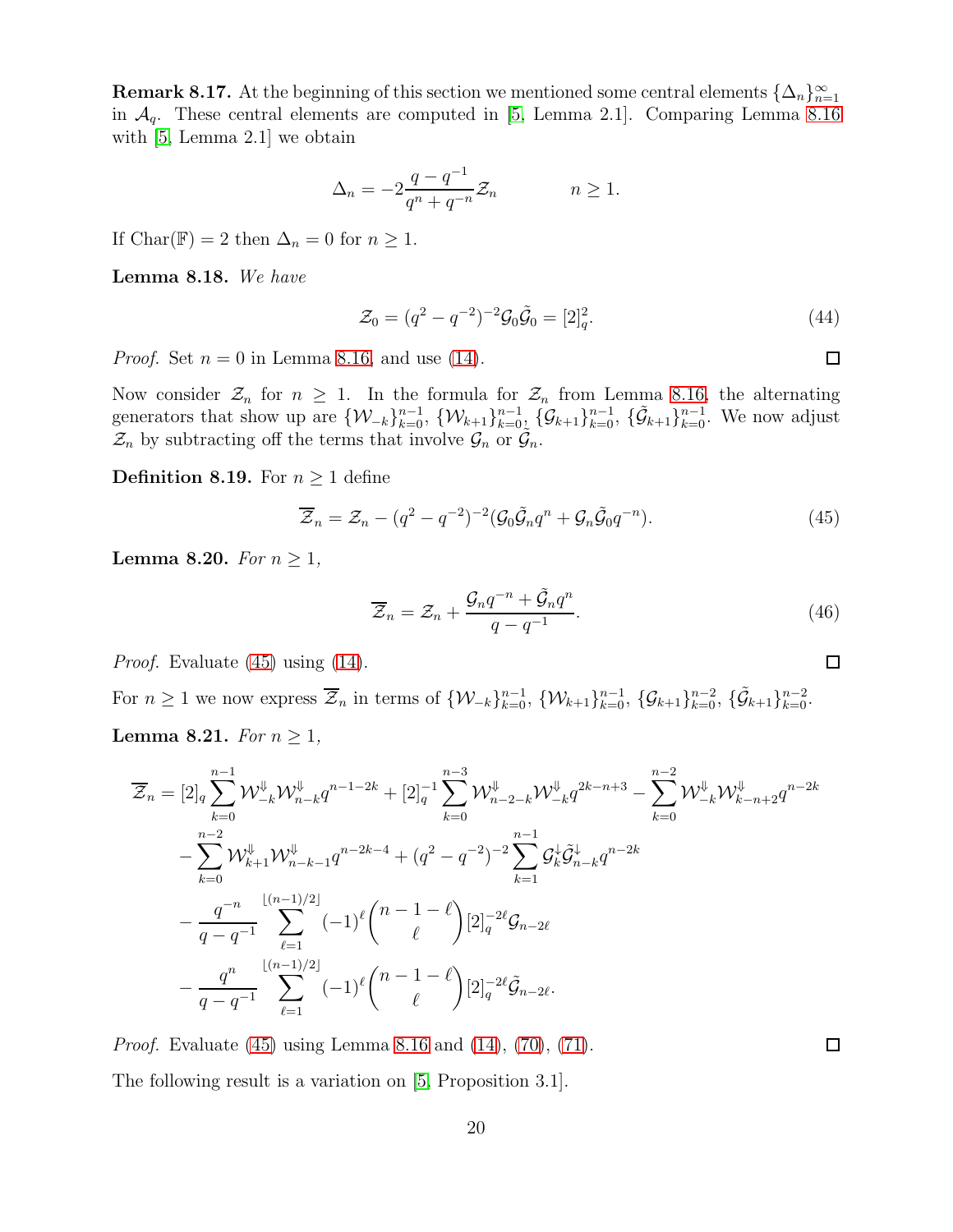<span id="page-20-4"></span>**Lemma 8.22.** Using the equations below, the alternating generators of  $A<sub>q</sub>$  are recursively *obtained from*  $W_0, W_1, Z_1, Z_2, \ldots$  *in the following order:* 

$$
\mathcal{W}_0, \quad \mathcal{W}_1, \quad \mathcal{G}_1, \quad \tilde{\mathcal{G}}_1, \quad \mathcal{W}_{-1}, \quad \mathcal{W}_2, \quad \mathcal{G}_2, \quad \tilde{\mathcal{G}}_2, \quad \mathcal{W}_{-2}, \quad \mathcal{W}_3, \quad \ldots
$$

For  $n \geq 1$ ,

<span id="page-20-1"></span>
$$
\mathcal{G}_n = \frac{(\overline{\mathcal{Z}}_n - \mathcal{Z}_n)(q - q^{-1}) - [\mathcal{W}_0, \mathcal{W}_n]q^n(q + q^{-1})}{q^n + q^{-n}},\tag{47}
$$

$$
\tilde{\mathcal{G}}_n = \mathcal{G}_n + (q + q^{-1})[\mathcal{W}_0, \mathcal{W}_n],\tag{48}
$$

$$
\mathcal{W}_{-n} = \mathcal{W}_n - \frac{[\mathcal{W}_0, \mathcal{G}_n]_q}{(q^2 - q^{-2})^2},\tag{49}
$$

$$
\mathcal{W}_{n+1} = \mathcal{W}_{1-n} - \frac{[\mathcal{G}_n, \mathcal{W}_1]_q}{(q^2 - q^{-2})^2}.
$$
\n(50)

*Proof.* Equation [\(48\)](#page-20-0) is from [\(3\)](#page-3-0). To get [\(47\)](#page-20-1), eliminate  $\tilde{G}_n$  in [\(46\)](#page-19-2) using (48) and solve the resulting equation for  $\mathcal{G}_n$ . The equations [\(49\)](#page-20-2), [\(50\)](#page-20-3) are from [\(4\)](#page-3-7), [\(5\)](#page-3-8).  $\Box$ 

The following result is a variation on [\[5,](#page-56-10) Corollary 3.1].

<span id="page-20-8"></span>**Corollary 8.23.** The algebra  $A_q$  is generated by  $W_0, W_1, Z$ .

Proof. By Definition [8.15](#page-18-3) and Lemma [8.22.](#page-20-4)

We now bring in the filtration  ${B_d}_{d\in\mathbb{N}}$  from Section 7.

<span id="page-20-5"></span>**Lemma 8.24.** For  $n \in \mathbb{N}$ ,

(i) 
$$
\mathcal{W}_{-n}^{\Downarrow}, \mathcal{W}_{n+1}^{\Downarrow} \in B_{2n+1};
$$

(ii) 
$$
\mathcal{G}_n^{\downarrow}, \tilde{\mathcal{G}}_n^{\downarrow} \in B_{2n}.
$$

Proof. (i) By Definition [7.1](#page-13-1) and [\(68\)](#page-33-2), [\(69\)](#page-33-3). (ii) By Definition [7.1](#page-13-1) and [\(70\)](#page-33-0), [\(71\)](#page-33-1).

For a subset X of any vector space let  $\text{Span}(X)$  denote the subspace spanned by X.

<span id="page-20-6"></span>Lemma 8.25. For  $n \geq 1$ ,

$$
\overline{\mathcal{Z}}_n \in B_{2n-1} + \sum_{k=1}^{2n-1} \text{Span}(B_k B_{2n-k}).
$$

Proof. Use Lemmas [8.21,](#page-19-3) [8.24.](#page-20-5)

<span id="page-20-7"></span>**Lemma 8.26.** For  $n \in \mathbb{N}$  we have  $\mathcal{Z}_n \in B_{2n}$ .

*Proof.* For  $n = 0$  the result holds by Lemma [8.18](#page-19-4) and since  $B_0 = \mathbb{F}I$ . For  $n \ge 1$  we use Lemma [8.20.](#page-19-5) We have  $\overline{Z}_n \in B_{2n}$  by Lemma [8.25](#page-20-6) along with Lemma [7.10\(](#page-14-3)ii) and Proposition [7.14.](#page-15-1) By construction  $\mathcal{G}_n \in B_{2n}$  and  $\tilde{\mathcal{G}}_n \in B_{2n}$ . The result holds by these comments and Lemma [8.20.](#page-19-5)  $\Box$ 

 $\Box$ 

<span id="page-20-3"></span><span id="page-20-2"></span><span id="page-20-0"></span> $\square$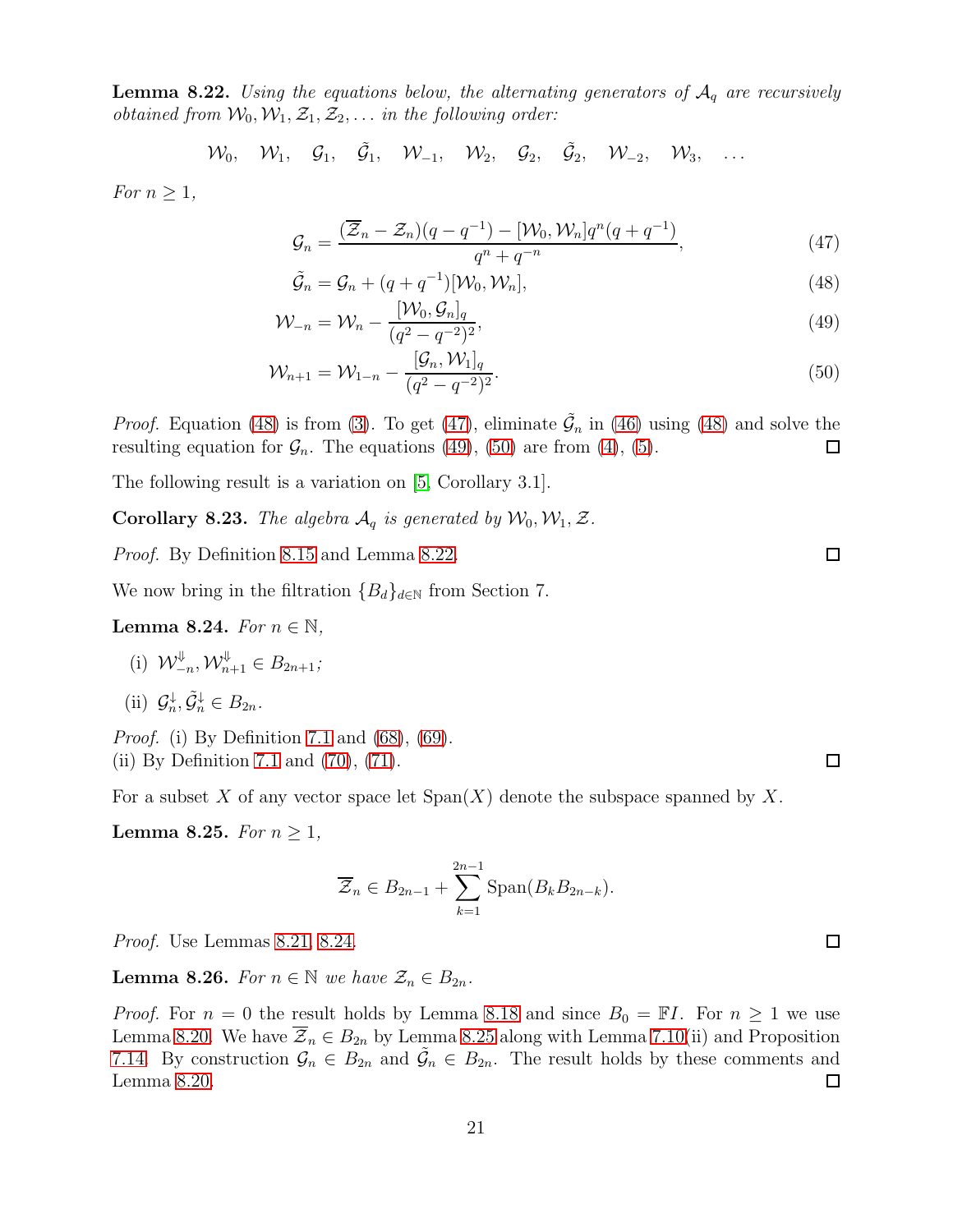<span id="page-21-5"></span>**Lemma 8.27.** The following  $(i)$ ,  $(ii)$  hold:

- (i) the subspace  $B_1$  has basis  $1, \mathcal{W}_0, \mathcal{W}_1$ ;
- (ii) for  $d \geq 2$  we have

<span id="page-21-1"></span>
$$
B_d = E_d + B_{d-1} + \sum_{k=1}^{d-1} \text{Span}(B_k B_{d-k}),\tag{51}
$$

where  $E_d = 0$  if d is odd and  $E_d = \mathbb{FZ}_n$  if  $d = 2n$  is even.

*Proof.* (i) The elements  $1, W_0, W_1$  are the irreducible  $A_q$ -words with degree at most 1. (ii) Let  $B'_d$  denote the vector space on the right in [\(51\)](#page-21-1). We show  $B_d = B'_d$ . We have  $B_d \supseteq B'_d$  by Proposition [7.14](#page-15-1) and Lemma [8.26.](#page-20-7) Next we show  $B_d \subseteq B'_d$ . The vector space  $B_d$  is spanned by the irreducible  $A_q$ -words that have degree at most d. Let  $w = a_1 a_2 \cdots a_r$ denote an irreducible  $A_q$ -word with degree at most d. We show  $w \in B'_d$ . We may assume that w has degree d; otherwise  $w \in B_{d-1} \subseteq B'_d$ . Assume for the moment that  $r \geq 2$ . Write  $w = w_1w_2$  with  $w_1 = a_1$  and  $w_2 = a_2 \cdots a_r$ . Let k denote the degree of  $w_1$ . By construction  $w_2$  has degree  $d - k$ . Also by construction  $k \ge 1$  and  $d - k \ge 1$ , so  $1 \le k \le d - 1$ . We have  $w \in B_k B_{d-k} \subseteq B'_d$ . Next assume that  $r = 1$ , so  $w = a_1$ . Suppose that  $d = 2n + 1$  is odd. Then  $w = \mathcal{W}_{-n}$  or  $w = \mathcal{W}_{n+1}$ . In either case  $w \in B_{d-1} + \text{Span}(B_1 B_{d-1}) + \text{Span}(B_{d-1} B_1) \subseteq B'_d$ in view of [\(49\)](#page-20-2), [\(50\)](#page-20-3). Next suppose that  $d = 2n$  is even. Then  $w = \mathcal{G}_n$  or  $w = \tilde{\mathcal{G}}_n$ . By [\(47\)](#page-20-1), [\(48\)](#page-20-0) we have  $w \in \mathbb{FZ}_n + B_{d-1} + \text{Span}(B_1B_{d-1}) + \text{Span}(B_{d-1}B_1) \subseteq B'_d$ . We have shown  $B_d \subseteq B'_d$ . By the above comments  $B_d = B'_d$ .  $\Box$ 

We saw earlier that  $\mathcal{A}_q$  is generated by  $\mathcal{W}_0, \mathcal{W}_1, \mathcal{Z}$  with  $\mathcal{Z}$  central. Next we consider how  $\mathcal{W}_0, \mathcal{W}_1$  are related.

<span id="page-21-4"></span>**Lemma 8.28.** (See [\[5,](#page-56-10) line (3.7)].) For the algebra  $\mathcal{A}_q$ ,

$$
[\mathcal{W}_0, [\mathcal{W}_0, [\mathcal{W}_0, \mathcal{W}_1]_q]_{q^{-1}}] = (q^2 - q^{-2})^2 [\mathcal{W}_1, \mathcal{W}_0], [\mathcal{W}_1, [\mathcal{W}_1, [\mathcal{W}_1, \mathcal{W}_0]_q]_{q^{-1}}] = (q^2 - q^{-2})^2 [\mathcal{W}_0, \mathcal{W}_1].
$$

The above equations are the defining relations for the  $q$ -Onsager algebra. The relationship between  $A_q$  and the q-Onsager algebra is investigated in the next section.

### 9 How  $A_q$  is related to the q-Onsager algebra

In this section we describe how the algebra  $\mathcal{A}_q$  is related to the q-Onsager algebra.

<span id="page-21-0"></span>**Definition 9.1.** (See [\[2,](#page-56-0) Section 2], [\[25,](#page-57-0) Definition 3.9].) Define the algebra  $O_q$  by generators  $W_0$ ,  $W_1$  and relations

$$
[W_0, [W_0, [W_0, W_1]_q]_{q^{-1}}] = (q^2 - q^{-2})^2 [W_1, W_0],
$$
\n(52)

<span id="page-21-3"></span><span id="page-21-2"></span>
$$
[W_1, [W_1, [W_1, W_0]_q]_{q^{-1}}] = (q^2 - q^{-2})^2 [W_0, W_1].
$$
\n(53)

We call  $O_q$  the q-Onsager algebra. The relations [\(52\)](#page-21-2), [\(53\)](#page-21-3) are called the q-Dolan/Grady relations.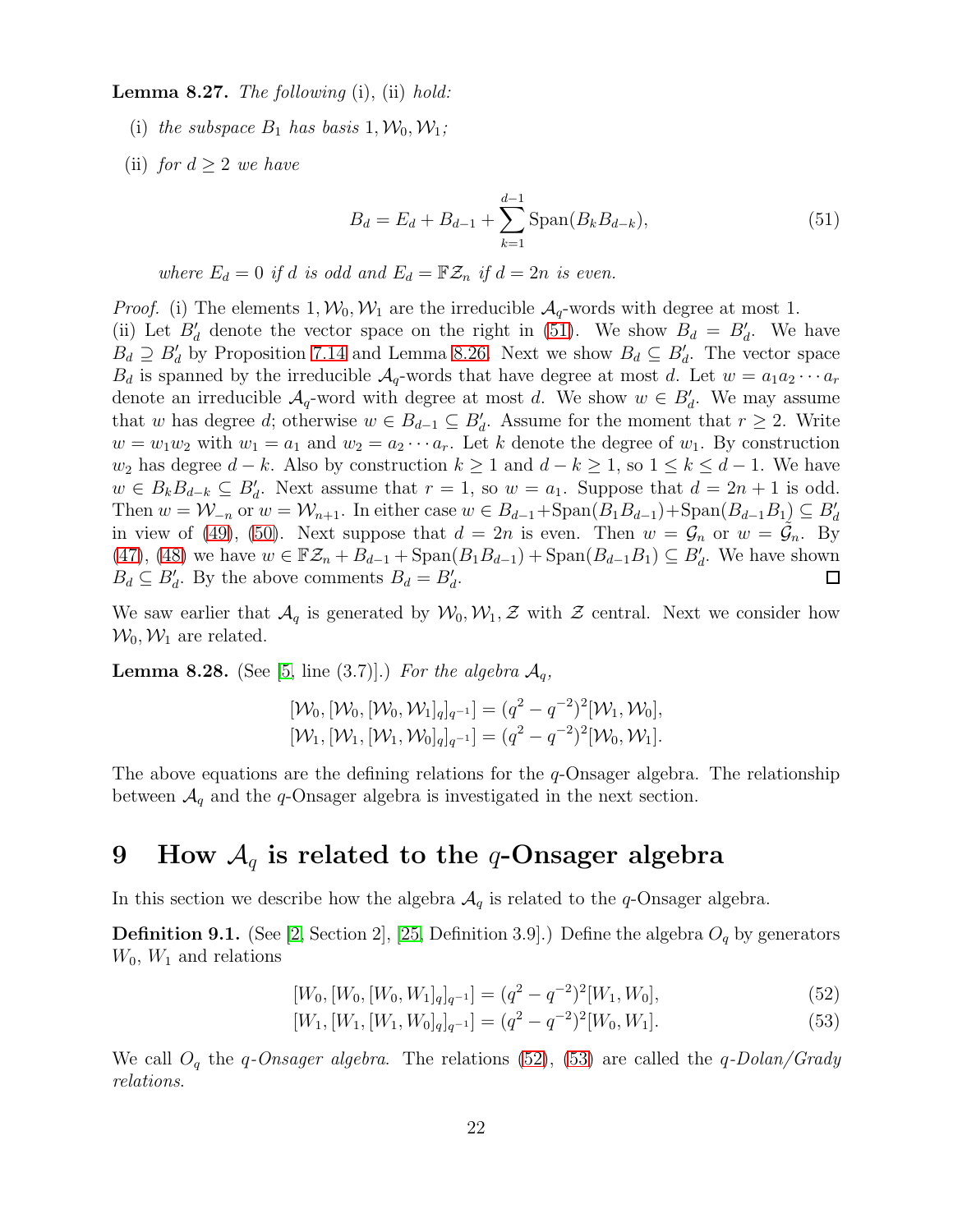**Definition 9.2.** Let  $\{z_n\}_{n=1}^{\infty}$  denote mutually commuting indeterminates. Let  $\mathbb{F}[z_1, z_2, \ldots]$ denote the algebra consisting of the polynomials in  $z_1, z_2, \ldots$  that have all coefficients in  $\mathbb{F}$ . For notational convenience define  $z_0 = 1$ .

We define the algebra

$$
\mathcal{O}_q = O_q \otimes \mathbb{F}[z_1, z_2, \dots]. \tag{54}
$$

The algebra  $\mathcal{O}_q$  is generated by

 $W_0 \otimes 1, \qquad W_1 \otimes 1, \qquad \{1 \otimes z_n\}_{n=1}^{\infty}.$ 

<span id="page-22-1"></span>**Lemma 9.3.** There exists a unique algebra homomorphism  $\phi : \mathcal{O}_q \to \mathcal{A}_q$  that sends

 $W_0 \otimes 1 \mapsto \mathcal{W}_0, \qquad W_1 \otimes 1 \mapsto \mathcal{W}_1, \qquad 1 \otimes z_n \mapsto \mathcal{Z}_n, \qquad n \ge 1.$ 

Moreover  $\phi$  is surjective.

*Proof.* The algebra homomorphism  $\phi$  exists by Lemma [8.28](#page-21-4) and since  $\{\mathcal{Z}_n\}_{n=1}^{\infty}$  are central in  $\mathcal{A}_q$ . The map  $\phi$  is unique since  $\mathcal{O}_q$  is generated by  $W_0 \otimes 1$ ,  $W_1 \otimes 1$ ,  $\{1 \otimes z_n\}_{n=1}^{\infty}$ . The map  $\phi$  is surjective by Lemma [8.15](#page-18-3) and Corollary [8.23.](#page-20-8)  $\Box$ 

We are going to show that  $\phi$  is an algebra isomorphism. Our strategy is to employ a filtration of  $\mathcal{O}_q$  that is mapped by  $\phi$  to the filtration  $\{B_d\}_{d\in\mathbb{N}}$  of  $\mathcal{A}_q$ . We will construct our filtration of  $\mathcal{O}_q$  using a filtration of  $\mathcal{O}_q$  and a grading of  $\mathbb{F}[z_1, z_2, \ldots]$ .

We recall from [\[28,](#page-57-11) Section 4] a filtration of  $O_q$ . For notational convenience abbreviate  $O = O_q$ . For  $d \in \mathbb{N}$  let  $O_d$  denote the subspace of O spanned by the products  $g_1g_2\cdots g_r$  such that  $0 \le r \le d$  and  $g_i$  is among  $W_0, W_1$  for  $1 \le i \le r$ .

<span id="page-22-0"></span>**Lemma 9.4.** (See [\[28,](#page-57-11) Section 4].) With the above notation, the following  $(i)$ –(iv) hold:

- (i)  $O_0 = \mathbb{F}1$ :
- (ii)  $O_{d-1} \subset O_d$  for  $d > 1$ ;
- (iii)  $Q = \bigcup_{d \in \mathbb{N}} Q_d$ ;
- (iv)  $O_rO_s \subseteq O_{r+s}$  for  $r, s \in \mathbb{N}$ .

By Definition [2.3](#page-3-5) and Lemma [9.4](#page-22-0) the sequence  $\{O_d\}_{d\in\mathbb{N}}$  is a filtration of  $O_q$ .

We now consider the dimensions of the subspaces  $\{O_d\}_{d\in\mathbb{N}}$ . For notational convenience define  $O_{-1} = 0.$ 

**Definition 9.5.** We define a generating function in the indeterminate  $x$ :

$$
H(x) = \sum_{d \in \mathbb{N}} \dim(O_d/O_{d-1})x^d.
$$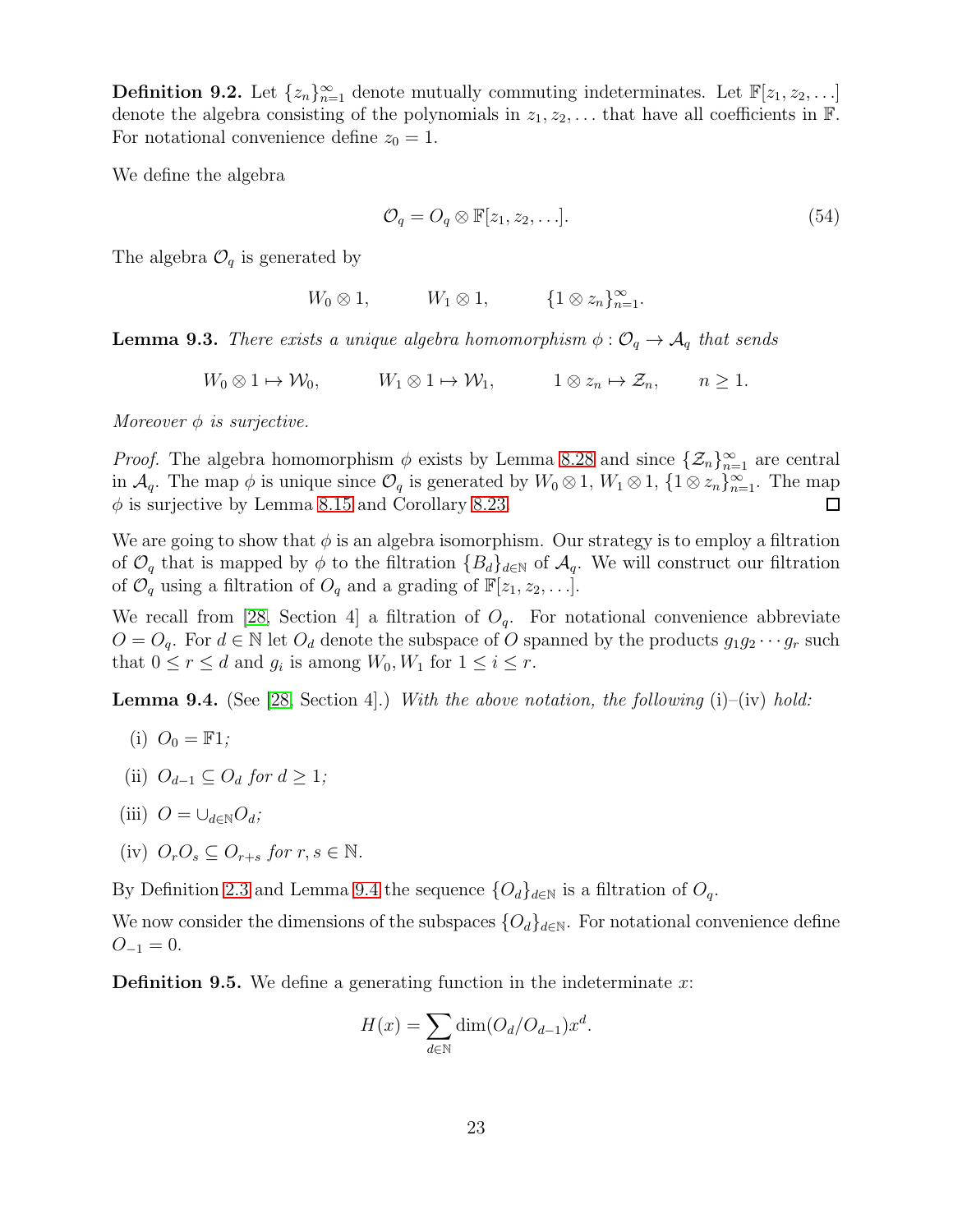**Lemma 9.6.** (See [\[17,](#page-57-14) line (39)] and [\[28,](#page-57-11) Theorem 4.4]) We have

<span id="page-23-3"></span>
$$
H(x) = \prod_{i=1}^{\infty} \frac{1}{(1 - x^{2i-1})^2} \frac{1}{1 - x^{2i}}.
$$
\n(55)

We turn our attention to the algebra  $\mathbb{F}[z_1, z_2, \ldots]$ . First we describe a basis for the vector space  $\mathbb{F}[z_1, z_2, \ldots]$ . For  $n \in \mathbb{N}$ , a partition of n is a sequence  $\lambda = {\lambda_i}_{i=1}^{\infty}$  of natural numbers such that  $\lambda_i \geq \lambda_{i+1}$  for  $i \geq 1$  and  $n = \sum_{i=1}^{\infty} \lambda_i$ . The set  $\Lambda_n$  consists of the partitions of n. Define  $\Lambda = \bigcup_{n \in \mathbb{N}} \Lambda_n$ . For  $\lambda \in \Lambda$  define  $z_{\lambda} = \prod_{i=1}^{\infty} z_{\lambda_i}$ . The elements  $\{z_{\lambda}\}_{\lambda \in \Lambda}$  form a basis for the vector space  $\mathbb{F}[z_1, z_2, \ldots]$ .

Next we construct a grading for the algebra  $\mathbb{F}[z_1, z_2, \ldots]$ . For notational convenience abbreviate  $Z = \mathbb{F}[z_1, z_2, \ldots]$ . For  $n \in \mathbb{N}$  let  $Z_n$  denote the subspace of Z with basis  $\{Z_{\lambda}\}_{\lambda \in \Lambda_n}$ . For example  $Z_0 = \mathbb{F}1$ . The sum  $Z = \sum_{n \in \mathbb{N}} Z_n$  is direct. Moreover  $Z_r Z_s \subseteq Z_{r+s}$  for  $r, s \in \mathbb{N}$ . By these comments and Definition [2.2](#page-3-9) the subspaces  $\{Z_n\}_{n\in\mathbb{N}}$  form a grading of the algebra Z. Note that  $z_n \in Z_n$  for  $n \in \mathbb{N}$ .

Next we consider the dimensions of the subspaces  $\{Z_n\}_{n\in\mathbb{N}}$ . For  $n \in \mathbb{N}$  let  $p_n$  denote the number of partitions of n. By construction  $p_n$  is the dimension of the vector space  $Z_n$ . Define the generating function  $P(x) = \sum_{n \in \mathbb{N}} p_n x^n$ . The following result is well known; see for example [\[12,](#page-56-14) Theorem 8.3.4].

$$
P(x) = \prod_{i=1}^{\infty} \frac{1}{1 - x^i}.
$$

Shortly we will consider  $P(x^2)$ . Note that

<span id="page-23-4"></span>
$$
P(x^2) = \prod_{i=1}^{\infty} \frac{1}{1 - x^{2i}}.
$$
\n(56)

We just constructed a filtration of  $O_q$  and a grading of  $\mathbb{F}[z_1, z_2, \ldots]$ . We now combine these constructions to get a filtration of  $O_q \otimes \mathbb{F}[z_1, z_2, \ldots]$ .

<span id="page-23-0"></span>**Definition 9.7.** For notational convenience abbreviate  $\mathcal{O} = \mathcal{O}_q$ . For  $d \in \mathbb{N}$  define

<span id="page-23-1"></span>
$$
\mathcal{O}_d = \sum_{k=0}^{\lfloor d/2 \rfloor} O_{d-2k} \otimes Z_k. \tag{57}
$$

<span id="page-23-2"></span>**Lemma 9.8.** With reference to Definition [9.7,](#page-23-0) The following  $(i)$ – $(iv)$  hold:

- (i)  $\mathcal{O}_0$  has basis 1 ⊗ 1;
- (ii)  $\mathcal{O}_{d-1} \subset \mathcal{O}_d$  for  $d > 1$ ;
- (iii)  $\mathcal{O} = \bigcup_{d \in \mathbb{N}} \mathcal{O}_d$ ;
- (iv)  $\mathcal{O}_r \mathcal{O}_s \subseteq \mathcal{O}_{r+s}$  for  $r, s \in \mathbb{N}$ .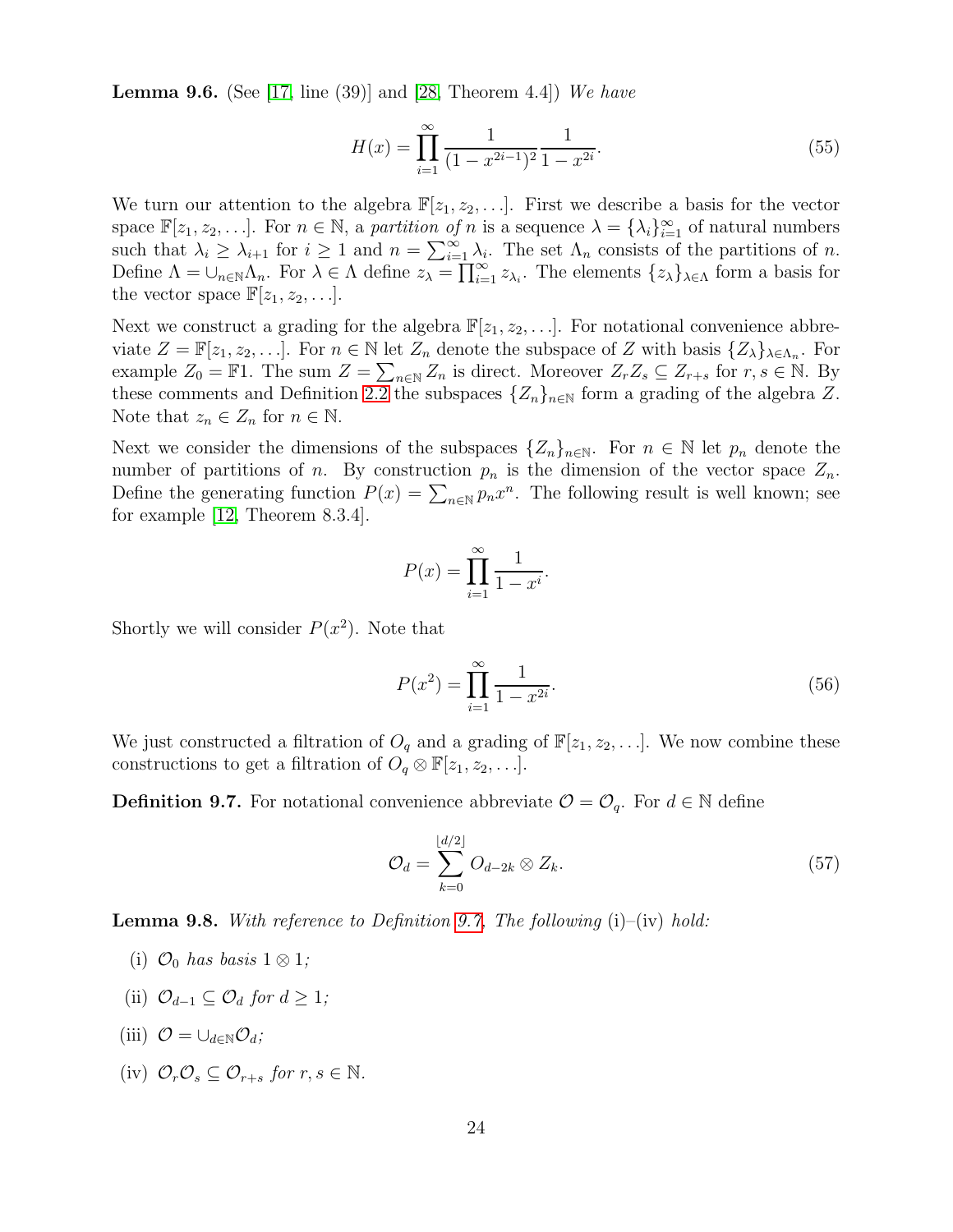*Proof.* (i) Since  $O_0 = \mathbb{F}1$  and  $Z_0 = \mathbb{F}1$ . (ii) By Lemma  $9.4$ (ii) and  $(57)$ . (iii) By Lemma [9.4\(](#page-22-0)iii) and  $Z = \sum_{n \in \mathbb{N}} Z_n$ . (iv) By [\(57\)](#page-23-1),

$$
\mathcal{O}_r = \sum_{k=0}^{\lfloor r/2 \rfloor} O_{r-2k} \otimes Z_k, \qquad \qquad \mathcal{O}_s = \sum_{\ell=0}^{\lfloor s/2 \rfloor} O_{s-2\ell} \otimes Z_\ell.
$$

Observe that

$$
\mathcal{O}_{r}\mathcal{O}_{s} \subseteq \sum_{k=0}^{\lfloor r/2 \rfloor} \sum_{\ell=0}^{\lfloor s/2 \rfloor} \text{Span}\big((O_{r-2k} \otimes Z_{k})(O_{s-2\ell} \otimes Z_{\ell})\big)
$$

$$
= \sum_{k=0}^{\lfloor r/2 \rfloor} \sum_{\ell=0}^{\lfloor s/2 \rfloor} \text{Span}\big((O_{r-2k}O_{s-2\ell}) \otimes (Z_{k}Z_{\ell})\big)
$$

$$
\subseteq \sum_{k=0}^{\lfloor r/2 \rfloor} \sum_{\ell=0}^{\lfloor s/2 \rfloor} O_{r+s-2k-2\ell} \otimes Z_{k+\ell}
$$

$$
\subseteq \sum_{m=0}^{\lfloor (r+s)/2 \rfloor} O_{r+s-2m} \otimes Z_{m}
$$

$$
= \mathcal{O}_{r+s}.
$$

By Definition [2.3](#page-3-5) and Lemma [9.8,](#page-23-2) the sequence  $\{\mathcal{O}_d\}_{d\in\mathbb{N}}$  is a filtration of  $\mathcal{O}_q$ . We have a comment.

Lemma 9.9. For  $n \in \mathbb{N}$ ,

$$
1 \otimes z_n \in 1 \otimes Z_n \subseteq \mathcal{O}_{2n}.\tag{58}
$$

*Proof.* Set  $d = 2n$  in [\(57\)](#page-23-1) and recall that  $z_n \in Z_n$ .

The next result is reminiscent of Lemma [8.27.](#page-21-5)

<span id="page-24-2"></span>**Lemma 9.10.** With reference to Definition [9.7,](#page-23-0) the following  $(i)$ ,  $(ii)$  hold:

- (i) the subspace  $\mathcal{O}_1$  has basis  $1 \otimes 1, W_0 \otimes 1, W_1 \otimes 1;$
- (ii) for  $d \geq 2$  we have

$$
\mathcal{O}_d = F_d + \mathcal{O}_{d-1} + \sum_{k=1}^{d-1} \text{Span}(\mathcal{O}_k \mathcal{O}_{d-k}),\tag{59}
$$

where  $F_d = 0$  if d is odd and  $F_d$  is spanned by  $1 \otimes z_n$  if  $d = 2n$  is even.

<span id="page-24-1"></span><span id="page-24-0"></span> $\Box$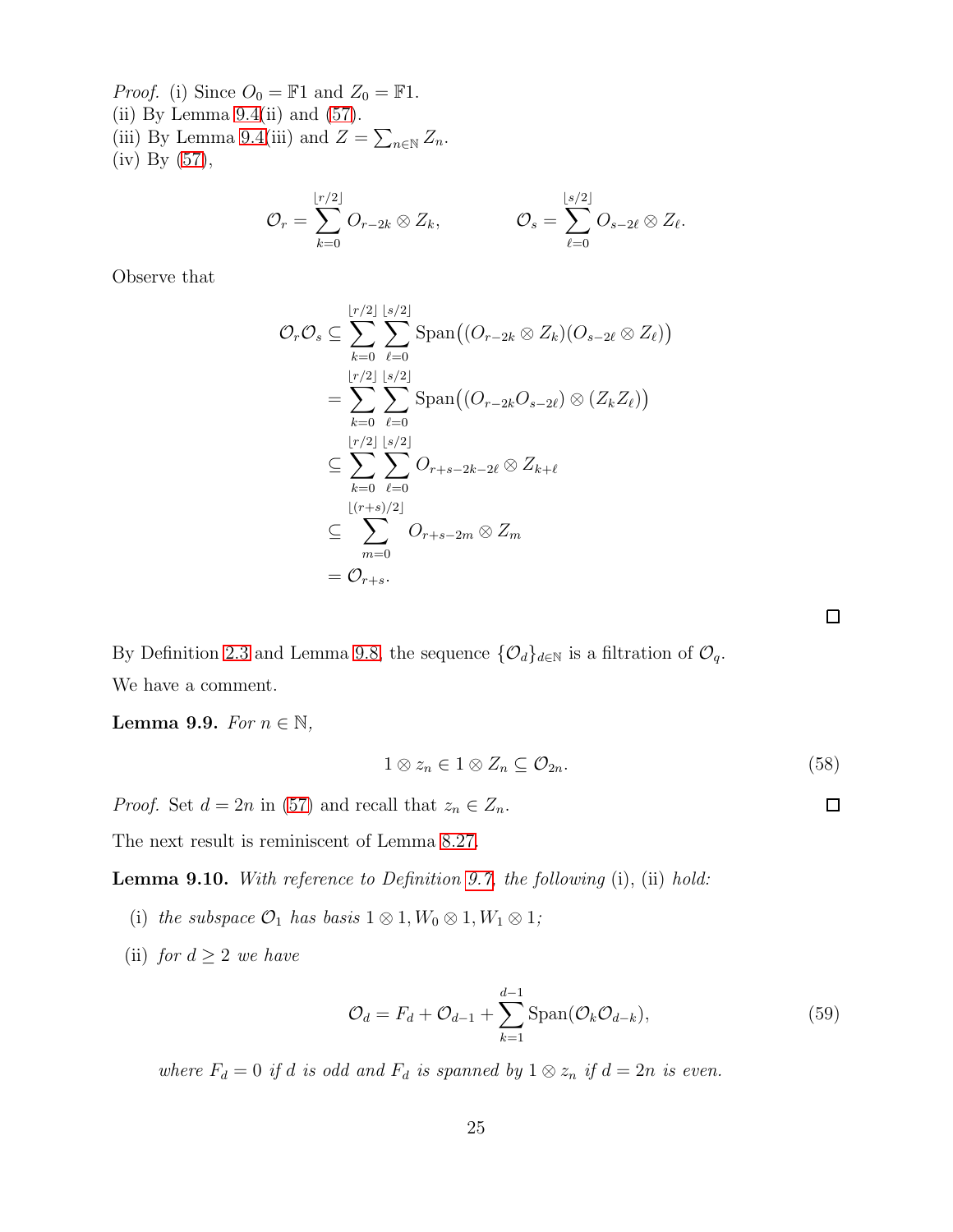*Proof.* (i) Setting  $d = 1$  in [\(57\)](#page-23-1) we obtain  $\mathcal{O}_1 = O_1 \otimes Z_0$ . The subspace  $O_1$  has basis 1,  $W_0, W_1$ and the subspace  $Z_0$  has basis 1. The result follows.

(ii) Let  $\mathcal{O}'_d$  denote the vector space on the right in [\(59\)](#page-24-0). We show that  $\mathcal{O}_d = \mathcal{O}'_d$ . We have  $\mathcal{O}_d \supseteq \mathcal{O}'_d$  by Lemma [9.8\(](#page-23-2)ii),(iv) and [\(58\)](#page-24-1). Next we show that  $\mathcal{O}_d \subseteq \mathcal{O}'_d$ . In equation [\(57\)](#page-23-1),  $\mathcal{O}_d$  is expressed as a sum. Each summand  $O_{d-2k} \otimes Z_k$  is spanned by elements of the form  $g_1g_2\cdots g_r\otimes z_\lambda$  such that  $0\leq r\leq d-2k$  and  $g_i$  is among  $W_0,W_1$  for  $1\leq i\leq r$  and  $\lambda \in \Lambda_k$ . Let  $w = g_1 g_2 \cdots g_r \otimes z_\lambda$  denote one of these elements. We show that  $w \in \mathcal{O}'_d$ . We may assume that  $r = d - 2k$ ; otherwise  $w \in O_{d-1-2k} \otimes Z_k \subseteq O_{d-1} \subseteq O'_d$ . Assume for the moment that  $r \geq 1$ . Then  $w = w_1w_2$  with  $w_1 = g_1 \otimes 1$  and  $w_2 = g_2 \cdots g_r \otimes z_\lambda$ . In this case  $w_1 \in O_1 \otimes Z_0 \subseteq O_1$  and  $w_2 \in O_{d-1-2k} \otimes Z_k \subseteq O_{d-1}$ , so  $w = w_1w_2 \in O_1O_{d-1} \subseteq O_d'$ . For the rest of the proof, assume that  $r = 0$ . The integer  $d = 2k$  is even and  $k = n$ . Note that  $n \geq 1$  since  $d \geq 2$ . By construction  $w = 1 \otimes z_{\lambda}$  with  $\lambda \in \Lambda_n$ . Write  $\lambda = {\lambda_i}_{i=1}^{\infty}$ and note that  $1 \leq \lambda_1 \leq n$ . Assume for the moment that  $\lambda_1 \leq n-1$ , and consider the partition  $\mu = {\lambda_{i+1}}_{i=1}^{\infty} \in {\Lambda_{n-\lambda_1}}$ . We have  $w = w_1w_2$  with  $w_1 = 1 \otimes z_{\lambda_1}$  and  $w_2 = 1 \otimes z_{\mu}$ . By this and [\(58\)](#page-24-1) we obtain  $w_1 \in 1 \otimes Z_{\lambda_1} \subseteq \mathcal{O}_{2\lambda_1}$  and  $w_2 \in 1 \otimes Z_{n-\lambda_1} \subseteq \mathcal{O}_{2(n-\lambda_1)} = \mathcal{O}_{d-2\lambda_1}$ . Therefore  $w = w_1w_2 \in \mathcal{O}_{2\lambda_1}\mathcal{O}_{d-2\lambda_1} \subseteq \mathcal{O}'_d$ . Next assume that  $\lambda_1 = n$ . Then  $z_{\lambda} = z_n$ , so  $w = 1 \otimes z_n \in F_d \subseteq \mathcal{O}'_d$ . We have shown that  $w \in \mathcal{O}'_d$  in all cases, so  $\mathcal{O}_d \subseteq \mathcal{O}'_d$ . By the above comments  $\mathcal{O}_d = \mathcal{O}'_d$ .  $\Box$ 

Next we consider the dimensions of the subspaces  $\{\mathcal{O}_d\}_{d\in\mathbb{N}}$ . For notational convenience define  $\mathcal{O}_{-1} = 0$ .

<span id="page-25-0"></span>Lemma 9.11. We have

$$
H(x)P(x^2) = \sum_{d \in \mathbb{N}} \dim(\mathcal{O}_d/\mathcal{O}_{d-1})x^d.
$$

Proof. We have

$$
H(x) = \sum_{k \in \mathbb{N}} \dim(O_k/O_{k-1})x^k, \qquad P(x^2) = \sum_{\ell \in \mathbb{N}} \dim(Z_{\ell})x^{2\ell}.
$$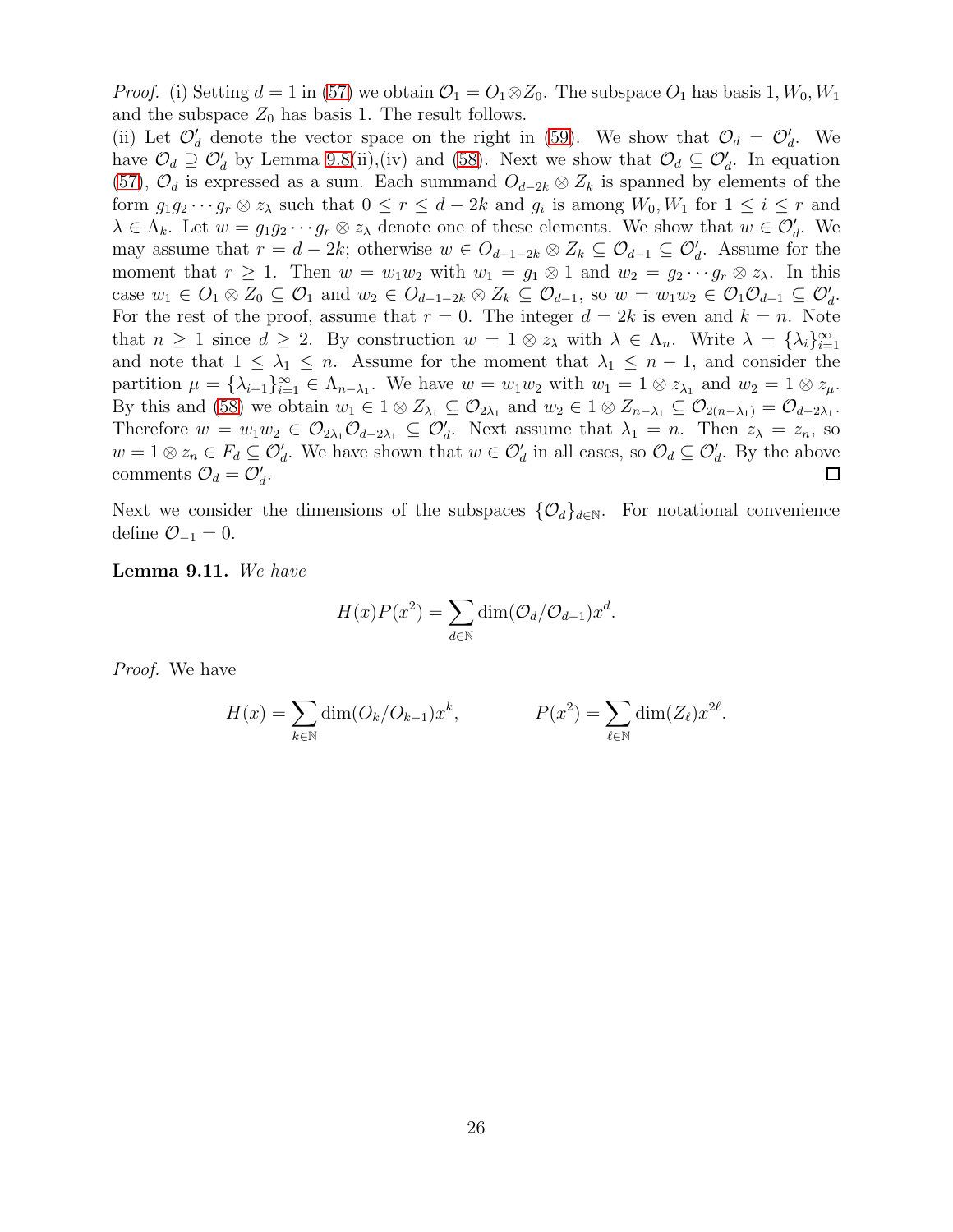For  $d \in \mathbb{N}$  the coefficient of  $x^d$  in  $H(x)P(x^2)$  is equal to

$$
\sum_{\substack{k+2\ell=d,\ k,\ell\geq 0}} \dim(O_k/O_{k-1})\dim(Z_{\ell})
$$
\n
$$
= \sum_{\ell=0}^{\lfloor d/2 \rfloor} \dim(O_{d-2\ell}/O_{d-1-2\ell})\dim(Z_{\ell})
$$
\n
$$
= \sum_{\ell=0}^{\lfloor d/2 \rfloor} \left(\dim(O_{d-2\ell}) - \dim(O_{d-1-2\ell})\right)\dim(Z_{\ell})
$$
\n
$$
= \dim \sum_{\ell=0}^{\lfloor d/2 \rfloor} O_{d-2\ell} \otimes Z_{\ell} - \dim \sum_{\ell=0}^{\lfloor d/2 \rfloor} O_{d-1-2\ell} \otimes Z_{\ell}
$$
\n
$$
= \dim \sum_{\ell=0}^{\lfloor d/2 \rfloor} O_{d-2\ell} \otimes Z_{\ell} - \dim \sum_{\ell=0}^{\lfloor (d-1)/2 \rfloor} O_{d-1-2\ell} \otimes Z_{\ell}
$$
\n
$$
= \dim(O_d) - \dim(O_{d-1})
$$
\n
$$
= \dim(O_d/O_{d-1}).
$$

The result follows.

<span id="page-26-1"></span>Lemma 9.12. We have

$$
\mathcal{H}(x) = H(x)P(x^2).
$$

*Proof.* Compute  $H(x)P(x^2)$  using [\(55\)](#page-23-3), [\(56\)](#page-23-4) and compare the result with [\(41\)](#page-13-5).

<span id="page-26-2"></span>**Corollary 9.13.** For  $d \in \mathbb{N}$  the vector spaces  $B_d$  and  $\mathcal{O}_d$  have the same dimension.

*Proof.* We use induction on d. The result holds for  $d = 0$  since  $B_0$  and  $\mathcal{O}_0$  have dimension 1. Next assume that  $d \geq 1$ . By induction  $B_{d-1}$  and  $\mathcal{O}_{d-1}$  have the same dimension, so it suffices to show that the quotient vector spaces  $B_d/B_{d-1}$  and  $\mathcal{O}_d/\mathcal{O}_{d-1}$  have the same dimension. This is the case by [\(42\)](#page-15-2) and Lemmas [9.11,](#page-25-0) [9.12.](#page-26-1)  $\Box$ 

Recall the algebra homomorphism  $\phi: \mathcal{O}_q \to \mathcal{A}_q$  from Lemma [9.3.](#page-22-1)

We now come to our second main result.

<span id="page-26-0"></span>**Theorem 9.14.** The map  $\phi$  is an algebra isomorphism.

*Proof.* It suffices to show that  $\phi$  is bijective. By Lemma [9.3,](#page-22-1)  $\phi$  is surjective. In a moment we will show that  $\phi$  is injective. We claim that  $\phi(\mathcal{O}_d) = B_d$  for  $d \in \mathbb{N}$ . We now prove the claim by induction on d. The claim holds for  $d = 0$  by Lemmas [7.10\(](#page-14-3)i), [9.8\(](#page-23-2)i). The claim holds for  $d = 1$  by Lemmas [8.27\(](#page-21-5)i), [9.3,](#page-22-1) [9.10\(](#page-24-2)i). For  $d \geq 2$  we use induction along with [\(51\)](#page-21-1),

 $\Box$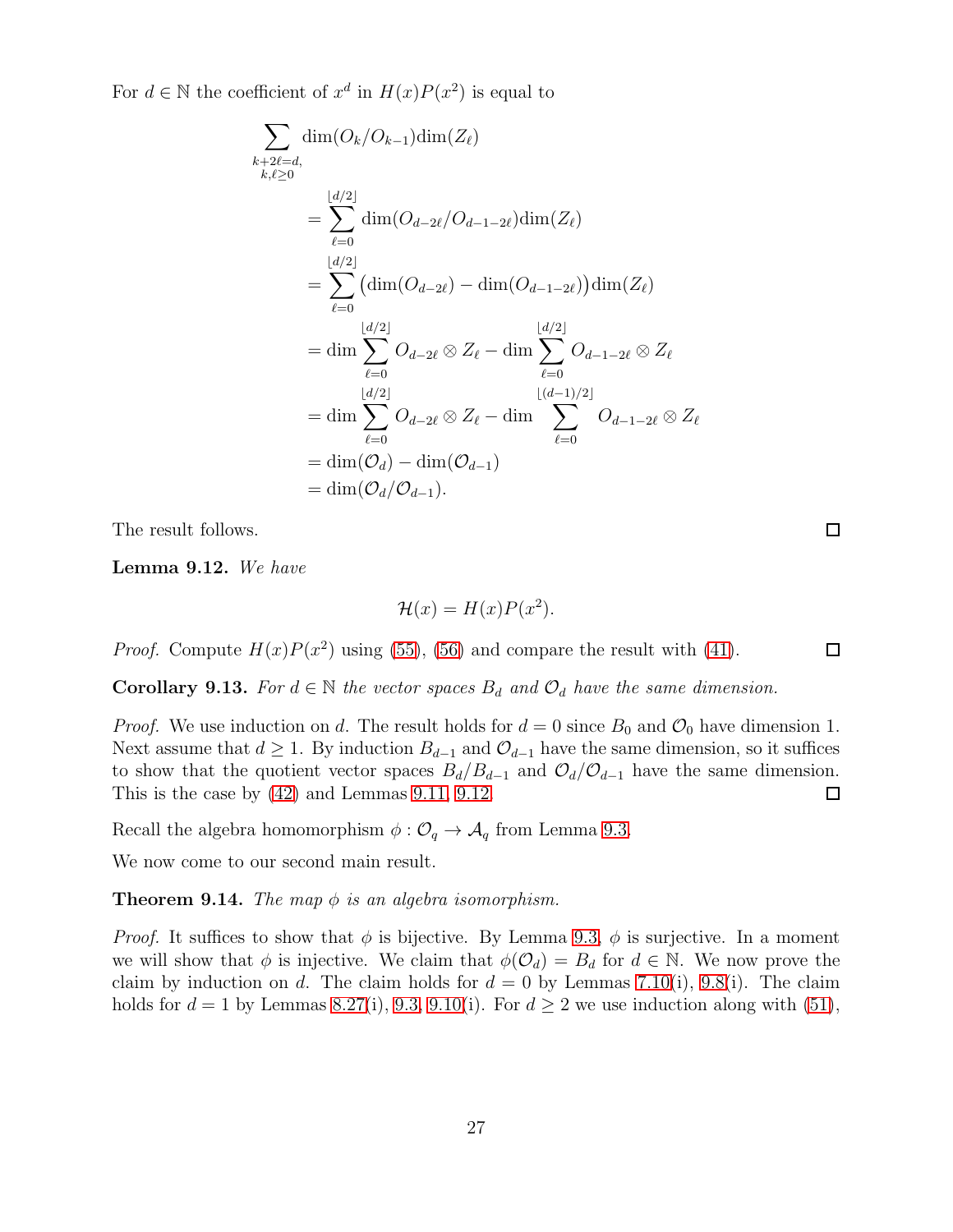[\(59\)](#page-24-0) and Lemma [9.3](#page-22-1) to obtain

$$
\phi(\mathcal{O}_d) = \phi\left(F_d + \mathcal{O}_{d-1} + \sum_{k=1}^{d-1} \text{Span}(\mathcal{O}_k \mathcal{O}_{d-k})\right)
$$
  
=  $\phi(F_d) + \phi(\mathcal{O}_{d-1}) + \sum_{k=1}^{d-1} \text{Span}(\phi(\mathcal{O}_k)\phi(\mathcal{O}_{d-k}))$   
=  $E_d + B_{d-1} + \sum_{k=1}^{d-1} \text{Span}(B_k B_{d-k})$   
=  $B_d$ .

The claim is proved. We can now easily show that  $\phi$  is injective. Let K denote the kernel of  $\phi$ . For  $d \in \mathbb{N}$  we have  $\phi(\mathcal{O}_d) = B_d$ , so by Corollary [9.13](#page-26-2) the restriction of  $\phi$  to  $\mathcal{O}_d$  gives a bijection  $\mathcal{O}_d \to B_d$ , so  $\mathcal{O}_d \cap K = 0$ . By this and Lemma [9.8\(](#page-23-2)iii) we obtain  $K = 0$ . Therefore  $\phi$  is injective. We have shown that  $\phi$  is bijective, and hence an algebra isomorphism.  $\Box$ 

### 10 Two subalgebras of  $\mathcal{A}_q$

In this section we use Theorem [9.14](#page-26-0) to investigate the following two subalgebras of  $\mathcal{A}_q$ : (i) the center of  $\mathcal{A}_q$ ; (ii) the subalgebra of  $\mathcal{A}_q$  generated by  $\mathcal{W}_0, \mathcal{W}_1$ .

Concerning (i), we will use the following fact.

<span id="page-27-1"></span>**Lemma 10.1.** (See [\[20,](#page-57-4) Theorem 8.3].) The center of  $O_q$  is equal to  $\mathbb{F}1$ .

Recall the subalgebra  $\mathcal Z$  of  $\mathcal A_q$  from Definition [8.15.](#page-18-3)

<span id="page-27-0"></span>**Theorem 10.2.** The following  $(i)$ – $(iii)$  hold:

- (i) the center of  $\mathcal{A}_q$  is equal to  $\mathcal{Z}$ ;
- (ii) there exists an algebra isomorphism  $\mathbb{F}[z_1, z_2, \ldots] \to \mathcal{Z}$  that sends  $z_n \mapsto \mathcal{Z}_n$  for  $n \geq 1$ ;
- (iii) the elements  $\{\mathcal{Z}_n\}_{n=1}^{\infty}$  are algebraically independent.

*Proof.* (i) By Lemma [10.1](#page-27-1) and the construction, the center of  $O_q \otimes \mathbb{F}[z_1, z_2, \ldots]$  is equal to  $1 \otimes \mathbb{F}[z_1, z_2, \ldots]$ . Applying the algebra isomorphism  $\phi$  we find that the center of  $\mathcal{A}_q$  is equal to  $\mathcal{Z}$ .

(ii) It suffices to display an injective algebra homomorphism  $\mathbb{F}[z_1, z_2, \ldots] \to \mathcal{A}_q$  that sends  $z_n \mapsto \mathcal{Z}_n$  for  $n \geq 1$ . The following composition meets this description:

$$
\mathbb{F}[z_1, z_2, \ldots] \longrightarrow_{z_n \mapsto 1 \otimes z_n} O_q \otimes \mathbb{F}[z_1, z_2, \ldots] \longrightarrow \mathcal{A}_q.
$$

(iii) Immediate from (ii) above.

Let  $\langle W_0, W_1 \rangle$  denote the subalgebra of  $\mathcal{A}_q$  generated by  $W_0, W_1$ .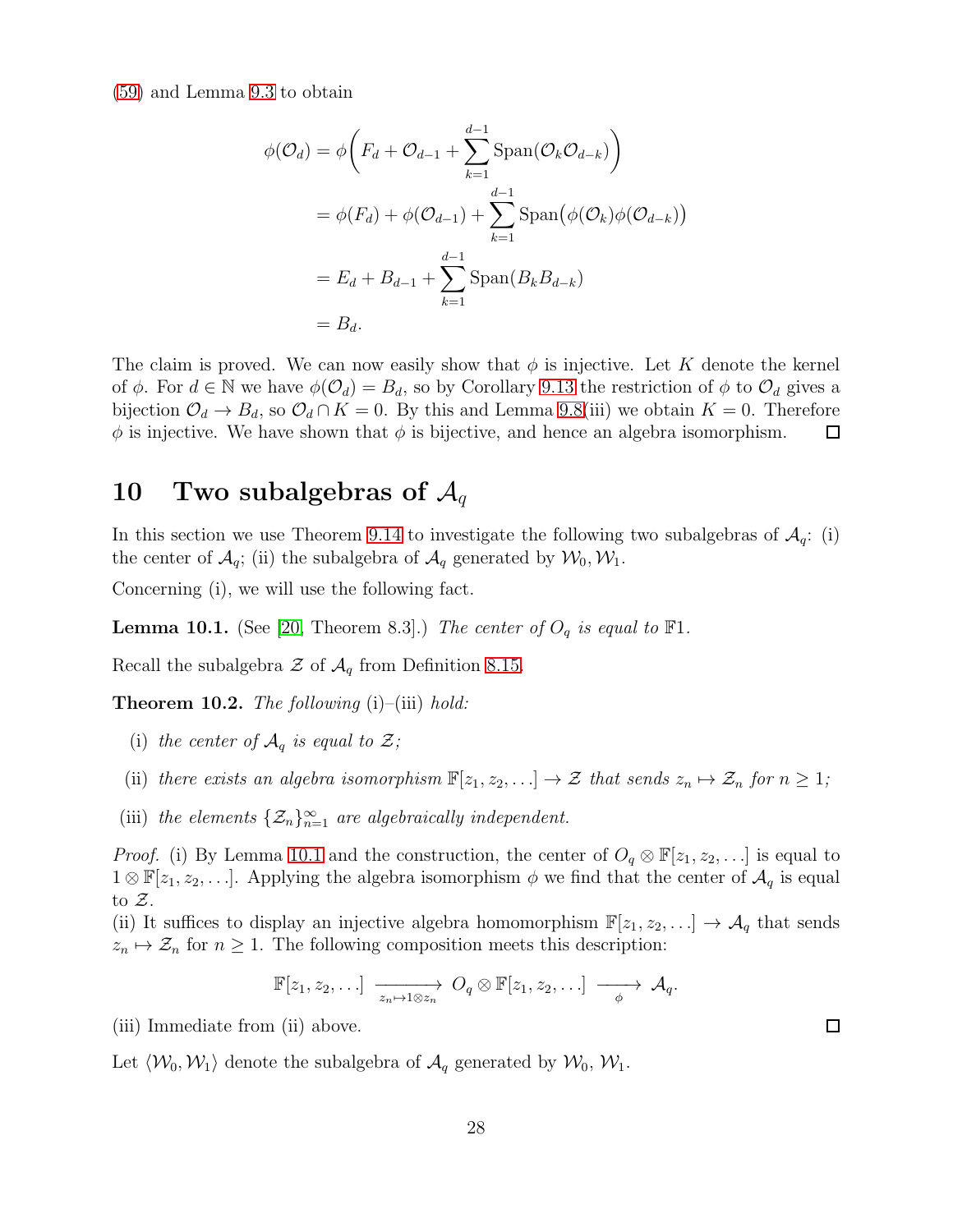<span id="page-28-0"></span>**Theorem 10.3.** There exists an algebra isomorphism  $O_q \to \langle W_0, W_1 \rangle$  that sends  $W_0 \mapsto W_0$ and  $W_1 \mapsto W_1$ .

*Proof.* It suffices to display an injective algebra homomorphism  $O_q \rightarrow A_q$  that sends  $W_0 \rightarrow$  $W_0$  and  $W_1 \mapsto W_1$ . There exists an algebra homomorphism  $\gamma: O_q \to O_q \otimes \mathbb{F}[z_1, z_2, \ldots]$  that sends  $W_0 \mapsto W_0 \otimes 1$  and  $W_1 \mapsto W_1 \otimes 1$ . The map  $\gamma$  is injective. The following composition is an injective algebra homomorphism  $O_q \to \mathcal{A}_q$  that sends  $W_0 \to \mathcal{W}_0$  and  $W_1 \to \mathcal{W}_1$ :

$$
O_q \longrightarrow O_q \otimes \mathbb{F}[z_1, z_2, \ldots] \longrightarrow \mathcal{A}_q.
$$

Next we describe how the subalgebras  $\langle \mathcal{W}_0, \mathcal{W}_1 \rangle$  and  $\mathcal{Z}$  are related.

<span id="page-28-1"></span>Theorem 10.4. The multiplication map

$$
\langle \mathcal{W}_0, \mathcal{W}_1 \rangle \otimes \mathcal{Z} \to \mathcal{A}_q
$$
  

$$
w \otimes z \mapsto wz
$$

is an algebra isomorphism.

*Proof.* Let m denote the above multiplication map. The map m is an algebra homomorphism since  $\mathcal Z$  is central in  $\mathcal A_q$ . Let  $a: O_q \to \langle \mathcal W_0, \mathcal W_1 \rangle$  denote the algebra isomorphism from Theorem [10.3.](#page-28-0) Let  $b : \mathbb{F}[z_1, z_2, \ldots] \to \mathcal{Z}$  denote the algebra isomorphism from Theorem [10.2\(](#page-27-0)ii). The following composition is an algebra isomorphism:

$$
\langle \mathcal{W}_0, \mathcal{W}_1 \rangle \otimes \mathcal{Z} \longrightarrow_{a^{-1} \otimes b^{-1}} O_q \otimes \mathbb{F}[z_1, z_2, \ldots] \longrightarrow \mathcal{A}_q.
$$

The above map is equal to m since it agrees with m on the generators  $W_0 \otimes 1$ ,  $W_1 \otimes 1$ ,  ${1 \otimes \mathcal{Z}_n}_{n=1}^{\infty}$  of  $\langle \mathcal{W}_0, \mathcal{W}_1 \rangle \otimes \mathcal{Z}$ . It follows that m is an algebra isomorphism.  $\Box$ 

### 11 Acknowledgment

The author thanks Pascal Baseilhac for many discussions about the algebras  $A_q$  and  $O_q$ . The author thanks Stefan Kolb for helpful comments about the center of  $O_q$ . The author thanks Travis Scrimshaw for checking the relations in Proposition [5.1](#page-8-1) using SageMath [\[23\]](#page-57-15).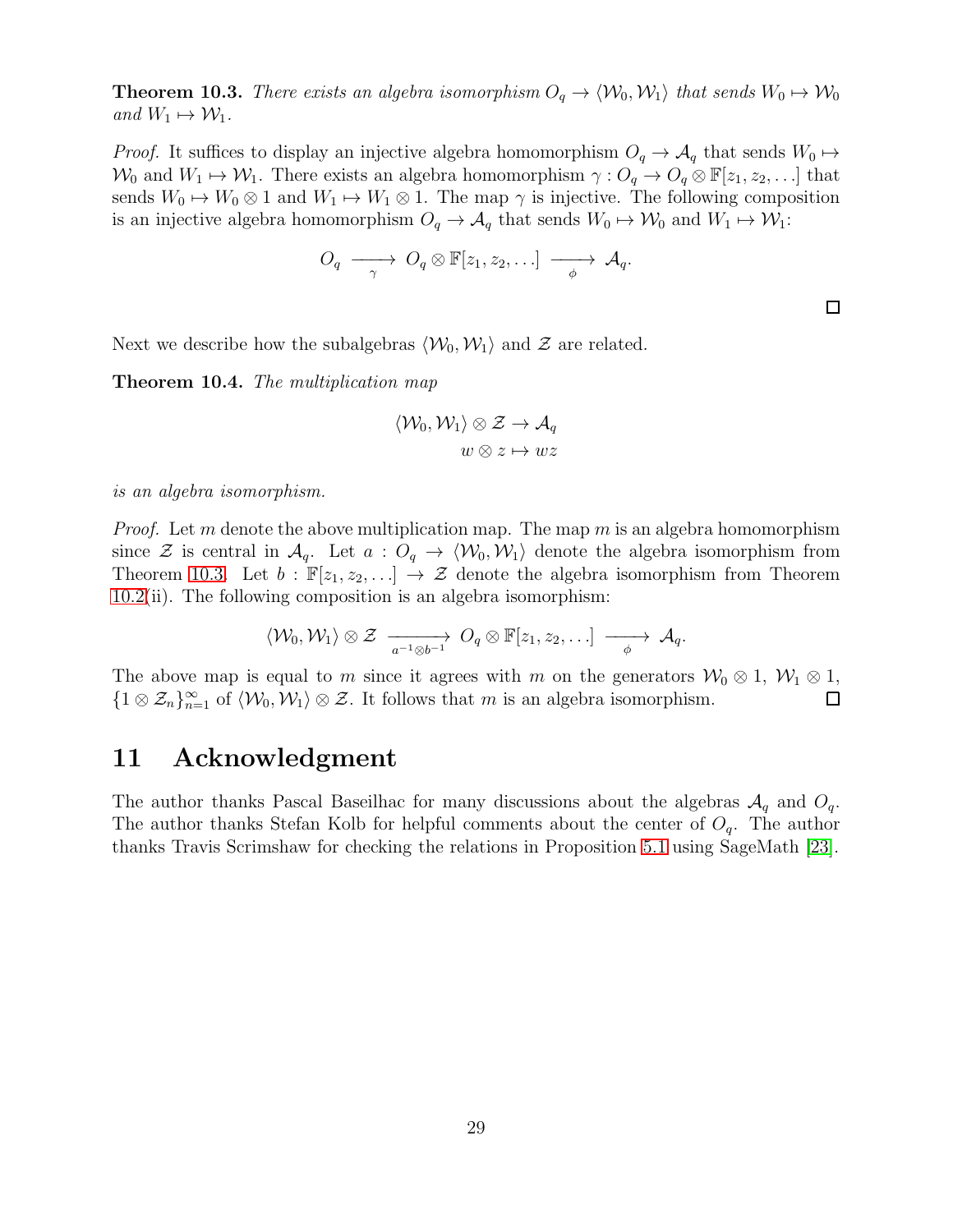### 12 Appendix A

In this appendix we list some relations that hold in  $\mathcal{A}_q$ . We will define an algebra  $\mathcal{A}_q^{\vee}$  that is a homomorphic preimage of  $\mathcal{A}_q$ . All the results in this appendix are about  $\mathcal{A}_q^{\vee}$ .

Define the algebra  $\mathcal{A}_q^{\vee}$  by generators

$$
\{\mathcal{W}_{-k}\}_{n\in\mathbb{N}},\qquad \{\mathcal{W}_{k+1}\}_{n\in\mathbb{N}},\qquad \{\mathcal{G}_{k+1}\}_{n\in\mathbb{N}},\qquad \{\tilde{\mathcal{G}}_{k+1}\}_{n\in\mathbb{N}}
$$

and the following relations. For  $k \in \mathbb{N}$ ,

<span id="page-29-0"></span>
$$
[\mathcal{W}_0, \mathcal{W}_{k+1}] = [\mathcal{W}_{-k}, \mathcal{W}_1] = (\tilde{\mathcal{G}}_{k+1} - \mathcal{G}_{k+1})/(q + q^{-1}),
$$
\n(60)

$$
[\mathcal{W}_0, \mathcal{G}_{k+1}]_q = [\tilde{\mathcal{G}}_{k+1}, \mathcal{W}_0]_q = \rho \mathcal{W}_{-k-1} - \rho \mathcal{W}_{k+1},
$$
\n(61)

$$
[\mathcal{G}_{k+1}, \mathcal{W}_1]_q = [\mathcal{W}_1, \tilde{\mathcal{G}}_{k+1}]_q = \rho \mathcal{W}_{k+2} - \rho \mathcal{W}_{-k},\tag{62}
$$

<span id="page-29-1"></span>
$$
[\mathcal{W}_0, \mathcal{W}_{-k}] = 0, \qquad [\mathcal{W}_1, \mathcal{W}_{k+1}] = 0. \tag{63}
$$

Recall that  $\rho = -(q^2 - q^{-2})^2$ , and define  $\mathcal{G}_0$ ,  $\tilde{\mathcal{G}}_0$  as in [\(14\)](#page-3-6).

The algebra  $\mathcal{A}_q^{\vee}$  has an automorphism  $\sigma$  and an antiautomorphism  $\dagger$  that satisfy Lemmas [3.1–](#page-4-0)[3.3.](#page-4-6) For  $\mathcal{A}_q^{\vee}$  we define the generating functions  $\mathcal{W}^+(t)$ ,  $\mathcal{W}^-(t)$ ,  $\mathcal{G}(t)$ ,  $\tilde{\mathcal{G}}(t)$  as in Definition [3.4.](#page-4-4) In terms of these generating functions the relations [\(60\)](#page-29-0)–[\(63\)](#page-29-1) look as follows:

$$
[\mathcal{W}_0, \mathcal{W}^+(t)] = [\mathcal{W}^-(t), \mathcal{W}_1] = t^{-1}(\tilde{\mathcal{G}}(t) - \mathcal{G}(t))/(q + q^{-1}), \tag{64}
$$

$$
[\mathcal{W}_0, \mathcal{G}(t)]_q = [\tilde{\mathcal{G}}(t), \mathcal{W}_0]_q = \rho \mathcal{W}^-(t) - \rho t \mathcal{W}^+(t), \qquad (65)
$$

$$
[\mathcal{G}(t), \mathcal{W}_1]_q = [\mathcal{W}_1, \tilde{\mathcal{G}}(t)]_q = \rho \mathcal{W}^+(t) - \rho t \mathcal{W}^-(t),
$$
\n(66)

$$
[\mathcal{W}_0, \mathcal{W}^-(t)] = 0, \qquad [\mathcal{W}_1, \mathcal{W}^+(t)] = 0.
$$
\n(67)

Let s denote an indeterminate that commutes with  $t$ . Define the generating functions

<span id="page-29-3"></span><span id="page-29-2"></span>
$$
A(s,t) = [\mathcal{W}^{-}(s), \mathcal{W}^{-}(t)],
$$
  
\n
$$
B(s,t) = [\mathcal{W}^{+}(s), \mathcal{W}^{+}(t)],
$$
  
\n
$$
C(s,t) = [\mathcal{W}^{-}(s), \mathcal{W}^{+}(t)] + [\mathcal{W}^{+}(s), \mathcal{W}^{-}(t)],
$$
  
\n
$$
D(s,t) = s[\mathcal{W}^{-}(s), \mathcal{G}(t)] + t[\mathcal{G}(s), \mathcal{W}^{-}(t)],
$$
  
\n
$$
E(s,t) = s[\mathcal{W}^{+}(s), \mathcal{G}(t)] + t[\mathcal{G}(s), \mathcal{W}^{+}(t)],
$$
  
\n
$$
F(s,t) = s[\mathcal{W}^{+}(s), \mathcal{G}(t)] + t[\mathcal{G}(s), \mathcal{W}^{+}(t)],
$$
  
\n
$$
G(s,t) = [\mathcal{G}(s), \mathcal{G}(t)],
$$
  
\n
$$
I(s,t) = [\mathcal{G}(s), \mathcal{G}(t)],
$$
  
\n
$$
J(s,t) = [\mathcal{G}(s), \mathcal{G}(t)] + [\mathcal{G}(s), \mathcal{G}(t)]
$$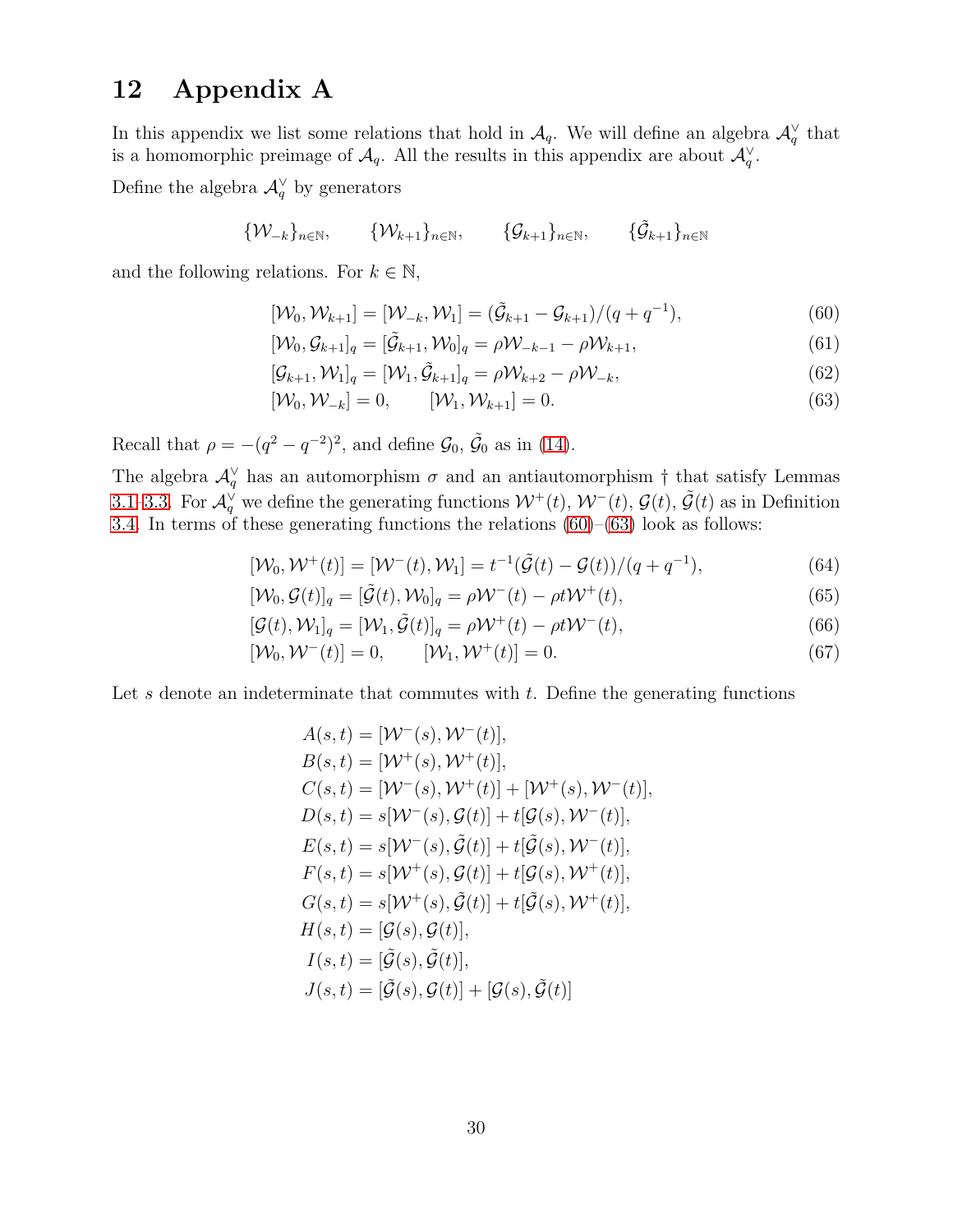and also

$$
K(s,t) = [W^-(s), \mathcal{G}(t)]_q - [W^-(t), \mathcal{G}(s)]_q - s[W^+(s), \mathcal{G}(t)]_q + t[W^+(t), \mathcal{G}(s)]_q,
$$
  
\n
$$
L(s,t) = [\mathcal{G}(s), W^+(t)]_q - [\mathcal{G}(t), W^+(s)]_q - t[\mathcal{G}(s), W^-(t)]_q + s[\mathcal{G}(t), W^-(s)]_q,
$$
  
\n
$$
M(s,t) = [\mathcal{G}(s), W^-(t)]_q - [\mathcal{G}(t), W^-(s)]_q - t[\mathcal{G}(s), W^+(t)]_q + s[\mathcal{G}(t), W^+(s)]_q,
$$
  
\n
$$
N(s,t) = [W^+(s), \mathcal{G}(t)]_q - [W^+(t), \mathcal{G}(s)]_q - s[W^-(s), \mathcal{G}(t)]_q + t[W^-(t), \mathcal{G}(s)]_q,
$$
  
\n
$$
P(s,t) = \frac{t^{-1}[\mathcal{G}(s), \mathcal{G}(t)] - s^{-1}[\mathcal{G}(t), \mathcal{G}(s)]}{\rho(q+q^{-1})} - W^-(t), W^+(s)]_q + [W^-(s), W^+(t)]_q
$$
  
\n
$$
+ s[W^+(t), W^-(s)]_q - s[W^+(s), W^+(t)]_q + t[W^+(t), W^+(s)]_q,
$$
  
\n
$$
Q(s,t) = \frac{t^{-1}[\mathcal{G}(s), \mathcal{G}(t)] - s^{-1}[\mathcal{G}(t), \mathcal{G}(s)]}{\rho(q+q^{-1})} - [W^+(t), W^-(s)]_q + [W^+(s), W^-(t)]_q
$$
  
\n
$$
+ s[W^-(t), W^+(s)]_q + st[W^-(s), W^+(t)]_q - t[W^+(s), W^+(t)]_q
$$
  
\n
$$
+ s[W^+(t), W^+(s)]_q - s[W^-(s), W^-(t)]_q + t[W^-(t), W^-(s)]_q,
$$
  
\n
$$
R(s,t) = [\mathcal{G}(s), \mathcal{G}(t)]_q - [\mathcal{G}(t), \mathcal{G}(s)]_q - (q+q^{-1}) \rho t[W^-(t), W^-(s)]_q,
$$
<

One checks that

$$
P(s,t) + Q(s,t) = (q+q^{-1})(1+st)C(s,t) + \frac{s^{-1}+t^{-1}}{(q+q^{-1})\rho}J(s,t)
$$

$$
- (q+q^{-1})(s+t)A(s,t) - (q+q^{-1})(s+t)B(s,t),
$$

$$
R(s,t) + S(s,t) = \rho(q+q^{-1})(s+t)C(s,t) + (q+q^{-1})J(s,t).
$$

For  $\mathcal{A}_q^{\vee}$  the maps  $\sigma$ ,  $\dagger$  act on  $A(s,t), B(s,t), \ldots, S(s,t)$  as follow:

|              | $u \mid A(s,t)$                | B(s,t)    | C(s,t)    | D(s,t)    | E(s,t)    | F(s,t)    |
|--------------|--------------------------------|-----------|-----------|-----------|-----------|-----------|
|              | $\sigma(u)$   $B(s,t)$         | A(s,t)    | C(s,t)    | G(s,t)    | F(s,t)    | E(s,t)    |
|              | $\dagger(u)$ $\vert -A(s,t)$   | $-B(s,t)$ | $-C(s,t)$ | $-E(s,t)$ | $-D(s,t)$ | $-G(s,t)$ |
|              |                                |           |           |           |           |           |
|              | $u \cap G(s,t)$                | H(s,t)    | I(s,t)    | J(s,t)    | K(s,t)    | L(s,t)    |
|              | $\sigma(u)$   $D(s,t)$         | I(s,t)    | H(s,t)    | J(s,t)    | N(s,t)    | M(s,t)    |
|              | $\dagger(u)$ $\vert$ $-F(s,t)$ | $-I(s,t)$ | $-H(s,t)$ | $-J(s,t)$ | $-M(s,t)$ | $-N(s,t)$ |
|              |                                |           |           |           |           |           |
|              | $u \downharpoonright M(s,t)$   | N(s,t)    | P(s,t)    | Q(s,t)    | R(s,t)    | S(s,t)    |
|              | $\sigma(u) \perp L(s,t)$       | K(s,t)    | Q(s,t)    | P(s,t)    | S(s,t)    | R(s,t)    |
| $\dagger(u)$ | $-K(s,t)$                      | $-L(s,t)$ | $-Q(s,t)$ | $-P(s,t)$ | $-R(s,t)$ | $-S(s,t)$ |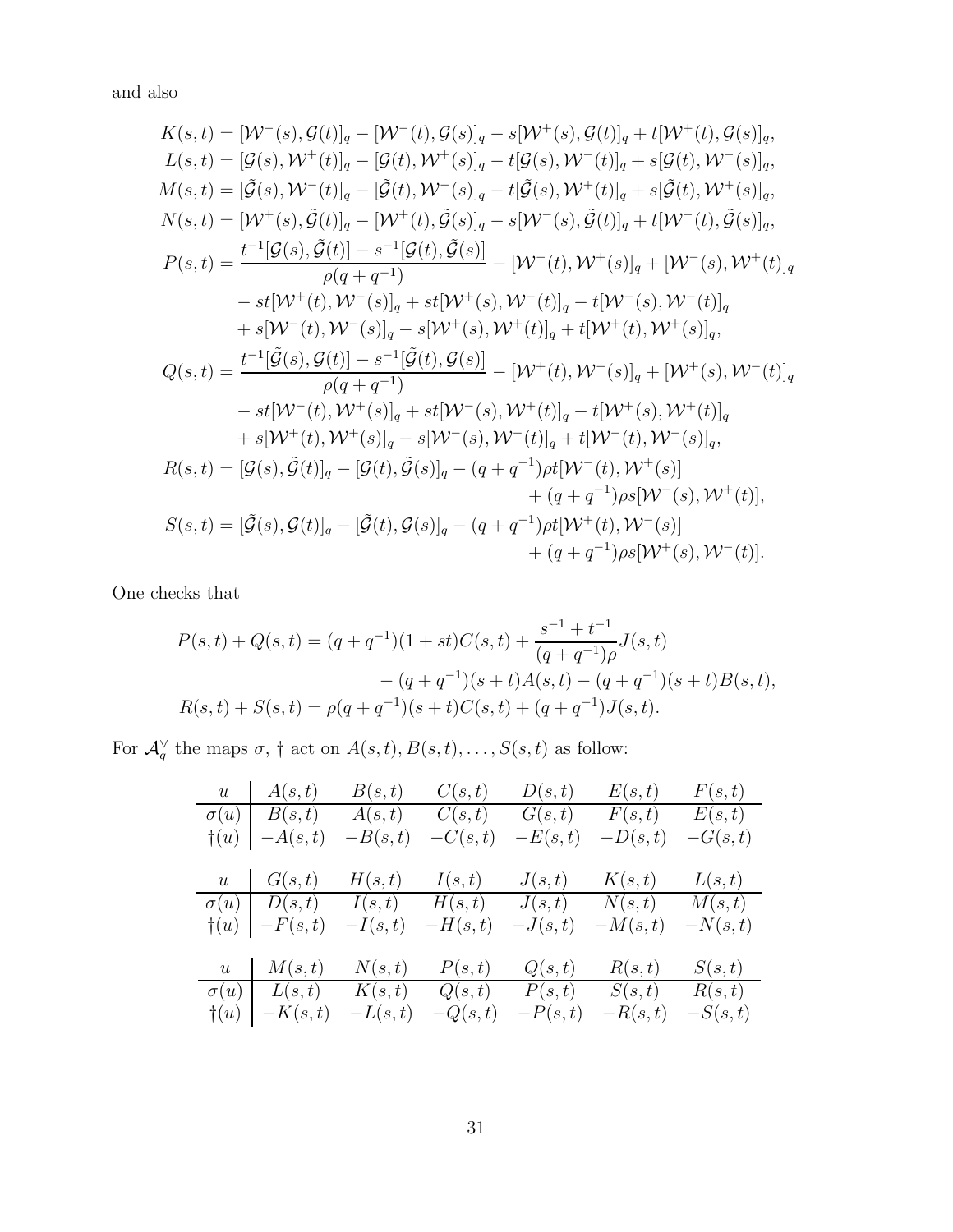By [\(64\)](#page-29-2)–[\(67\)](#page-29-3) the following relations hold in  $\mathcal{A}_q^{\vee}$ :

$$
[\mathcal{W}_0, A(s, t)] = 0,
$$
  
\n
$$
[\mathcal{W}_0, B(s, t)] = \frac{G(s, t) - F(s, t)}{st(q + q^{-1})},
$$
  
\n
$$
[\mathcal{W}_0, C(s, t)] = \frac{E(s, t) - D(s, t)}{st(q + q^{-1})},
$$
  
\n
$$
[\mathcal{W}_0, D(s, t)]_q = \rho(s + t)A(s, t) - \rho stC(s, t),
$$
  
\n
$$
[E(s, t), \mathcal{W}_0]_q = \rho(s + t)A(s, t) - \rho stC(s, t),
$$
  
\n
$$
[\mathcal{W}_0, F(s, t)]_q = \frac{S(s, t)}{q + q^{-1}} - H(s, t) - 2\rho stB(s, t),
$$
  
\n
$$
[G(s, t), \mathcal{W}_0]_q = \frac{S(s, t)}{q + q^{-1}} - I(s, t) - 2\rho stB(s, t),
$$
  
\n
$$
[\mathcal{W}_0, H(s, t)]_{q^2} = \rho K(s, t),
$$
  
\n
$$
[I(s, t), \mathcal{W}_0]_{q^2} = \rho M(s, t),
$$
  
\n
$$
[\mathcal{W}_0, J(s, t)] = \rho M(s, t) - \rho K(s, t)
$$

and also

$$
[\mathcal{W}_0, K(s,t)]_q = \frac{q^2 + q^{-2}}{q + q^{-1}} H(s,t) + (q + q^{-1}) \rho A(s,t) + (q + q^{-1}) \rho st B(s,t)
$$
  
+ 
$$
\frac{J(s,t)}{q + q^{-1}} - S(s,t),
$$
  

$$
[\mathcal{W}_0, L(s,t)]_q = \rho P(s,t) - \frac{s^{-1} + t^{-1}}{q + q^{-1}} H(s,t),
$$
  

$$
[M(s,t), \mathcal{W}_0]_q = \frac{q^2 + q^{-2}}{q + q^{-1}} I(s,t) + (q + q^{-1}) \rho A(s,t) + (q + q^{-1}) \rho st B(s,t)
$$
  
+ 
$$
\frac{J(s,t)}{q + q^{-1}} - S(s,t),
$$

$$
[N(s,t),\mathcal{W}_0]_q = \rho Q(s,t) - \frac{s^{-1} + t^{-1}}{q + q^{-1}} I(s,t),
$$
  
\n
$$
[P(s,t),\mathcal{W}_0] = (s^{-1} + t^{-1})G(s,t) - (1 + s^{-1}t^{-1})E(s,t) + \frac{(s^{-1} + t^{-1})K(s,t) - L(s,t) - N(s,t)}{q + q^{-1}},
$$
  
\n
$$
[W_0, Q(s,t)] = (s^{-1} + t^{-1})F(s,t) - (1 + s^{-1}t^{-1})D(s,t) + \frac{(s^{-1} + t^{-1})M(s,t) - L(s,t) - N(s,t)}{q + q^{-1}},
$$
  
\n
$$
[W_0, R(s,t)] = \rho(s^{-1} + t^{-1})E(s,t) - \rho(s^{-1} + t^{-1})D(s,t) + \rho F(s,t) - \rho G(s,t),
$$
  
\n
$$
[W_0, S(s,t)] = \rho G(s,t) - \rho F(s,t) - (q + q^{-1})\rho K(s,t) + (q + q^{-1})\rho M(s,t).
$$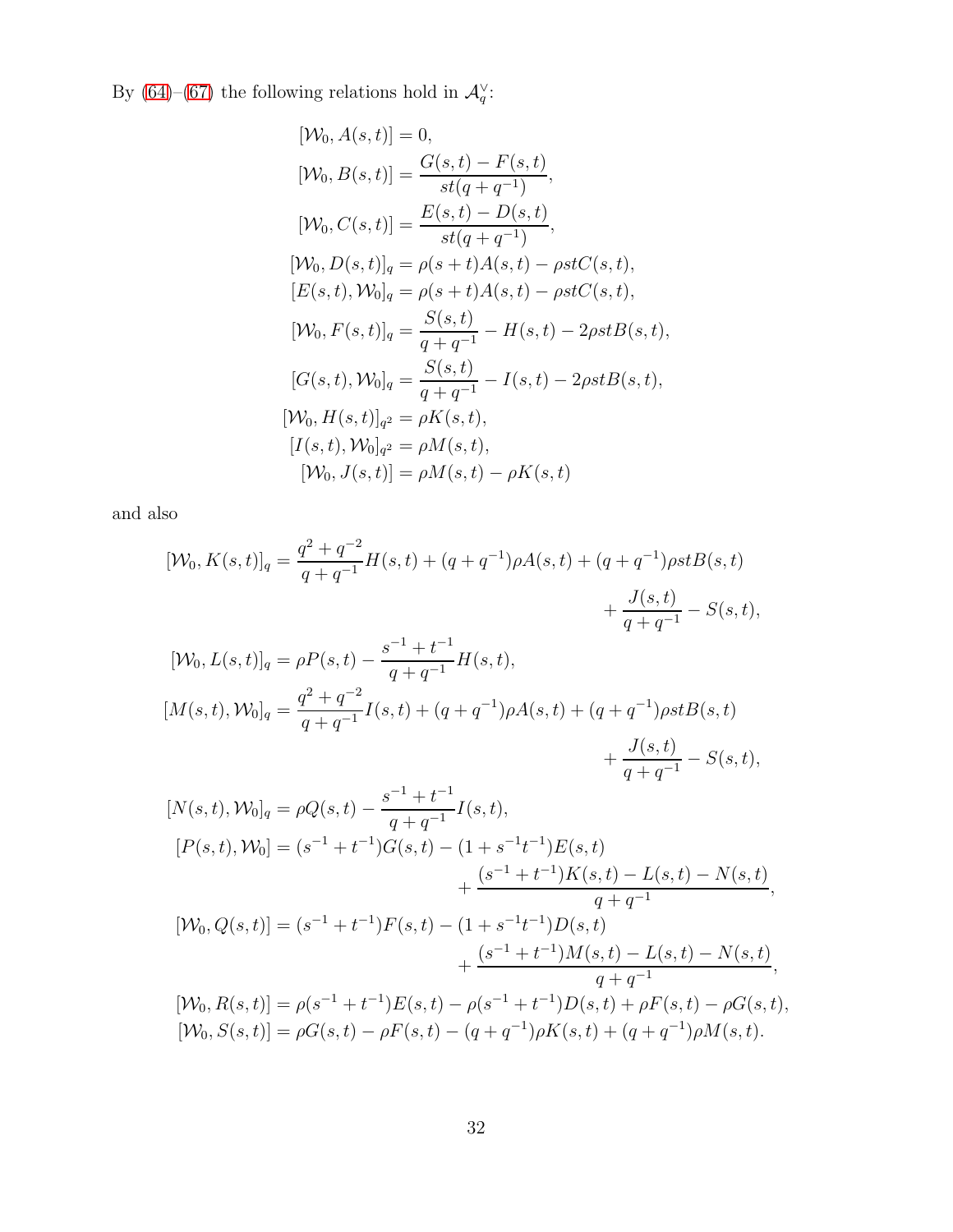For the previous 18 equations we apply  $\sigma$  to each side, and obtain the following relations that hold in  $\mathcal{A}_q^{\vee}$ :

$$
[\mathcal{W}_{1}, A(s, t)] = \frac{D(s, t) - E(s, t)}{st(q + q^{-1})},
$$
  
\n
$$
[\mathcal{W}_{1}, B(s, t)] = 0,
$$
  
\n
$$
[\mathcal{W}_{1}, C(s, t)] = \frac{F(s, t) - G(s, t)}{st(q + q^{-1})},
$$
  
\n
$$
[D(s, t), \mathcal{W}_{1}]_{q} = \frac{R(s, t)}{q + q^{-1}} - H(s, t) - 2\rho st A(s, t),
$$
  
\n
$$
[\mathcal{W}_{1}, E(s, t)]_{q} = \frac{R(s, t)}{q + q^{-1}} - I(s, t) - 2\rho st A(s, t),
$$
  
\n
$$
[F(s, t), \mathcal{W}_{1}]_{q} = \rho(s + t)B(s, t) - \rho st C(s, t),
$$
  
\n
$$
[\mathcal{W}_{1}, G(s, t)]_{q} = \rho(s + t)B(s, t) - \rho st C(s, t),
$$
  
\n
$$
[H(s, t), \mathcal{W}_{1}]_{q^{2}} = \rho L(s, t),
$$
  
\n
$$
[\mathcal{W}_{1}, I(s, t)]_{q^{2}} = \rho N(s, t),
$$
  
\n
$$
[\mathcal{W}_{1}, J(s, t)] = \rho L(s, t) - \rho N(s, t)
$$

and also

$$
[K(s,t), \mathcal{W}_1]_q = \rho P(s,t) - \frac{s^{-1} + t^{-1}}{q + q^{-1}} H(s,t),
$$
  
\n
$$
[L(s,t), \mathcal{W}_1]_q = \frac{q^2 + q^{-2}}{q + q^{-1}} H(s,t) + (q + q^{-1}) \rho B(s,t) + (q + q^{-1}) \rho st A(s,t) + \frac{J(s,t)}{q + q^{-1}} - R(s,t),
$$

$$
[\mathcal{W}_{1}, M(s,t)]_{q} = \rho Q(s,t) - \frac{s^{-1} + t^{-1}}{q + q^{-1}} I(s,t),
$$
  
\n
$$
[\mathcal{W}_{1}, N(s,t)]_{q} = \frac{q^{2} + q^{-2}}{q + q^{-1}} I(s,t) + (q + q^{-1}) \rho B(s,t) + (q + q^{-1}) \rho st A(s,t)
$$
  
\n
$$
+ \frac{J(s,t)}{q + q^{-1}} - R(s,t),
$$
  
\n
$$
[\mathcal{W}_{1}, P(s,t)] = (s^{-1} + t^{-1}) E(s,t) - (1 + s^{-1}t^{-1}) G(s,t)
$$
  
\n
$$
+ \frac{(s^{-1} + t^{-1}) L(s,t) - M(s,t) - K(s,t)}{q + q^{-1}},
$$
  
\n
$$
[Q(s,t), \mathcal{W}_{1}] = (s^{-1} + t^{-1}) D(s,t) - (1 + s^{-1}t^{-1}) F(s,t)
$$
  
\n
$$
+ \frac{(s^{-1} + t^{-1}) N(s,t) - M(s,t) - K(s,t)}{q + q^{-1}},
$$
  
\n
$$
[W_{1}, R(s,t)] = \rho D(s,t) - \rho E(s,t) - (q + q^{-1}) \rho N(s,t) + (q + q^{-1}) \rho L(s,t),
$$
  
\n
$$
[\mathcal{W}_{1}, S(s,t)] = \rho (s^{-1} + t^{-1}) F(s,t) - \rho (s^{-1} + t^{-1}) G(s,t) + \rho E(s,t) - \rho D(s,t).
$$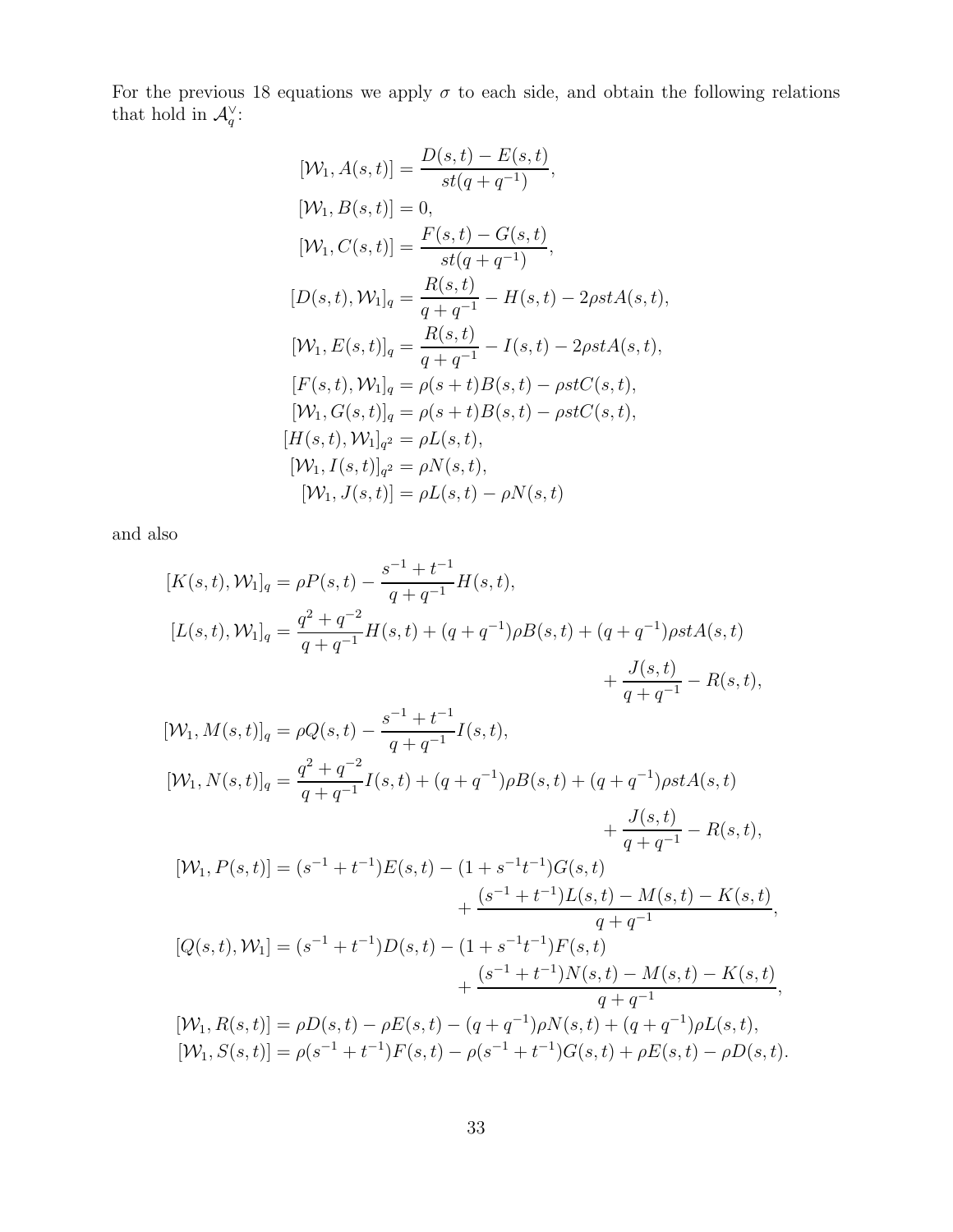# 13 Appendix B

In this appendix we describe the elements

$$
\{\mathcal{W}_{-n}^{\Downarrow}\}_{n\in\mathbb{N}},\quad \{\mathcal{W}_{n+1}^{\Downarrow}\}_{n\in\mathbb{N}},\quad \{\mathcal{G}_{n}^{\downarrow}\}_{n\in\mathbb{N}},\quad \{\tilde{\mathcal{G}}_{n}^{\downarrow}\}_{n\in\mathbb{N}}
$$

that appeared in Section 8. For  $n \in \mathbb{N}$ ,

<span id="page-33-2"></span>
$$
\mathcal{W}_{-n}^{\Downarrow} = \sum_{\ell=0}^{\lfloor n/2 \rfloor} (-1)^{\ell} {n - \ell \choose \ell} [2]_q^{-2\ell} \mathcal{W}_{2\ell-n},\tag{68}
$$

<span id="page-33-3"></span>
$$
\mathcal{W}_{n+1}^{\Downarrow} = \sum_{\ell=0}^{\lfloor n/2 \rfloor} (-1)^{\ell} {n-\ell \choose \ell} [2]_q^{-2\ell} \mathcal{W}_{n-2\ell+1}.
$$
 (69)

In the tables below, we display  $\mathcal{W}_{-n}^{\psi}$  and  $\mathcal{W}_{n+1}^{\psi}$  for  $0 \leq n \leq 8$ .

$$
\begin{array}{c|c} n & \mathcal{W}_{-n}^{\Downarrow} \\ \hline 0 & \mathcal{W}_{0} \\ 1 & \mathcal{W}_{-1} \\ 2 & \mathcal{W}_{-2} - \mathcal{W}_{0}[2]_{q}^{-2} \\ 3 & \mathcal{W}_{-3} - 2\mathcal{W}_{-1}[2]_{q}^{-2} \\ 4 & \mathcal{W}_{-4} - 3\mathcal{W}_{-2}[2]_{q}^{-2} + \mathcal{W}_{0}[2]_{q}^{-4} \\ 5 & \mathcal{W}_{-5} - 4\mathcal{W}_{-3}[2]_{q}^{-2} + 3\mathcal{W}_{-1}[2]_{q}^{-4} \\ 6 & \mathcal{W}_{-6} - 5\mathcal{W}_{-4}[2]_{q}^{-2} + 6\mathcal{W}_{-2}[2]_{q}^{-4} - \mathcal{W}_{0}[2]_{q}^{-6} \\ 7 & \mathcal{W}_{-7} - 6\mathcal{W}_{-5}[2]_{q}^{-2} + 10\mathcal{W}_{-3}[2]_{q}^{-4} - 4\mathcal{W}_{-1}[2]_{q}^{-6} \\ 8 & \mathcal{W}_{-8} - 7\mathcal{W}_{-6}[2]_{q}^{-2} + 15\mathcal{W}_{-4}[2]_{q}^{-4} - 10\mathcal{W}_{-2}[2]_{q}^{-6} + \mathcal{W}_{0}[2]_{q}^{-8} \\ \hline n & \mathcal{W}_{n+1}^{\Downarrow} \\ 0 & \mathcal{W}_{1} \\ 1 & \mathcal{W}_{2} \\ 2 & \mathcal{W}_{3} - \mathcal{W}_{1}[2]_{q}^{-2} \\ 3 & \mathcal{W}_{4} - 2\mathcal{W}_{2}[2]_{q}^{-2} \\ 4 & \mathcal{W}_{5} - 3\mathcal{W}_{3}[2]_{q}^{-2} + \mathcal{W}_{1}[2]_{q}^{-4} \\ 6 & \mathcal{W}_{7} - 5\mathcal{W}_{5}[2]_{q}^{-2} + 6\mathcal{W}_{3}[2]_{q}^{-4} - \mathcal{W}_{1}[2]_{q}^{-6} \\ 7 & \mathcal{W}_{8} - 6\mathcal{W}_{6}[2]_{q}^{-2} + 10\mathcal{W}_{4}[2]_{q}^{-4} - 4\mathcal{W}_{2}[2]_{q}^{-6} \\ 8 & \mathcal{W}_{9} - 7
$$

Recall that

$$
\mathcal{G}_0^{\downarrow} = \mathcal{G}_0 = -(q - q^{-1})[2]_q^2, \qquad \tilde{\mathcal{G}}_0^{\downarrow} = \tilde{\mathcal{G}}_0 = -(q - q^{-1})[2]_q^2.
$$

For  $n\geq 1,$ 

$$
\mathcal{G}_n^{\downarrow} = \sum_{\ell=0}^{\lfloor (n-1)/2 \rfloor} (-1)^{\ell} {n-1-\ell \choose \ell} [2]_q^{-2\ell} \mathcal{G}_{n-2\ell},\tag{70}
$$

<span id="page-33-1"></span><span id="page-33-0"></span>
$$
\tilde{\mathcal{G}}_n^{\downarrow} = \sum_{\ell=0}^{\lfloor (n-1)/2 \rfloor} (-1)^{\ell} {n-1-\ell \choose \ell} [2]_q^{-2\ell} \tilde{\mathcal{G}}_{n-2\ell}.
$$
 (71)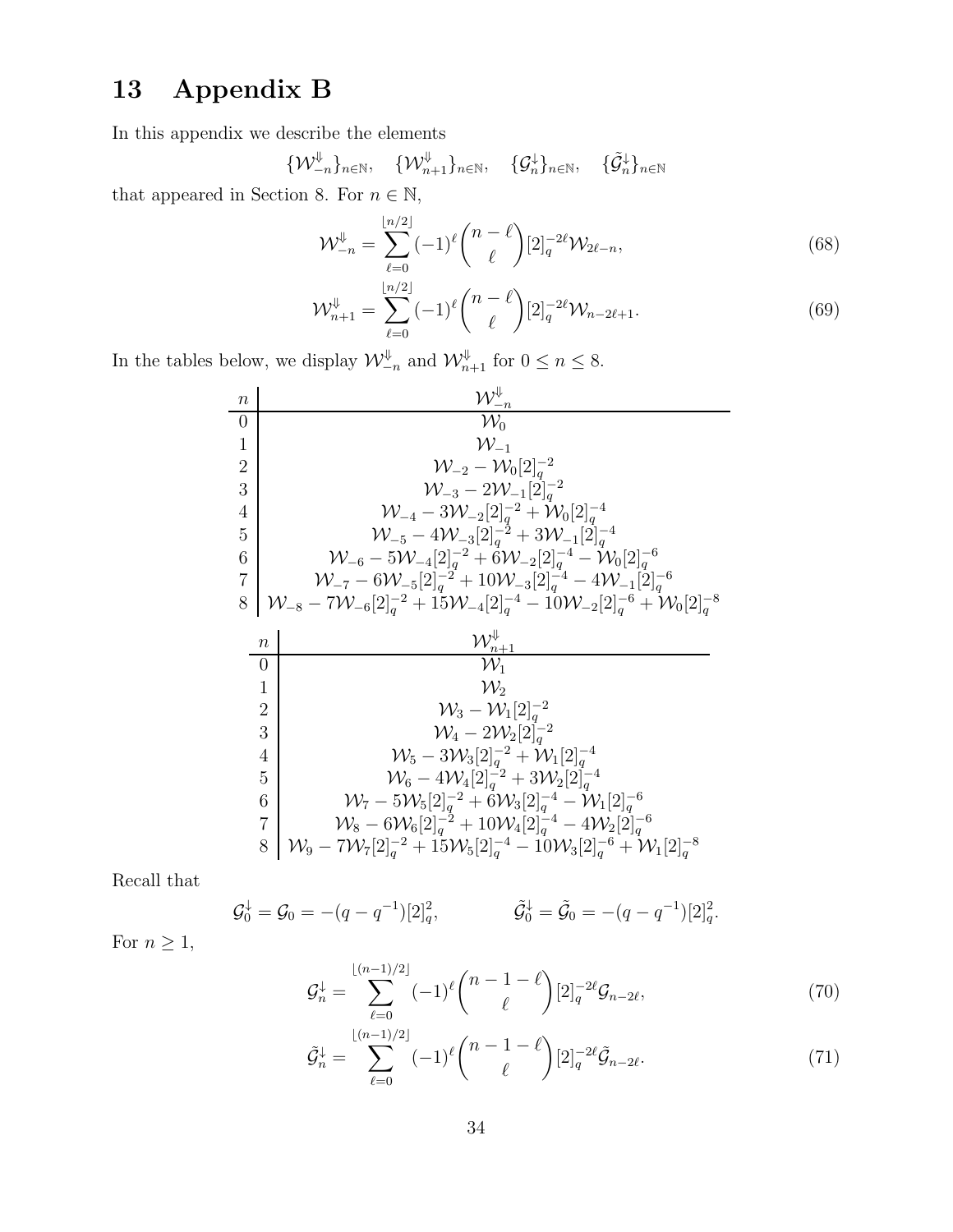In the tables below, we display  $\mathcal{G}_n^{\downarrow}$  and  $\tilde{\mathcal{G}}_n^{\downarrow}$  for  $1 \leq n \leq 9$ .

| $\it n$             | $\mathcal{G}_n^\downarrow$                                                                                                                                                                                                                                         |
|---------------------|--------------------------------------------------------------------------------------------------------------------------------------------------------------------------------------------------------------------------------------------------------------------|
| $\mathbf{1}$        | $\overline{\mathcal{G}_1}$                                                                                                                                                                                                                                         |
| $\overline{2}$      | $\mathcal{G}_2$                                                                                                                                                                                                                                                    |
| 3                   | $\mathcal{G}_3 - \mathcal{G}_1[2]_q^{-2}$                                                                                                                                                                                                                          |
| $\overline{4}$      | $\mathcal{G}_4 - 2\mathcal{G}_2[2]_q^{-2}$                                                                                                                                                                                                                         |
| $\overline{5}$      | $\mathcal{G}_5 - 3 \mathcal{G}_3[2]_q^{-2} + \mathcal{G}_1[2]_q^{-4}$                                                                                                                                                                                              |
| 6                   | $\mathcal{G}_6 - 4\mathcal{G}_4[2]_a^{-2} + 3\mathcal{G}_2[2]_a^{-4}$                                                                                                                                                                                              |
| $\overline{7}$      | $\mathcal{G}_7 - 5\mathcal{G}_5[2]_q^{-2} + 6\mathcal{G}_3[2]_q^{-4} - \mathcal{G}_1[2]_q^{-6}$                                                                                                                                                                    |
| 8                   | $\mathcal{G}_8 - 6\mathcal{G}_6[2]_q^{-2} + 10\mathcal{G}_4[2]_q^{-4} - 4\mathcal{G}_2[2]_q^{-6}$                                                                                                                                                                  |
| 9                   | $\mathcal{G}_9 - 7 \mathcal{G}_7[2]_q^{-2} + 15 \mathcal{G}_5[2]_q^{-4} - 10 \mathcal{G}_3[2]_q^{-6} + \mathcal{G}_1[2]_q^{-8}$                                                                                                                                    |
|                     |                                                                                                                                                                                                                                                                    |
|                     |                                                                                                                                                                                                                                                                    |
| $\boldsymbol{n}$    |                                                                                                                                                                                                                                                                    |
| $\mathbf{1}$        |                                                                                                                                                                                                                                                                    |
| $\overline{2}$      | $\frac{\tilde{\mathcal{G}}_n^\downarrow}{\tilde{\mathcal{G}}_1}$<br>$\tilde{\mathcal{G}}_2$                                                                                                                                                                        |
| 3                   | $\tilde{G}_3 - \tilde{G}_1[2]_a^{-2}$                                                                                                                                                                                                                              |
| $\overline{4}$      |                                                                                                                                                                                                                                                                    |
| 5                   | $\tilde{\mathcal{G}}_4-2\tilde{\mathcal{G}}_2[2]_a^{-2}$                                                                                                                                                                                                           |
|                     | $\tilde{\mathcal{G}}_{5} - 3 \tilde{\mathcal{G}}_{3}[2]_{q}^{-2} + \tilde{\mathcal{G}}_{1}[2]_{q}^{-4}$                                                                                                                                                            |
| 6                   | $\tilde{\mathcal{G}}_6 - 4 \tilde{\mathcal{G}}_4[2]_q^{-2} + 3 \tilde{\mathcal{G}}_2[2]_q^{-4}$                                                                                                                                                                    |
| $\overline{7}$<br>8 | $\tilde{G}_7 - 5\tilde{\mathcal{G}}_5[2]_a^{-2} + 6\tilde{\mathcal{G}}_3[2]_a^{-4} - \tilde{\mathcal{G}}_1[2]_a^{-6}$<br>$\tilde{\mathcal{G}}_{8}-6\tilde{\mathcal{G}}_{6}[2]_{q}^{-2}+10\tilde{\mathcal{G}}_{4}[2]_{q}^{-4}-4\tilde{\mathcal{G}}_{2}[2]_{q}^{-6}$ |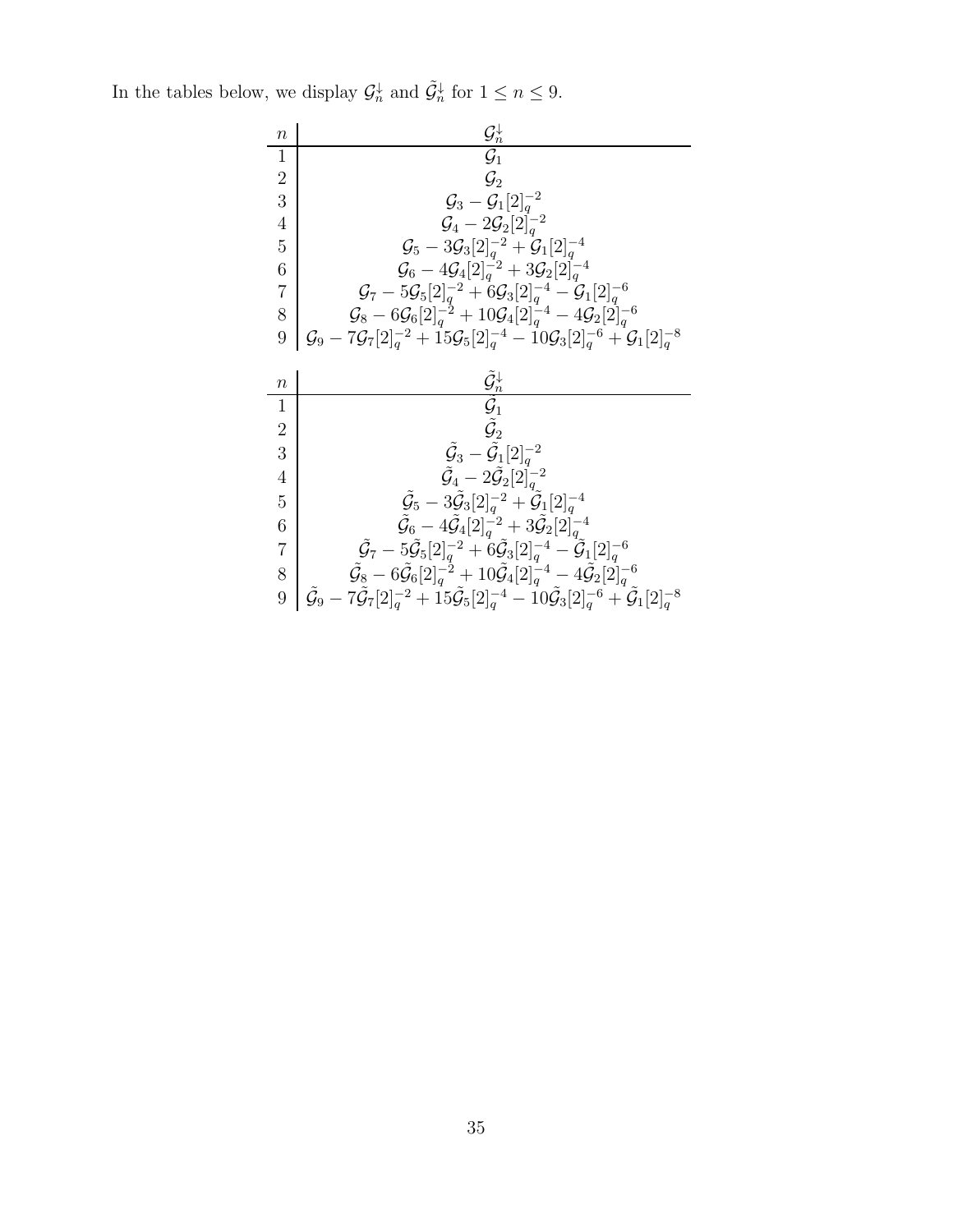## 14 Appendix C

In this appendix we give some details from the proof of Theorem [6.1.](#page-11-0) In that proof we invoke the Bergman diamond lemma. In our discussion of that lemma we list the overlap ambiguities; there are four types  $(i)$ – $(iv)$ . Our goal in this appendix is to show that all the overlap ambiguities are resolvable. Our strategy is to express the overlap ambiguities in terms of generating functions that involve mutually commuting indeterminates  $r, s, t$ . There are four overlap ambiguities of type (i). Here is the first one. Using the GF reduction rules, let us evaluate the overlap ambiguity

<span id="page-35-0"></span>
$$
\mathcal{W}^+(t)\mathcal{W}^-(s)\mathcal{G}(r). \tag{72}
$$

We can proceed in two ways. If we evaluate  $W^+(t)W^-(s)$  first, then we find that [\(72\)](#page-35-0) is equal to a weighted sum with the following terms and coefficients:

| term                                                            | coefficient                                                                             |
|-----------------------------------------------------------------|-----------------------------------------------------------------------------------------|
| $\mathcal{G}(s)\mathcal{G}(t)\mathcal{G}(r)$                    | $-a'_{r,t}b'_{t,s}e_{t,r}-a'_{r,t}B'_{t,s}e_{s,r}+A'_{r,t}b'_{r,s}e_{r,t}$              |
| $\mathcal{G}(r)\mathcal{G}(t)\tilde{\mathcal{G}}(s)$            | $-e_{t,s} + a'_{r,t} B'_{t,s} e_{s,r} + A'_{r,t} B'_{r,s} e_{s,t}$                      |
| $\mathcal{G}(r)\mathcal{G}(s)\tilde{\mathcal{G}}(t)$            | $e_{t,s} + a'_{r,t}b'_{t,s}e_{t,r} - A'_{r,t}b'_{r,s}e_{r,t} - A'_{r,t}B'_{r,s}e_{s,t}$ |
| $\mathcal{G}(r)\mathcal{W}^{-}(s)\overline{\mathcal{W}^{+}(t)}$ | $b_{r,s}a_{r,t}$                                                                        |
| $\mathcal{G}(r)\mathcal{W}^-(t)\mathcal{W}^+(s)$                | $A'_{r,t}B'_{r,s}$                                                                      |
| $\mathcal{G}(s)\mathcal{W}^-(t)\mathcal{W}^+(r)$                | $e_{t,s}f_{t,r} + A_{r,t}B_{t,s} + A'_{r,t}b'_{r,s}$                                    |
| $\mathcal{G}(s)\mathcal{W}^-(r)\mathcal{W}^+(t)$                | $-e_{t,s}f_{t,r} + a_{r,t}B_{r,s} + a'_{r,t}b'_{t,s}$                                   |
| $\mathcal{G}(t)\mathcal{W}^-(r)\mathcal{W}^+(s)$                | $e_{t,s} f_{s,r} + a'_{r,t} B'_{t,s}$                                                   |
| $\mathcal{G}(t)\mathcal{W}^-(s)\mathcal{W}^+(r)$                | $-e_{t,s}f_{s,r}+A_{r,t}b_{t,s}$                                                        |
| $\mathcal{G}(r)\mathcal{W}^-(s)\mathcal{W}^-(t)$                | $A'_{r,t}b_{r,s}$                                                                       |
| $\mathcal{G}(s)\mathcal{W}^-(r)\mathcal{W}^-(t)$                | $-e_{t,s}F_{t,r} + a'_{r,t}B_{t,s} + A'_{r,t}B_{r,s}$                                   |
| $\mathcal{G}(t)\mathcal{W}^-(r)\mathcal{W}^-(s)$                | $e_{t,s}F_{s,r}+a'_{r,t}b_{t,s}$                                                        |
| $\overline{\mathcal{G}(r)}\mathcal{W}^{+}(s)\mathcal{W}^{+}(t)$ | $a_{r,t}B'_{r,s}$                                                                       |
| $\mathcal{G}(s)\mathcal{W}^+(r)\mathcal{W}^+(t)$                | $e_{t,s}F_{t,r}+A_{r,t}b'_{t,s}+a_{r,t}b'_{r,s}$                                        |
| $\mathcal{G}(t)\mathcal{W}^+(r)\mathcal{W}^+(s)$                | $-e_{t,s}F_{s,r}+A_{r,t}B'_{t,s}$                                                       |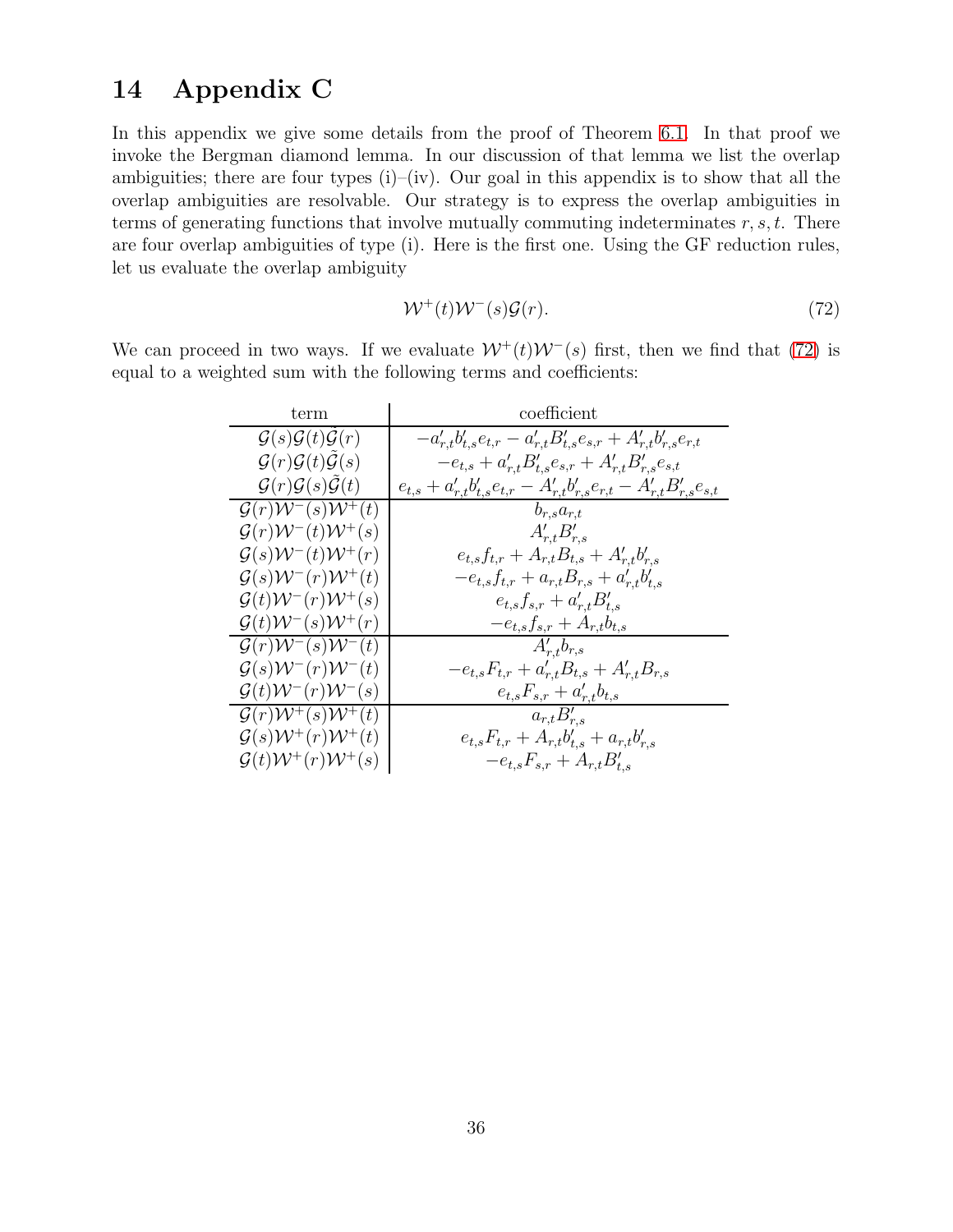| term                                                 | coefficient                                                              |
|------------------------------------------------------|--------------------------------------------------------------------------|
| $\mathcal{G}(s)\mathcal{G}(t)\mathcal{G}(r)$         | $-B_{r,s}A_{s,t}e_{s,r} - B_{r,s}a_{s,t}e_{t,r} + b_{r,s}A_{r,t}e_{r,s}$ |
| $\mathcal{G}(r)\mathcal{G}(t)\mathcal{G}(s)$         | $B_{r,s}A_{s,t}e_{s,r}-b_{r,s}A_{r,t}e_{r,s}-b_{r,s}a_{r,t}e_{t,s}$      |
| $\mathcal{G}(r)\mathcal{G}(s)\tilde{\mathcal{G}}(t)$ | $B_{r,s}a_{s,t}e_{t,r} + b_{r,s}a_{r,t}e_{t,s}$                          |
| $\mathcal{G}(r)\mathcal{W}^-(s)\mathcal{W}^+(t)$     | $b_{r,s}a_{r,t}$                                                         |
| $\mathcal{G}(r)\mathcal{W}^-(t)\mathcal{W}^+(s)$     | $B'_{r,s}A'_{r,t}$                                                       |
| $\mathcal{G}(s)\mathcal{W}^-(t)\mathcal{W}^+(r)$     | $b'_{r,s}A'_{s,t}$                                                       |
| $\mathcal{G}(s)\mathcal{W}^-(r)\mathcal{W}^+(t)$     | $B_{r,s}a_{s,t}$                                                         |
| $\mathcal{G}(t)\mathcal{W}^-(r)\mathcal{W}^+(s)$     | $B'_{r,s}a'_{r,t} + B_{r,s}A_{s,t}$                                      |
| $\mathcal{G}(t)\mathcal{W}^-(s)\mathcal{W}^+(r)$     | $b'_{r,s}a'_{s,t} + b_{r,s}A_{r,t}$                                      |
| $\mathcal{G}(r)\mathcal{W}^{-}(s)\mathcal{W}^{-}(t)$ | $b_{r,s}A'_{r,t}$                                                        |
| $\mathcal{G}(s)\mathcal{W}^-(r)\mathcal{W}^-(t)$     | $B_{r,s}A'_{s,t}$                                                        |
| $\mathcal{G}(t)\mathcal{W}^-(r)\mathcal{W}^-(s)$     |                                                                          |
| $\mathcal{G}(r)\mathcal{W}^+(s)\mathcal{W}^+(t)$     | $\frac{B_{r,s}a'_{s,t} + b_{r,s}a'_{r,t}}{B'_{r,s}a_{r,t}}$              |
| $\mathcal{G}(s) \mathcal{W}^+(r) \mathcal{W}^+(t)$   | $b'_{r,s}a_{s,t}$                                                        |
| $\mathcal{G}(t)\mathcal{W}^+(r)\mathcal{W}^+(s)$     | $b'_{r,s}A_{s,t} + B'_{r,s}A_{r,t}$                                      |

If we evaluate  $W^-(s)\mathcal{G}(r)$  first, then we find that [\(72\)](#page-35-0) is equal to a weighted sum with the following terms and coefficients:

Referring to the previous two tables, for each row the given coefficients are equal and their common value is displayed below:

| term                                               | coefficient                                                                                   |
|----------------------------------------------------|-----------------------------------------------------------------------------------------------|
| $\mathcal{G}(s)\mathcal{G}(t)\mathcal{G}(r)$       |                                                                                               |
| $\mathcal{G}(r)\mathcal{G}(t)\mathcal{G}(s)$       | $(q-1)(q+1)(q^2+1)^3(-t+s)$                                                                   |
| $\mathcal{G}(r)\mathcal{G}(s)\mathcal{G}(t)$       | $(q-1)(q+1)(q^2+1)^3(-t+s)$                                                                   |
| $\mathcal{G}(r)\mathcal{W}^-(s)\mathcal{W}^+(t)$   | $(q^2r-t)(q^2s-r)$<br>$(r-t)(r-s)q^2$                                                         |
| $\mathcal{G}(r)\mathcal{W}^-(t)\mathcal{W}^+(s)$   | $-r^2ts(q-1)^2(q+1)^2$<br>$(r-t)(r-s)q^2$                                                     |
| $\mathcal{G}(s)\mathcal{W}^-(t)\mathcal{W}^+(r)$   | $r^2$ ts $(q-1)^2(q+1)^2$<br>$q^2(r-s)(-t+s)$                                                 |
| $\mathcal{G}(s)\mathcal{W}^-(r)\mathcal{W}^+(t)$   | $r(q-1)(q+1)(q^2s-t)$<br>$\frac{q^2(r-s)(-t+s)}{q^2(r-s)}$                                    |
| $\mathcal{G}(t)\mathcal{W}^-(r)\mathcal{W}^+(s)$   | $(q-1)^2(q+1)^2(r^2s-r^2t-r+t)rs$<br>$q^{2}(r-s)(r-t)(-t+s)$                                  |
| $\mathcal{G}(t)\mathcal{W}^-(s)\mathcal{W}^+(r)$   | $-r(q-1)(q+1)(q^2r^2s^2-q^2rs^2t-q^2s^2+q^2st-r^2s^2+rs^2t+rs-rt)$<br>$q^{2}(r-s)(r-t)(-t+s)$ |
| $\mathcal{G}(r)\mathcal{W}^-(s)\mathcal{W}^-(t)$   | $rt(q-1)(q+1)\overline{(q^2s-r)}$<br>$(r-t)(r-s)q^2$                                          |
| $\mathcal{G}(s)\mathcal{W}^-(r)\mathcal{W}^-(t)$   | $-str(q-1)^2(q+1)^2$<br>$q^2(r-s)(-t+s)$                                                      |
| $\mathcal{G}(t)\mathcal{W}^-(r)\mathcal{W}^-(s)$   | $r(q-1)(q+1)(q^2st+rs-rt-st)$<br>$-t)(-t+s)q^2$<br>r                                          |
| $\mathcal{G}(r)\mathcal{W}^+(s)\mathcal{W}^+(t)$   | $rs(q-1)(q+1)(q^{2}r-t)$<br>$(r-t)(r-s)q^2$                                                   |
| $\mathcal{G}(s) \mathcal{W}^+(r) \mathcal{W}^+(t)$ | $-r^2(q-1)(q+1)(q^2s-t)$<br>$\overline{q^2(r-s)(-t+s)}$                                       |
| $\mathcal{G}(t)\mathcal{W}^+(r)\mathcal{W}^+(s)$   | $(q-1)^2(q+1)^2r^2s$<br>$\overline{(r-t)(-t+s)q^2}$                                           |

The overlap ambiguity [\(72\)](#page-35-0) is resolvable.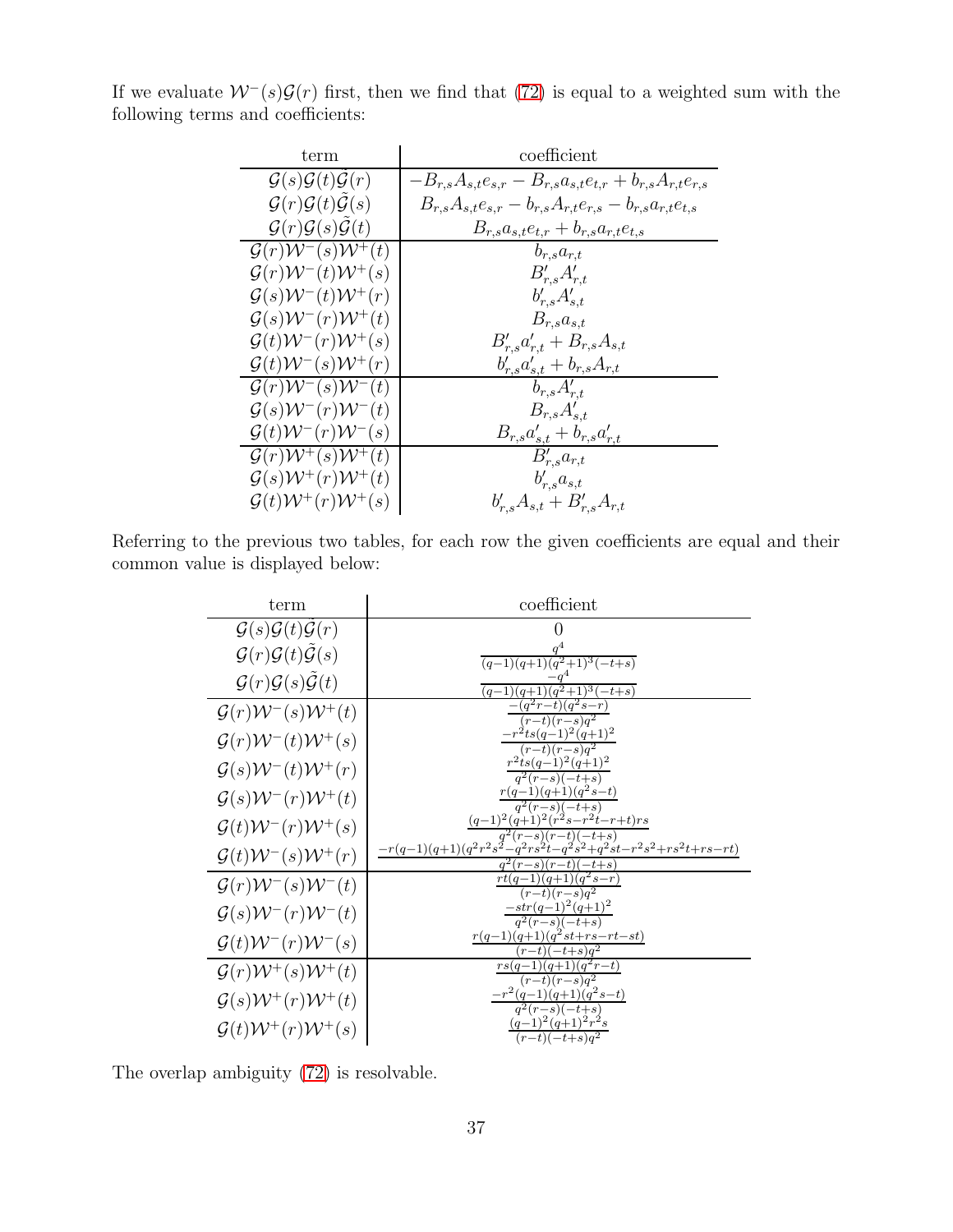<span id="page-37-0"></span>
$$
\tilde{\mathcal{G}}(t)\mathcal{W}^-(s)\mathcal{G}(r). \tag{73}
$$

We can proceed in two ways. If we evaluate  $\tilde{\mathcal{G}}(t)\mathcal{W}^-(s)$  first, then we find that [\(73\)](#page-37-0) is equal to a weighted sum with the following terms and coefficients:

| term                                                     | coefficient                                                                                                                                                         |
|----------------------------------------------------------|---------------------------------------------------------------------------------------------------------------------------------------------------------------------|
| $\mathcal{G}(r)\mathcal{W}^-(s)\mathcal{G}(t)$           | $b_{t,s}b_{r,s} + B'_{t,s}A'_{r,s} - f_{s,r}b'_{t,s}e_{t,r}A'_{t,s} - B'_{t,s}f_{t,r}e_{s,r}a'_{s,t} - F_{s,r}b'_{t,s}e_{t,r}b_{r,s}$                               |
| $\mathcal{G}(r)\mathcal{W}^-(t)\tilde{\mathcal{G}}(s)$   | $B_{t,s}b_{r,t}+b'_{t,s}A'_{r,t}-f_{s,r}b'_{t,s}e_{t,r}a'_{t,s}-B'_{t,s}f_{t,r}e_{s,r}A'_{s,t}-B'_{t,s}F_{t,r}e_{s,r}b_{r,t}$                                       |
| $\mathcal{G}(s)\mathcal{W}^-(t)\tilde{\mathcal{G}}(r)$   | $f_{s,r}b'_{t,s}e_{t,s}a'_{t,r}-F_{s,r}b'_{t,s}e_{t,s}B_{t,r}-B'_{t,s}f_{t,r}e_{s,t}a'_{t,r}+B'_{t,s}f_{t,r}e_{s,r}A'_{r,t}$                                        |
|                                                          | $+ B_{t,s}'F_{t,r}e_{s,t}B_{t,r} + F_{s,r}b_{t,s}'e_{t,r}B_{t,s} + B_{t,s}'F_{t,r}e_{s,r}b_{s,t} \label{eq:1}$                                                      |
| $\mathcal{G}(s)\mathcal{W}^-(r)\tilde{\mathcal{G}}(t)$   | $b_{t,s} B_{r,s} + B'_{t,s} a'_{r,s} + f_{s,r} b'_{t,s} e_{t,s} A'_{t,r} - F_{s,r} b'_{t,s} e_{t,s} b_{t,r} - B'_{t,s} f_{t,r} e_{s,t} A'_{t,r}$                    |
|                                                          | $+B'_{t,s}f_{t,r}e_{s,r}a'_{r,t}+B'_{t,s}F_{t,r}e_{s,t}b_{t,r}-F_{s,r}b'_{t,s}e_{t,r}B_{r,s}$                                                                       |
| $\mathcal{G}(t)\mathcal{W}^-(r)\tilde{\mathcal{G}}(s)$   | $B_{t,s} B_{r,t} + b'_{t,s} a'_{r,t} - f_{s,r} b'_{t,s} e_{t,s} A'_{s,r} + f_{s,r} b'_{t,s} e_{t,r} a'_{r,s} + F_{s,r} b'_{t,s} e_{t,s} b_{s,r} \label{eq:1}$       |
|                                                          | $+B'_{t,s}f_{t,r}e_{s,t}A'_{s,r}-B'_{t,s}F_{t,r}e_{s,t}b_{s,r}-B'_{t,s}F_{t,r}e_{s,r}B_{r,t}$                                                                       |
| $\mathcal{G}(t)\mathcal{W}^-(s)\tilde{\mathcal{G}}(r)$   | $-f_{s,r}b'_{t,s}e_{t,s}a'_{s,r}+f_{s,r}b'_{t,s}e_{t,r}A'_{r,s}+F_{s,r}b'_{t,s}e_{t,s}B_{s,r}+B'_{t,s}f_{t,r}e_{s,t}a'_{s,r}$                                       |
|                                                          | $-B'_{t,s}F_{t,r}e_{s,t}B_{s,r}+F_{s,r}b'_{t,s}e_{t,r}b_{t,s}+B'_{t,s}F_{t,r}e_{s,r}B_{s,t}$                                                                        |
| $\mathcal{G}(r)\mathcal{W}^{+}(s)\tilde{\mathcal{G}}(t)$ | $b_{t,s}B'_{r,s} + B'_{t,s}a_{r,s} - f_{s,r}b'_{t,s}e_{t,r}a_{t,s} - B'_{t,s}f_{t,r}e_{s,r}A_{s,t} - F_{s,r}b'_{t,s}e_{t,r}B'_{r,s}$                                |
| $\mathcal{G}(r)\mathcal{W}^+(t)\tilde{\mathcal{G}}(s)$   | $B_{t,s}B'_{r,t} + b'_{t,s}a_{r,t} - f_{s,r}b'_{t,s}e_{t,r}A_{t,s} - B'_{t,s}f_{t,r}e_{s,r}a_{s,t} - B'_{t,s}F_{t,r}e_{s,r}B'_{r,t}$                                |
| $\mathcal{G}(s)\mathcal{W}^+(t)\mathcal{\tilde{G}}(r)$   | $f_{s,r}b'_{t,s}e_{t,s}A_{t,r}-F_{s,r}b'_{t,s}e_{t,s}b'_{t,r}-B'_{t,s}f_{t,r}e_{s,t}A_{t,r}+B'_{t,s}f_{t,r}e_{s,r}a_{r,t}$                                          |
|                                                          | $+ B_{t,s}'F_{t,r}e_{s,t}b_{t,r}' + F_{s,r}b_{t,s}'e_{t,r}b_{t,s}' + B_{t,s}'F_{t,r}e_{s,r}B_{s,t}'$                                                                |
| $\mathcal{G}(s)\mathcal{W}^+(r)\tilde{\mathcal{G}}(t)$   | $b_{t,s}b'_{r,s} + B'_{t,s}A_{r,s} + f_{s,r}b'_{t,s}e_{t,s}a_{t,r} - F_{s,r}b'_{t,s}e_{t,s}B'_{t,r} - B'_{t,s}f_{t,r}e_{s,t}a_{t,r}$                                |
|                                                          | $+ B'_{t,s} f_{t,r} e_{s,r} A_{r,t} + B'_{t,s} F_{t,r} e_{s,t} B'_{t,r} - F_{s,r} b'_{t,s} e_{t,r} b'_{r,s}$                                                        |
| $\mathcal{G}(t)\mathcal{W}^+(r)\tilde{\mathcal{G}}(s)$   | $B_{t,s}b'_{r,t} + b'_{t,s}A_{r,t} - f_{s,r}b'_{t,s}e_{t,s}a_{s,r} + f_{s,r}b'_{t,s}e_{t,r}A_{r,s} + F_{s,r}b'_{t,s}e_{t,s}B'_{s,r}$                                |
|                                                          | $+B'_{t,s}f_{t,r}e_{s,t}a_{s,r}-B'_{t,s}F_{t,r}e_{s,t}B'_{s,r}-B'_{t,s}F_{t,r}e_{s,r}b'_{r,t}$                                                                      |
| $\mathcal{G}(t)\mathcal{W}^+(s)\tilde{\mathcal{G}}(r)$   | $-f_{s,r}b_{t,s}^{\prime}e_{t,s}A_{s,r}+f_{s,r}b_{t,s}^{\prime}e_{t,r}a_{r,s}+F_{s,r}b_{t,s}^{\prime}e_{t,s}b_{s,r}^{\prime}+B_{t,s}^{\prime}f_{t,r}e_{s,t}A_{s,r}$ |
|                                                          | $-B'_{t,s}F_{t,r}e_{s,t}b'_{s,r}+F_{s,r}b'_{t,s}e_{t,r}B'_{t,s}+B'_{t,s}F_{t,r}e_{s,r}b'_{s,t}$                                                                     |
| $W^-(r)W^-(s)W^-(t)$                                     | $-B_{t,s}F_{s,r} - b_{t,s}F_{t,r}$                                                                                                                                  |
| ${\cal W}^{-}(s){\cal W}^{-}(t){\cal W}^{+}(r)$          | $B_{t,s} f_{s,r} + b_{t,s} f_{t,r}$                                                                                                                                 |
| $W^-(r)W^-(t)W^+(s)$                                     | $-B_{t,s}f_{s,r}-B_{t,s}^{\prime}F_{t,r}$                                                                                                                           |
| $W^-(r)W^-(s)W^+(t)$                                     | $-b_{t,s}f_{t,r} - F_{s,r}b'_{t,s}$                                                                                                                                 |
| $W^-(r)W^+(s)W^+(t)$                                     | $-f_{s,r}b'_{t,s} - B'_{t,s}f_{t,r}$                                                                                                                                |
| $W^-(s)W^+(r)W^+(t)$                                     | $b_{t,s}F_{t,r} + f_{s,r}b'_{t,s}$                                                                                                                                  |
| $W^-(t)W^+(r)W^+(s)$                                     | $B_{t,s}F_{s,r} + B'_{t,s}f_{t,r}$                                                                                                                                  |
| $\mathcal{W}^+(r)\mathcal{W}^+(s)\mathcal{W}^+(t)$       | $b'_{t,s}F_{s,r} + B'_{t,s}F_{t,r}$                                                                                                                                 |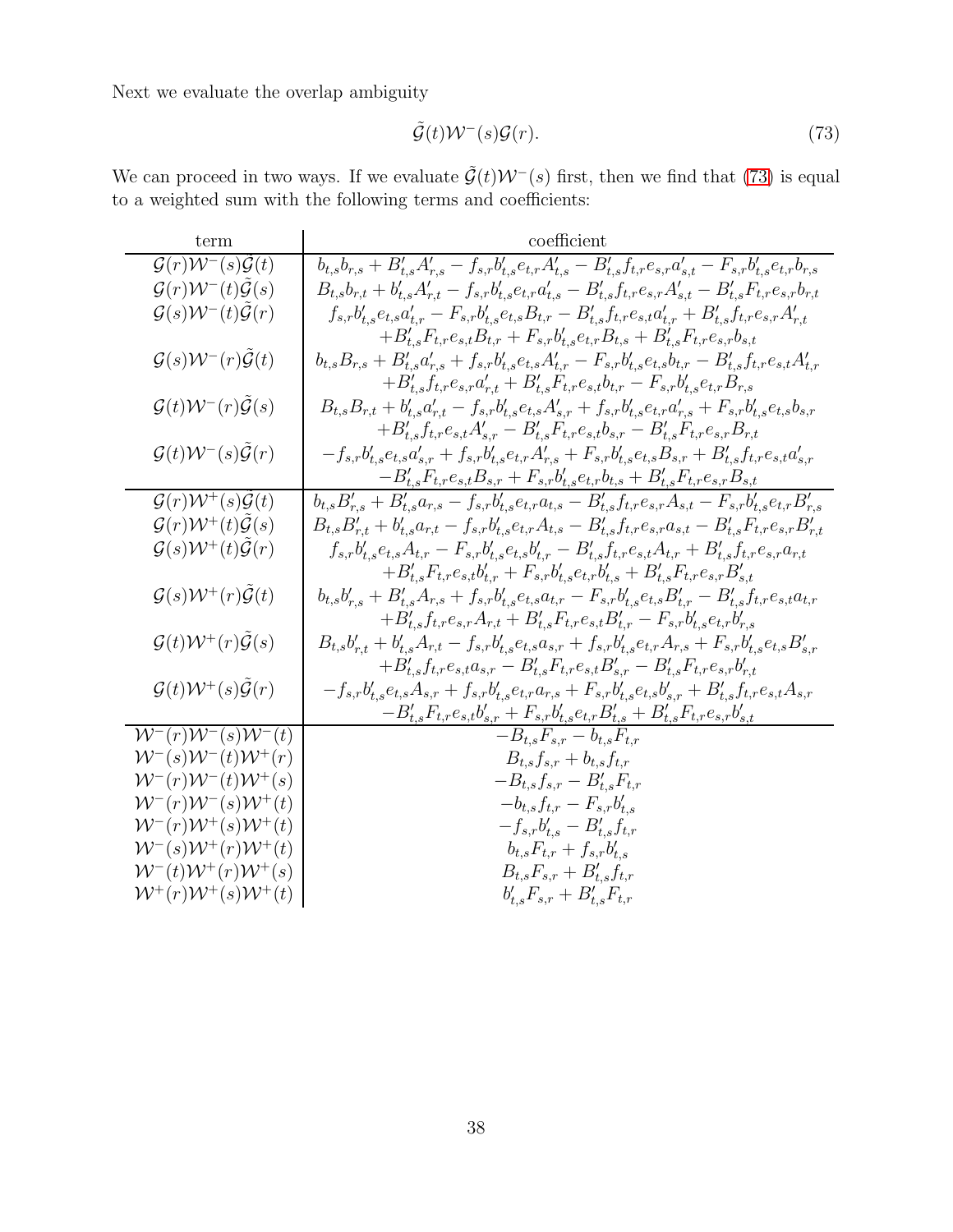If we evaluate  $W^-(s)\mathcal{G}(r)$  first, then we find that [\(73\)](#page-37-0) is equal to a weighted sum with the following terms and coefficients:

| term                                                              | coefficient                                                                                                                                       |
|-------------------------------------------------------------------|---------------------------------------------------------------------------------------------------------------------------------------------------|
| $\mathcal{G}(r)\mathcal{W}^-(s)\tilde{\mathcal{G}}(t)$            | $b_{r,s}b_{t,s} + B'_{r,s}A'_{t,s} - B_{r,s}f_{t,s}e_{t,r}b_{r,s} + B_{r,s}F_{t,s}e_{t,r}A'_{t,s} - b_{r,s}f_{t,r}e_{t,s}B_{s,r}$                 |
| $\mathcal{G}(r)\mathcal{W}^-(t)\mathcal{G}(s)$                    | $b_{r,s}B_{t,s} + B'_{r,s}a'_{t,s} + B_{r,s}f_{t,s}e_{s,r}b_{r,t} + B_{r,s}F_{t,s}e_{s,r}A'_{r,t} - b_{r,s}f_{t,r}e_{r,s}b_{r,t}$                 |
|                                                                   | $+ B_{r,s} F_{t,s} e_{t,r} a_{t,s}' + b_{r,s} f_{t,r} e_{t,s} B_{t,r} - b_{r,s} F_{t,r} e_{r,s} A_{r,t}'$                                         |
| $\mathcal{G}(s)\mathcal{W}^-(t)\tilde{\mathcal{G}}(r)$            | $B_{r,s}B_{t,r} + b'_{r,s}a'_{t,r} - B_{r,s}f_{t,s}e_{s,r}b_{s,t} + B_{r,s}f_{t,s}e_{t,r}B_{t,s} - B_{r,s}F_{t,s}e_{s,r}A'_{s,t}$                 |
|                                                                   | $+ b_{r,s} f_{t,r} e_{r,s} b_{s,t} + b_{r,s} F_{t,r} e_{r,s} A_{s,t}' + b_{r,s} F_{t,r} e_{t,s} a_{t,r}'$                                         |
| $\mathcal{G}(s)\mathcal{W}^-(r)\tilde{\mathcal{G}}(t)$            | $B_{r,s}b_{t,r} + b'_{r,s}A'_{t,r} - B_{r,s}f_{t,s}e_{t,r}B_{r,s} + b_{r,s}F_{t,r}e_{t,s}A'_{t,r} - b_{r,s}f_{t,r}e_{t,s}b_{s,r}$                 |
| $\mathcal{G}(t)\mathcal{W}^-(r)\tilde{\mathcal{G}}(s)$            | $B_{r,s}f_{t,s}e_{s,r}B_{r,t}+B_{r,s}F_{t,s}e_{s,r}a_{r,t}'-b_{r,s}f_{t,r}e_{r,s}B_{r,t}-B_{r,s}F_{t,s}e_{t,r}a_{r,s}'$                           |
|                                                                   | $-b_{r,s}F_{t,r}e_{t,s}A'_{s,r}+b_{r,s}f_{t,r}e_{t,s}b_{t,r}-b_{r,s}F_{t,r}e_{r,s}a'_{r,t}$                                                       |
| $\mathcal{G}(t)\mathcal{W}^-(s)\mathcal{\tilde{G}}(r)$            | $-B_{r,s}f_{t,s}e_{s,r}B_{s,t}+B_{r,s}f_{t,s}e_{t,r}b_{t,s}-B_{r,s}F_{t,s}e_{s,r}a'_{s,t}+b_{r,s}f_{t,r}e_{r,s}B_{s,t}$                           |
|                                                                   | $-B_{r,s}F_{t,s}e_{t,r}A_{r,s}' - b_{r,s}F_{t,r}e_{t,s}a_{s,r}' + b_{r,s}F_{t,r}e_{r,s}a_{s,t}'$                                                  |
| $\mathcal{G}(r)\overline{\mathcal{W}^+(s)\tilde{\mathcal{G}}(t)}$ | $b_{r,s}B'_{t,s} + B'_{r,s}a_{t,s} - B_{r,s}f_{t,s}e_{t,r}B'_{r,s} + B_{r,s}F_{t,s}e_{t,r}a_{t,s} - b_{r,s}f_{t,r}e_{t,s}b'_{s,r}$                |
| $\mathcal{G}(r)\mathcal{W}^+(t)\tilde{\mathcal{G}}(s)$            | $b_{r,s}b'_{t,s} + B'_{r,s}A_{t,s} + B_{r,s}f_{t,s}e_{s,r}B'_{r,t} + B_{r,s}F_{t,s}e_{s,r}a_{r,t} - b_{r,s}f_{t,r}e_{r,s}B'_{r,t}$                |
|                                                                   | $+B_{r,s}F_{t,s}e_{t,r}A_{t,s}+b_{r,s}f_{t,r}e_{t,s}b'_{t,r}-b_{r,s}F_{t,r}e_{r,s}a_{r,t}$                                                        |
| $\mathcal{G}(s)\mathcal{W}^+(t)\mathcal{\tilde{G}}(r)$            | $B_{r,s}b'_{t,r} + b'_{r,s}A_{t,r} - B_{r,s}f_{t,s}e_{s,r}B'_{s,t} + B_{r,s}f_{t,s}e_{t,r}b'_{t,s} - B_{r,s}F_{t,s}e_{s,r}a_{s,t}$                |
|                                                                   | $+b_{r,s}f_{t,r}e_{r,s}B'_{s,t}+b_{r,s}F_{t,r}e_{t,s}A_{t,r}+b_{r,s}F_{t,r}e_{r,s}a_{s,t}$                                                        |
| $\mathcal{G}(s)\mathcal{W}^+(r)\tilde{\mathcal{G}}(t)$            | $B_{r,s}B'_{t,r} + b'_{r,s}a_{t,r} - B_{r,s}f_{t,s}e_{t,r}b'_{r,s} + b_{r,s}F_{t,r}e_{t,s}a_{t,r} - b_{r,s}f_{t,r}e_{t,s}B'_{s,r}$                |
| $\mathcal{G}(t)\mathcal{W}^+(r)\tilde{\mathcal{G}}(s)$            | $B_{r,s}f_{t,s}e_{s,r}b'_{r,t} + B_{r,s}F_{t,s}e_{s,r}A_{r,t} - b_{r,s}f_{t,r}e_{r,s}b'_{r,t} - B_{r,s}F_{t,s}e_{t,r}A_{r,s}$                     |
|                                                                   | $-b_{r,s}F_{t,r}e_{t,s}a_{s,r}+b_{r,s}f_{t,r}e_{t,s}B'_{t,r}-b_{r,s}F_{t,r}e_{r,s}A_{r,t}$                                                        |
| $\mathcal{G}(t)\mathcal{W}^{+}(s)\tilde{\mathcal{G}}(r)$          | $-B_{r,s}f_{t,s}e_{s,r}b_{s,t}^{\prime}+B_{r,s}f_{t,s}e_{t,r}B_{t,s}^{\prime}+b_{r,s}f_{t,r}e_{r,s}b_{s,t}^{\prime}-B_{r,s}F_{t,s}e_{t,r}a_{r,s}$ |
|                                                                   | $-b_{r,s}F_{t,r}e_{t,s}A_{s,r}+b_{r,s}F_{t,r}e_{r,s}A_{s,t}-B_{r,s}F_{t,s}e_{s,r}A_{s,t}$                                                         |
| $W^-(r)W^-(s)W^-(t)$                                              | $-\boldsymbol{B}_{r,s}\boldsymbol{F}_{t,s} - \boldsymbol{b}_{r,s}\boldsymbol{F}_{t,r}$                                                            |
| ${\cal W}^{-}(s){\cal W}^{-}(t){\cal W}^{+}(r)$                   | $-b'_{r,s}F_{t,s} + b_{r,s}f_{t,r}$                                                                                                               |
| $\mathcal{W}^-(r)\mathcal{W}^-(t)\mathcal{W}^+(s)$                | $-B'_{r,s}F_{t,r}+B_{r,s}f_{t,s}$                                                                                                                 |
| $W^-(r)W^-(s)W^+(t)$                                              | $-B_{r,s}f_{t,s} - b_{r,s}f_{t,r}$                                                                                                                |
| $W^-(r)W^+(s)W^+(t)$                                              | $-B'_{r,s}f_{t,r}+B_{r,s}F_{t,s}$                                                                                                                 |
| ${\cal W}^{-}(s){\cal W}^{+}(r){\cal W}^{+}(t)$                   | $-b'_{r,s}f_{t,s} + b_{r,s}F_{t,r}$                                                                                                               |
| $\mathcal{W}^-(t)\mathcal{W}^+(r)\mathcal{W}^+(s)$                | $b'_{r,s}f_{t,s} + B'_{r,s}f_{t,r}$                                                                                                               |
| $\mathcal{W}^+(r)\mathcal{W}^+(s)\mathcal{W}^+(t)$                | $b'_{r,s}F_{t,s} + B'_{r,s}F_{t,r}$                                                                                                               |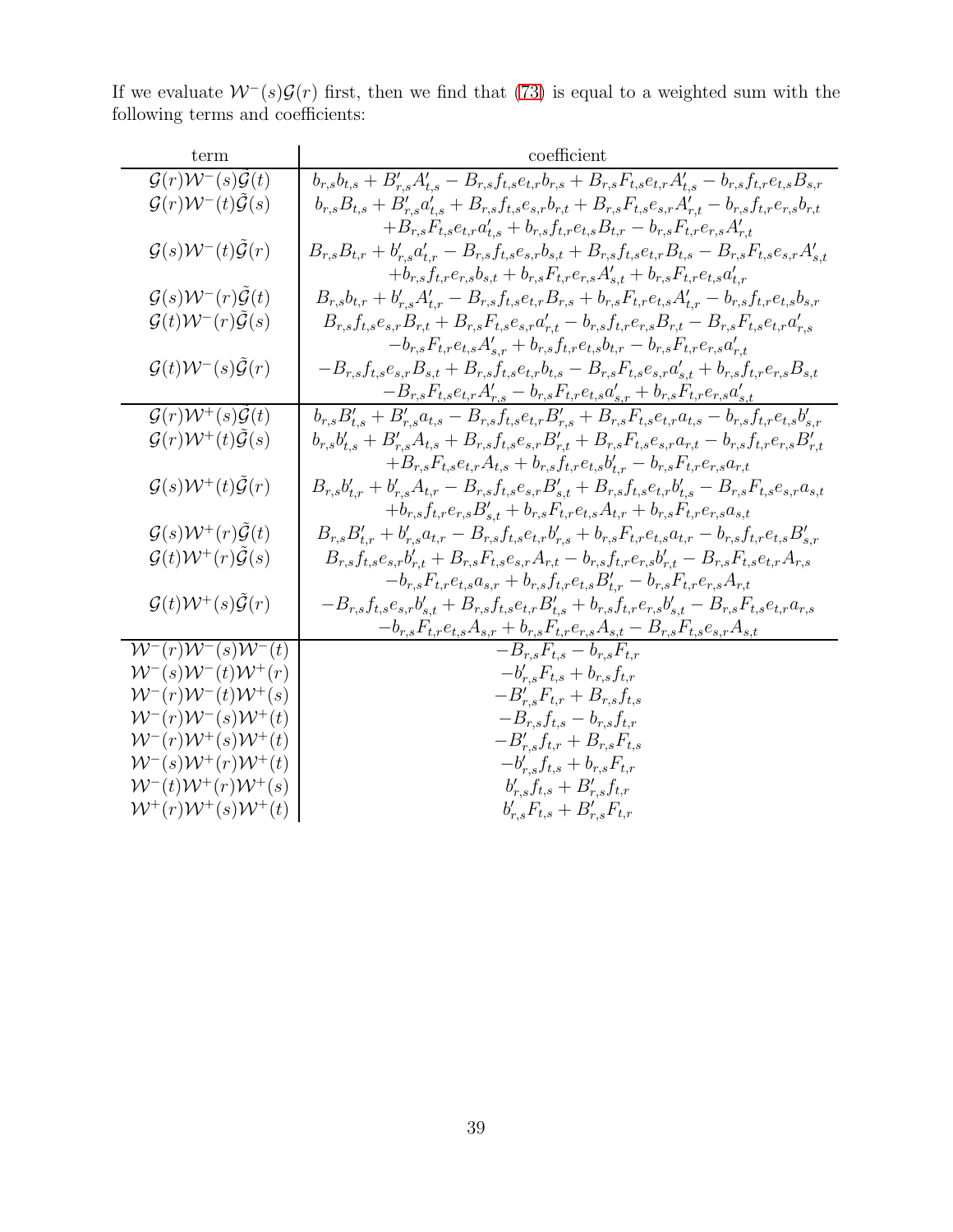Referring to the previous two tables, for each row the given coefficients are equal and their common value is displayed below:

| term                                                     | coefficient                                                                                                                                                       |
|----------------------------------------------------------|-------------------------------------------------------------------------------------------------------------------------------------------------------------------|
| $\mathcal{G}(r)\mathcal{W}^-(s)\mathcal{G}(t)$           | $q^{10}rs^2t^2 - q^8r^2s^2t - 2q^8rs^2t^2 + 2q^6r^2s^2t - q^6r^2st^2 + q^6rs^2t^2 + q^6rs^2 - q^6s^2t - q^4r^2s^2t$<br>$-r)(s-t)(r-s)$                            |
|                                                          | $+\frac{3q^4r^2st^2-q^4r^2s+q^3st^2-3q^2r^2st^2+q^2r^2t-q^2rt^2+r^2st^2}{q^6(t-r)(s-t)(r-s)}$                                                                     |
| $\mathcal{G}(r)\mathcal{W}^-(t)\tilde{\mathcal{G}}(s)$   | $\frac{t(q^2-1)(q^8rst^2-q^6r^2t^2-q^6rt^2-q^4r^{\frac{3}{2}}st+q^{4}r^2t^2+q^4rt-q^4st+2q^2r^2st-q^2r^2+q^2rs-r^2st)}$                                           |
|                                                          |                                                                                                                                                                   |
| $\mathcal{G}(s)\mathcal{W}^-(t)\tilde{\mathcal{G}}(r)$   | $-\frac{rst^2(q^2-1)^3(q^4t-r)}{q^6(-t+r)(s-t)(r-s)}$<br>$\frac{r(q^2-1)(q^8rst^2-q^6r^2st-q^6rst^2+q^4r^2st-q^4rst^2+q^4rs-q^4st+2q^2rst^2-q^2rt+q^2t^2-rst^2)}$ |
| $\mathcal{G}(s)\mathcal{W}^-(r)\tilde{\mathcal{G}}(t)$   |                                                                                                                                                                   |
| $\mathcal{G}(t)\mathcal{W}^-(r)\tilde{\mathcal{G}}(s)$   | $-(q^2-1)^2(q^6rst-q^4r^2t-q^2rst+q^2r-q^2s+rst)rt$<br>$q^{6}(-t+r)(s-t)(r-s)$                                                                                    |
| $\mathcal{G}(t)\mathcal{W}^-(s)\tilde{\mathcal{G}}(r)$   | $rst^2(q^2-1)^3(q^4s-r)$                                                                                                                                          |
| $\mathcal{G}(r)\mathcal{W}^+(s)\tilde{\mathcal{G}}(t)$   | $q^{6}(-t+r)(s-t)(r-s)$<br>$s(q^2-1)(q^8rt^2-q^6r^2t-q^6rt^2-q^4r^2st^2+q^4r^2s+q^4rt^2-q^4st^2+2q^2r^2st^2-q^2r^2t+q^2rt^2-r^2st^2$                              |
|                                                          | $q^{6}(-t+r)(s-t)(r-s)$<br>$-t^2(q^2-1)(q^8rs-q^6r^2-q^6rs-q^4r^2st+q^4r^2+q^4rt-q^4st+2q^2r^*st-q^2r^2+q^2rs-r^2st)$                                             |
| $\mathcal{G}(r)\mathcal{W}^+(t)\tilde{\mathcal{G}}(s)$   | $q^6(-t+r)(\overline{s-t})(r-s)$<br>$(-1)^3(q^4-rt)t^2sr$                                                                                                         |
| $\mathcal{G}(s) \mathcal{W}^+(t) \tilde{\mathcal{G}}(r)$ | $(q^2)$<br>$\frac{q^6(-t+r)(s-t)(r-s)}{q^6(s^2-q^6rst^2-q^4r^2st^2+q^4r^2s+2q^2r^2st^2-q^2r^2t+q^2rt^2-r^2st^2)r}$                                                |
| $\mathcal{G}(s)\mathcal{W}^+(r)\tilde{\mathcal{G}}(t)$   |                                                                                                                                                                   |
| $\mathcal{G}(t)\mathcal{W}^+(r)\tilde{\mathcal{G}}(s)$   | $\frac{(q^2-1)^2(q^6st-q^4rt-q^2r^2st+q^2r^2-q^2rs+r^2st)rt}{q^6(-t+r)(s-t)(r-s)}$                                                                                |
| $\mathcal{G}(t)\mathcal{W}^+(s)\tilde{\mathcal{G}}(r)$   | $(q^2-1)^3(q^4-rs)rt^2$                                                                                                                                           |
|                                                          | $q^{6}(t-r)(s-t)(r-s)$<br>$-q^2\sqrt{3}(a^2+1)^3rt$                                                                                                               |
| $W^-(r)W^-(s)W^-(t)$                                     | $(q^2-1)^3(q^2+1)^3(q^2r^2s-q^2s-r^2s-r^2t+rst+r)rt$                                                                                                              |
| $W^-(s)W^-(t)W^+(r)$                                     | $-t+r(r-s)q^8$                                                                                                                                                    |
| $W^-(r)W^-(t)W^+(s)$                                     | $-tsr(q^2+1)^3(q^2-1)^4(rs-rt+st-1)$<br>$7^{8}(s-t)(r-s)$                                                                                                         |
| $W^-(r)W^-(s)W^+(t)$                                     | $rt(q^2-1)^3(q^2+1)^3(q^2st^2-q^2s+rst-rt^2-st^2+t)$<br>$q^{8}(s-t)(-t+r)$                                                                                        |
| $W^-(r)W^+(s)W^+(t)$                                     | $\frac{(r-1)(r+1)(q^2+1)^3(q^2-1)^4t^2sr}{(-t+r)(r-s)q^8}$                                                                                                        |
| $W^-(s)W^+(r)W^+(t)$                                     | $\frac{-rt(q^2-1)^3(q^2+1)^3(q^2rs^2t-q^2rs+q^2s^2-q^2st-rs^2t+rt)}{q^8(s-t)(r-s)}$                                                                               |
|                                                          |                                                                                                                                                                   |
| $W^-(t)W^+(r)W^+(s)$                                     | $\frac{tr^2s(t-1)(t+1)(q^2+1)^3(q^2-1)^4}{q^8(s-t)(-t+r)}$                                                                                                        |
| $W^+(r)W^+(s)W^+(t)$                                     |                                                                                                                                                                   |

The overlap ambiguity [\(73\)](#page-37-0) is resolvable.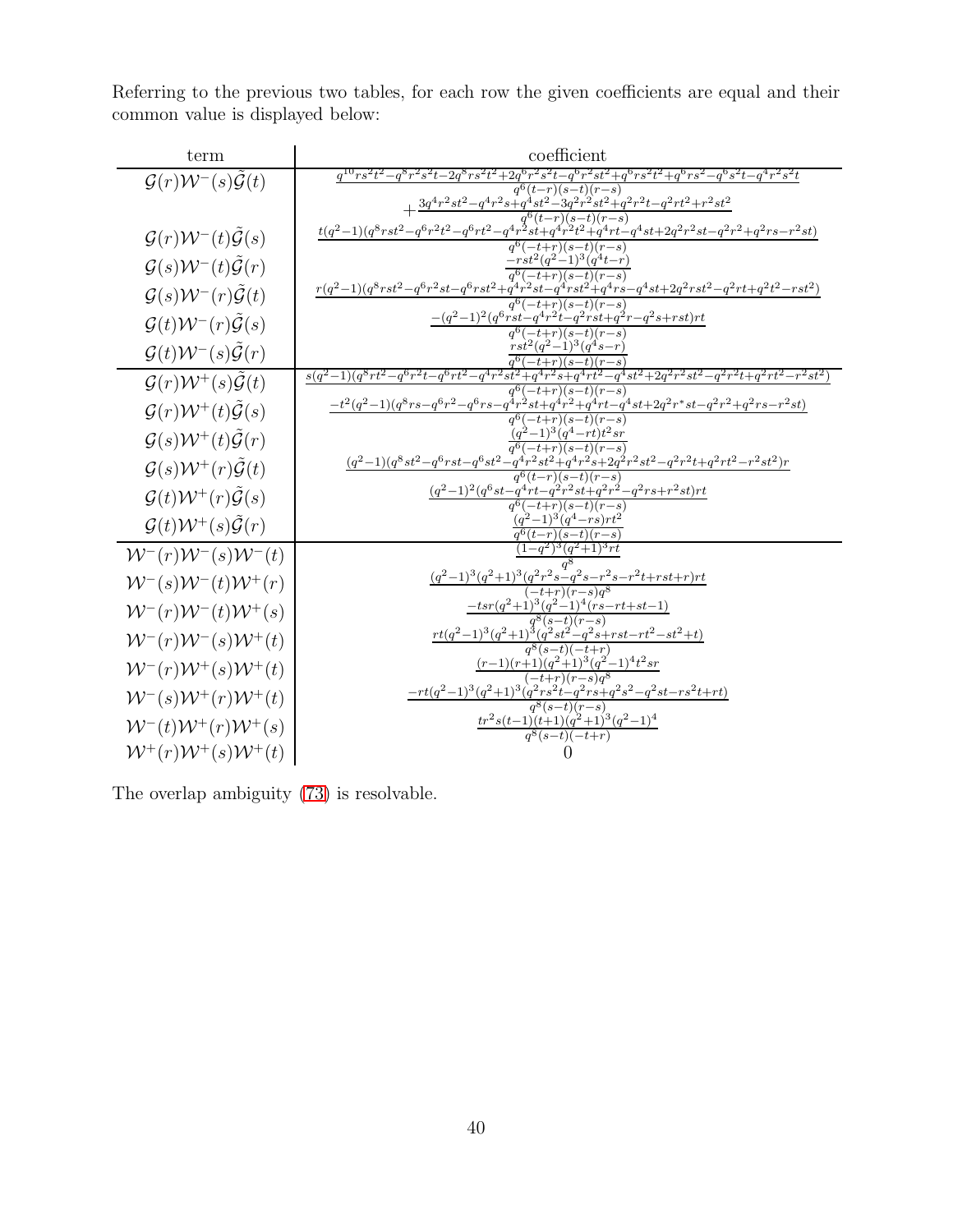<span id="page-40-0"></span>
$$
\tilde{\mathcal{G}}(t)\mathcal{W}^+(s)\mathcal{G}(r). \tag{74}
$$

We can proceed in two ways. If we evaluate  $\tilde{\mathcal{G}}(t)\mathcal{W}^+(s)$  first, then we find that [\(74\)](#page-40-0) is equal to a weighted sum with the following terms and coefficients:

| term                                                     | coefficient                                                                                                                                                |
|----------------------------------------------------------|------------------------------------------------------------------------------------------------------------------------------------------------------------|
| $\mathcal{G}(r)\mathcal{W}^-(s)\mathcal{G}(t)$           | $a_{t,s}A_{r,s}^{\prime}-A_{t,s}f_{s,r}e_{t,r}A_{t,s}^{\prime}-a_{t,s}f_{t,r}e_{s,r}a_{s,t}^{\prime}-A_{t,s}F_{s,r}e_{t,r}b_{r,s}+A_{t,s}^{\prime}b_{r,s}$ |
| $\mathcal{G}(r)\mathcal{W}^-(t)\tilde{\mathcal{G}}(s)$   | $a'_{t,s}b_{r,t} + A_{t,s}A'_{r,t} - A_{t,s}f_{s,r}e_{t,r}a'_{t,s} - a_{t,s}f_{t,r}e_{s,r}A'_{s,t} - a_{t,s}F_{t,r}e_{s,r}b_{r,t}$                         |
| $\mathcal{G}(s)\mathcal{W}^-(t)\mathcal{\tilde{G}}(r)$   | $A_{t,s}f_{s,r}e_{t,s}a'_{t,r}-A_{t,s}F_{s,r}e_{t,s}B_{t,r}-a_{t,s}f_{t,r}e_{s,t}a'_{t,r}+a_{t,s}f_{t,r}e_{s,r}A'_{r,t}$                                   |
|                                                          | $+a_{t,s}F_{t,r}e_{s,t}B_{t,r}+A_{t,s}F_{s,r}e_{t,r}B_{t,s}+a_{t,s}F_{t,r}e_{s,r}b_{s,t}$                                                                  |
| $\mathcal{G}(s)\mathcal{W}^-(r)\tilde{\mathcal{G}}(t)$   | $A'_{t,s}B_{r,s} + a_{t,s}a'_{r,s} + A_{t,s}f_{s,r}e_{t,s}A'_{t,r} - A_{t,s}F_{s,r}e_{t,s}b_{t,r} - a_{t,s}f_{t,r}e_{s,t}A'_{t,r}$                         |
|                                                          | $+a_{t,s}f_{t,r}e_{s,r}a'_{r,t} + a_{t,s}F_{t,r}e_{s,t}b_{t,r} - A_{t,s}F_{s,r}e_{t,r}B_{r,s}$                                                             |
| $\mathcal{G}(t)\mathcal{W}^-(r)\tilde{\mathcal{G}}(s)$   | $a_{t,s}^{\prime}B_{r,t}+A_{t,s}a_{r,t}^{\prime}-A_{t,s}f_{s,r}e_{t,s}A_{s,r}^{\prime}+A_{t,s}f_{s,r}e_{t,r}a_{r,s}^{\prime}+A_{t,s}F_{s,r}e_{t,s}b_{s,r}$ |
|                                                          | $+a_{t,s}f_{t,r}e_{s,t}A'_{s,r}-a_{t,s}F_{t,r}e_{s,t}b_{s,r}-a_{t,s}F_{t,r}e_{s,r}B_{r,t}$                                                                 |
| $\mathcal{G}(t)\mathcal{W}^-(s)\tilde{\mathcal{G}}(r)$   | $-A_{t,s}f_{s,r}e_{t,s}a'_{s,r}+A_{t,s}f_{s,r}e_{t,r}A'_{r,s}+A_{t,s}F_{s,r}e_{t,s}B_{s,r}+a_{t,s}f_{t,r}e_{s,t}a'_{s,r}$                                  |
|                                                          | $-a_{t,s}F_{t,r}e_{s,t}B_{s,r}+A_{t,s}F_{s,r}e_{t,r}b_{t,s}+a_{t,s}F_{t,r}e_{s,r}B_{s,t}$                                                                  |
| $\mathcal{G}(r)\mathcal{W}^{+}(s)\tilde{\mathcal{G}}(t)$ | $A'_{t,s}B'_{r,s} + a_{t,s}a_{r,s} - A_{t,s}f_{s,r}e_{t,r}a_{t,s} - a_{t,s}f_{t,r}e_{s,r}A_{s,t} - A_{t,s}F_{s,r}e_{t,r}B'_{r,s}$                          |
| $\mathcal{G}(r)\mathcal{W}^+(t)\tilde{\mathcal{G}}(s)$   | $a'_{t,s} B'_{r,t} + A_{t,s} a_{r,t} - A_{t,s} f_{s,r} e_{t,r} A_{t,s} - a_{t,s} f_{t,r} e_{s,r} a_{s,t} - a_{t,s} F_{t,r} e_{s,r} B'_{r,t}$               |
| $\mathcal{G}(s)\mathcal{W}^+(t)\tilde{\mathcal{G}}(r)$   | $A_{t,s}f_{s,r}e_{t,s}A_{t,r}-A_{t,s}F_{s,r}e_{t,s}b'_{t,r}-a_{t,s}f_{t,r}e_{s,t}A_{t,r}+a_{t,s}f_{t,r}e_{s,r}a_{r,t}$                                     |
|                                                          | $+a_{t,s}F_{t,r}e_{s,t}b'_{t,r}+A_{t,s}F_{s,r}e_{t,r}b'_{t,s}+a_{t,s}F_{t,r}e_{s,r}B'_{s,t}$                                                               |
| $\mathcal{G}(s)\mathcal{W}^+(r)\tilde{\mathcal{G}}(t)$   | $A'_{t,s}b'_{r,s} + a_{t,s}A_{r,s} + A_{t,s}f_{s,r}e_{t,s}a_{t,r} - A_{t,s}F_{s,r}e_{t,s}B'_{t,r} - a_{t,s}f_{t,r}e_{s,t}a_{t,r}$                          |
|                                                          | $+ a_{t,s} f_{t,r} e_{s,r} A_{r,t} + a_{t,s} F_{t,r} e_{s,t} B'_{t,r} - A_{t,s} F_{s,r} e_{t,r} b'_{r,s}$                                                  |
| $\mathcal{G}(t)\mathcal{W}^+(r)\tilde{\mathcal{G}}(s)$   | $a'_{t,s}b'_{r,t} + A_{t,s}A_{r,t} - A_{t,s}f_{s,r}e_{t,s}a_{s,r} + A_{t,s}f_{s,r}e_{t,r}A_{r,s} + A_{t,s}F_{s,r}e_{t,s}B'_{s,r}$                          |
|                                                          | $+a_{t,s}f_{t,r}e_{s,t}a_{s,r}-a_{t,s}F_{t,r}e_{s,t}B'_{s,r}-a_{t,s}F_{t,r}e_{s,r}b'_{r,t}$                                                                |
| $\mathcal{G}(t)\mathcal{W}^{+}(s)\tilde{\mathcal{G}}(r)$ | $-A_{t,s}f_{s,r}e_{t,s}A_{s,r}+A_{t,s}f_{s,r}e_{t,r}a_{r,s}+A_{t,s}F_{s,r}e_{t,s}b'_{s,r}+a_{t,s}f_{t,r}e_{s,t}A_{s,r}$                                    |
|                                                          | $-a_{t,s}F_{t,r}e_{s,t}b'_{s,r}+A_{t,s}F_{s,r}e_{t,r}B'_{t,s}+a_{t,s}F_{t,r}e_{s,r}b'_{s,t}$                                                               |
| $W^-(r)W^-(s)W^-(t)$                                     | $-a'_{t,s}F_{s,r} - A'_{t,s}F_{t,r}$                                                                                                                       |
| ${\cal W}^{-}(s){\cal W}^{-}(t){\cal W}^{+}(r)$          | $a'_{t,s}f_{s,r} + A'_{t,s}f_{t,r}$                                                                                                                        |
| $W^-(r)W^-(t)W^+(s)$                                     | $-a'_{t,s}f_{s,r} - a_{t,s}F_{t,r}$                                                                                                                        |
| $W^-(r)W^-(s)W^+(t)$                                     | $-A'_{t,s}f_{t,r}-A_{t,s}F_{s,r}$                                                                                                                          |
| $W^-(r)W^+(s)W^+(t)$                                     | $-A_{t,s}f_{s,r} - a_{t,s}f_{t,r}$                                                                                                                         |
| $W^-(s)W^+(r)W^+(t)$                                     | $A'_{t,s}F_{t,r}+A_{t,s}f_{s,r}$                                                                                                                           |
| $W^-(t)W^+(r)W^+(s)$                                     | $a'_{t,s}F_{s,r} + a_{t,s}f_{t,r}$                                                                                                                         |
| $\mathcal{W}^+(r)\mathcal{W}^+(s)\mathcal{W}^+(t)$       | $A_{t,s}F_{s,r} + a_{t,s}F_{t,r}$                                                                                                                          |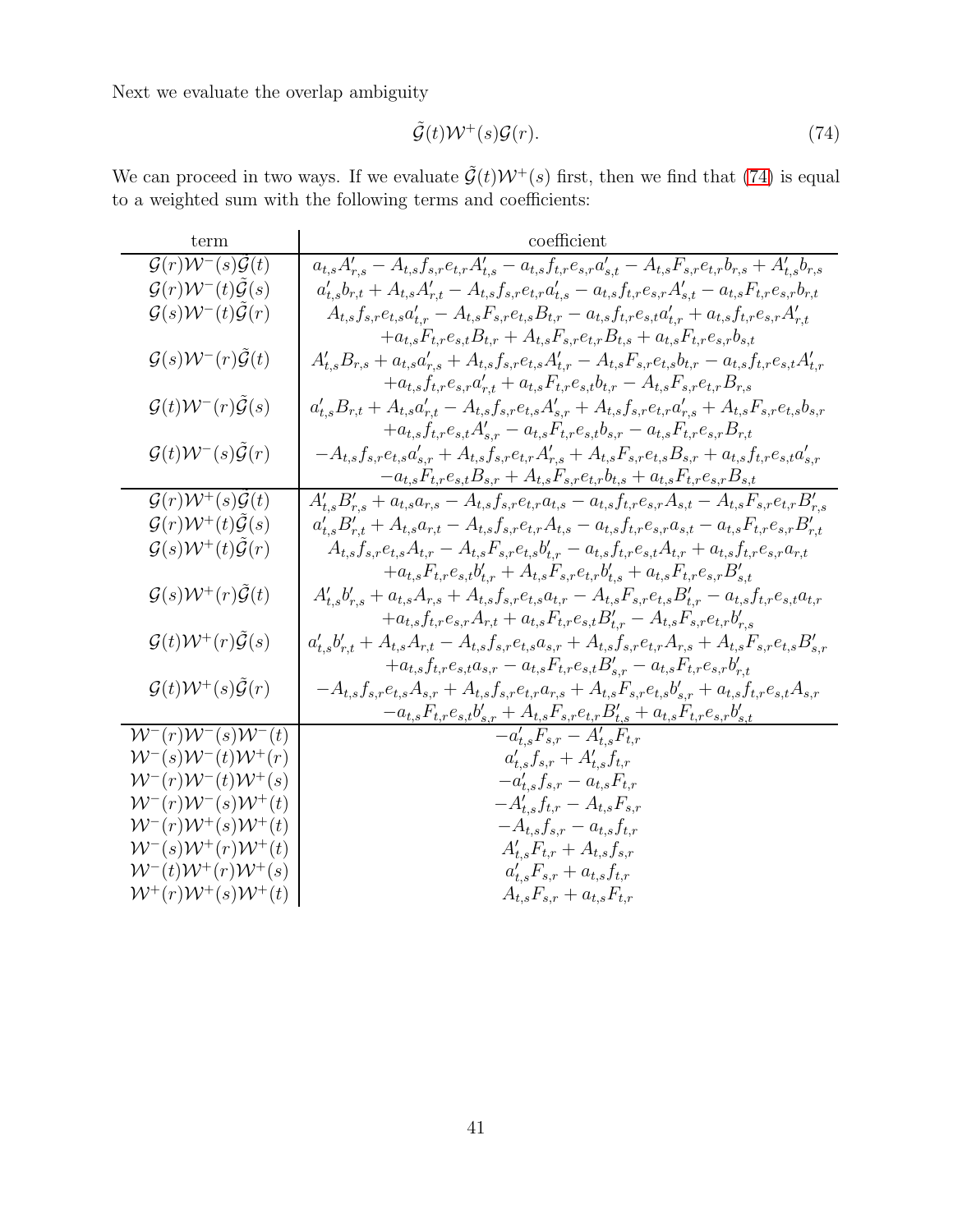If we evaluate  $W^+(s)\mathcal{G}(r)$  first, then we find that [\(74\)](#page-40-0) is equal to a weighted sum with the following terms and coefficients:

| term                                                        | coefficient                                                                                                                                                                           |
|-------------------------------------------------------------|---------------------------------------------------------------------------------------------------------------------------------------------------------------------------------------|
| $\mathcal{G}(r)\mathcal{W}^-(s)\tilde{\mathcal{G}}(t)$      | $A'_{r,s}b_{t,s} + a_{r,s}A'_{t,s} - a'_{r,s}f_{t,s}e_{t,r}b_{r,s} - A'_{r,s}f_{t,r}e_{t,s}B_{s,r} + a'_{r,s}F_{t,s}e_{t,r}A'_{t,s}$                                                  |
| $\mathcal{G}(r)\mathcal{W}^-(t)\tilde{\mathcal{G}}(s)$      | $A'_{r,s}B_{t,s} + a_{r,s}a'_{t,s} + a'_{r,s}f_{t,s}e_{s,r}b_{r,t} + a'_{r,s}F_{t,s}e_{s,r}A'_{r,t} - A'_{r,s}f_{t,r}e_{r,s}b_{r,t}$                                                  |
|                                                             | $+A'_{r,s}f_{t,r}e_{t,s}B_{t,r}-A'_{r,s}F_{t,r}e_{r,s}A'_{r,t}+a'_{r,s}F_{t,s}e_{t,r}a'_{t,s}$                                                                                        |
| $\mathcal{G}(s)\mathcal{W}^-(t)\tilde{\mathcal{G}}(r)$      | $a'_{r,s}B_{t,r} + A_{r,s}a'_{t,r} - a'_{r,s}f_{t,s}e_{s,r}b_{s,t} + a'_{r,s}f_{t,s}e_{t,r}B_{t,s} - a'_{r,s}F_{t,s}e_{s,r}A'_{s,t}$                                                  |
|                                                             | $+ A_{r,s}' f_{t,r} e_{r,s} b_{s,t} + A_{r,s}' F_{t,r} e_{r,s} A_{s,t}' + A_{r,s}' F_{t,r} e_{t,s} a_{t,r}'$                                                                          |
| $\mathcal{G}(s)\mathcal{W}^-(r)\tilde{\mathcal{G}}(t)$      | $a'_{r,s}b_{t,r} + A_{r,s}A'_{t,r} - a'_{r,s}f_{t,s}e_{t,r}B_{r,s} - A'_{r,s}f_{t,r}e_{t,s}b_{s,r} + A'_{r,s}F_{t,r}e_{t,s}A'_{t,r}$                                                  |
| $\mathcal{G}(t)\mathcal{W}^-(r)\tilde{\mathcal{G}}(s)$      | $a'_{r,s}f_{t,s}e_{s,r}B_{r,t} + a'_{r,s}F_{t,s}e_{s,r}a'_{r,t} - A'_{r,s}f_{t,r}e_{r,s}B_{r,t} + A'_{r,s}f_{t,r}e_{t,s}b_{t,r}$                                                      |
|                                                             | $-A'_{r,s}F_{t,r}e_{r,s}a'_{r,t}-a'_{r,s}F_{t,s}e_{t,r}a'_{r,s}-A'_{r,s}F_{t,r}e_{t,s}A'_{s,r}$                                                                                       |
| $\mathcal{G}(t)\mathcal{W}^-(s)\mathcal{G}(r)$              | $-a'_{r,s}f_{t,s}e_{s,r}B_{s,t}+a'_{r,s}f_{t,s}e_{t,r}b_{t,s}-a'_{r,s}F_{t,s}e_{s,r}a'_{s,t}+A'_{r,s}f_{t,r}e_{r,s}B_{s,t}$                                                           |
|                                                             | $+A'_{r,s}F_{t,r}e_{r,s}a'_{s,t}-a'_{r,s}F_{t,s}e_{t,r}A'_{r,s}-A'_{r,s}F_{t,r}e_{t,s}a'_{s,r}$                                                                                       |
| $\mathcal{G}(r)\mathcal{W}^+(s)\tilde{\mathcal{G}}(t)$      | $A_{r,s}'B_{t,s}' + a_{r,s}a_{t,s} - a_{r,s}'f_{t,s}e_{t,r}B_{r,s}' - A_{r,s}'f_{t,r}e_{t,s}b_{s,r}' + a_{r,s}'F_{t,s}e_{t,r}a_{t,s}$                                                 |
| $\mathcal{G}(r)\mathcal{W}^+(t)\tilde{\mathcal{G}}(s)$      | $A'_{r,s}b'_{t,s} + a_{r,s}A_{t,s} + a'_{r,s}f_{t,s}e_{s,r}B'_{r,t} + a'_{r,s}F_{t,s}e_{s,r}a_{r,t} - A'_{r,s}f_{t,r}e_{r,s}B'_{r,t}$                                                 |
|                                                             | $+A'_{r,s}f_{t,r}e_{t,s}b'_{t,r}-A'_{r,s}F_{t,r}e_{r,s}a_{r,t}+a'_{r,s}F_{t,s}e_{t,r}A_{t,s}$                                                                                         |
| $\mathcal{G}(s)\mathcal{W}^+(t)\mathcal{\tilde{G}}(r)$      | $a_{r,s}^{\prime}b_{t,r}^{\prime}+A_{r,s}A_{t,r}-a_{r,s}^{\prime}f_{t,s}e_{s,r}B_{s,t}^{\prime}+a_{r,s}^{\prime}f_{t,s}e_{t,r}b_{t,s}^{\prime}-a_{r,s}^{\prime}F_{t,s}e_{s,r}a_{s,t}$ |
|                                                             | $+A'_{r,s}f_{t,r}e_{r,s}B'_{s,t}+A'_{r,s}F_{t,r}e_{r,s}a_{s,t}+A'_{r,s}F_{t,r}e_{t,s}A_{t,r}$                                                                                         |
| $\mathcal{G}(s)\mathcal{W}^+(r)\mathcal{G}(t)$              | $a'_{r,s}B'_{t,r} + A_{r,s}a_{t,r} - a'_{r,s}f_{t,s}e_{t,r}b'_{r,s} - A'_{r,s}f_{t,r}e_{t,s}B'_{s,r} + A'_{r,s}F_{t,r}e_{t,s}a_{t,r}$                                                 |
| $\mathcal{G}(t)\mathcal{W}^+(r)\tilde{\mathcal{G}}(s)$      | $a_{r,s}'f_{t,s}e_{s,r}b_{r,t}' + a_{r,s}'F_{t,s}e_{s,r}A_{r,t} - A_{r,s}'f_{t,r}e_{r,s}b_{r,t}' + A_{r,s}'f_{t,r}e_{t,s}B_{t,r}'$                                                    |
|                                                             | $-A'_{r,s}F_{t,r}e_{r,s}A_{r,t} - a'_{r,s}F_{t,s}e_{t,r}A_{r,s} - A'_{r,s}F_{t,r}e_{t,s}a_{s,r}$                                                                                      |
| $\mathcal{G}(t)\mathcal{W}^{+}(s)\tilde{\mathcal{G}}(r)$    | $-a_{r,s}^{\prime}f_{t,s}e_{s,r}b_{s,t}^{\prime}+a_{r,s}^{\prime}f_{t,s}e_{t,r}B_{t,s}^{\prime}-a_{r,s}^{\prime}F_{t,s}e_{s,r}A_{s,t}+A_{r,s}^{\prime}f_{t,r}e_{r,s}b_{s,t}^{\prime}$ |
|                                                             | $+A'_{r,s}F_{t,r}e_{r,s}A_{s,t}-a'_{r,s}F_{t,s}e_{t,r}a_{r,s}-A'_{r,s}F_{t,r}e_{t,s}A_{s,r}$                                                                                          |
| $W^{\overline{-}}(r)W^{\overline{-}}(s)W^{\overline{-}}(t)$ | $-a'_{r,s}F_{t,s}-A'_{r,s}F_{t,r}$                                                                                                                                                    |
| $W^-(s)W^-(t)W^+(r)$                                        | $-A_{r,s}F_{t,s}+A'_{r,s}f_{t,r}$                                                                                                                                                     |
| $W^-(r)W^-(t)W^+(s)$<br>$W^-(r)W^-(s)W^+(t)$                | $-a_{r,s}F_{t,r}+a'_{r,s}f_{t,s}$                                                                                                                                                     |
| $W^-(r)W^+(s)W^+(t)$                                        | $-a'_{r,s}f_{t,s} - A'_{r,s}f_{t,r}$<br>$-a_{r,s}f_{t,r} + a'_{r,s}F_{t,s}$                                                                                                           |
| $\mathcal{W}^-(s)\mathcal{W}^+(r)\mathcal{W}^+(t)$          | $-A_{r,s}f_{t,s}+A'_{r,s}F_{t,r}$                                                                                                                                                     |
| $W^-(t)W^+(r)W^+(s)$                                        | $A_{r,s}f_{t,s}+a_{r,s}f_{t,r}$                                                                                                                                                       |
| $\mathcal{W}^+(r)\mathcal{W}^+(s)\mathcal{W}^+(t)$          | $A_{r,s}F_{t,s} + a_{r,s}F_{t,r}$                                                                                                                                                     |
|                                                             |                                                                                                                                                                                       |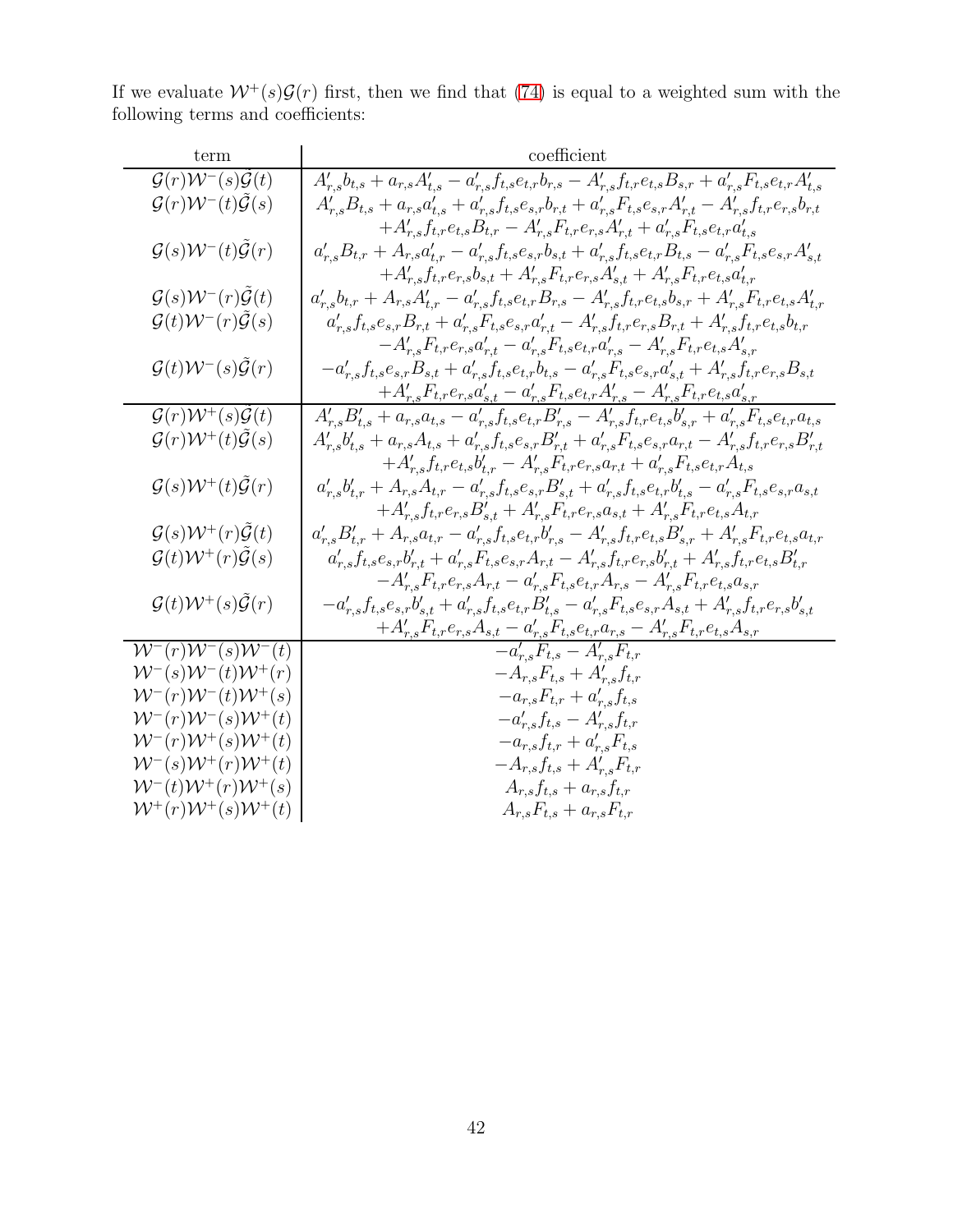Referring to the previous two tables, for each row the given coefficients are equal and their common value is displayed below:

| term                                                   | coefficient                                                                                                                                                                                                                                                                                |
|--------------------------------------------------------|--------------------------------------------------------------------------------------------------------------------------------------------------------------------------------------------------------------------------------------------------------------------------------------------|
| $\mathcal{G}(r)\mathcal{W}^-(s)\mathcal{G}(t)$         | $q^{4}(t-r)(s-t)(r-s)$                                                                                                                                                                                                                                                                     |
| $\mathcal{G}(r)\mathcal{W}^-(t)\tilde{\mathcal{G}}(s)$ | $t(q^2-1)(q^8r^2st^2-2q^6r^2st^2-q^6r^2t+q^6rt^2+q^4r^2st^2-q^4st^2+q^2r^2s+q^2rst-r^2s)$                                                                                                                                                                                                  |
| $\mathcal{G}(s)\mathcal{W}^-(t)\tilde{\mathcal{G}}(r)$ | $\frac{q^4(-t+r)(s-t)(r-s)}{(q^2-1)^2(q^6rst^2-q^4rst^2-q^4st+q^4t^2-q^2rt+rs)tr}}{q^4(t-r)(s-t)(r-s)}$                                                                                                                                                                                    |
| $\mathcal{G}(s)\mathcal{W}^-(r)\tilde{\mathcal{G}}(t)$ | $(q^2-1)(q^8rst^2-2q^6rst^2-q^6st+q^6t^2+q^4rst^2+q^4rs-q^4rt-q^4t^2+q^2st+q^2t^2-st)r^2$                                                                                                                                                                                                  |
|                                                        | $q^4(-t+r)(s-t)(r-s)$<br>$(q^2-1)^3(q^4rt-1)tr^2s$                                                                                                                                                                                                                                         |
| $\mathcal{G}(t)\mathcal{W}^-(r)\tilde{\mathcal{G}}(s)$ | $a^4(t-r)(s-t)(r-s)$                                                                                                                                                                                                                                                                       |
| $\mathcal{G}(t)\mathcal{W}^-(s)\tilde{\mathcal{G}}(r)$ | $sr^2t(q^2-1)^3(q^4st-1)$<br>$(-t+r)(s-t)(r-s)$                                                                                                                                                                                                                                            |
| $\mathcal{G}(r)\mathcal{W}^+(s)\mathcal{G}(t)$         | $38rt^2+3q^6r^2st^2-q^6rs^2t^2+q^6r^2s-q^6st^2$<br>$q^{10}r^2st^2-3q^8r^2st^2-q^8r^2t$                                                                                                                                                                                                     |
|                                                        | $q^4(-t+r)(r-s)(s-t)$<br>$+\frac{q^4r^2s^2t-q^4r^2st^2+2q^4rs^2t^2-q^4rs^2t^2+q^4s^2t^2-2q^2r^2s^2t-q^2rs^2t^2+r^2s^2t}{q^4(-t+r)(r-s)(s-t)}$                                                                                                                                              |
|                                                        | $\frac{t(q^2-1)(q^8r^2st-2q^6r^2st-q^6r^2+q^6rt+q^4r^2st-q^4rst^2+q^4rs-q^4st+q^2r^2st+q^2rst^2-r^2st)}$                                                                                                                                                                                   |
| $\mathcal{G}(r)\mathcal{W}^+(t)\mathcal{G}(s)$         | $q^{4}(t-r)(s-t)(r-s)$                                                                                                                                                                                                                                                                     |
| $\mathcal{G}(s)\mathcal{W}^+(t)\mathcal{\tilde{G}}(r)$ | $\frac{(q^2-1)^2(q^6rst-q^4rst-q^8s+q^4t-q^2rt^2+rst)tr}{q^4(-t+r)(s-t)(r-s)}\\ \frac{(q^2-1)(q^8rst^2-2q^6rst^2-q^6st+q^6t^2-q^4r^2t^2+q^4rst^2+q^4rs-q^4rt+q^2r^2st+q^2r^2t^2-r^2st)r}{r^4t-r^2r^2t^2-r^2t^2-r^2t^2-r^2t^2-r^2t^2-r^2t^2-r^2t^2-r^2t^2-r^2t^2-r^2t^2-r^2t^2-r^2t^2-r^2t$ |
| $\mathcal{G}(s)\mathcal{W}^+(r)\tilde{\mathcal{G}}(t)$ |                                                                                                                                                                                                                                                                                            |
| $\mathcal{G}(t)\mathcal{W}^+(r)\tilde{\mathcal{G}}(s)$ | $q^4(t-r)(s-t)(r-s)$<br>$\frac{(q^2-1)^3(q^4t-r)sr^2t}{q^4(-t+r)(s-t)(r-s)}$                                                                                                                                                                                                               |
|                                                        | $r^2st(q^2-1)^3(q^4t-s)$                                                                                                                                                                                                                                                                   |
| $\mathcal{G}(t)\mathcal{W}^+(s)\tilde{\mathcal{G}}(r)$ | $a^4(t-r)(s-t)(r-s)$                                                                                                                                                                                                                                                                       |
| $W^-(r)W^-(s)W^-(t)$                                   |                                                                                                                                                                                                                                                                                            |
| $W^-(s)W^-(t)W^+(r)$                                   | $\frac{(r-1)(r+1)(q^2+1)^3(q^2-1)^4t^2sr}{(r-s)q^6(-t+r)}$                                                                                                                                                                                                                                 |
| $W^-(r)W^-(t)W^+(s)$                                   | $\frac{rt(q^2-1)^3(q^2+1)^3(q^2rs^2t-q^2rt-rs^2t+rs-s^2+st)}{q^6(t-s)(r-s)}$                                                                                                                                                                                                               |
| $W^-(r)W^-(s)W^+(t)$                                   | $tsr^2(t-1)(t+1)(q^2+1)^3(q^2-1)^4$                                                                                                                                                                                                                                                        |
| $W^-(r)W^+(s)W^+(t)$                                   | $\frac{(q^2-1)^3(q^2+1)^3(q^{2}r^{2}s+q^{2}r^2t-q^{2}rst-q^{2}r-r^{2}s+s)rt}{(r-s)q^6(-t+r)}$                                                                                                                                                                                              |
| $W^-(s)W^+(r)W^+(t)$                                   | $\frac{tsr(q^2+1)^3(q^{2^{\prime}}-1)^4(rs-rt+st-1)}{q^6(t-s)(r-s)}$                                                                                                                                                                                                                       |
|                                                        | $rt(q^2-1)^3(q^2+1)^3(q^2rst-q^2rt^2-q^2st^2+q^2t+st^2-s)$                                                                                                                                                                                                                                 |
| $W^-(t)W^+(r)W^+(s)$                                   | $\overline{a^{6}(s-t)}(t-r)$                                                                                                                                                                                                                                                               |
| $W^+(r)W^+(s)W^+(t)$                                   | $\frac{(q^2+1)^3(q^2-1)^3rt}{a^4}$                                                                                                                                                                                                                                                         |

The overlap ambiguity [\(74\)](#page-40-0) is resolvable.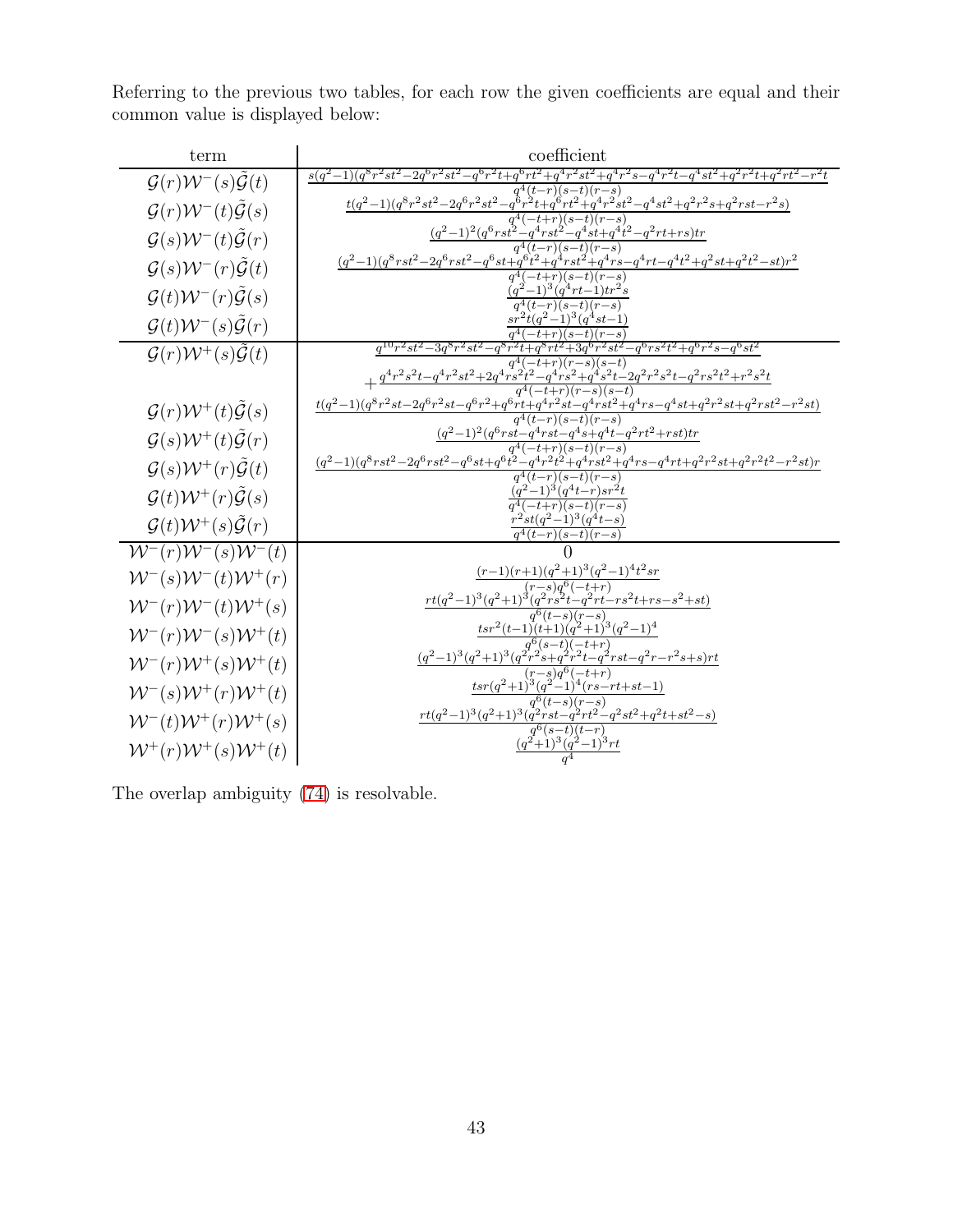<span id="page-43-0"></span>
$$
\tilde{\mathcal{G}}(t)\mathcal{W}^+(s)\mathcal{W}^-(r). \tag{75}
$$

We can proceed in two ways. If we evaluate  $\tilde{\mathcal{G}}(t)\mathcal{W}^+(s)$  first, then we find that [\(75\)](#page-43-0) is equal to a weighted sum with the following terms and coefficients:

| term                                                         | coefficient                                                          |
|--------------------------------------------------------------|----------------------------------------------------------------------|
| $\mathcal{G}(r)\mathcal{G}(s)\mathcal{G}(t)$                 | $A_{t,s}b_{s,r}e_{t,r} + a_{t,s}b_{t,r}e_{s,r}$                      |
| $\mathcal{G}(s)\mathcal{G}(r)\mathcal{G}(t)$                 | $A_{t,s}B_{s,r}e_{t,s}-a_{t,s}B_{t,r}e_{s,t}-a_{t,s}b_{t,r}e_{s,r}$  |
| $\mathcal{G}(t)\tilde{\mathcal{G}}(r)\tilde{\mathcal{G}}(s)$ | $-A_{t,s}B_{s,r}e_{t,s}-A_{t,s}b_{s,r}e_{t,r}+a_{t,s}B_{t,r}e_{s,t}$ |
| ${\cal W}^- (r) {\cal W}^+ (s) {\cal G}(t)$                  | $a_{t,s}b_{t,r}$                                                     |
| ${\cal W}^- (r) {\cal W}^+ (t) {\cal G}(s)$                  | $A_{t,s}b_{s,r}$                                                     |
| ${\cal W}^{-}(s){\cal W}^{+}(t){\cal \tilde{G}}(r)$          | $A'_{t,s}b'_{t,r}+A_{t,s}B_{s,r}$                                    |
| ${\cal W}^{-}(s){\cal W}^{+}(r){\cal G}(t)$                  | $A'_{t,s}B'_{t,r}$                                                   |
| ${\cal W}^- (t) {\cal W}^+ (r) {\cal G}(s)$                  | $a'_{t,s}B'_{s,r}$                                                   |
| ${\cal W}^{-}(t){\cal W}^{+}(s){\cal \tilde G}(r)$           | $a'_{t,s}b'_{s,r} + a_{t,s}B_{t,r}$                                  |
| $W^-(s)W^-(t)\mathcal{G}(r)$                                 | $a'_{t,s}B_{s,r}+A'_{t,s}B_{t,r}$                                    |
| ${\cal W}^- (r) {\cal W}^- (t) {\cal G}(s)$                  | $a'_{t,s}b_{s,r}$                                                    |
| ${\cal W}^- (r) {\cal W}^- (s) \tilde {\cal G}(t)$           | $A'_{t,s}b_{t,r}$                                                    |
| $W^+(s)W^+(t)\tilde{\mathcal{G}}(r)$                         | $A_{t,s}b'_{s,r} + a_{t,s}b'_{t,r}$                                  |
| $\mathcal{W}^+(r)\mathcal{W}^+(t)\mathcal{\tilde{G}}(s)$     | $A_{t,s}B'_{s,r}$                                                    |
| $\mathcal{W}^+(r)\mathcal{W}^+(s)\mathcal{G}(t)$             | $a_{t,s}B'_{t,r}$                                                    |

If we evaluate  $W^+(s)W^-(r)$  first, then we find that [\(75\)](#page-43-0) is equal to a weighted sum with the following terms and coefficients:

| term                                             | coefficient                                                                                   |
|--------------------------------------------------|-----------------------------------------------------------------------------------------------|
| $\mathcal{G}(r)\mathcal{G}(s)\mathcal{G}(t)$     | $e_{s,r} + b'_{t,r} a'_{r,s} e_{t,r} - B'_{t,r} a'_{t,s} e_{r,t} - B'_{t,r} A'_{t,s} e_{r,s}$ |
| $\mathcal{G}(s)\mathcal{G}(r)\mathcal{G}(t)$     | $-e_{s,r}+b'_{t,r}A'_{r,s}e_{t,s}+B'_{t,r}A'_{t,s}e_{r,s}$                                    |
| $\mathcal{G}(t)\mathcal{G}(r)\mathcal{G}(s)$     | $-b'_{t,r}a'_{r,s}e_{t,r}-b'_{t,r}A'_{r,s}e_{t,s}+B'_{t,r}a'_{t,s}e_{r,t}$                    |
| $W^-(r)W^+(s)\mathcal{G}(t)$                     | $b_{t,r}a_{t,s}$                                                                              |
| ${\cal W}^{-}(r){\cal W}^{+}(t){\cal G}(s)$      | $-e_{s,r}f_{t,r}+b_{t,r}A_{t,s}+b'_{t,r}a'_{r,s}$                                             |
| ${\cal W}^{-}(s){\cal W}^{+}(t){\cal G}(r)$      | $e_{s,r}f_{t,s}+b'_{t,r}A'_{r,s}$                                                             |
| ${\cal W}^{-}(s){\cal W}^{+}(r){\cal G}(t)$      | $B'_{t,r}A'_{t,s}$                                                                            |
| ${\cal W}^{-}(t){\cal W}^{+}(r){\cal G}(s)$      | $e_{s,r}f_{t,r} + B_{t,r}A_{r,s} + B'_{t,r}a'_{t,s}$                                          |
| ${\cal W}^- (t) {\cal W}^+ (s) {\cal G}(r)$      | $-e_{s,r}f_{t,s} + B_{t,r}a_{r,s}$                                                            |
| $W^-(s)W^-(t)\mathcal{G}(r)$                     | $e_{s,r}F_{t,s} + B_{t,r}A'_{r,s}$                                                            |
| $W^-(r)W^-(t)\mathcal{G}(s)$                     | $-e_{s,r}F_{t,r} + B_{t,r}a'_{r,s} + b_{t,r}a'_{t,s}$                                         |
| $W^-(r)W^-(s)\mathcal{G}(t)$                     | $b_{t,r}A'_{t,s}$                                                                             |
| ${\cal W}^{+}(s){\cal W}^{+}(t){\cal G}(r)$      | $-e_{s,r}F_{t,s}+b'_{t,r}a_{r,s}$                                                             |
| $\mathcal{W}^+(r)\mathcal{W}^+(t)\mathcal{G}(s)$ | $e_{s,r}F_{t,r}+b'_{t,r}A_{r,s}+B'_{t,r}A_{t,s}$                                              |
| $\mathcal{W}^+(r)\mathcal{W}^+(s)\mathcal{G}(t)$ | $a_{t,s}B'_{t,r}$                                                                             |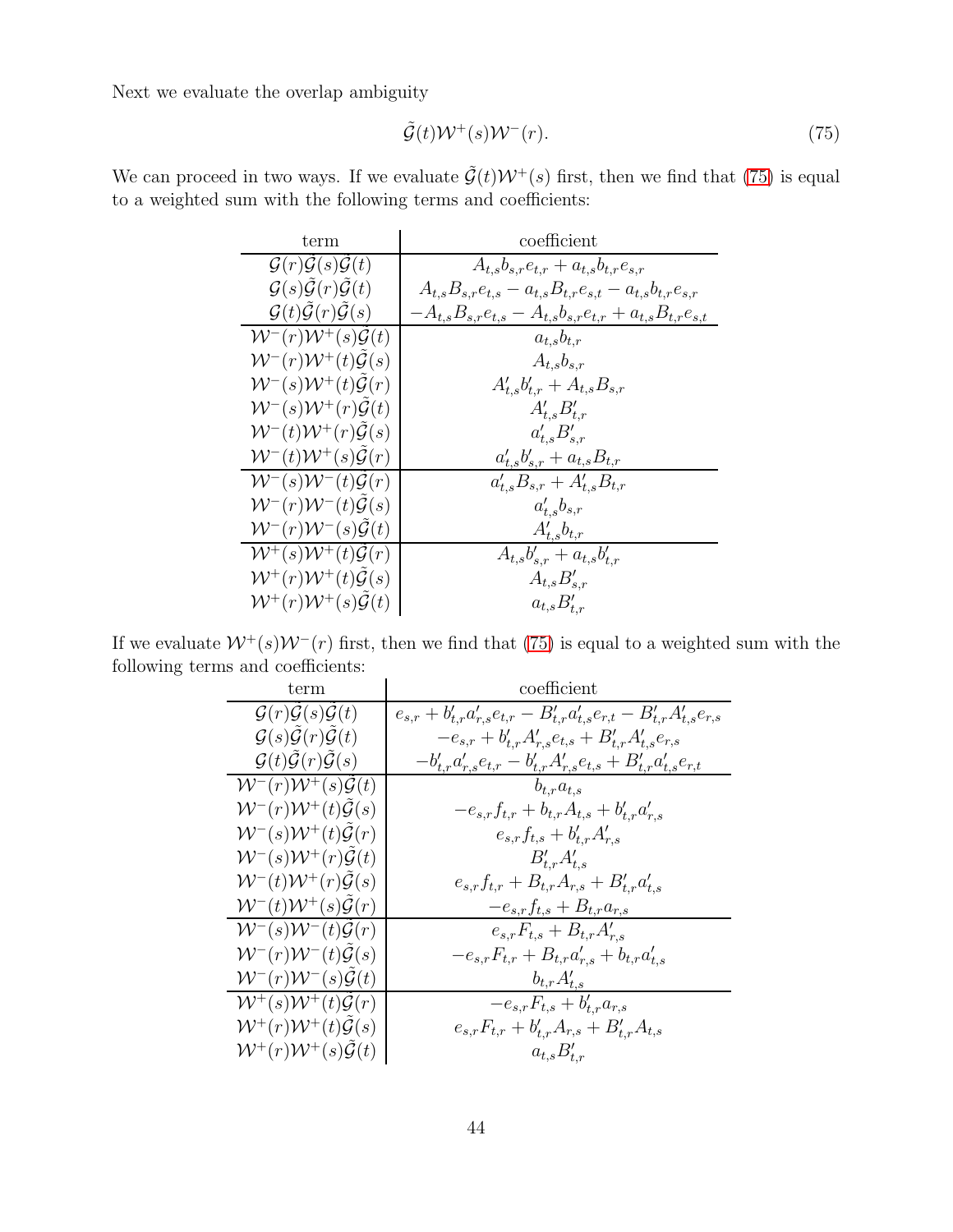| term                                                         | coefficient                                                                               |
|--------------------------------------------------------------|-------------------------------------------------------------------------------------------|
| $\mathcal{G}(r)\mathcal{G}(s)\mathcal{G}(t)$                 | $(q^2+1)^3(q-1)(q+1)(-s+r)$                                                               |
| $\mathcal{G}(s)\tilde{\mathcal{G}}(r)\tilde{\mathcal{G}}(t)$ | $\frac{(q^2+1)^3(q-1)(q+1)(-s+r)}{q^2+1(q+1)(-s+r)}$                                      |
| $\mathcal{G}(t)\tilde{\mathcal{G}}(r)\tilde{\mathcal{G}}(s)$ |                                                                                           |
| $W^-(r)W^+(s)\mathcal{G}(t)$                                 | $(q^2t-s)(q^2r-t)$<br>$(s-t)(-\overline{t+r})q^2$                                         |
| ${\cal W}^-(r){\cal W}^+(t){\cal \tilde{G}}(s)$              | $t(q-1)(q+1)(q^2r-s)$                                                                     |
| $W^-(s)W^+(t)\mathcal{G}(r)$                                 | $(q+1)^2(rt^2-st^2-r+t)$<br>$ts(q-1)$<br>$t+r)q^{\overline{2}(-)}$                        |
| $W^-(s)W^+(r)\tilde{\mathcal{G}}(t)$                         | $-t^2sr(q-1)^2(q+1)^2$<br>$(s-t)(-t+r)a^2$                                                |
| $W^-(t)W^+(r)\mathcal{G}(s)$                                 | $t^2 s r (q-1)^2 (q+1)^2$<br>$(s-t)(-s+r)q^2$                                             |
| $W^-(t)W^+(s)\mathcal{G}(r)$                                 | $-t(q-1)(q+1)(q^2rs^2t-q^2s^2t^2-q^2rt+q^2st-rs^2t+s^2t^2+rs-s^2)\\$<br>$-t+r)a^{2}(-s+r$ |
| $W^-(s)W^-(t)\mathcal{G}(r)$                                 | $(q-1)^2(q+\overline{1})^2t^2s$<br>$\overline{-s+r)(-t+r)q^2}$                            |
| $W^-(r)W^-(t)\mathcal{G}(s)$                                 | $-t^2(q-1)(q+1)(q^2r-s)$<br>$(s-t)(-s+r)a^2$                                              |
| $W^-(r)W^-(s)\mathcal{G}(t)$                                 | $ts(q-1)(q+1)(q^2r-t)$<br>$(s-t)(-t+r)\overline{q^2}$                                     |
| $W^+(s)W^+(t)\tilde{\mathcal{G}}(r)$                         | $(q-1)\overline{(q+1)(q^2rs+q^2rt-q^2st-rs)t}$<br>$(-s+r)(-t+r)a^2$                       |
| $W^+(r)W^+(t)\mathcal{G}(s)$                                 | $-tsr(q-1)^2(q+1)^2$<br>$(s-t)(-s+r)q^2$                                                  |
| $W^+(r)W^+(s)\mathcal{G}(t)$                                 | $rt(q-1)(q+1)(q^2t-s)$<br>$(-t+r)(s-t)q^2$                                                |

Referring to the previous two tables, for each row the given coefficients are equal and their common value is displayed below:

The overlap ambiguity [\(75\)](#page-43-0) is resolvable.

We have shown that the overlap ambiguities of type (i) are resolvable.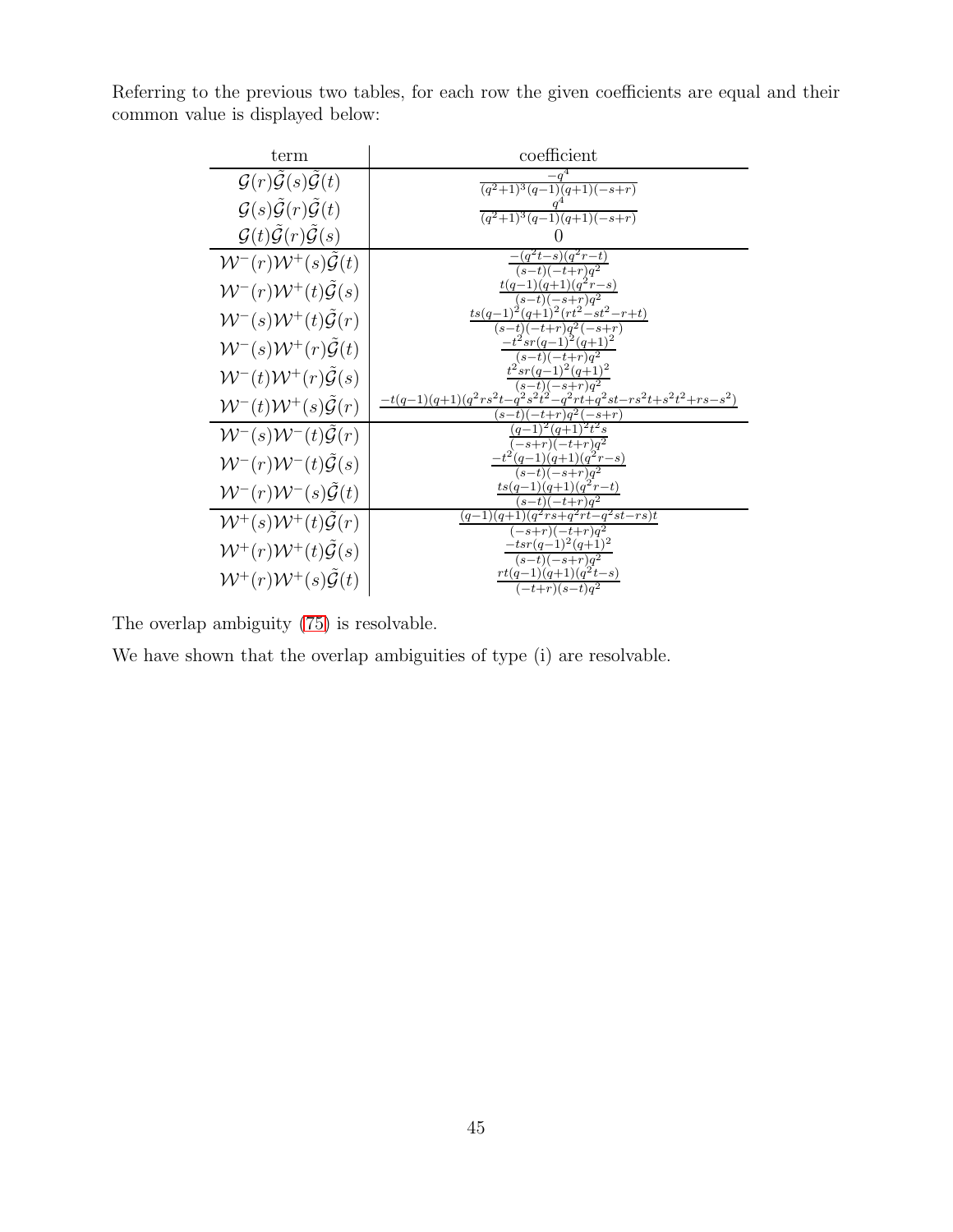Next we evaluate the six overlap ambiguities of type (ii). Here is the first one. Let evaluate the overlap ambiguity

<span id="page-45-0"></span>
$$
W^-(t)W^-(s)\mathcal{G}(r). \tag{76}
$$

We can proceed in two ways. If we evaluate  $W^-(t)W^-(s)$  first, then we find that [\(76\)](#page-45-0) is equal to a weighted sum with the following terms and coefficients:

| term                                                        | coefficient                                                                 |
|-------------------------------------------------------------|-----------------------------------------------------------------------------|
| $\mathcal{G}(s)\mathcal{G}(t)\mathcal{G}(r)$                | $b_{r,t}b'_{r,s}e_{r,t} - B_{r,t}b'_{t,s}e_{t,r} - B_{r,t}B'_{t,s}e_{s,r}$  |
| $\mathcal{G}(r)\mathcal{G}(t)\tilde{\mathcal{G}}(s)$        | $b_{r,t}B'_{r,s}e_{s,t} + B_{r,t}B'_{t,s}e_{s,r}$                           |
| $\mathcal{G}(r)\mathcal{G}(s)\tilde{\mathcal{G}}(t)$        | $-b_{r,t}b_{r,s}'e_{r,t} - b_{r,t}B_{r,s}'e_{s,t} + B_{r,t}b_{t,s}'e_{t,r}$ |
| $\mathcal{G}(r)\mathcal{W}^-(s)\mathcal{W}^{\dagger}(t)$    | $B'_{r,t}b_{r,s}$                                                           |
| $\mathcal{G}(r)\mathcal{W}^-(t)\mathcal{W}^+(s)$            | $b_{r,t}B'_{r,s}$                                                           |
| $\mathcal{G}(s)\mathcal{W}^-(t)\mathcal{W}^+(r)$            | $b'_{r,t}B_{t,s} + b_{r,t}b'_{r,s}$                                         |
| $\mathcal{G}(s)\mathcal{W}^-(r)\mathcal{W}^+(t)$            | $B'_{r,t}B_{r,s} + B_{r,t}b'_{t,s}$                                         |
| $\mathcal{G}(t)\mathcal{W}^-(r)\mathcal{W}^+(s)$            | $B_{r,t}B'_{t,s}$                                                           |
| $\mathcal{G}(t)\mathcal{W}^-(s)\mathcal{W}^+(r)$            | $b'_{r,t}b_{t,s}$                                                           |
| $\mathcal{G}(r)\mathcal{W}^-(s)\mathcal{W}^-(t)$            | $b_{r,t}b_{r,s}$                                                            |
| $\mathcal{G}(s)\mathcal{W}^-(r)\mathcal{W}^-(t)$            | $B_{r,t}B_{t,s} + b_{r,t}B_{r,s}$                                           |
| $\mathcal{G}(t)\mathcal{W}^-(r)\mathcal{W}^-(s)$            | $B_{r,t}b_{t,s}$                                                            |
| $\overline{\mathcal{G}(r)\mathcal{W}}^+(s)\mathcal{W}^+(t)$ | $B'_{r,t}B'_{r,s}$                                                          |
| $\mathcal{G}(s)\mathcal{W}^+(r)\mathcal{W}^+(t)$            | $b'_{r,t}b'_{t,s} + B'_{r,t}b'_{r,s}$                                       |
| $\mathcal{G}(t)\mathcal{W}^+(r)\mathcal{W}^+(s)$            | $b'_{r,t}B'_{t,s}$                                                          |

If we evaluate  $W^-(s)\mathcal{G}(r)$  first, then we find that [\(76\)](#page-45-0) is equal to a weighted sum with the following terms and coefficients:

| term                                                        | coefficient                                                             |  |
|-------------------------------------------------------------|-------------------------------------------------------------------------|--|
| $\mathcal{G}(s)\mathcal{G}(t)\mathcal{G}(r)$                | $b_{r,s}b'_{r,t}e_{r,s}-B_{r,s}b'_{s,t}e_{s,r}-B_{r,s}B'_{s,t}e_{t,r}$  |  |
| $\mathcal{G}(r)\mathcal{G}(t)\mathcal{G}(s)$                | $-b_{r,s}b'_{r,t}e_{r,s}-b_{r,s}B'_{r,t}e_{t,s}+B_{r,s}b'_{s,t}e_{s,r}$ |  |
| $\mathcal{G}(r)\mathcal{G}(s)\mathcal{G}(t)$                | $b_{r,s}B'_{r,t}e_{t,s} + B_{r,s}B'_{s,t}e_{t,r}$                       |  |
| $\mathcal{G}(r)\mathcal{W}^-(s)\mathcal{W}^+(t)$            | $B'_{r,t}b_{r,s}$                                                       |  |
| $\mathcal{G}(r)\mathcal{W}^-(t)\mathcal{W}^+(s)$            | $b_{r,t}B'_{r,s}$                                                       |  |
| $\mathcal{G}(s)\mathcal{W}^-(t)\mathcal{W}^+(r)$            | $b'_{r,s}b_{s,t}$                                                       |  |
| $\mathcal{G}(s)\mathcal{W}^-(r)\mathcal{W}^+(t)$            | $B_{r,s}B_{s,t}'$                                                       |  |
| $\mathcal{G}(t)\mathcal{W}^-(r)\mathcal{W}^+(s)$            | $B'_{r,s}B_{r,t}+B_{r,s}b'_{s,t}$                                       |  |
| $\mathcal{G}(t)\mathcal{W}^-(s)\mathcal{W}^+(r)$            | $b'_{r,s}B_{s,t}+b_{r,s}b'_{r,t}$                                       |  |
| $\mathcal{G}(r)\mathcal{W}^-(s)\mathcal{W}^-(t)$            | $b_{r,t}b_{r,s}$                                                        |  |
| $\mathcal{G}(s)\mathcal{W}^-(r)\mathcal{W}^-(t)$            | $B_{r,s}b_{s,t}$                                                        |  |
| $\mathcal{G}(t)\mathcal{W}^-(r)\mathcal{W}^-(s)$            | $B_{r,s}B_{s,t} + b_{r,s}B_{r,t}$                                       |  |
| $\mathcal{G}(r)\mathcal{W}^+(s)\mathcal{W}^+(\overline{t})$ | $B'_{r,t}B'_{r,s}$                                                      |  |
| $\mathcal{G}(s)\mathcal{W}^+(r)\mathcal{W}^+(t)$            | $b'_{r,s}B'_{s,t}$                                                      |  |
| $\mathcal{G}(t)\mathcal{W}^+(r)\mathcal{W}^+(s)$            | $b'_{r,s}b'_{s,t} + B'_{r,s}b'_{r,t}$                                   |  |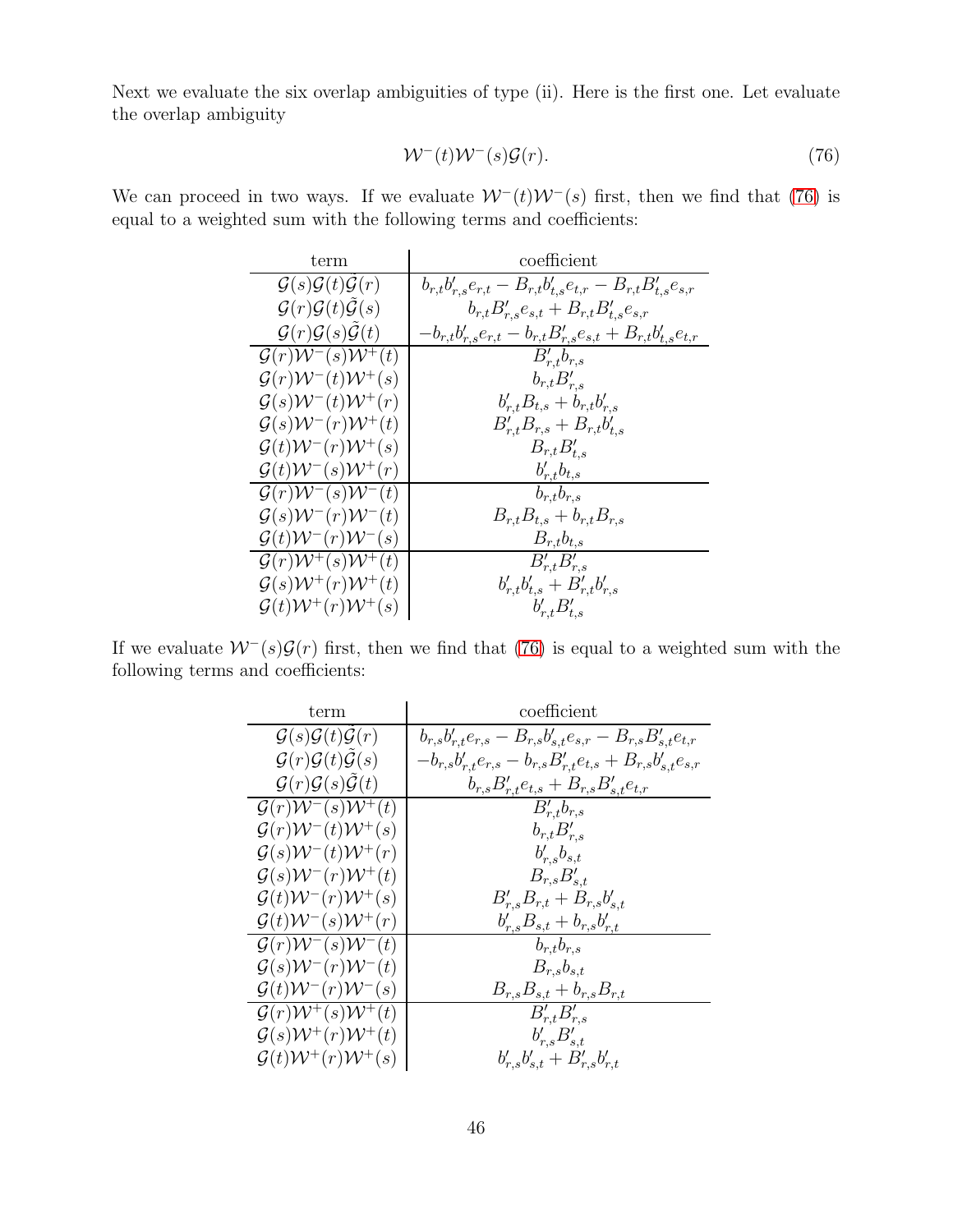Referring to the previous two tables, for each row the given coefficients are equal and their common value is displayed below:

| term                                                 | coefficient                                                     |
|------------------------------------------------------|-----------------------------------------------------------------|
| $\mathcal{G}(s)\mathcal{G}(t)\tilde{\mathcal{G}}(r)$ | $\frac{(q^2+1)^3(r-t)(r-s)}{r-s}$                               |
| $\mathcal{G}(r)\mathcal{G}(t)\mathcal{G}(s)$         | r s<br>$\frac{(-t+s)(q^2+1)^3(r-s)}{2}$                         |
| $\mathcal{G}(r)\mathcal{G}(s)\mathcal{G}(t)$         | $-rt$<br>$\frac{(-t+s)(q^2+1)^3(r-t)}{2}$                       |
| $\mathcal{G}(r)\mathcal{W}^-(s)\mathcal{W}^+(t)$     | $-rt(q-1)(q+1)(q^2s-r)$<br>$q^4(r-t)(r-s)$                      |
| $\mathcal{G}(r)\mathcal{W}^-(t)\mathcal{W}^+(s)$     | $-rs(q-1)(q+1)(q2t-r)$                                          |
| $\mathcal{G}(s)\mathcal{W}^-(t)\mathcal{W}^+(r)$     | $\frac{q^4(r-t)(r-s)}{r-s}$<br>$\frac{(q-1)(q+1)}{(q^2t-s)r^2}$ |
| $\mathcal{G}(s)\mathcal{W}^-(r)\mathcal{W}^+(t)$     | $(r-s)q^4(-t+s)$<br>$rts(q-1)^2(q+1)^2$                         |
|                                                      | $(r-s)q^4(-t+s)$<br>$-rts(q-1)^2(q+1)^2$                        |
| $\mathcal{G}(t)\mathcal{W}^-(r)\mathcal{W}^+(s)$     | $q^4(r-t)(-t+s)$<br>$r^2(q-1)(q+1)(q^2s-t)$                     |
| $\mathcal{G}(t)\mathcal{W}^-(s)\mathcal{W}^+(r)$     | $q^4(r-t)(-t+s)$                                                |
| $\mathcal{G}(r)\mathcal{W}^-(s)\mathcal{W}^-(t)$     | $(q^2t-r)(q^2s-r)$<br>$q^4(r-t)(r-s)$                           |
| $\mathcal{G}(s)\mathcal{W}^-(r)\mathcal{W}^-(t)$     | $-(q-1)(q+1)(q^2t-s)r$<br>$(r-s)q^4(-t+s)$                      |
| $\mathcal{G}(t)\mathcal{W}^-(r)\mathcal{W}^-(s)$     | $r(q-1)(q+1)(q^2s-t)$<br>$q^4(r-t)(-t+s)$                       |
| $\mathcal{G}(r)\mathcal{W}^+(s)\mathcal{W}^+(t)$     | $r^2ts(q-1)^2(q+1)^2$                                           |
| $\mathcal{G}(s)\mathcal{W}^+(r)\mathcal{W}^+(t)$     | $\frac{q^4(r-t)}{(r-s)}$<br>$-r^2ts(q-1)^2(q+1)^2$              |
| $\mathcal{G}(t)\mathcal{W}^+(r)\mathcal{W}^+(s)$     | $(r-s)q^4(-t+s)$<br>$r^2ts(q-1)^2(q+1)^2$                       |
|                                                      | $q^4(r-t)(-t+s)$                                                |

The overlap ambiguity [\(76\)](#page-45-0) is resolvable.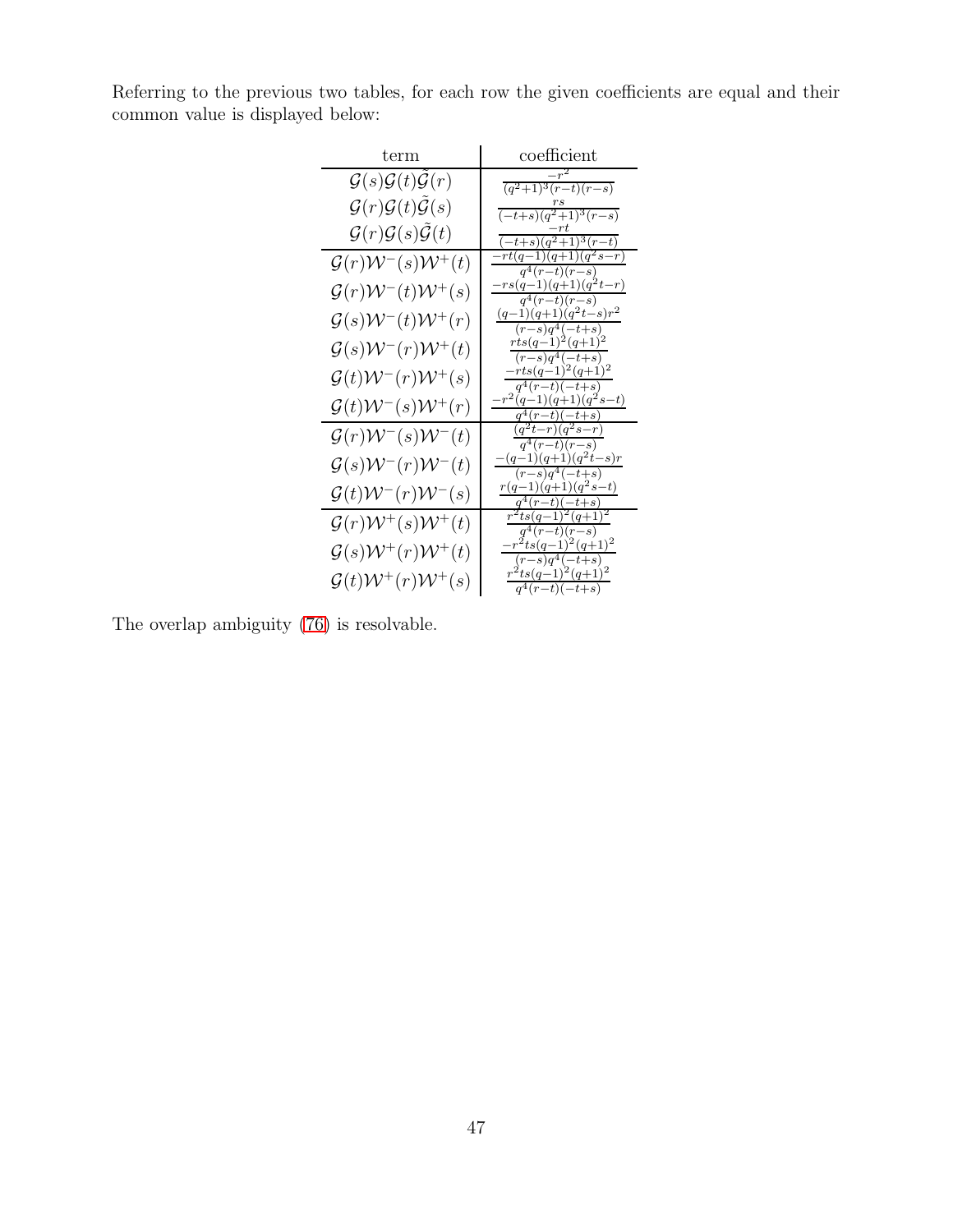<span id="page-47-0"></span>
$$
\mathcal{W}^+(t)\mathcal{W}^+(s)\mathcal{G}(r). \tag{77}
$$

We can proceed in two ways. If we evaluate  $W^+(t)W^+(s)$  first, then we find that [\(77\)](#page-47-0) is equal to a weighted sum with the following terms and coefficients:

| term                                                        | coefficient                                                             |
|-------------------------------------------------------------|-------------------------------------------------------------------------|
| $\mathcal{G}(s)\mathcal{G}(t)\mathcal{G}(r)$                | $-a'_{r,t}A_{t,s}e_{t,r}-a'_{r,t}a_{t,s}e_{s,r}+A'_{r,t}A_{r,s}e_{r,t}$ |
| $\mathcal{G}(r)\mathcal{G}(t)\mathcal{G}(s)$                | $a'_{r,t}a_{t,s}e_{s,r} + A'_{r,t}a_{r,s}e_{s,t}$                       |
| $\mathcal{G}(r)\mathcal{G}(s)\tilde{\mathcal{G}}(t)$        | $a'_{r,t}A_{t,s}e_{t,r}-A'_{r,t}A_{r,s}e_{r,t}-A'_{r,t}a_{r,s}e_{s,t}$  |
| $\mathcal{G}(r)\mathcal{W}^-(s)\mathcal{W}^+(t)$            | $a_{r,t}A'_{r,s}$                                                       |
| $\mathcal{G}(r)\mathcal{W}^-(t)\mathcal{W}^+(s)$            | $A_{r,t}^{\prime}a_{r,s}$                                               |
| $\mathcal{G}(s)\mathcal{W}^-(t)\mathcal{W}^+(r)$            | $A_{r,t}a'_{t,s} + A'_{r,t}A_{r,s}$                                     |
| $\mathcal{G}(s)\mathcal{W}^-(r)\mathcal{W}^+(t)$            | $a_{r,t}a'_{r,s} + a'_{r,t}A_{t,s}$                                     |
| $\mathcal{G}(t)\mathcal{W}^-(r)\mathcal{W}^+(s)$            | $a'_{r,t}a_{t,s}$                                                       |
| $\mathcal{G}(t)\mathcal{W}^-(s)\mathcal{W}^+(r)$            | $A_{r,t}A'_{t,s}$                                                       |
| $\mathcal{G}(r)\mathcal{W}^-(s)\mathcal{W}^-(t)$            | $\overline{A}_{r,t}^{\prime}A_{r,s}^{\prime}$                           |
| $\mathcal{G}(s)\mathcal{W}^-(r)\mathcal{W}^-(t)$            | $a'_{r,t}a'_{t,s} + A'_{r,t}a'_{r,s}$                                   |
| $\mathcal{G}(t)\mathcal{W}^-(r)\mathcal{W}^-(s)$            | $a'_{r,t}A'_{t,s}$                                                      |
| $\overline{\mathcal{G}(r)\mathcal{W}^+(s)}\mathcal{W}^+(t)$ | $a_{r,t}a_{r,s}$                                                        |
| $\mathcal{G}(s)\mathcal{W}^+(r)\mathcal{W}^+(t)$            | $A_{r,t}A_{t,s} + a_{r,t}A_{r,s}$                                       |
| $\mathcal{G}(t)\mathcal{W}^+(r)\mathcal{W}^+(s)$            | $A_{r,t}a_{t,s}$                                                        |

If we evaluate  $W^+(s)\mathcal{G}(r)$  first, then we find that [\(77\)](#page-47-0) is equal to a weighted sum with the following terms and coefficients:

| term                                             | coefficient                                                             |
|--------------------------------------------------|-------------------------------------------------------------------------|
| $\mathcal{G}(s)\mathcal{G}(t)\mathcal{G}(r)$     | $-a'_{r,s}A_{s,t}e_{s,r}-a'_{r,s}a_{s,t}e_{t,r}+A'_{r,s}A_{r,t}e_{r,s}$ |
| $\mathcal{G}(r)\mathcal{G}(t)\mathcal{G}(s)$     | $a'_{r,s}A_{s,t}e_{s,r}-A'_{r,s}A_{r,t}e_{r,s}-A'_{r,s}a_{r,t}e_{t,s}$  |
| $\mathcal{G}(r)\mathcal{G}(s)\mathcal{G}(t)$     | $a'_{r,s}a_{s,t}e_{t,r}+A'_{r,s}a_{r,t}e_{t,s}$                         |
| $\mathcal{G}(r)\mathcal{W}^-(s)\mathcal{W}^+(t)$ | $a_{r,t}A'_{r,s}$                                                       |
| $\mathcal{G}(r)\mathcal{W}^-(t)\mathcal{W}^+(s)$ | $A'_{r,t}a_{r,s}$                                                       |
| $\mathcal{G}(s)\mathcal{W}^-(t)\mathcal{W}^+(r)$ | $A_{r,s}A'_{s,t}$                                                       |
| $\mathcal{G}(s)\mathcal{W}^-(r)\mathcal{W}^+(t)$ | $a'_{r,s}a_{s,t}$                                                       |
| $\mathcal{G}(t)\mathcal{W}^-(r)\mathcal{W}^+(s)$ | $a_{r,s}a'_{r,t} + a'_{r,s}A_{s,t}$                                     |
| $\mathcal{G}(t)\mathcal{W}^-(s)\mathcal{W}^+(r)$ | $A_{r,s}a'_{s,t} + A'_{r,s}A_{r,t}$                                     |
| $\mathcal{G}(r)\mathcal{W}^-(s)\mathcal{W}^-(t)$ | $A'_{r,t}A'_{r,s}$                                                      |
| $\mathcal{G}(s)\mathcal{W}^-(r)\mathcal{W}^-(t)$ | $a'_{r,s}A'_{s,t}$                                                      |
| $\mathcal{G}(t)\mathcal{W}^-(r)\mathcal{W}^-(s)$ | $a'_{r,s}a'_{s,t} + A'_{r,s}a'_{r,t}$                                   |
| $\mathcal{G}(r)\mathcal{W}^+(s)\mathcal{W}^+(t)$ | $a_{r,t}a_{r,s}$                                                        |
| $\mathcal{G}(s)\mathcal{W}^+(r)\mathcal{W}^+(t)$ | $A_{r,s}a_{s,t}$                                                        |
| $\mathcal{G}(t)\mathcal{W}^+(r)\mathcal{W}^+(s)$ | $A_{r,s}A_{s,t} + a_{r,s}A_{r,t}$                                       |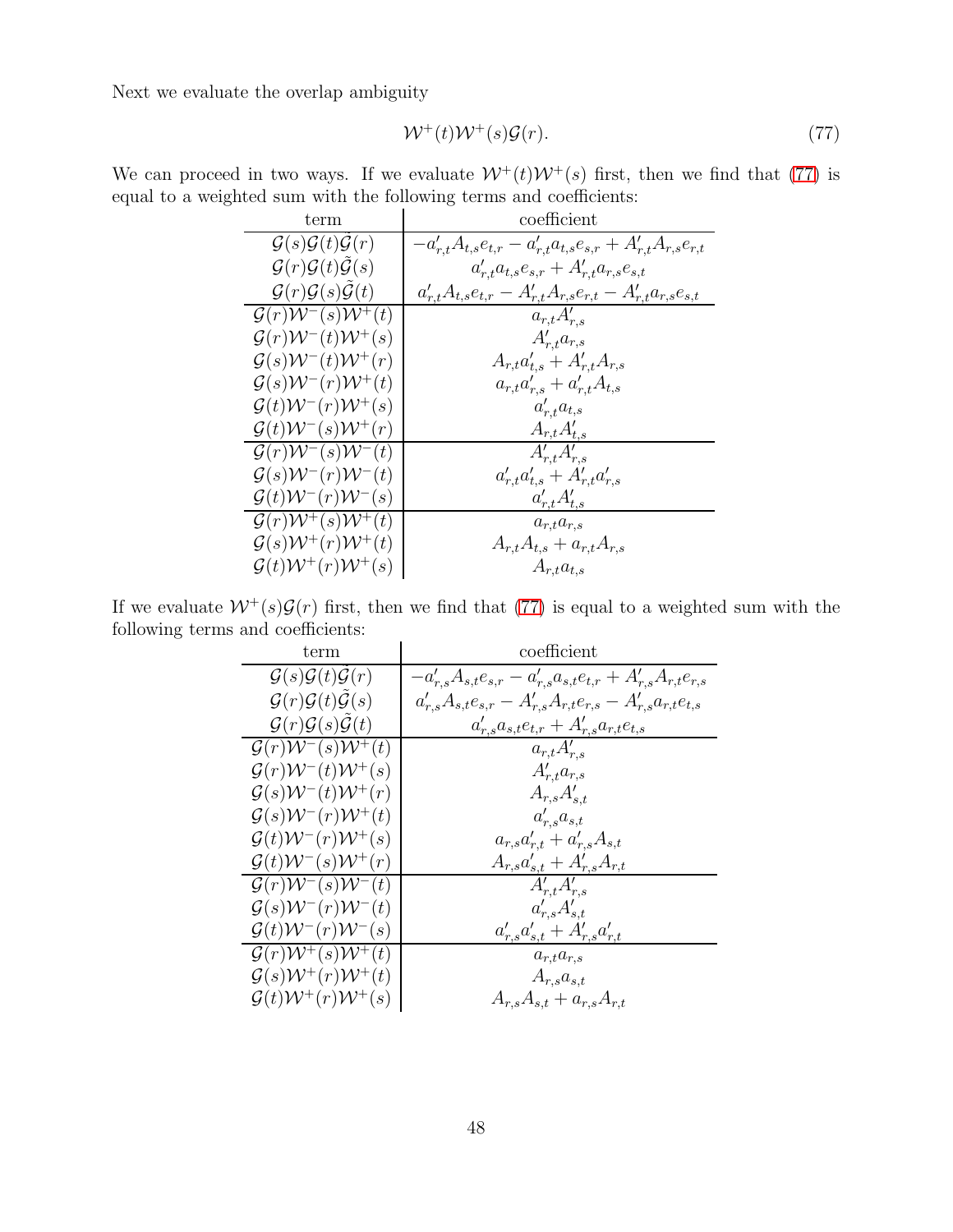Referring to the previous two tables, for each row the given coefficients are equal and their common value is displayed below:

| term                                                 | coefficient                               |
|------------------------------------------------------|-------------------------------------------|
| $\mathcal{G}(s)\mathcal{G}(t)\mathcal{\tilde{G}}(r)$ | $q^4r^2$<br>$(r-s)(q^2+1)^3(r-t)$         |
| $\mathcal{G}(r)\mathcal{G}(t)\mathcal{G}(s)$         | $-q^4rs$<br>$(r-s)(q^2+1)^3(-t+s)$        |
| $\mathcal{G}(r)\mathcal{G}(s)\mathcal{G}(t)$         | $q^4tr$<br>$(q^2+1)^3(-t+s)(r-t)$         |
| $\mathcal{G}(r)\mathcal{W}^-(s)\mathcal{W}^+(t)$     | $sr(q-1)(q+1)(q^2r-t)$<br>$(r-t)(r-s)$    |
| $\mathcal{G}(r)\mathcal{W}^-(t)\mathcal{W}^+(s)$     | $tr(q-1)(q+1)(q^2r-s)$<br>$(r-t)(r-s)$    |
| $\mathcal{G}(s)\mathcal{W}^-(t)\mathcal{W}^+(r)$     | $(q-1)^2(q+1)^2$ srt                      |
| $\mathcal{G}(s)\mathcal{W}^-(r)\mathcal{W}^+(t)$     | $(r-s)(-t+s)$<br>$(q-1)(q+1)(q^2s-t)r^2$  |
|                                                      | $(r-s)(-t+s)$<br>$-r^2(q-1)(q+1)(q^2t-s)$ |
| $\mathcal{G}(t)\mathcal{W}^-(r)\mathcal{W}^+(s)$     | $(r-t)(-t+s)$<br>$-(q-1)^2(q+1)^2$ srt    |
| $\mathcal{G}(t)\mathcal{W}^-(s)\mathcal{W}^+(r)$     | $(r-t)(-t+s)$<br>$r^2ts(q-1)^2(q+1)^2$    |
| $\mathcal{G}(r)\mathcal{W}^-(s)\mathcal{W}^-(t)$     | $(r-t)(r-s)$                              |
| $\mathcal{G}(s)\mathcal{W}^-(r)\mathcal{W}^-(t)$     | $-r^2ts(q-1)^2(q+1)^2$<br>$(r-s)(-t+s)$   |
| $\mathcal{G}(t)\mathcal{W}^-(r)\mathcal{W}^-(s)$     | $r^2ts(q-1)^2(q+1)^2$<br>$(r-t)(-t+s)$    |
| $\mathcal{G}(r)\mathcal{W}^+(s)\mathcal{W}^+(t)$     | $(q^2r-t)(q^2r-s)$<br>$(r-t)(r-s)$        |
| $\mathcal{G}(s)\mathcal{W}^+(r)\mathcal{W}^+(t)$     | $-(q-1)(q+1)(q^2s-t)r$<br>$(r-s)(-t+s)$   |
| $\mathcal{G}(t)\mathcal{W}^+(r)\mathcal{W}^+(s)$     | $r(q-1)(q+1)(q^2t-s)$<br>$(r-t)(-t+s)$    |

The overlap ambiguity [\(77\)](#page-47-0) is resolvable.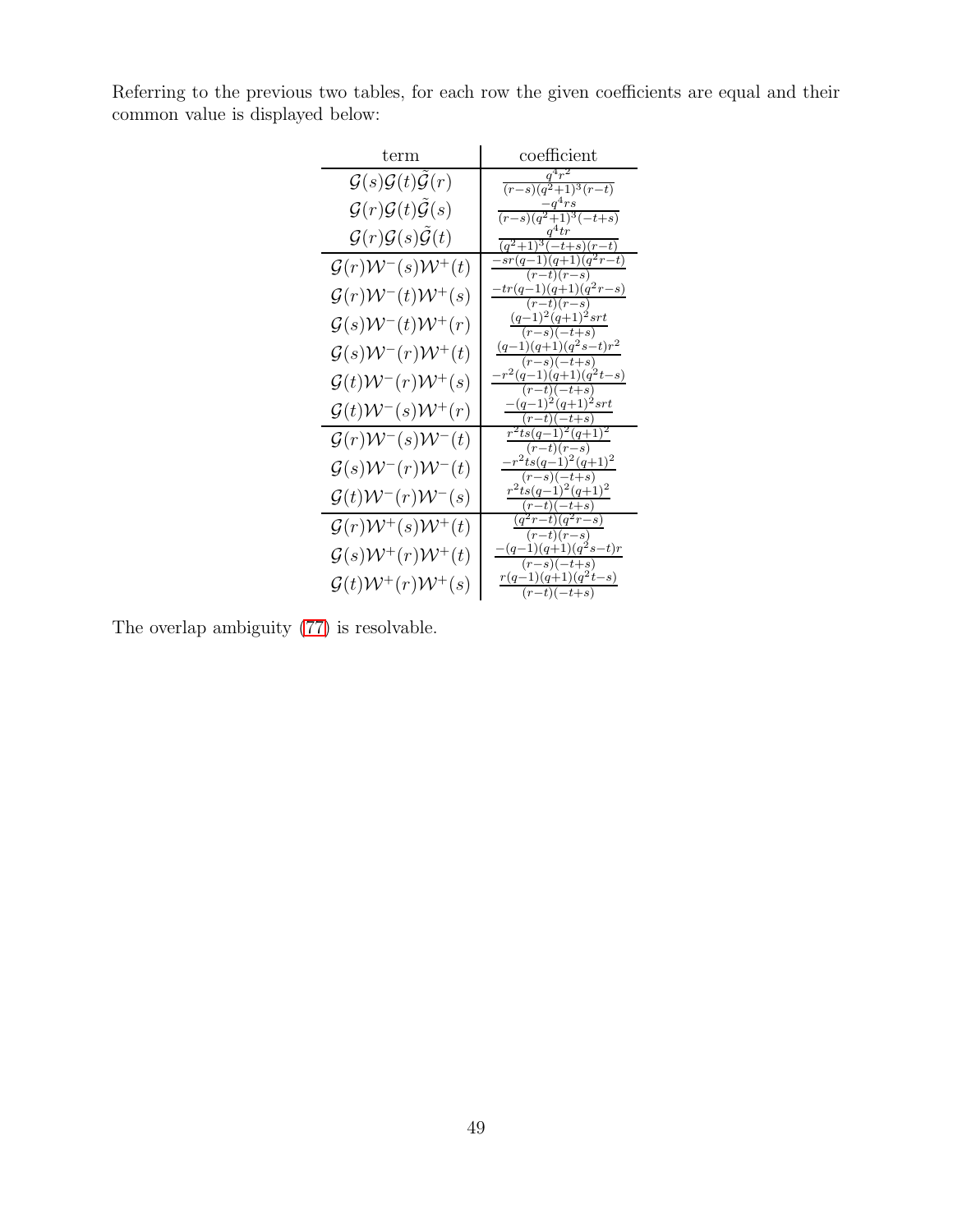<span id="page-49-0"></span>
$$
\tilde{\mathcal{G}}(t)\tilde{\mathcal{G}}(s)\mathcal{G}(r). \tag{78}
$$

We can proceed in two ways. If we evaluate  $\tilde{\mathcal{G}}(t)\tilde{\mathcal{G}}(s)$  first, then we find that [\(78\)](#page-49-0) is equal to a weighted sum with the following terms and coefficients:

| term                                                                                                                    | coefficient                                                                                                                                                                     |
|-------------------------------------------------------------------------------------------------------------------------|---------------------------------------------------------------------------------------------------------------------------------------------------------------------------------|
| $\mathcal{G}(r)\tilde{\mathcal{G}}(s)\overline{\tilde{\mathcal{G}}(t)}$                                                 | $1+f_{s,r}b'_{t,s}A'_{s,r}e_{t,r}+f_{s,r}B'_{t,s}A'_{t,r}e_{s,r}-F_{s,r}B'_{t,s}b_{t,r}e_{s,r}-F_{s,r}b'_{t,s}b_{s,r}e_{t,r}$                                                   |
|                                                                                                                         | $-f_{s,r}b'_{t,r}a'_{r,s}e_{t,r}+f_{s,r}B'_{t,r}a'_{t,s}e_{r,t}+f_{s,r}B'_{t,r}A'_{t,s}e_{r,s}+F_{s,r}A_{t,s}A'_{s,r}e_{t,r}$                                                   |
|                                                                                                                         | $+F_{s,r}a_{t,s}A_{t,r}^{\prime}e_{s,r}$                                                                                                                                        |
| $\mathcal{G}(s)\tilde{\mathcal{G}}(r)\tilde{\mathcal{G}}(t)$                                                            | $f_{s,r}b'_{t,s}a'_{s,r}e_{t,s}-f_{s,r}B'_{t,s}a'_{t,r}e_{s,t}-f_{s,r}B'_{t,s}A'_{t,r}e_{s,r}+F_{s,r}B'_{t,s}b_{t,r}e_{s,r}$                                                    |
|                                                                                                                         | $+ F_{s,r} B'_{t,s} B_{t,r} e_{s,t} - f_{s,r} b'_{t,r} A'_{r,s} e_{t,s} - f_{s,r} B'_{t,r} A'_{t,s} e_{r,s} + F_{s,r} A_{t,s} a'_{s,r} e_{t,s}$                                 |
|                                                                                                                         | $-F_{s,r}a_{t,s}a'_{t,r}e_{s,t} - F_{s,r}a_{t,s}A'_{t,r}e_{s,r} - F_{s,r}b'_{t,s}B_{s,r}e_{t,s}$                                                                                |
| $\mathcal{G}(t)\tilde{\mathcal{G}}(r)\tilde{\mathcal{G}}(s)$                                                            | $-f_{s,r}b'_{t,s}a'_{s,r}e_{t,s}-f_{s,r}b'_{t,s}A'_{s,r}e_{t,r}+f_{s,r}B'_{t,s}a'_{t,r}e_{s,t}-F_{s,r}B'_{t,s}B_{t,r}e_{s,t}$                                                   |
|                                                                                                                         | $+ F_{s,r} b'_{t,s} B_{s,r} e_{t,s} + f_{s,r} b'_{t,r} a'_{r,s} e_{t,r} + f_{s,r} b'_{t,r} A'_{r,s} e_{t,s} - f_{s,r} B'_{t,r} a'_{t,s} e_{r,t}$                                |
|                                                                                                                         | $+F_{s,r}a_{t,s}a_{t,r}'e_{s,t}-F_{s,r}A_{t,s}a_{s,r}'e_{t,s}-F_{s,r}A_{t,s}A_{s,r}'e_{t,r}+F_{s,r}b_{t,s}'b_{s,r}e_{t,r}$                                                      |
| ${\cal W}^- (r) {\cal W}^{\overline +}(s) {\cal \tilde G}(t)$                                                           | $-f_{s,r}b_{t,r}a_{t,s}+f_{s,r}B'_{t,s}A'_{t,r}+F_{s,r}a_{t,s}A'_{t,r}-F_{s,r}B'_{t,s}b_{t,r}$                                                                                  |
| $W^-(r)W^+(t)\tilde{\mathcal{G}}(s)$                                                                                    | $-f_{t,r} - f_{s,r}b_{t,r}A_{t,s} + f_{s,r}b'_{t,s}A'_{s,r} - f_{s,r}b'_{t,r}a'_{r,s}$                                                                                          |
|                                                                                                                         | $+F_{s,r}A_{t,s}A'_{s,r}-F_{s,r}b'_{t,s}b_{s,r}$                                                                                                                                |
| $W^-(s)W^+(t)\tilde{\mathcal{G}}(r)$                                                                                    | $f_{s,r}b_{t,s}A_{t,r} + F_{s,r}A'_{t,s}A_{t,r} - F_{s,r}b_{t,s}b'_{t,r} + f_{s,r}b'_{t,s}a'_{s,r}$<br>$-f_{s,r}b'_{t,r}A'_{r,s}+F_{s,r}A_{t,s}a'_{s,r}-F_{s,r}b'_{t,s}B_{s,r}$ |
| ${\mathcal W}^- (s) {\mathcal W}^+ (r) \tilde {\mathcal G}(t)$                                                          | $f_{s,r}b_{t,s}a_{t,r} + F_{s,r}A'_{t,s}a_{t,r} - F_{s,r}b_{t,s}B'_{t,r} - f_{s,r}B'_{t,r}A'_{t,s}$                                                                             |
| $\mathcal{W}^-(t)\mathcal{W}^+(r)\tilde{\mathcal{G}}(s)$                                                                | $f_{t,r} + f_{s,r}B_{t,s}a_{s,r} - f_{s,r}B_{t,r}A_{r,s} + F_{s,r}a'_{t,s}a_{s,r}$                                                                                              |
|                                                                                                                         | $-F_{s,r}B_{t,s}B'_{s,r}-f_{s,r}B'_{t,r}a'_{t,s}$                                                                                                                               |
| ${\mathcal W}^- (t) {\mathcal W}^+ (s) \tilde {\mathcal G}(r)$                                                          | $f_{s,r}B_{t,s}A_{s,r}-f_{s,r}B_{t,r}a_{r,s}+F_{s,r}a_{t,s}'A_{s,r}-F_{s,r}B_{t,s}b_{s,r}'$                                                                                     |
|                                                                                                                         | $+f_{s,r}B'_{t,s}a'_{t,r}+F_{s,r}a_{t,s}a'_{t,r}-F_{s,r}B'_{t,s}B_{t,r}$                                                                                                        |
| $W^-(s)W^-(t)\tilde{\mathcal{G}}(r)$                                                                                    | $f_{s,r}B_{t,s}a'_{s,r}+f_{s,r}b_{t,s}a'_{t,r}-f_{s,r}B_{t,r}A'_{r,s}+F_{s,r}a'_{t,s}a'_{s,r}$                                                                                  |
|                                                                                                                         | $+F_{s,r}A'_{t,s}a'_{t,r}-F_{s,r}B_{t,s}B_{s,r}-F_{s,r}b_{t,s}B_{t,r}$                                                                                                          |
| $\mathcal{W}^-(r)\mathcal{W}^-(t)\tilde{\mathcal{G}}(s)$                                                                | $-F_{t,r} + f_{s,r}B_{t,s}A'_{s,r} - f_{s,r}B_{t,r}a'_{r,s} - f_{s,r}b_{t,r}a'_{t,s}$                                                                                           |
|                                                                                                                         | $+F_{s,r}a_{t,s}^{\prime}A_{s,r}^{\prime}-F_{s,r}B_{t,s}b_{s,r}$                                                                                                                |
|                                                                                                                         | $f_{s,r}b_{t,s}A'_{t,r}-f_{s,r}b_{t,r}A'_{t,s}+F_{s,r}A'_{t,s}A'_{t,r}-F_{s,r}b_{t,s}b_{t,r}$                                                                                   |
| $\frac{\mathcal{W}^-(r)\mathcal{W}^-(s)\tilde{\mathcal{G}}(t)}{\mathcal{W}^+(s)\mathcal{W}^+(t)\tilde{\mathcal{G}}(r)}$ | $f_{s,r}b'_{t,s}A_{s,r}+f_{s,r}B'_{t,s}A_{t,r}-f_{s,r}b'_{t,r}a_{r,s}+F_{s,r}A_{t,s}A_{s,r}$                                                                                    |
|                                                                                                                         | $+F_{s,r}a_{t,s}A_{t,r}-F_{s,r}b'_{t,s}b'_{s,r}-F_{s,r}B'_{t,s}b'_{t,r}$                                                                                                        |
| $\mathcal{W}^+(r)\mathcal{W}^+(t)\tilde{\mathcal{G}}(s)$                                                                | $F_{t,r} + f_{s,r}b'_{t,s}a_{s,r} - f_{s,r}b'_{t,r}A_{r,s} - f_{s,r}B'_{t,r}A_{t,s}$                                                                                            |
|                                                                                                                         | $+F_{s,r}A_{t,s}a_{s,r}-F_{s,r}b'_{t,s}B'_{s,r}$                                                                                                                                |
| $W^+(r)W^+(s)\tilde{\mathcal{G}}(t)$                                                                                    | $f_{s,r}B'_{t,s}a_{t,r} - f_{s,r}B'_{t,r}a_{t,s} + F_{s,r}a_{t,s}a_{t,r} - F_{s,r}B'_{t,s}B'_{t,r}$                                                                             |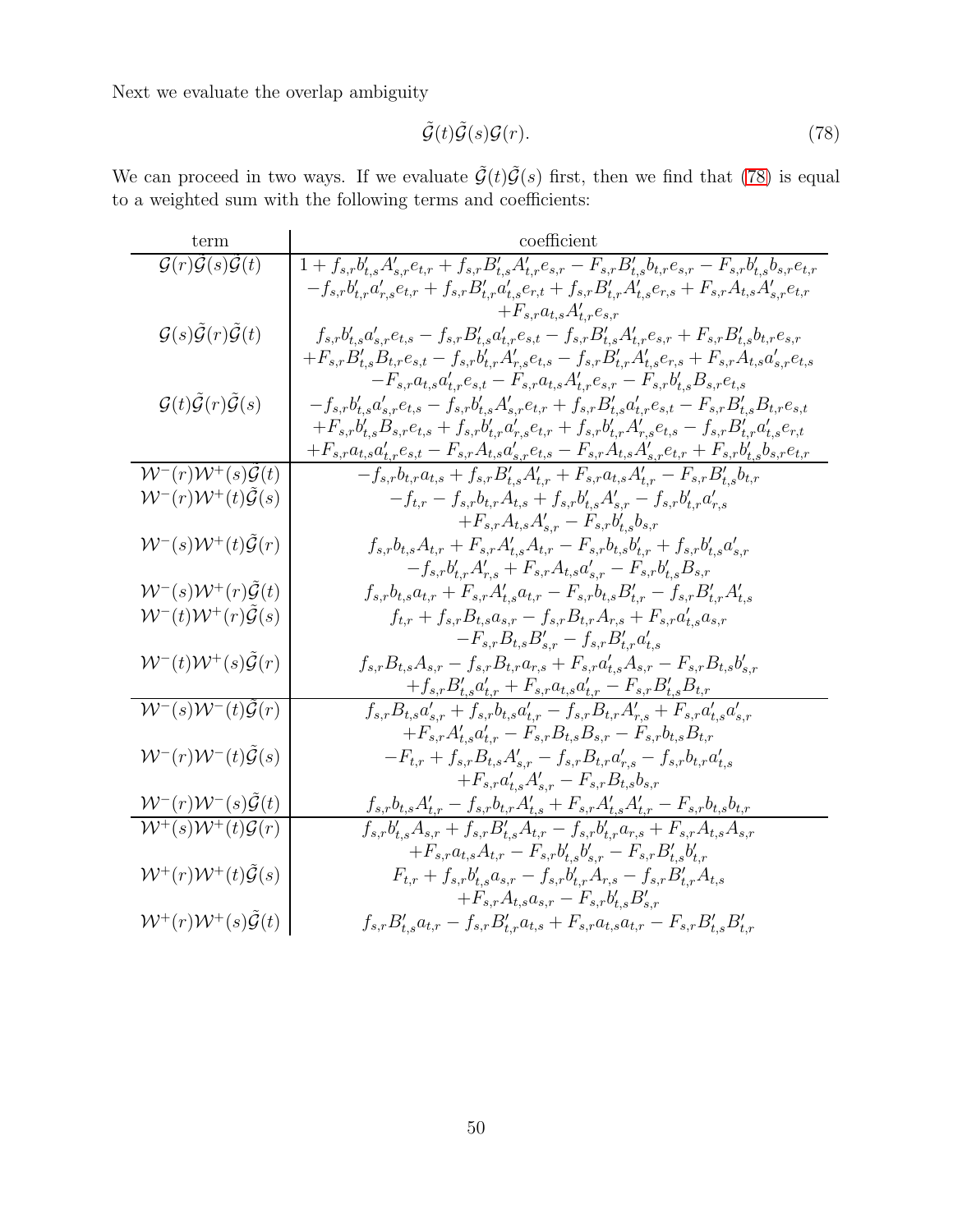If we evaluate  $\tilde{\mathcal{G}}(s)\mathcal{G}(r)$  first, then we find that [\(78\)](#page-49-0) is equal to a weighted sum with the following terms and coefficients:

| term                                                                | coefficient                                                                                                                                                                           |
|---------------------------------------------------------------------|---------------------------------------------------------------------------------------------------------------------------------------------------------------------------------------|
| $\mathcal{G}(r)\mathcal{\tilde{G}}(s)\mathcal{\tilde{G}}(t)$        | $1+f_{t,r}b_{s,t}^{\prime}A_{t,r}^{\prime}e_{s,r}+f_{t,r}B_{s,t}^{\prime}A_{s,r}^{\prime}e_{t,r}-F_{t,r}B_{s,t}^{\prime}b_{s,r}e_{t,r}-F_{t,r}b_{s,t}^{\prime}b_{t,r}e_{s,r}$         |
|                                                                     | $-f_{t,r}b_{s,r}^{\prime}a_{r,t}^{\prime}e_{s,r}+f_{t,r}B_{s,r}^{\prime}a_{s,t}^{\prime}e_{r,s}+f_{t,r}B_{s,r}^{\prime}A_{s,t}^{\prime}e_{r,t}+F_{t,r}A_{s,t}A_{t,r}^{\prime}e_{s,r}$ |
|                                                                     | $+F_{t,r}a_{s,t}A'_{s,r}e_{t,r}$                                                                                                                                                      |
| $\mathcal{G}(s)\tilde{\mathcal{G}}(r)\tilde{\mathcal{G}}(t)$        | $-f_{t,r}b_{s,t}'a_{t,r}'e_{s,t}-f_{t,r}b_{s,t}'A_{t,r}'e_{s,r}+f_{t,r}B_{s,t}'a_{s,r}'e_{t,s}-F_{t,r}B_{s,t}'B_{s,r}e_{t,s}$                                                         |
|                                                                     | $+ F_{t,r} b_{s,t}' B_{t,r} e_{s,t} + f_{t,r} b_{s,r}' a_{r,t}' e_{s,r} + f_{t,r} b_{s,r}' A_{r,t}' e_{s,t} - f_{t,r} B_{s,r}' a_{s,t}' e_{r,s}$                                      |
|                                                                     | $+ F_{t,r} a_{s,t} a_{s,r}' e_{t,s} - F_{t,r} A_{s,t} a_{t,r}' e_{s,t} - F_{t,r} A_{s,t} A_{t,r}' e_{s,r} + F_{t,r} b_{s,t}' b_{t,r} e_{s,r}$                                         |
| $\mathcal{G}(t)\tilde{\mathcal{G}}(r)\tilde{\mathcal{G}}(s)$        | $f_{t,r}b_{s,t}'a_{t,r}'e_{s,t}-f_{t,r}B_{s,t}'a_{s,r}'e_{t,s}-f_{t,r}B_{s,t}'A_{s,r}'e_{t,r}+F_{t,r}B_{s,t}'b_{s,r}e_{t,r}$                                                          |
|                                                                     | $+ F_{t,r} B'_{s,t} B_{s,r} e_{t,s} - f_{t,r} b'_{s,r} A'_{r,t} e_{s,t} - f_{t,r} B'_{s,r} A'_{s,t} e_{r,t} + F_{t,r} A_{s,t} a'_{t,r} e_{s,t}$                                       |
|                                                                     | $-F_{t,r}a_{s,t}a'_{s,r}e_{t,s}-F_{t,r}a_{s,t}A'_{s,r}e_{t,r}-F_{t,r}b'_{s,t}B_{t,r}e_{s,t}$                                                                                          |
| $W^-(r)W^+(s)\tilde{\mathcal{G}}(t)$                                | $-f_{s,r} - f_{t,r}b_{s,r}A_{s,t} + f_{t,r}b'_{s,t}A'_{t,r} - f_{t,r}b'_{s,r}a'_{r,t}$                                                                                                |
|                                                                     | $+F_{t,r}A_{s,t}A'_{t,r}-F_{t,r}b'_{s,t}b_{t,r}$                                                                                                                                      |
| ${\cal W}^- (r) {\cal W}^+ (t) \tilde {\cal G}(s)$                  | $-f_{t,r}b_{s,r}a_{s,t}+f_{t,r}B'_{s,t}A'_{s,r}+F_{t,r}a_{s,t}A'_{s,r}-F_{t,r}B'_{s,t}b_{s,r}$                                                                                        |
| $W^-(s)W^+(t)\tilde{\mathcal{G}}(r)$                                | $f_{t,r}B_{s,t}A_{t,r}-f_{t,r}B_{s,r}a_{r,t}+F_{t,r}a'_{s,t}A_{t,r}-F_{t,r}B_{s,t}b'_{t,r}$                                                                                           |
|                                                                     | $+f_{t,r}B'_{s,t}a'_{s,r}+F_{t,r}a_{s,t}a'_{s,r}-F_{t,r}B'_{s,t}B_{s,r}$                                                                                                              |
| ${\mathcal W}^- (s) {\mathcal W}^+ (r) \tilde {\mathcal G}(t)$      | $f_{s,r} + f_{t,r}B_{s,t}a_{t,r} - f_{t,r}B_{s,r}A_{r,t} + F_{t,r}a'_{s,t}a_{t,r}$                                                                                                    |
|                                                                     | $-F_{t,r}B_{s,t}B'_{t,r}-f_{t,r}B'_{s,r}a'_{s,t}$                                                                                                                                     |
| ${\cal W}^- (t) {\cal W}^+ (r) \tilde {\cal G}(s)$                  | $f_{t,r}b_{s,t}a_{s,r} + F_{t,r}A'_{s,t}a_{s,r} - F_{t,r}b_{s,t}B'_{s,r} - f_{t,r}B'_{s,r}A'_{s,t}$                                                                                   |
| ${\mathcal W}^- (t) {\mathcal W}^+ (s) \tilde {\mathcal G}(r)$      | $f_{t,r}b_{s,t}A_{s,r} + F_{t,r}A'_{s,t}A_{s,r} - F_{t,r}b_{s,t}b'_{s,r} + f_{t,r}b'_{s,t}a'_{t,r}$                                                                                   |
|                                                                     | $-f_{t,r}b'_{s,r}A'_{r,t}+F_{t,r}A_{s,t}a'_{t,r}-F_{t,r}b'_{s,t}B_{t,r}$                                                                                                              |
| $W^-(s)W^-(t)\tilde{\mathcal{G}}(r)$                                | $f_{t,r}B_{s,t}a'_{t,r}+f_{t,r}b_{s,t}a'_{s,r}-f_{t,r}B_{s,r}A'_{r,t}+F_{t,r}a'_{s,t}a'_{t,r}$                                                                                        |
|                                                                     | $+F_{t,r}A'_{s,t}a'_{s,r}-F_{t,r}B_{s,t}B_{t,r}-F_{t,r}b_{s,t}B_{s,r}$                                                                                                                |
| ${\cal W}^- (r) {\cal W}^- (t) \tilde {\cal G}(s)$                  | $f_{t,r}b_{s,t}A'_{s,r}-f_{t,r}b_{s,r}A'_{s,t}+F_{t,r}A'_{s,t}A'_{s,r}-F_{t,r}b_{s,t}b_{s,r}$                                                                                         |
| $\mathcal{W}^-(r)\mathcal{W}^-(s)\widetilde{\mathcal{G}}(t)$        | $-F_{s,r} + f_{t,r}B_{s,t}A'_{t,r} - f_{t,r}B_{s,r}a'_{r,t} - f_{t,r}b_{s,r}a'_{s,t}$                                                                                                 |
|                                                                     | $+F_{t,r}a'_{s,t}A'_{t,r}-F_{t,r}B_{s,t}b_{t,r}$                                                                                                                                      |
| $\overline{\mathcal{W}^+(s)\mathcal{W}^+(t)\tilde{\mathcal{G}}(r)}$ | $\overline{f_{t,r}b_{s,t}'A_{t,r} + f_{t,r}B_{s,t}'A_{s,r} - f_{t,r}b_{s,r}'a_{r,t} + F_{t,r}A_{s,t}A_{t,r}}$                                                                         |
|                                                                     | $+F_{t,r}a_{s,t}A_{s,r}-F_{t,r}b'_{s,t}b'_{t,r}-F_{t,r}B'_{s,t}b'_{s,r}$                                                                                                              |
| ${\cal W}^{+}(r){\cal W}^{+}(t){\cal \tilde{G}}(s)$                 | $f_{t,r}B'_{s,t}a_{s,r}-f_{t,r}B'_{s,r}a_{s,t}+F_{t,r}a_{s,t}a_{s,r}-F_{t,r}B'_{s,t}B'_{s,r}$                                                                                         |
| $\mathcal{W}^+(r)\mathcal{W}^+(s)\mathcal{\tilde{G}}(t)$            | $F_{s,r} + f_{t,r}b'_{s,t}a_{t,r} - f_{t,r}b'_{s,r}A_{r,t} - f_{t,r}B'_{s,r}A_{s,t}$                                                                                                  |
|                                                                     | $+F_{t,r}A_{s,t}a_{t,r}-F_{t,r}b'_{s,t}B'_{t,r}$                                                                                                                                      |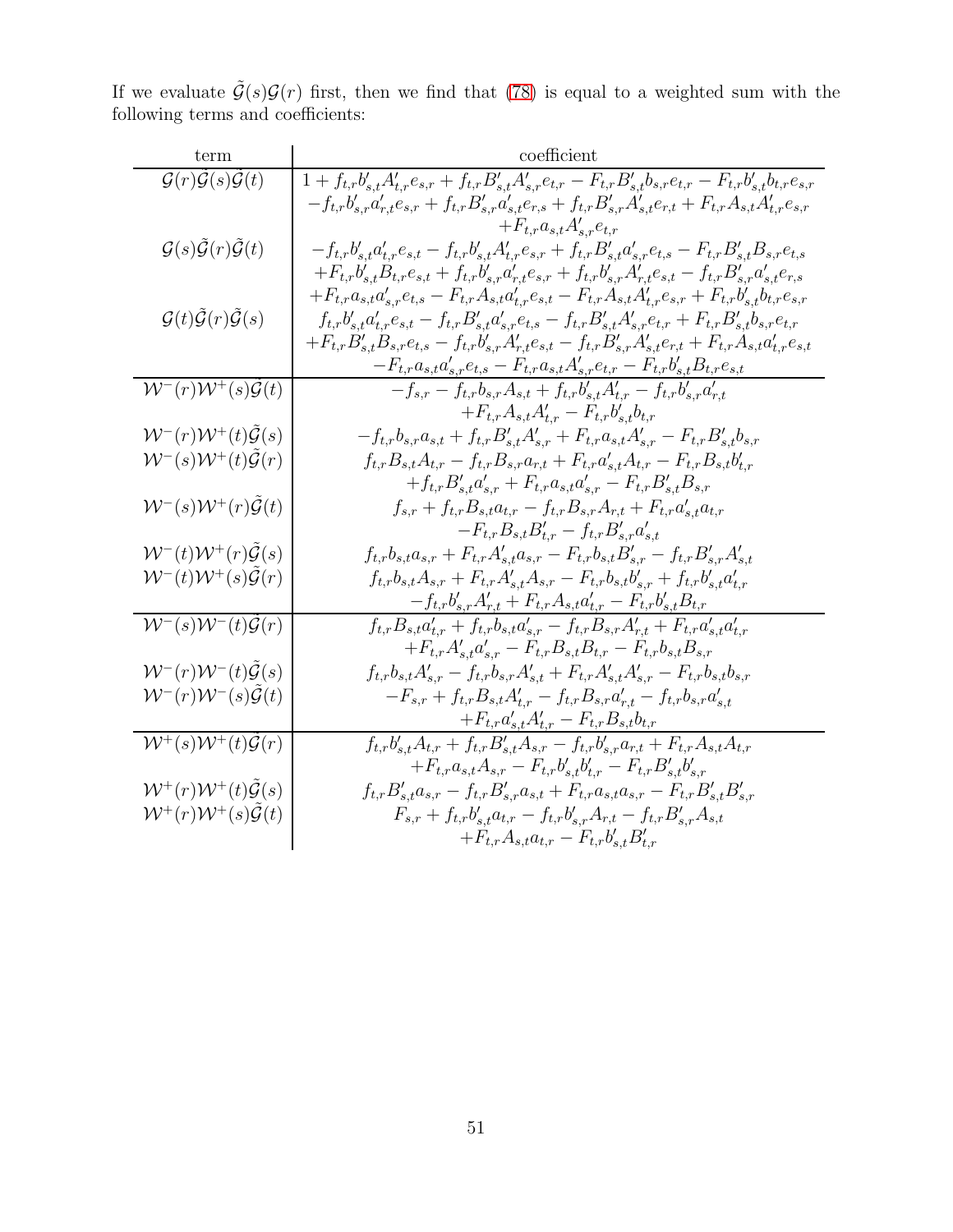Referring to the previous two tables, for each row the given coefficients are equal and their common value is displayed below:

| term                                                         | coefficient                                                                                                                                                                                                                                                                                                                                                                       |
|--------------------------------------------------------------|-----------------------------------------------------------------------------------------------------------------------------------------------------------------------------------------------------------------------------------------------------------------------------------------------------------------------------------------------------------------------------------|
| $\mathcal{G}(r)\tilde{\mathcal{G}}(s)\tilde{\mathcal{G}}(t)$ | $q^{10}r^2st - 3q^8r^2st + 4q^6r^2st - 4q^4r^2st - q^4r^2 + q^4rs + q^4rt - q^4st + 3q^2r^2st - r^2st$<br>$q^4(r-s)(t-r)$                                                                                                                                                                                                                                                         |
| $\mathcal{G}(s)\tilde{\mathcal{G}}(r)\tilde{\mathcal{G}}(t)$ | $tr s^2(q^4+1)(q-1)^3(q+1)^3$<br>$a^4(-t+s)(r-s)$                                                                                                                                                                                                                                                                                                                                 |
| $\mathcal{G}(t)\tilde{\mathcal{G}}(r)\tilde{\mathcal{G}}(s)$ | $t^2rs(q^4+1)(q-1)^3(q+1)^3$                                                                                                                                                                                                                                                                                                                                                      |
| ${\cal W}^- (r) {\cal W}^+ (s) {\cal G}(t)$                  | $r sQ (q^8 r^2 t^2 - q^8 r s t^2 - q^6 r^2 s^2 t^2 - q^6 r^2 t^2 + q^6 r s^2 t + 2 q^6 r s t^2 + 2 q^4 r^2 s^2 t^2 - q^6 r t - q^4 r^2 s^2)$                                                                                                                                                                                                                                      |
|                                                              | $q^4(r-s)(t-s)(-\overline{t+r})$<br>$+\frac{r\hspace{0.8cm}s\hspace{0.8cm}Q(-3q^4 r\hspace{0.8cm}s\hspace{0.8cm}t^2-q^2 r^2 s^2 t^2+q^4 r\hspace{0.8cm}s\hspace{0.8cm}+q^4 t^2+q^2 r^2\hspace{0.8cm}s\hspace{0.8cm}t\hspace{0.8cm}+2q^2 r s t^2-q^2 s^2 t^2-q^2 s t-r s t^2+s^2 t^2)}{F_{\text{eff}}\hspace{0.8cm}+r\hspace{0.8cm}s\hspace{0.8cm}+r\hspace{0.8cm}s\hspace{0.8cm}$ |
| $\mathcal{W}^-(r)\mathcal{W}^+(t)\tilde{\mathcal{G}}(s)$     | $Q(q^8r^2s^2-q^8rs^2t-q^6r^2s^2t^2-q^6r^2s^2+2q^6rs^2t+q^6rst^2+2q^4r^2s^2t^2-q^6rs)$                                                                                                                                                                                                                                                                                             |
|                                                              |                                                                                                                                                                                                                                                                                                                                                                                   |
| ${\cal W}^{-}(s){\cal W}^{+}(t){\cal \tilde{G}}(r)$          | $Q(q^{2}-1)(q^{6}rs^{2}-q^{6}rst-q^{4}rs^{2}t^{2}+q^{4}rst+q^{4}st^{2}+q^{2}rs^{2}t^{2}-q^{4}s-q^{2}rst-q^{2}s^{2}t+q^{2}t+rst-rt^{2})rst$                                                                                                                                                                                                                                        |
| ${\cal W}^{-}(s){\cal W}^{+}(r){\cal G}(t)$                  | $r sQ(q^8 r s t^2 - q^8 s^2 t^2 + q^6 r^2 s^{\frac{1}{2}} t^{\frac{1}{2}} - q^6 r^2 s t - 2 q^6 r s t^{\frac{1}{2}} + q^6 s^2 t^2 - 2 q^4 r^2 s^2 t^2 + q^6 s t)$                                                                                                                                                                                                                 |
|                                                              | $\substack{-(s)(t-s)(-t+r)\\-q^4t^2+q^2r^2t^2-q^2rs^2t-2q^2rst^2+q^2rt-r^2t^2+rst^2)}$<br>$+\tfrac{r s Q (q^4 r^2 s^2+3 q^4 r s t^2+q^2 r^2 s^2 t^2-q^4 r s^2)}{q^4 (r-1)q^4}$                                                                                                                                                                                                    |
| ${\cal W}^- (t) {\cal W}^+ (r) \tilde {\cal G}(s)$           | $\frac{q^4(r-s)(t-s)(-t+r)}{Q(q^8rs^2t-q^8s^2t^2+q^6r^2st^2-q^6r^2st-2q^6rs^2t+q^6s^2t^2-2q^4r^2s^2t^2+q^6st)rt}$                                                                                                                                                                                                                                                                 |
|                                                              | $r^2s^2-2q^2rs^2t-q^2rst^2+q^2rs-r^2s^2+rs^2t)rt$<br>$\frac{Q(q^4r^2t^2+3q^4rs^2t+q^2r^2s^2t^2-q^4rt-q^4s^2+q^4)}{q^2t^2}$                                                                                                                                                                                                                                                        |
| ${\cal W}^{-}(t){\cal W}^{+}(s){\cal G}(r)$                  | $\frac{q^4(r-s)(-t+s)(-t+r)}{Q(1-q^2)(q^6rst-q^6rt^2+q^4rs^2t^2-q^4rst-q^4s^2t-q^2rs^2t^2+q^4t+q^2rst+q^2st^2-q^2s+rs^2-rst)rst}$                                                                                                                                                                                                                                                 |
| $W^-(s)W^-(t)\mathcal{G}(r)$                                 | $q^4(r-s)(-t+s)(-t+r)$<br>$t s r Q (q^2-1) (q^6 r s t - q^4 r s t + q^2 r s t - q^2 s - q^2 t + r)$                                                                                                                                                                                                                                                                               |
|                                                              | $\displaystyle \frac{(-t+r)q^4(r-s)}{rtQ(q^8rs^2t-2q^6rs^2t+2q^4rs^2t-q^4rt-q^4s^2-q^2rs^2t+q^2rs+q^2s^2+q^2st-s^2)}$                                                                                                                                                                                                                                                             |
| ${\cal W}^- (r) {\cal W}^- (t) \tilde {\cal G}(s)$           |                                                                                                                                                                                                                                                                                                                                                                                   |
| $W^-(r)W^-(s)\mathcal{G}(t)$                                 | $Q(q^8rst^2-2q^6rst^2+2q^4rst^2-q^4rs-q^4t^2-q^2rst^2+q^2rt+q^2st+q^2t^2-t^2)rs$                                                                                                                                                                                                                                                                                                  |
| ${\cal W}^{+}(s){\cal W}^{+}(t){\cal G}(r)$                  | $trsQ(q^2-1)(q^6r+q^4rst-q^4s-q^4t-q^2rst+rst)$                                                                                                                                                                                                                                                                                                                                   |
| $W^+(r)W^+(t)\mathcal{G}(s)$                                 | $\frac{rtQ(q^8s^2+q^6rs^2t-q^6rs-q^6s^2-q^6st-2q^4rs^2t+q^4rt+q^4s^2+2q^2rs^2t-rs^2t)}$                                                                                                                                                                                                                                                                                           |
| $W^+(r)W^+(s)\tilde{\mathcal{G}}(t)$                         | $\frac{Q(q^8t^2+q^6rst^2-q^6rt-q^6st-q^{\tilde{6}}t^{\tilde{2}}-2q^{\tilde{4}}rst^{\tilde{2}}+q^4rs+q^4t^2+2q^2rst^2-rst^2)rs}{q^4(-t+s)(-t+r)}$                                                                                                                                                                                                                                  |

In the above table we abbreviate  $Q = (q^2 - q^{-2})^3$ .

The overlap ambiguity [\(78\)](#page-49-0) is resolvable.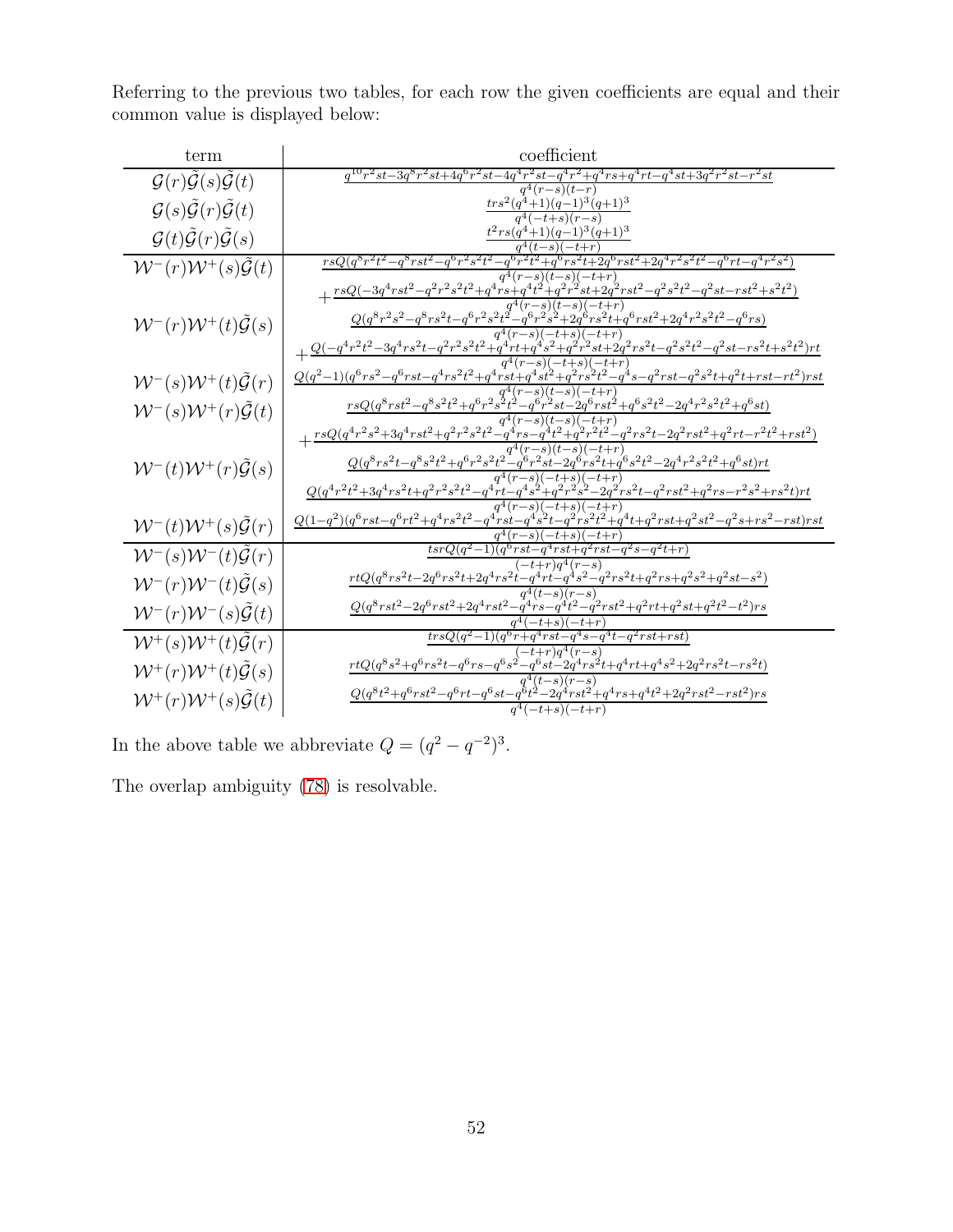<span id="page-52-0"></span>
$$
\mathcal{W}^+(t)\mathcal{W}^+(s)\mathcal{W}^-(r). \tag{79}
$$

We can proceed in two ways. If we evaluate  $W^+(t)W^+(s)$  first, then we find that [\(79\)](#page-52-0) is equal to a weighted sum with the following terms and coefficients:

| term                                                   | coefficient                          |
|--------------------------------------------------------|--------------------------------------|
| $\mathcal{G}(r)\mathcal{W}^-(s)\mathcal{G}(t)$         | $e_{t,r}A'_{t,s}$                    |
| $\mathcal{G}(r)\mathcal{W}^-(t)\mathcal{G}(s)$         | $e_{s,r}A'_{r,t}+e_{t,r}a'_{t,s}$    |
| $\mathcal{G}(s)\mathcal{W}^-(t)\mathcal{G}(r)$         | $-e_{s,r}A'_{s,t}$                   |
| $\mathcal{G}(s)\mathcal{W}^-(r)\mathcal{G}(t)$         |                                      |
| $\mathcal{G}(t)\mathcal{W}^-(r)\mathcal{G}(s)$         | $e_{s,r}a'_{r,t} - e_{t,r}a'_{r,s}$  |
| $\mathcal{G}(t)\mathcal{W}^-(s)\mathcal{G}(r)$         | $-e_{s,r}a'_{s,t} - e_{t,r}A'_{r,s}$ |
| $\mathcal{G}(r)\mathcal{W}^+(s)\tilde{\mathcal{G}}(t)$ | $e_{t,r}a_{t,s}$                     |
| $\mathcal{G}(r)\mathcal{W}^+(t)\mathcal{G}(s)$         | $e_{s,r}a_{r,t} + e_{t,r}A_{t,s}$    |
| $\mathcal{G}(s)\mathcal{W}^+(t)\mathcal{G}(r)$         | $-e_{s,r}a_{s,t}$                    |
| $\mathcal{G}(s)\mathcal{W}^+(r)\mathcal{G}(t)$         |                                      |
| $\mathcal{G}(t)\mathcal{W}^+(r)\mathcal{G}(s)$         | $e_{s,r}A_{r,t} - e_{t,r}A_{r,s}$    |
| $\mathcal{G}(t)\mathcal{W}^+(s)\mathcal{G}(r)$         | $-e_{s,r}A_{s,t}-e_{t,r}a_{r,s}$     |
| $\mathcal{W}^-(r)\mathcal{W}^+(s)\mathcal{W}^+(t)$     |                                      |

If we evaluate  $W^+(s)W^-(r)$  first, then we find that [\(79\)](#page-52-0) is equal to a weighted sum with the following terms and coefficients:

| term                                                     | coefficient                        |
|----------------------------------------------------------|------------------------------------|
| $\mathcal{G}(r)\mathcal{W}^-(s)\mathcal{G}(t)$           | $e_{t,r}A'_{r,s}+e_{s,r}a'_{s,t}$  |
| $\mathcal{G}(r)\mathcal{W}^-(t)\tilde{\mathcal{G}}(s)$   | $e_{s,r}A'_{s,t}$                  |
| $\mathcal{G}(s) \mathcal{W}^-(t) \tilde{\mathcal{G}}(r)$ | $-e_{t,r}a_{t,s}'-e_{s,r}A_{r,t}'$ |
| $\mathcal{G}(s)\mathcal{W}^-(r)\mathcal{G}(t)$           | $e_{t,r}a'_{r,s}-e_{s,r}a'_{r,t}$  |
| $\mathcal{G}(t)\mathcal{W}^-(r)\tilde{\mathcal{G}}(s)$   |                                    |
| $\mathcal{G}(t)\mathcal{W}^-(s)\mathcal{G}(r)$           | $-e_{t,r}A'_{t,s}$                 |
| $\mathcal{G}(r)\mathcal{W}^+(s)\mathcal{G}(t)$           | $e_{t,r}a_{r,s} + e_{s,r}A_{s,t}$  |
| $\mathcal{G}(r)\mathcal{W}^+(t)\tilde{\mathcal{G}}(s)$   | $e_{s,r}a_{s,t}$                   |
| $\mathcal{G}(s) \mathcal{W}^+(t) \tilde{\mathcal{G}}(r)$ | $-e_{t,r}A_{t,s}-e_{s,r}a_{r,t}$   |
| $\mathcal{G}(s)\mathcal{W}^+(r)\mathcal{G}(t)$           | $e_{t,r}A_{r,s}-e_{s,r}A_{r,t}$    |
| $\mathcal{G}(t)\mathcal{W}^+(r)\tilde{\mathcal{G}}(s)$   |                                    |
| $\mathcal{G}(t)\mathcal{W}^+(s)\tilde{\mathcal{G}}(r)$   | $-e_{t,r}a_{t,s}$                  |
| $\mathcal{W}^-(r)\mathcal{W}^+(s)\mathcal{W}^+(t)$       |                                    |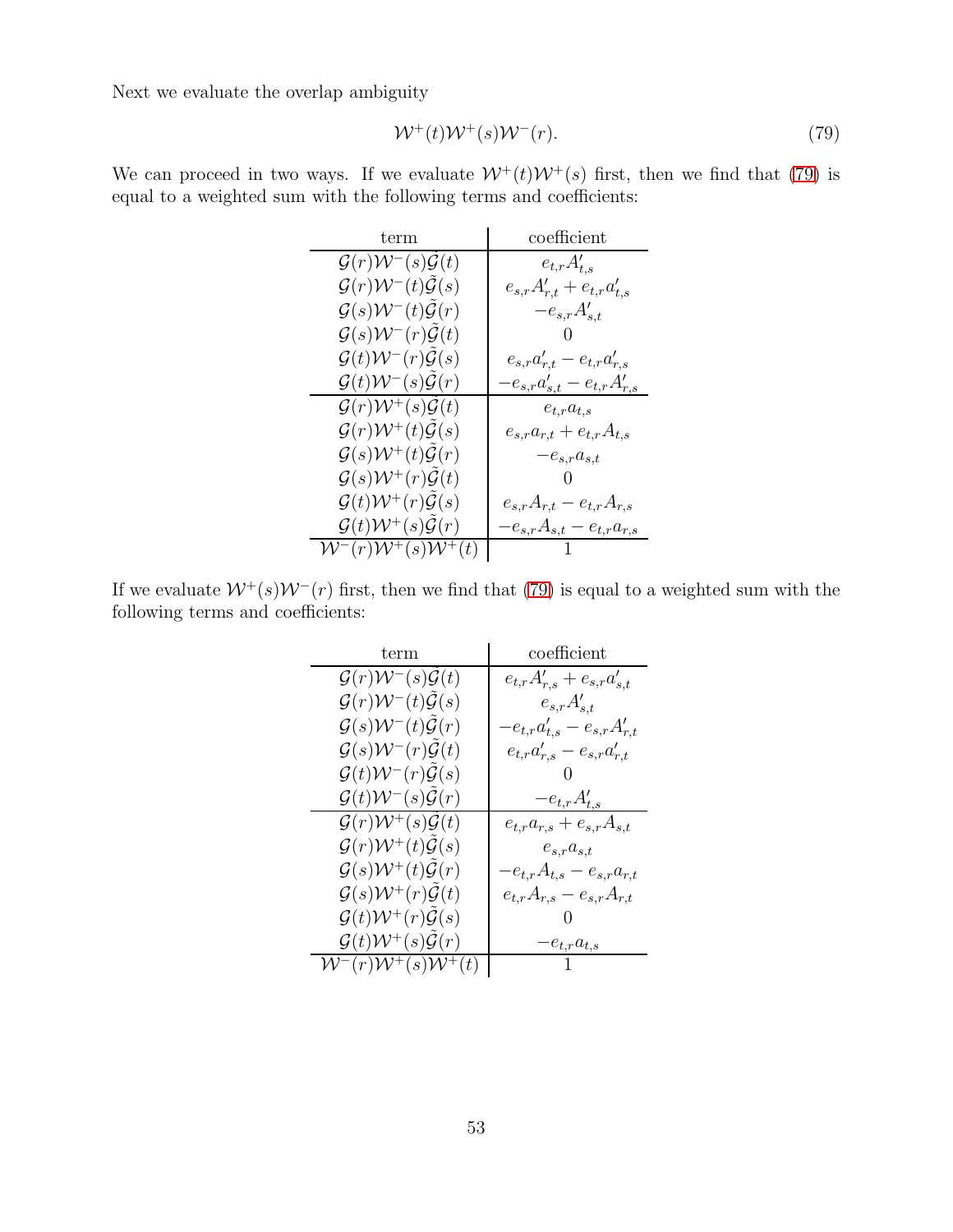| Referring to the previous two tables, for each row the given coefficients are equal and their |  |  |  |  |  |  |
|-----------------------------------------------------------------------------------------------|--|--|--|--|--|--|
| common value is displayed below:                                                              |  |  |  |  |  |  |

| term                                                   | coefficient                                                |
|--------------------------------------------------------|------------------------------------------------------------|
| $\mathcal{G}(r)\mathcal{W}^-(s)\mathcal{G}(t)$         | $a^4$ ts<br>$(-t+s)(-t+r)(q^2+1)^3$                        |
| $\mathcal{G}(r)\mathcal{W}^-(t)\tilde{\mathcal{G}}(s)$ | $a^4ts$<br>$(-t+s)(-s+r)\overline{(q^2+1)^3}$              |
| $\mathcal{G}(s)\mathcal{W}^-(t)\mathcal{G}(r)$         | $q^4$ ts<br>$\frac{(-t+s)(-s+r)(q^2+1)^3}{}$               |
| $\mathcal{G}(s)\mathcal{W}^-(r)\mathcal{G}(t)$         |                                                            |
| $\mathcal{G}(t)\mathcal{W}^-(r)\mathcal{G}(s)$         |                                                            |
| $\mathcal{G}(t)\mathcal{W}^-(s)\mathcal{G}(r)$         | $a^4$ ts<br>$\sqrt{(q^2+1)^3}$<br>$t + s$                  |
| $\mathcal{G}(r)\mathcal{W}^+(s)\mathcal{G}(t)$         | $(q-1)(q+1)(q^2+1)^3(-t+r)(-t+s)$                          |
| $\mathcal{G}(r)\mathcal{W}^+(t)\tilde{\mathcal{G}}(s)$ | $a^2s-t)a$<br>$(q-1)(q+1)(q^2+1)^3(-s+r)(-t+s)$            |
| $\mathcal{G}(s)\mathcal{W}^+(t)\tilde{\mathcal{G}}(r)$ | $(q^2s-t)q$<br>$(q-1)(q+1)(q^2+1)^3(-s+r)(-t+s)$           |
| $\mathcal{G}(s)\mathcal{W}^+(r)\mathcal{G}(t)$         |                                                            |
| $\mathcal{G}(t)\mathcal{W}^+(r)\mathcal{G}(s)$         |                                                            |
| $\mathcal{G}(t)\mathcal{W}^+(s)\mathcal{G}(r)$         | $q^4(q^2t-s)$<br>$t+s$<br>$(a-1)$<br>$-t+r$ )(-<br>$(a+1)$ |
| (s)                                                    |                                                            |

The overlap ambiguity [\(79\)](#page-52-0) is resolvable.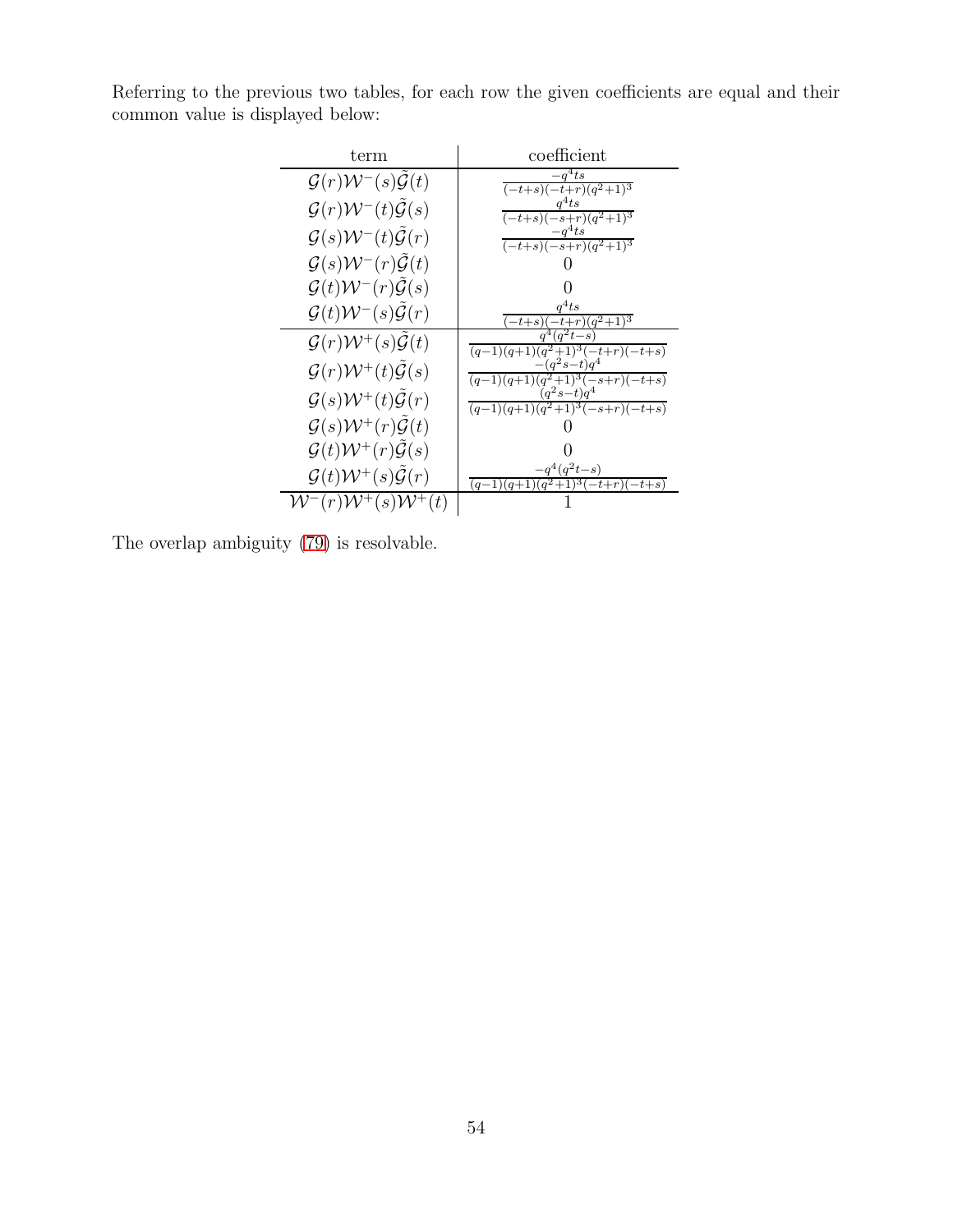<span id="page-54-0"></span>
$$
\tilde{\mathcal{G}}(t)\tilde{\mathcal{G}}(s)\mathcal{W}^-(r). \tag{80}
$$

We can proceed in two ways. If we evaluate  $\tilde{\mathcal{G}}(t)\tilde{\mathcal{G}}(s)$  first, then we find that [\(80\)](#page-54-0) is equal to a weighted sum with the following terms and coefficients:

| term                                                             | coefficient                                                             |
|------------------------------------------------------------------|-------------------------------------------------------------------------|
| $W^-(r)\mathcal{G}(s)\mathcal{G}(t)$                             | $b_{s,r}b_{t,r} + B'_{s,r}A'_{t,r}$                                     |
| ${\cal W}^- (s) \tilde {\cal G}(r) \tilde {\cal G}(t)$           | $B_{s,r}b_{t,s} + b'_{s,r}A'_{t,s}$                                     |
| $W^-(t)\tilde{\mathcal{G}}(r)\mathcal{G}(s)$                     | $B_{s,r}B_{t,s} + b_{s,r}B_{t,r} + b'_{s,r}a'_{t,s} + B'_{s,r}a'_{t,r}$ |
| $W^+(r)\mathcal{G}(s)\mathcal{G}(t)$                             | $b_{s,r}B'_{t,r}+B'_{s,r}a_{t,r}$                                       |
| $\mathcal{W}^+(s) \mathcal{\tilde{G}}(r) \mathcal{\tilde{G}}(t)$ | $B_{s,r}B'_{t,s} + b'_{s,r}a_{t,s}$                                     |
| $W^+(t)\tilde{\mathcal{G}}(r)\tilde{\mathcal{G}}(s)$             | $B_{s,r}b_{t,s}' + b_{s,r}b_{t,r}' + b_{s,r}'A_{t,s} + B_{s,r}'A_{t,r}$ |

If we evaluate  $\tilde{\mathcal{G}}(s)\mathcal{W}^-(r)$  first, then we find that [\(80\)](#page-54-0) is equal to a weighted sum with the following terms and coefficients:

| term                                                 | coefficient                                                             |
|------------------------------------------------------|-------------------------------------------------------------------------|
| $W^-(r)\mathcal{G}(s)\mathcal{G}(t)$                 | $b_{t,r}b_{s,r} + B'_{t,r}A'_{s,r}$                                     |
| $W^-(s) \mathcal{G}(r) \mathcal{G}(t)$               | $B_{t,r}B_{s,t} + b_{t,r}B_{s,r} + b'_{t,r}a'_{s,t} + B'_{t,r}a'_{s,r}$ |
| $W^-(t)\mathcal{G}(r)\mathcal{G}(s)$                 | $B_{t,r}b_{s,t}+b'_{t,r}A'_{s,t}$                                       |
| $W^+(r)\mathcal{G}(s)\mathcal{G}(t)$                 | $b_{t,r}B'_{s,r}+B'_{t,r}a_{s,r}$                                       |
| $W^+(s)\tilde{\mathcal{G}}(r)\tilde{\mathcal{G}}(t)$ | $B_{t,r}b'_{s,t} + b_{t,r}b'_{s,r} + b'_{t,r}A_{s,t} + B'_{t,r}A_{s,r}$ |
| $W^+(t)\mathcal{G}(r)\mathcal{G}(s)$                 | $B_{t,r}B'_{s,t} + b'_{t,r}a_{s,t}$                                     |

Referring to the previous two tables, for each row the given coefficients are equal and their common value is displayed below:

| term                                                           | coefficient                                                                                             |
|----------------------------------------------------------------|---------------------------------------------------------------------------------------------------------|
| ${\cal W}^-(r) \tilde {\cal G}(s) \tilde {\cal G}(t)$          | $q^{6}r^{2}st - 2q^{4}r^{2}st - q^{4}r^{2} + q^{2}r^{2}st + q^{2}rs + q^{2}rt - st$<br>$q^4(s-r)(-t+r)$ |
| ${\cal W}^{-}(s) \tilde {\cal G}(r) \tilde {\cal G}(t)$        | $s(q-1)(q+1)(q^4s^2t-q^2s^2t-q^2s+t)$<br>$q^4(-s+r)(-t+s)$                                              |
| ${\cal W}^{-}(t) \tilde {\cal G}(r) \tilde {\cal G}(s)$        | $(q-1)(q+1)(q^4st^2-q^2st^2-q^2t+s)t$<br>$(t-r)q^{4}(-t+s)$                                             |
| ${\cal W}^+(r) \tilde {\cal G}(s) \tilde {\cal G}(t)$          | $r(q-1)(q+1)(q^4s\overline{t-q^2rs-q^2rt+st})$<br>$q^4(-s+r)(-t+r)$                                     |
| ${\cal W}^{+}(s) \tilde {\cal G}(r) \tilde {\cal G}(t)$        | $s^{2}(q-1)(q+1)(q^{4}t-q^{2}s-q^{2}t+t)$<br>$q^4(s-r)(-t+s)$                                           |
| $\mathcal{W}^+(t)\tilde{\mathcal{G}}(r)\tilde{\mathcal{G}}(s)$ | $(q-1)(q+1)(q^4s-q^2s-q^2t+s)t^2$<br>$(-t+r)q^4(-t+s)$                                                  |

The overlap ambiguity [\(80\)](#page-54-0) is resolvable.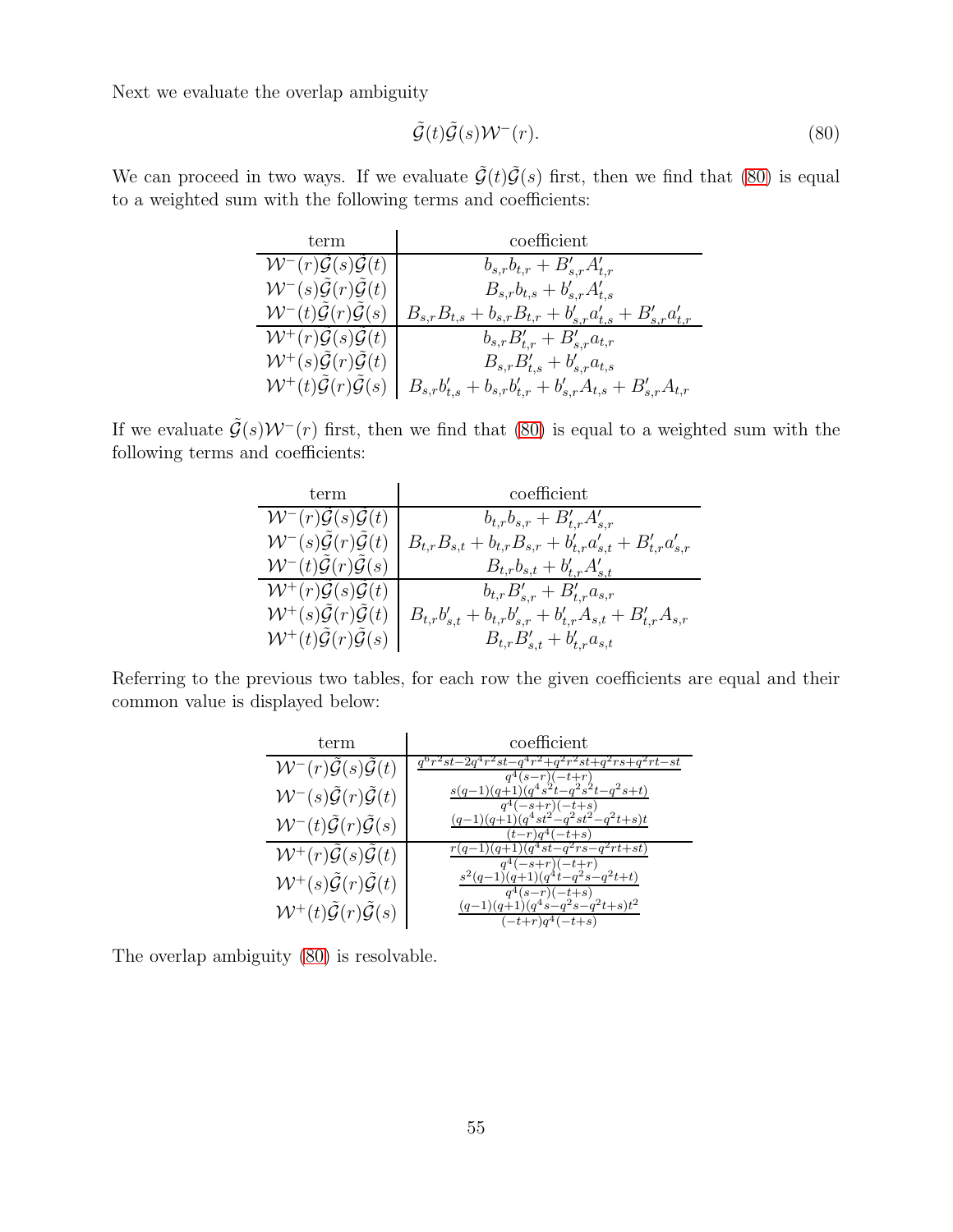<span id="page-55-0"></span>
$$
\tilde{\mathcal{G}}(t)\tilde{\mathcal{G}}(s)\mathcal{W}^+(r). \tag{81}
$$

We can proceed in two ways. If we evaluate  $\tilde{\mathcal{G}}(t)\tilde{\mathcal{G}}(s)$  first, then we find that [\(81\)](#page-55-0) is equal to a weighted sum with the following terms and coefficients:

| term                                                 | coefficient                                                             |
|------------------------------------------------------|-------------------------------------------------------------------------|
| $W^-(r)\mathcal{G}(s)\mathcal{G}(t)$                 | $A'_{s,r}b_{t,r} + a_{s,r}A'_{t,r}$                                     |
| $W^-(s)\tilde{\mathcal{G}}(r)\tilde{\mathcal{G}}(t)$ | $a'_{s,r}b_{t,s}+A_{s,r}A'_{t,s}$                                       |
| $W^-(t)\tilde{\mathcal{G}}(r)\tilde{\mathcal{G}}(s)$ | $a'_{s,r}B_{t,s} + A'_{s,r}B_{t,r} + A_{s,r}a'_{t,s} + a_{s,r}a'_{t,r}$ |
| $W^+(r)\mathcal{G}(s)\mathcal{G}(t)$                 | $A'_{s,r}B'_{t,r} + a_{s,r}a_{t,r}$                                     |
| $W^+(s)\mathcal{G}(r)\mathcal{G}(t)$                 | $a'_{s,r}B'_{t,s}+A_{s,r}a_{t,s}$                                       |
| $W^+(t)\tilde{\mathcal{G}}(r)\tilde{\mathcal{G}}(s)$ | $a'_{s,r}b'_{t,s} + A'_{s,r}b'_{t,r} + A_{s,r}A_{t,s} + a_{s,r}A_{t,r}$ |

If we evaluate  $\tilde{\mathcal{G}}(s)\mathcal{W}^+(r)$  first, then we find that [\(81\)](#page-55-0) is equal to a weighted sum with the following terms and coefficients:

| term                                                             | coefficient                                                             |
|------------------------------------------------------------------|-------------------------------------------------------------------------|
| $W^-(r)\mathcal{G}(s)\mathcal{G}(t)$                             | $A'_{t,r}b_{s,r} + a_{t,r}A'_{s,r}$                                     |
| ${\cal W}^{-}(s) \tilde {\cal G}(r) \tilde {\cal G}(t)$          | $a'_{t,r}B_{s,t} + A'_{t,r}B_{s,r} + A_{t,r}a'_{s,t} + a_{t,r}a'_{s,r}$ |
| $W^-(t)\mathcal{G}(r)\mathcal{G}(s)$                             | $a'_{t,r}b_{s,t} + A_{t,r}A'_{s,t}$                                     |
| $W^+(r)\mathcal{G}(s)\mathcal{G}(t)$                             | $A'_{t,r}B'_{s,r} + a_{t,r}a_{s,r}$                                     |
| $\mathcal{W}^+(s) \mathcal{\tilde{G}}(r) \mathcal{\tilde{G}}(t)$ | $a'_{t,r}b'_{s,t} + A'_{t,r}b'_{s,r} + A_{t,r}A_{s,t} + a_{t,r}A_{s,r}$ |
| $W^+(t)\tilde{\mathcal{G}}(r)\tilde{\mathcal{G}}(s)$             | $a'_{t,r}B'_{s,t} + A_{t,r}a_{s,t}$                                     |

Referring to the previous two tables, for each row the given coefficients are equal and their common value is displayed below:

| term                                                    | coefficient                                                                                                                              |
|---------------------------------------------------------|------------------------------------------------------------------------------------------------------------------------------------------|
| ${\cal W}^{-}(r)\tilde {\cal G}(s)\tilde {\cal G}(t)$   | $(q-1)(q+1)(q^4st-q^2rs-q^2rt+st)$<br>$(s-r)(-t+r)q^2$                                                                                   |
| ${\cal W}^{-}(s) \tilde {\cal G}(r) \tilde {\cal G}(t)$ | $s^{2}(q-1)(q+1)(q^{4}t-q^{2}s-q^{2}t+t)$<br>$(s-r)(t-s)q^2$                                                                             |
| ${\cal W}^-(t) \tilde {\cal G}(r) \tilde {\cal G}(s)$   | $(q-1)(q+1)(q^4s-q^2s-q^2t+s)t^2$<br>$(t-r)a^{2}(-t+s)$                                                                                  |
| ${\cal W}^+(r) \tilde {\cal G}(s) \tilde {\cal G}(t)$   | $q^6st - q^4r^2st - q^4rs - q^4rt + 2q^2r^2st + q^2r^2 - r^2st$<br>$(s-r)(t-r)q^2$                                                       |
| ${\cal W}^{+}(s) \tilde {\cal G}(r) \tilde {\cal G}(t)$ | $s(q-1)(q+1)(q^4t-q^2s^2t-q^2s+s^2t)$                                                                                                    |
| ${\cal W}^+(t) \tilde {\cal G}(r) \tilde {\cal G}(s)$   | $(s-r)(-t+s)q^2$<br>(q-1)(q+1)(q <sup>4</sup> s-q <sup>2</sup> st <sup>2</sup> -q <sup>2</sup> t+st <sup>2</sup> )t<br>$(t-r)q^{2}(t-s)$ |

The overlap ambiguity [\(81\)](#page-55-0) is resolvable.

We have shown that the overlap ambiguities of type (ii) are resolvable.

The overlap ambiguities of type (iii) are obtained from the overlap ambiguities of type (ii) by applying the antiautomorphism  $\dagger$  or  $\sigma \dagger$ . Consequently they are resolvable.

It is transparent that the overlap ambiguities of type (iv) are resolvable.

We have shown that all the overlap ambiguities are resolvable.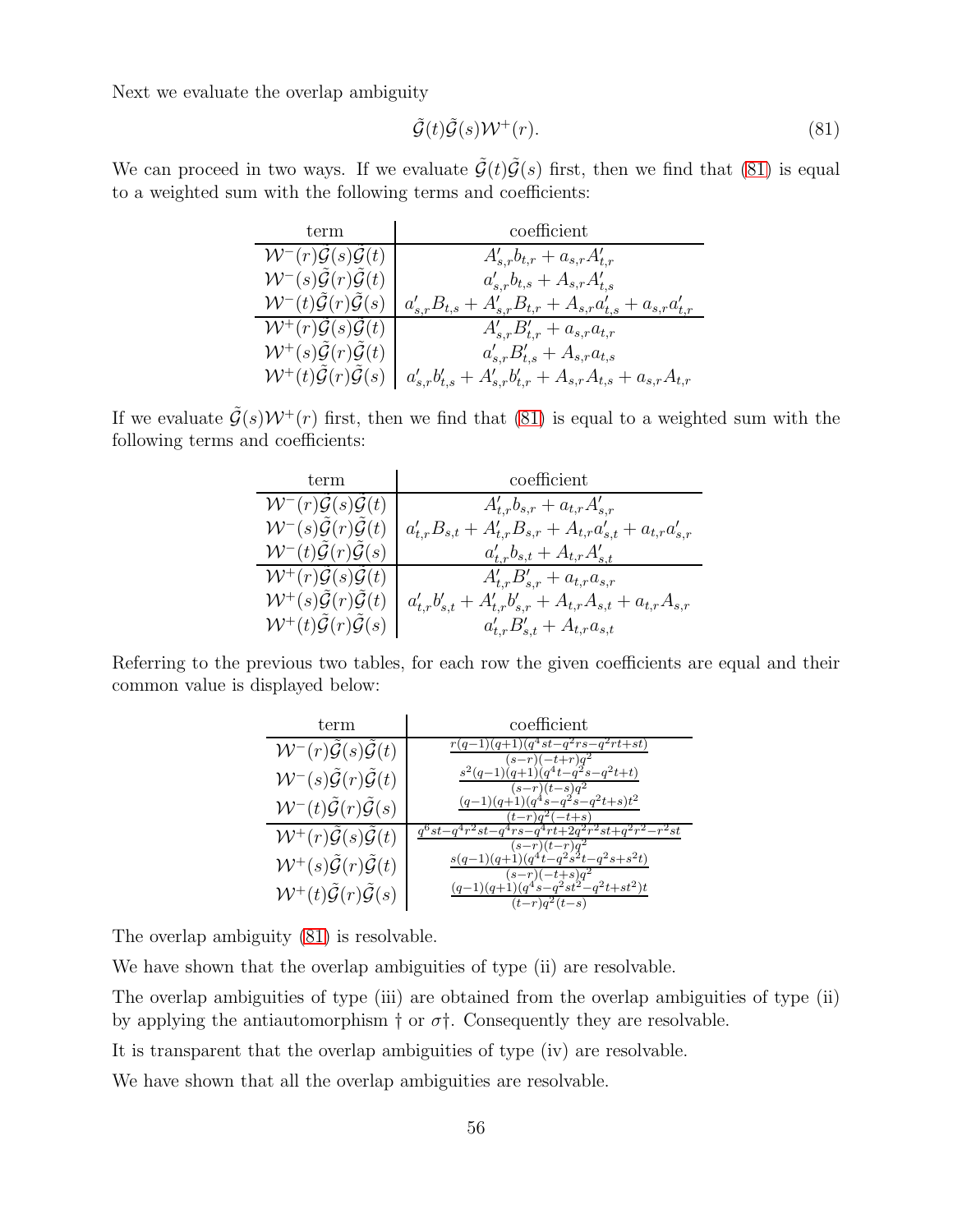### <span id="page-56-3"></span>References

- <span id="page-56-0"></span>[1] P. Baseilhac. An integrable structure related with tridiagonal algebras. Nuclear Phys.  $B$  705 (2005) 605-619; [arXiv:math-ph/0408025](http://arxiv.org/abs/math-ph/0408025).
- <span id="page-56-6"></span>[2] P. Baseilhac. Deformed Dolan-Grady relations in quantum integrable models. Nuclear Phys. B 709 (2005) 491–521; [arXiv:hep-th/0404149](http://arxiv.org/abs/hep-th/0404149).
- <span id="page-56-7"></span>[3] P. Baseilhac and S. Belliard. Generalized q-Onsager algebras and boundary affine Toda field theories. Lett. Math. Phys. 93 (2010) 213–228;  $arXiv:0906.1215$ .
- <span id="page-56-10"></span>[4] P. Baseilhac and S. Belliard. The half-infinite XXZ chain in Onsager's approach. Nuclear Phys. B 873 (2013) 550–584; [arXiv:1211.6304](http://arxiv.org/abs/1211.6304).
- <span id="page-56-9"></span>[5] P. Baseilhac and S. Belliard. An attractive basis for the q-Onsager algebra. Preprint [arXiv:1704.02950](http://arxiv.org/abs/1704.02950).
- [6] P. Baseilhac and K. Koizumi. A new (in)finite dimensional algebra for quantum integrable models. Nuclear Phys.  $B$  720 (2005) 325–347;  $arXiv:math-Ph/0503036$ .
- [7] P. Baseilhac and K. Koizumi. A deformed analogue of Onsager's symmetry in the XXZ open spin chain. J. Stat. Mech. Theory Exp. 2005, no. 10, P10005, 15 pp. (electronic); [arXiv:hep-th/0507053](http://arxiv.org/abs/hep-th/0507053).
- <span id="page-56-4"></span>[8] P. Baseilhac and K. Koizumi. Exact spectrum of the  $XXZ$  open spin chain from the q-Onsager algebra representation theory. J. Stat. Mech. Theory Exp. 2007, no. 9, P09006, 27 pp. (electronic); [arXiv:hep-th/0703106](http://arxiv.org/abs/hep-th/0703106).
- <span id="page-56-8"></span><span id="page-56-5"></span>[9] P. Baseilhac and S. Kolb. Braid group action and root vectors for the q-Onsager algebra. Transform. Groups 25 (2020) 363–389; [arXiv:1706.08747](http://arxiv.org/abs/1706.08747).
- <span id="page-56-13"></span>[10] P. Baseilhac and K. Shigechi. A new current algebra and the reflection equation. Lett. Math. Phys. 92 (2010) 47–65; [arXiv:0906.1482v](http://arxiv.org/abs/0906.1482)2.
- <span id="page-56-14"></span>[11] G. Bergman. The diamond lemma for ring theory. Adv. in Math. 29 (1978) 178–218.
- <span id="page-56-12"></span>[12] R. A. Brualdi, Introductory Combinatorics, 5E, Pearson Prentice Hall, Upper Saddle River, NJ, 2010.
- <span id="page-56-11"></span>[13] R. Carter. Lie algebras of finite and affine type. Cambridge Studies in Advanced Mathematics 96. Cambridge University Press, 2005.
- [14] I. Damiani. A basis of type Poincare-Birkoff-Witt for the quantum algebra of  $\mathfrak{sl}_2$ . J. Algebra 161 (1993) 291–310.
- <span id="page-56-2"></span><span id="page-56-1"></span>[15] T. Ito. TD-pairs and the q-Onsager algebra. Sugaku Expositions 32 (2019) 205–232.
- [16] T. Ito, K. Tanabe, P. Terwilliger. Some algebra related to P- and Q-polynomial association schemes, in: *Codes and Association Schemes (Piscataway NJ, 1999)*, Amer. Math. Soc., Providence RI, 2001, pp. 167–192; [arXiv:math.CO/0406556](http://arxiv.org/abs/math/0406556).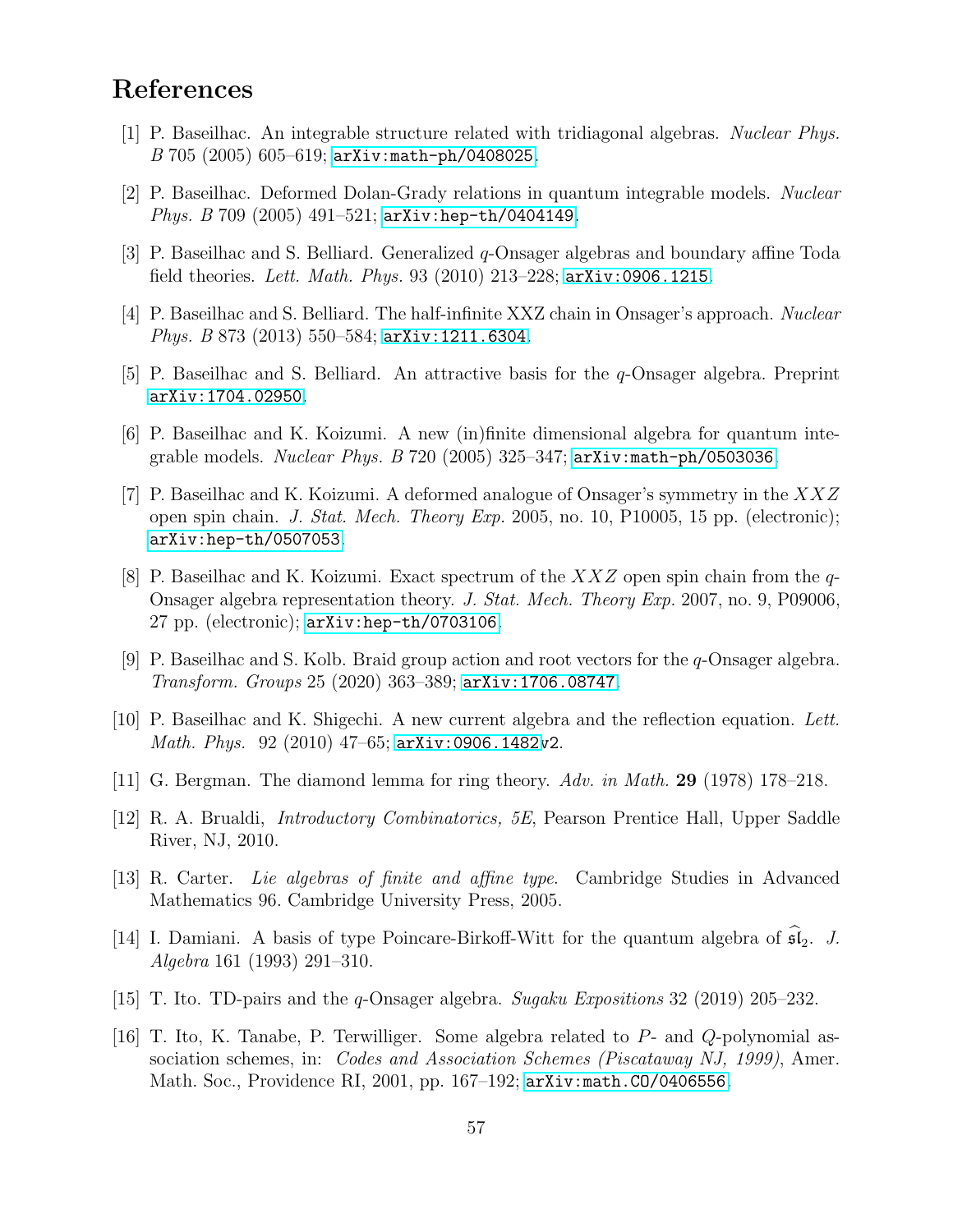- <span id="page-57-14"></span><span id="page-57-3"></span>[17] T. Ito, P. Terwilliger. The shape of a tridiagonal pair. J. Pure Appl. Algebra 188 (2004) 145–160. [arXiv:math/0304244](http://arxiv.org/abs/math/0304244).
- <span id="page-57-2"></span>[18] T. Ito and P. Terwilliger. Tridiagonal pairs of q-Racah type. J. Algebra 322 (2009), 68–93; [arXiv:0807.0271](http://arxiv.org/abs/0807.0271).
- <span id="page-57-4"></span>[19] T. Ito and P. Terwilliger. The augmented tridiagonal algebra. Kyushu J. Math. 64  $(2010)$  81–144; [arXiv:0904.2889](http://arxiv.org/abs/0904.2889).
- <span id="page-57-5"></span>[20] S. Kolb. Quantum symmetric Kac-Moody pairs. Adv. Math. 267 (2014) 395-469; [arXiv:1207.6036](http://arxiv.org/abs/1207.6036).
- <span id="page-57-6"></span>[21] M. Lu and W. Wang. A Drinfeld type presentation of affine *i*quantum groups I: split ADE type. Preprint; [arXiv:2009.04542](http://arxiv.org/abs/2009.04542).
- <span id="page-57-15"></span>[22] M. Lu, S. Ruan, W. Wang. *I*Hall algebra of the projective line and  $q$ -Onsager algebra. Preprint; [arXiv:2010.00646](http://arxiv.org/abs/2010.00646).
- <span id="page-57-1"></span>[23] The Sage Developers. Sage Mathematics Software (Version 9.2). The Sage Development Team, 2020. <http://www.sagemath.org>.
- <span id="page-57-0"></span>[24] P. Terwilliger. The subconstituent algebra of an association scheme III. J. Algebraic Combin. 2 (1993) 177–210.
- [25] P. Terwilliger. Two relations that generalize the q-Serre relations and the Dolan-Grady relations. In Physics and Combinatorics 1999 (Nagoya), 377–398, World Scientific Publishing, River Edge, NJ, 2001; [arXiv:math.QA/0307016](http://arxiv.org/abs/math/0307016).
- <span id="page-57-8"></span><span id="page-57-7"></span>[26] P. Terwilliger. The universal Askey-Wilson algebra. SIGMA Symmetry Integrability Geom. Methods Appl. 7 (2011) Paper 069, 22 pp.; [arXiv:1104.2813](http://arxiv.org/abs/1104.2813).
- [27] P. Terwilliger. The Lusztig automorphism of the q-Onsager algebra. J. Algebra. 506 (2018) 56–75; [arXiv:1706.05546](http://arxiv.org/abs/1706.05546).
- <span id="page-57-11"></span>[28] P. Terwilliger. The q-Onsager algebra and the positive part of  $U_q(\widehat{\mathfrak{sl}}_2)$ . Linear Algebra Appl. 521 (2017) 19–56; [arXiv:1506.08666](http://arxiv.org/abs/1506.08666).
- <span id="page-57-9"></span>[29] P. Terwilliger. The q-Onsager algebra and the universal Askey-Wilson algebra. SIGMA Symmetry Integrability Geom. Methods Appl. 14 (2018) Paper No. 044, 18 pp.; [arXiv:1801.06083](http://arxiv.org/abs/1801.06083).
- <span id="page-57-10"></span>[30] P. Terwilliger. An action of the free product  $\mathbb{Z}_2 \star \mathbb{Z}_2 \star \mathbb{Z}_2$  on the q-Onsager algebra and its current algebra. Nuclear Phys. B 936 (2018) 306–319; [arXiv:1808.09901](http://arxiv.org/abs/1808.09901).
- <span id="page-57-12"></span>[31] P. Terwilliger. The alternating PBW basis for the positive part of  $U_q(\widehat{\mathfrak{sl}}_2)$ . J. Math. Phys. 60 (2019) 071704; [arXiv:1902.00721](http://arxiv.org/abs/1902.00721).
- <span id="page-57-13"></span>[32] P. Terwilliger. The alternating central extension for the positive part of  $U_q(\mathfrak{sl}_2)$ . Nuclear Phys. B 947 (2019) 114729; [arXiv:1907.09872](http://arxiv.org/abs/1907.09872).